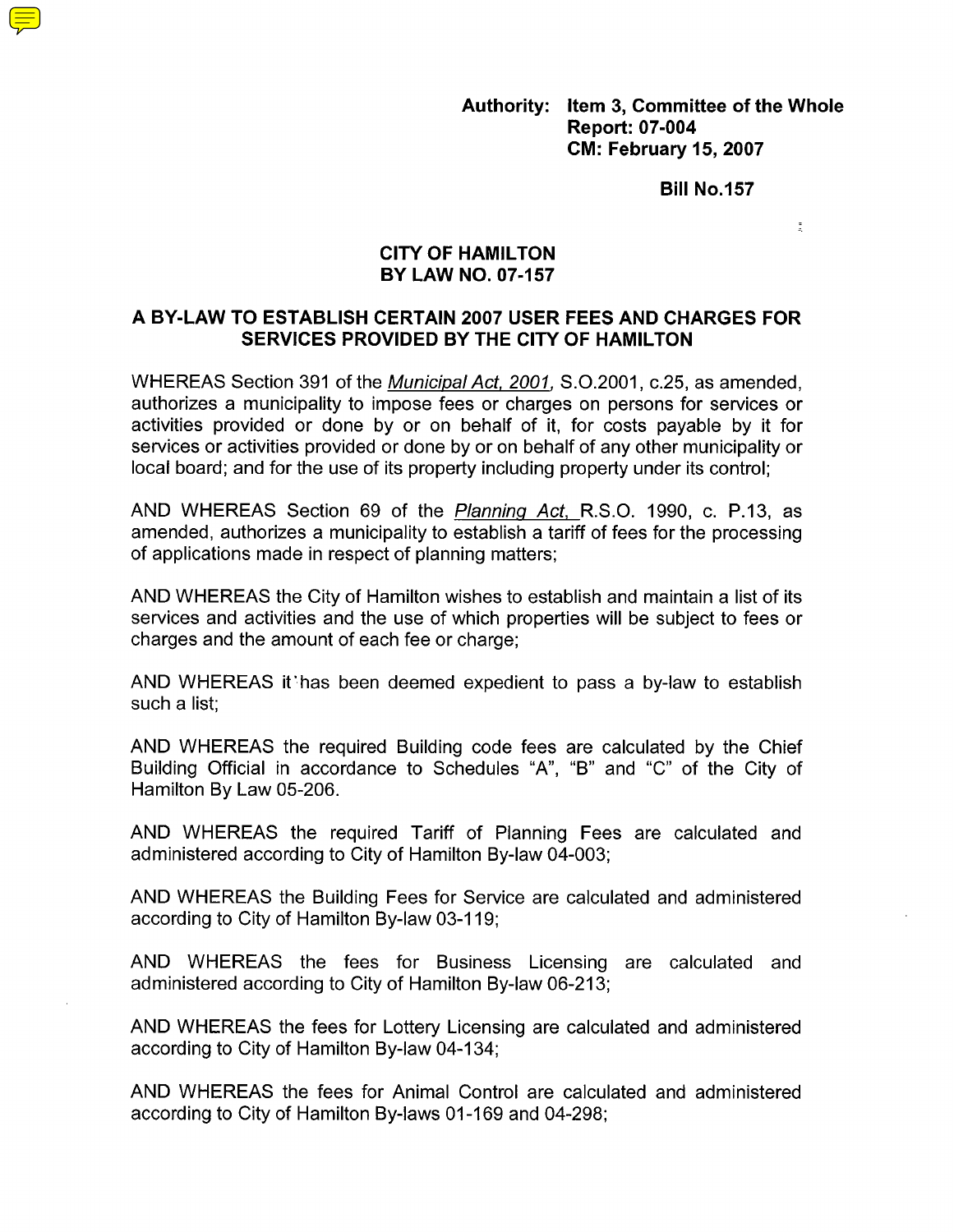AND WHEREAS the fees for Parking are calculated and administered according to City of Hamilton By-law 01-218;

AND WHEREAS the Fees for Fire Prevention and Suppression Services are calculated and administered according to City of Hamilton By-law 02-284;

AND WHEREAS the fees for Waste Management are calculated and administered according to City of Hamilton By-law 05-190;

AND WHEREAS the fees for Cemeteries are calculated and administered according to City of Hamilton By-law 95-125;

AND WHEREAS on April  $24<sup>th</sup>$ , 2007 the Council of City of Hamilton authorized that the appropriate City By-law be generated for the purpose of establishing the list of 2007 user fees;

NOW THEREFORE THE COUNCIL OF THE CITY OF HAMILTON ENACT AS FOLLOWS:

- 1. The 2007 user fees and charges identified as "2007 Approved Fee" in Schedule "A", attached hereto and forming part of his by-law, be charged by the City of Hamilton for those services provided by the City of Hamilton, specified in column 1, entitled "Service Offered", of Schedule "A", attached hereto.
- 2. The fees and charges identified as "2007 Approved Fee" on Schedule "A", attached hereto, are approved and imposed commencing January 1, 2007, or thereafter as set out in the applicable by-law, except where such fees are stated therein to be indexed by inflation or any other measure or index identified by such By-law, in which case the effective date of the fee is January 1, 2007.
- **3.**  Notwithstanding any reference to any fee or charge for any service identified in any other by-law described above, or any Schedule attached thereto, the fee and charge identified as "2007 Approved Fee" in Schedule "A" attached hereto shall be the approved fee and charge for the service or services specified.
- 4. No request by any person for documentary, written or printed information relating to any land, building or structure in the City, or request for services provided by the City, or request to use the City's property or any application described under "Service Offered" under Schedule "A", attached hereto, will be processed unless and until the person requesting the information, services, use of property or application as the case may be, has paid the applicable fee in the prescribed amount set out under "2007 Approved Fee" of Schedule "A", attached hereto.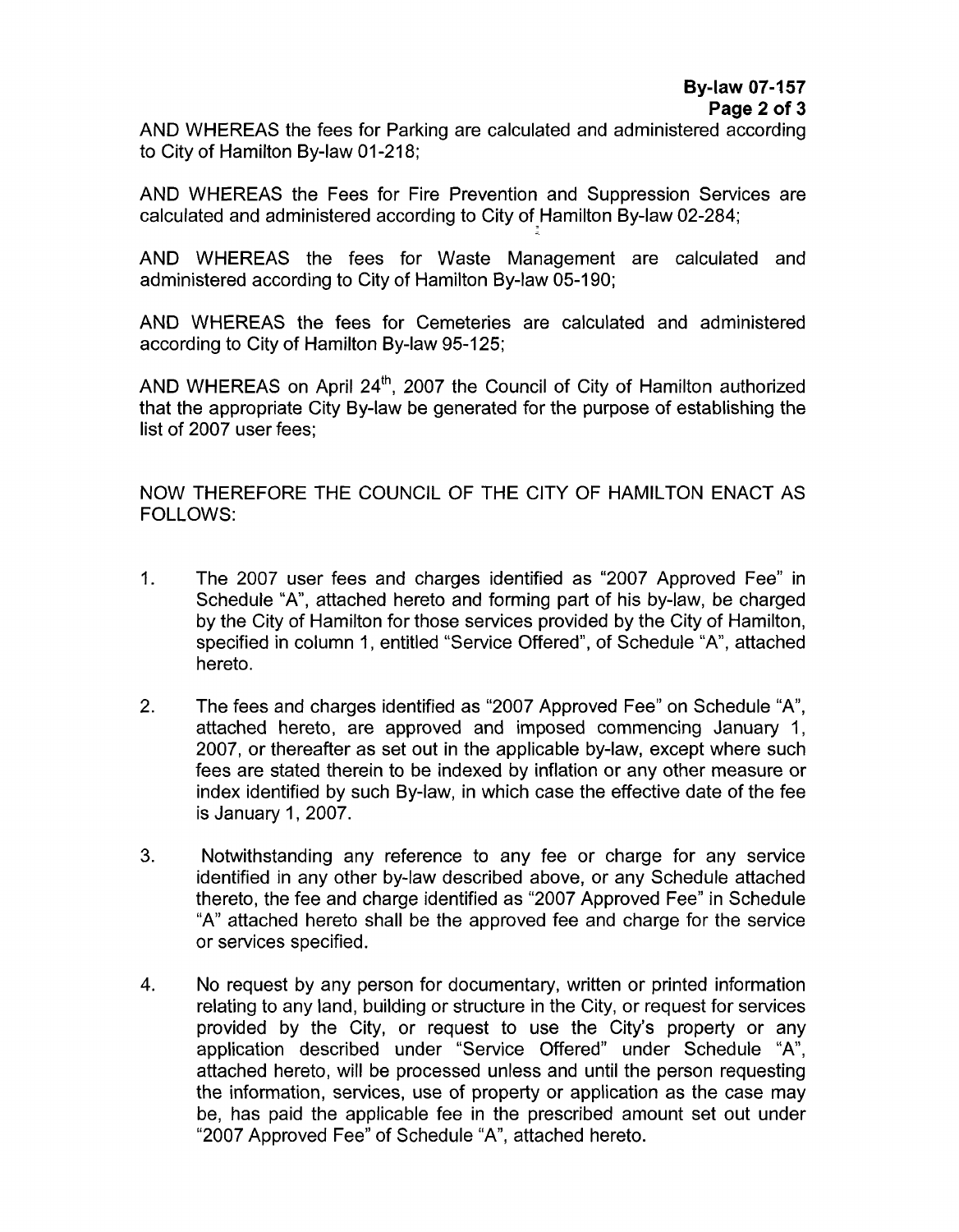- The fees as listed in Schedule "A", attached hereto, will be subject to Provincial Sales Tax (P.S.T.) and Goods and Sales Tax (G.S.T.) where applicable. **5.**
- 6. Should any part of this By-law, including any part of Schedule "A", attached hereto, be determined by a Court of competent jurisdiction be to invalid or of no force and effect, it is the stated intention of Council that such invalid part of the By-law shall be severable and that the remainder of this By-law, including the remainder of Schedule "A", attached hereto, as applicable, shall continue to operate and to be in force and effect;
- 7. Finance charges are applicable on all late payments based on current prime rate plus 2% and are adjusted quarterly.

PASSED and ENACTED this 16th day of May, 2007.

senberaer **MAYOR** *P* **CITY CLERK** 

evin C. Christenson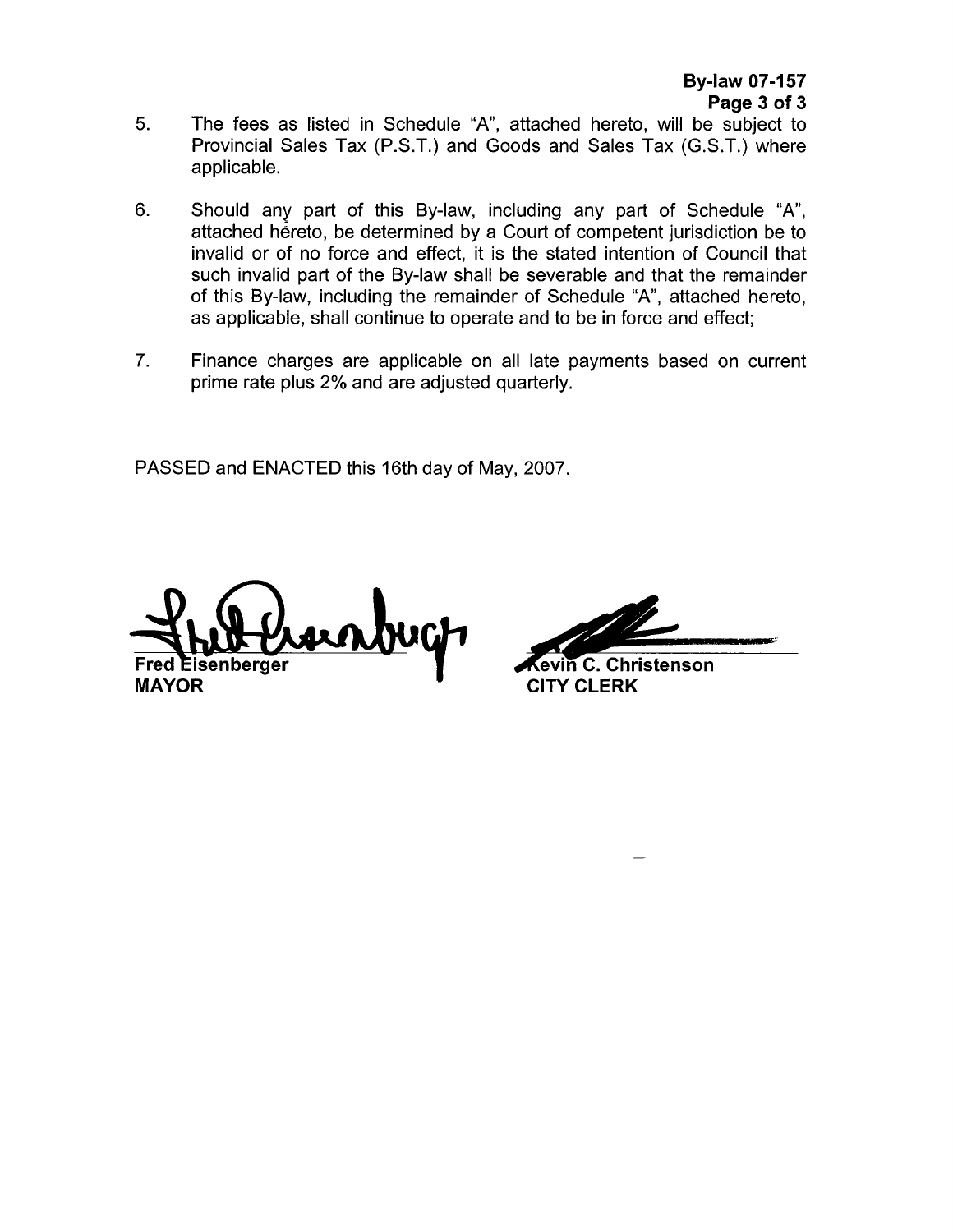#### **Department: Planning & Economic Development Division: Building & Licencing - Lotteries**

| <b>Service Offered</b>                                                                                                 | 2006<br><b>Existing</b><br>Fee | 2007<br><b>Approved</b><br><b>Fee</b> | <b>GST</b><br>(y/n)<br>÷ | 2007 vs. 06<br>% Fee<br><b>Change</b> | <b>Basis for Fee</b><br><b>Increase</b>                                                                                        |
|------------------------------------------------------------------------------------------------------------------------|--------------------------------|---------------------------------------|--------------------------|---------------------------------------|--------------------------------------------------------------------------------------------------------------------------------|
| Lottery Licence Application Administration Fee<br>Lottery Licence Fee - Nevada<br>Lottery Licence Fee - Raffles/Others | \$25.00<br>3.00%<br>3.00%      | \$25.00<br>3.00%<br>$3.00\%$          | n<br>n<br>n              | $0.0\%$<br>0.0%<br>$0.0\%$            | No increase in 2007 Lottery Licences Fee due to<br>Consultants being hired to do ABC exercise.                                 |
| Lottery Licence Fee - Bingo                                                                                            | 3.00%                          | 165.00                                | n                        | N/A                                   | PED07130 (approved by Council April 25, 2007) changed<br>fee from existing 3% of Prize Board to a \$165 flat fee per<br>levent |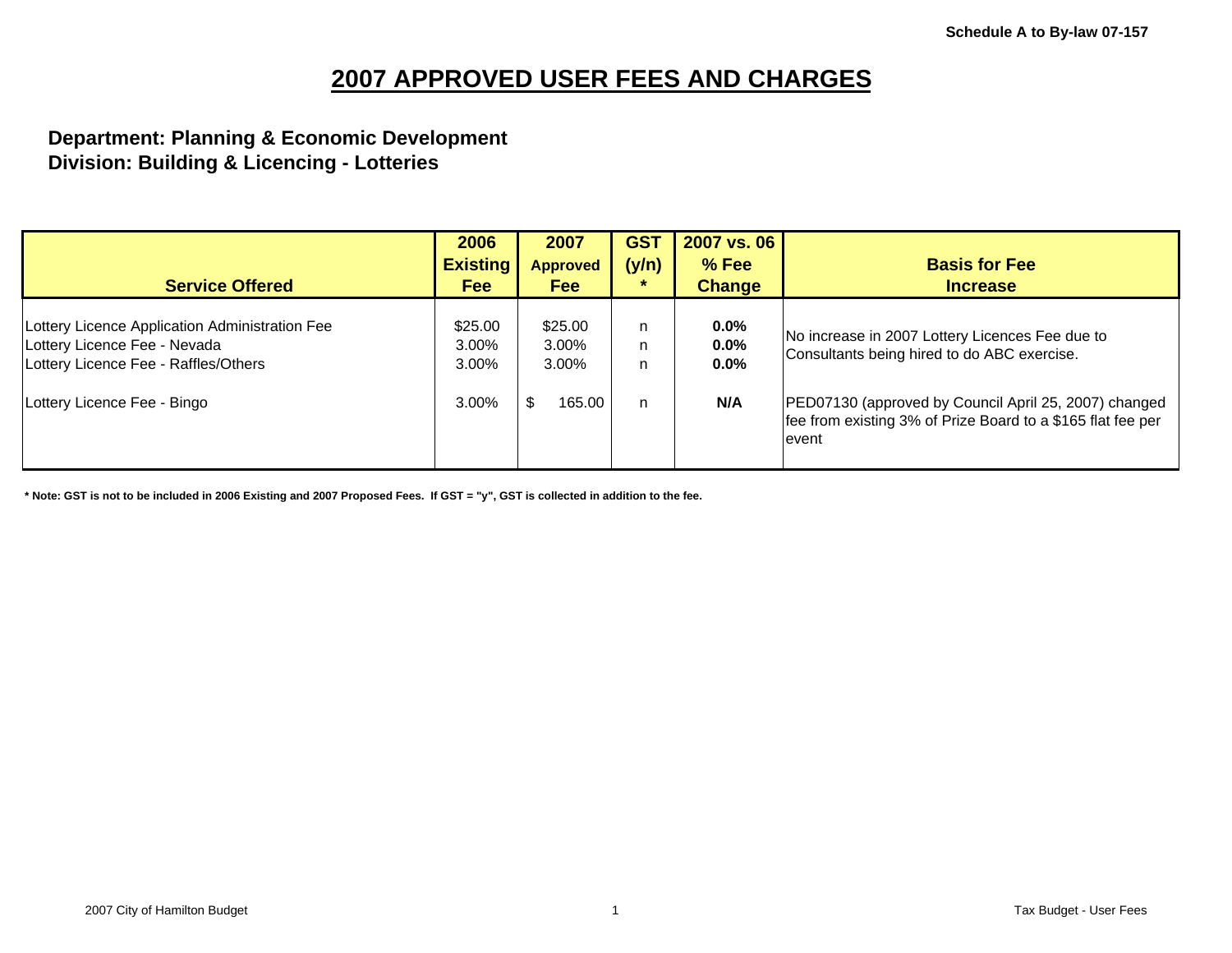## **Department: Planning & Economic Development Division: Downtown Renewal - Hamilton Municipal Parking System**

| <b>Service Offered</b>                                                                        | 2006<br><b>Existing</b><br>Fee | 2007<br><b>Approved</b><br>Fee | <b>GST</b><br>(y/n) | 2007 vs. 06<br>% Fee<br><b>Change</b> | <b>Basis for Fee</b><br><b>Increase</b>                                    |
|-----------------------------------------------------------------------------------------------|--------------------------------|--------------------------------|---------------------|---------------------------------------|----------------------------------------------------------------------------|
| <b>On-Street Parking Permits</b>                                                              | \$65.87                        | \$67.19                        | y                   | 2.0%                                  |                                                                            |
| Status of Agreement Inquiries (FYP)                                                           | \$43.91                        | \$44.79                        | y                   | 2.0%                                  |                                                                            |
| <b>Residential Boulevard Parking (FYP)</b><br>- Teranet Registration<br><b>Processing Fee</b> | \$89.40<br>\$93.31             | \$89.40<br>\$95.18             | n.<br>У             | 0.0%<br>2.0%                          | Fees establish by the Province.                                            |
| - Annual Admin Fee                                                                            | \$10.00                        | \$10.00                        | y                   | 0.0%                                  | This is fixed in nature for last several years                             |
| Encroachment Insurance                                                                        | \$10.00                        | \$10.00                        | y                   | 0.0%                                  | This is fixed in nature for last several years                             |
| Commercial Boulevard Parking<br>Registration<br><b>Processing Fee</b>                         | \$50.00<br>\$252.35            | \$50.00<br>\$257.39            | n.<br>У             | 0.0%<br>2.0%                          | Fees establish by the Province.<br>Council approve annual increase by CPI, |
| <b>Encroachment Insurance</b>                                                                 | \$10.00                        | \$10.00                        | y                   | 0.0%                                  | March 27, 1990<br>This is fixed in nature for last several years           |
| Fee/space (first two spaces)                                                                  | \$76.76                        | \$78.29                        | y                   | 2.0%                                  | Council approved annual increase by CPI,<br>March 27, 1990                 |
| - Fee/space (remaining spaces)                                                                | \$38.38                        | \$39.15                        | y                   | 2.0%                                  | Council approved increase by CPI, March<br>27, 1990                        |
| - Access Permit Application                                                                   | \$61.04                        | \$62.26                        | V                   | 2.0%                                  |                                                                            |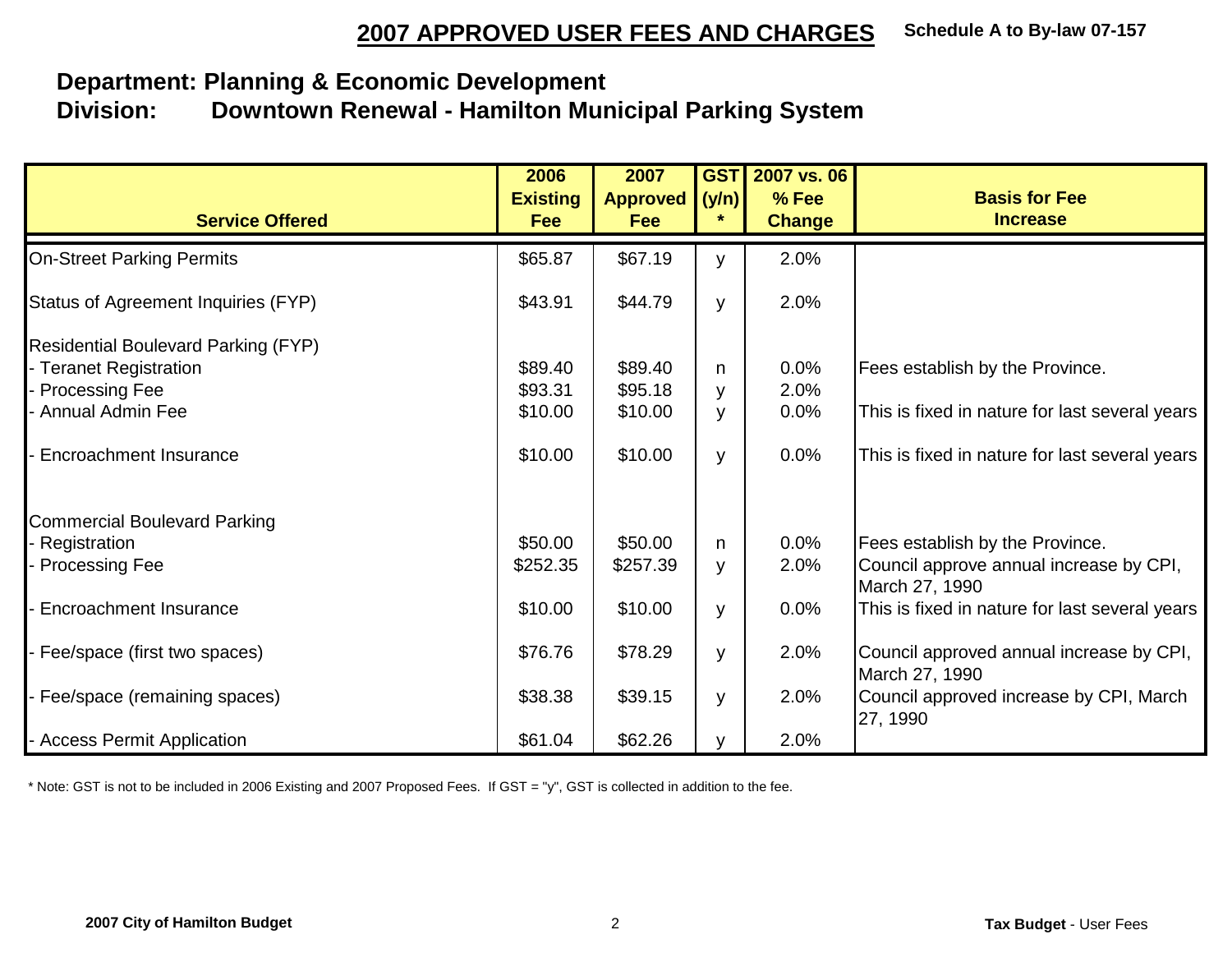## **Department:** Planning & Development  **Division:** Downtown Renewal

| <b>Service Offered</b>                                   | 2006<br><b>Existing</b><br><b>Fee</b> | 2007<br><b>Approved</b><br><b>Fee</b> | <b>GST</b><br>(y/n)<br>$\ast$ | 2007 vs. 06<br>$%$ Fee<br><b>Change</b> | <b>Basis for Fee</b><br><b>Increase</b> |
|----------------------------------------------------------|---------------------------------------|---------------------------------------|-------------------------------|-----------------------------------------|-----------------------------------------|
| <b>Loan/Incentive Programs</b>                           |                                       |                                       |                               |                                         |                                         |
| CPIGP Admin Fee                                          | \$275                                 | \$285                                 | n                             | 3.6%                                    |                                         |
| Enterprise Zone Fees - Based on the following            |                                       |                                       |                               |                                         |                                         |
| Basic Fee - Developer only                               | \$625                                 | \$625                                 | n                             | 0.0%                                    | Fee currently charged is fair. Fee      |
|                                                          |                                       |                                       |                               |                                         | will be reviewed in 2008                |
| Additional Fee - Developer Transfer to New Condo Owner   | \$315                                 | \$320                                 | n                             | 1.6%                                    |                                         |
| Hamilton Downtown Residential Loan Program               |                                       |                                       |                               |                                         |                                         |
| 2003 Fee is based on a Graduated Scale basis as follows: |                                       |                                       |                               |                                         |                                         |
| 50 units or less                                         | \$500 / unit                          | \$500 / unit                          | n                             | $0.0\%$                                 | Fee currently charged is fair. Fee      |
|                                                          |                                       |                                       |                               |                                         | will be reviewed in 2008                |
| 50-100 units                                             | \$400 / unit                          | \$400 / unit                          | n                             | $0.0\%$                                 | Fee currently charged is fair. Fee      |
|                                                          |                                       |                                       |                               |                                         | will be reviewed in 2008                |
| 100 units plus                                           | \$300 / unit                          | \$300 / unit                          | n                             | $0.0\%$                                 | Fee currently charged is fair. Fee      |
|                                                          |                                       |                                       |                               |                                         | will be reviewed in 2008                |
|                                                          |                                       |                                       |                               |                                         |                                         |
|                                                          |                                       |                                       |                               |                                         |                                         |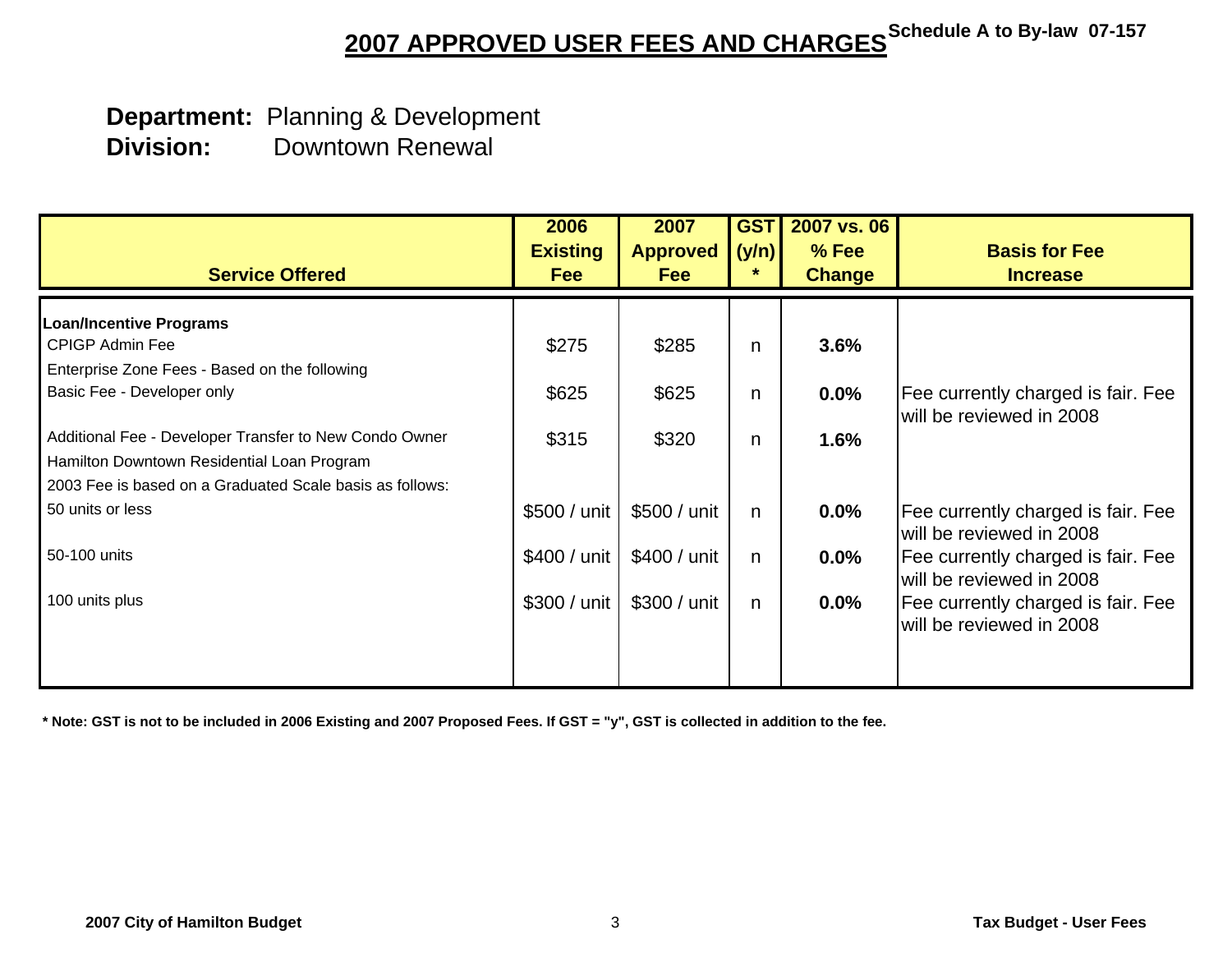**Department:** Planning & Development

**Division:** Committee of Adjustment/Land Division

| <b>Service Offered</b>                                                                                                                                                 | 2006<br><b>Existing</b><br><b>Fee</b> | 2007<br><b>Approved</b><br><b>Fee</b> | <b>GST</b><br>(y/n)<br>*. | 2007 vs. 06<br>$%$ Fee<br><b>Change</b> | <b>Basis for Fee</b><br><b>Increase</b> |
|------------------------------------------------------------------------------------------------------------------------------------------------------------------------|---------------------------------------|---------------------------------------|---------------------------|-----------------------------------------|-----------------------------------------|
| <b>Land Consent Approval</b>                                                                                                                                           |                                       |                                       |                           |                                         |                                         |
| a) Land Consent Fee                                                                                                                                                    |                                       |                                       |                           |                                         |                                         |
| i) Fully Serviced Lot                                                                                                                                                  | \$970.00                              | \$990.00                              |                           | 2.1%                                    |                                         |
| ii) Property serviced by well/cistern                                                                                                                                  | \$1,070.00                            | \$1,090.00                            |                           | 1.9%                                    |                                         |
| iii) Additional Fee plus Base Fee where no Sanitary Sewers<br>exist or if services are New to the area and any existing<br>house is still serviced by a Septic system. | \$225.00                              | \$230.00                              |                           | 2.2%                                    |                                         |
| b) Application Recirculation Fee                                                                                                                                       | \$130.00                              | \$135.00                              |                           | 3.8%                                    |                                         |
| c) Deed Certification                                                                                                                                                  | \$130.00                              | \$135.00                              |                           | 3.8%                                    |                                         |
| d) Extension or Deferral                                                                                                                                               | \$35.00                               | \$35.00                               |                           | $0.0\%$                                 |                                         |
| e) Validation of Title                                                                                                                                                 | \$500.00                              | \$510.00                              |                           | 2.0%                                    |                                         |
| <b>Committee of Adjustment Minor Variance Approval</b>                                                                                                                 |                                       |                                       |                           |                                         |                                         |
| a) Variances or Permission (all Others)                                                                                                                                | \$780.00                              | \$795.00                              |                           | 1.9%                                    |                                         |
| b) Application Recirculation Fee (new)                                                                                                                                 | \$130.00                              | \$135.00                              |                           | 3.8%                                    |                                         |

**\* Note: GST is not to be included in 2006 Existing and 2007 Proposed Fees. If GST = "y", GST is collected in addition to the fee.**

**Note: as authorized by By-law 04-003, fees are increased annually by the yearly inflation rate, measured by the CPI for Toronto, and the resulting figure round to the nearest \$ 5.00 interval.**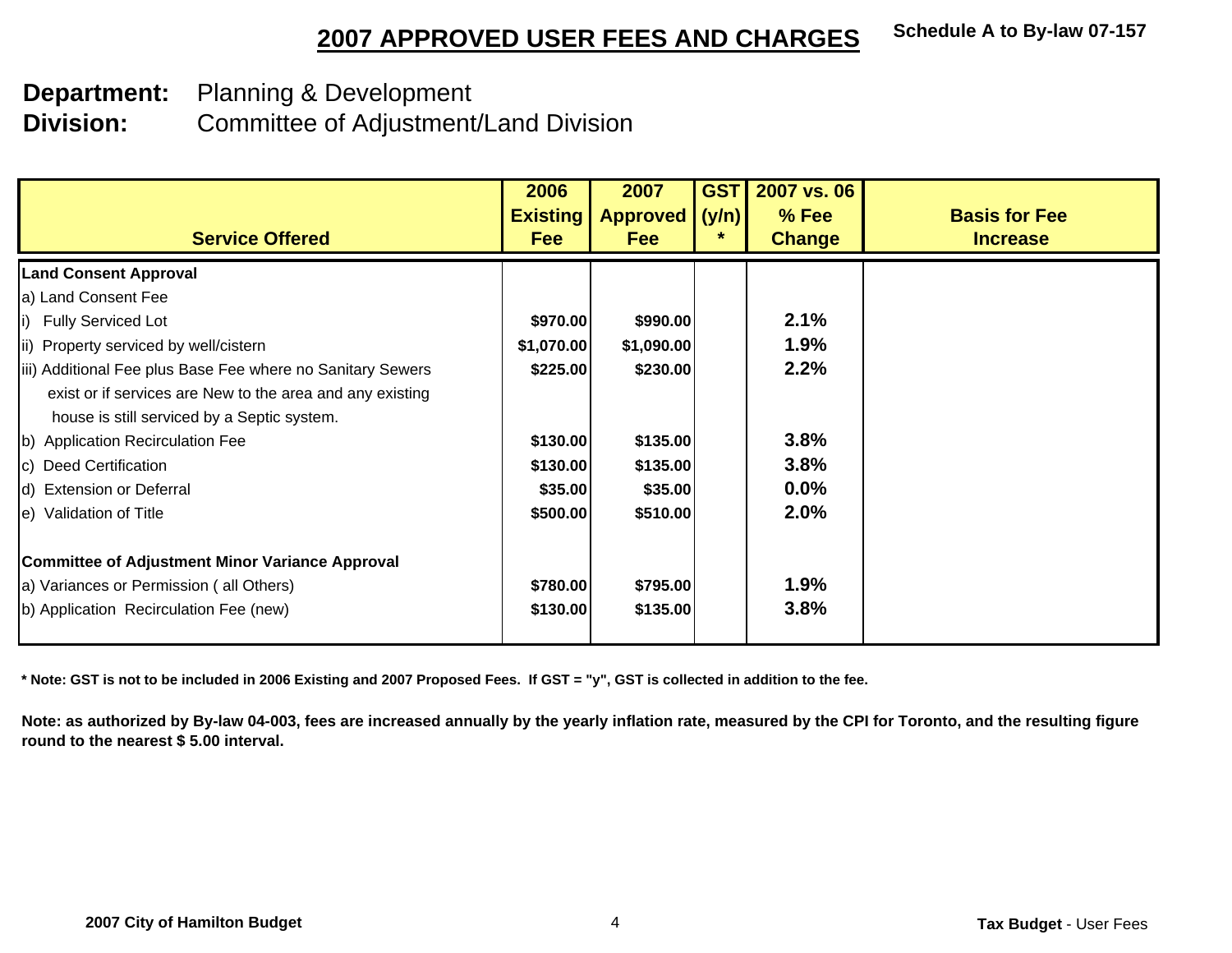# **Department:** Planning & Development

**Division:** Development Planning

|                                                                                                     | 2006            | 2007            | <b>GST</b>   | 2007 vs. 06   |                               |
|-----------------------------------------------------------------------------------------------------|-----------------|-----------------|--------------|---------------|-------------------------------|
|                                                                                                     | <b>Existing</b> | <b>Approved</b> | (y/n)        | $%$ Fee       |                               |
| <b>Service Offered</b>                                                                              | <b>Fee</b>      | <b>Fee</b>      | *            | <b>Change</b> | <b>Basis for Fee Increase</b> |
| <b>Regional Official Plan Amendment</b>                                                             | \$7,150.00      | \$7,275.00      | n.           | 1.7%          |                               |
| a) Recirculation with no advertising required                                                       | \$350.00        | \$360.00        | n            | 2.9%          |                               |
| b) Recirculation with advertising required                                                          | \$3,830.00      | \$3,895.00      | n            | 1.7%          |                               |
| c) Cancellation of the Public Meeting                                                               | \$3,495.00      | \$3,555.00      | n            | 1.7%          |                               |
| <b>Local Official Plan Amendment</b>                                                                |                 |                 |              |               |                               |
| a) Phase 1-Services up to City Council Report                                                       | \$3,360.00      | \$3,420.00      | $\mathsf{n}$ | 1.8%          |                               |
| b) Phase 2 - Services subsequent to the Council resolution<br>approval                              | \$2,330.00      | \$2,370.00      | n            | 1.7%          |                               |
| c) Recirculation with no advertising required                                                       | \$350.00        | \$360.00        | n.           | 2.9%          |                               |
| d) Public notice recirculation due to cancellation of a Public<br>meeting by the applicant or agent | \$350.00        | \$360.00        | $\mathsf{n}$ | 2.9%          |                               |
| <b>Zoning Application</b>                                                                           |                 |                 |              |               |                               |
| Routine Application                                                                                 | \$2,765.00      | \$2,815.00      | $\mathsf{n}$ | 1.8%          |                               |
| <b>Complex Application</b>                                                                          |                 |                 |              |               |                               |
| Phase 1 - Services up to City Council Report<br>i)                                                  | \$3,105.00      | \$3,160.00      | $\mathsf{n}$ | 1.8%          |                               |
| ii) Phase 2 - Services subsequent to the Council resolution<br>approval                             | \$1,500.00      | \$1,530.00      | n            | 2.0%          |                               |
| Public notice recirculation due to cancellation of a Public<br>meeting by the applicant or agent    | \$350.00        | \$360.00        | n            | 2.9%          |                               |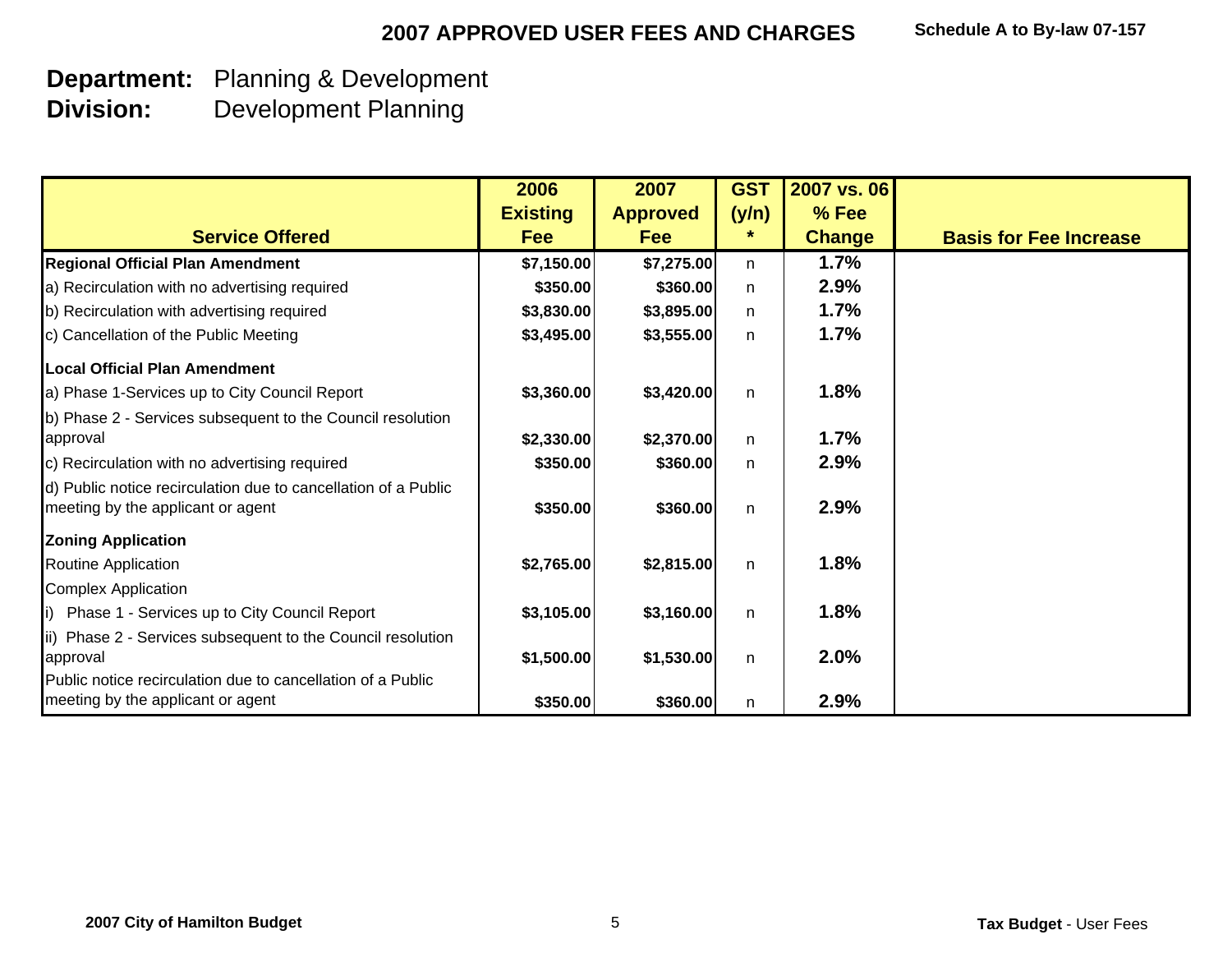## **Department:** Planning & Development

**Division:** Development Planning

|                                                                                                                                                                                                      | 2006            | 2007            | <b>GST</b>   | 2007 vs. 06   |                               |
|------------------------------------------------------------------------------------------------------------------------------------------------------------------------------------------------------|-----------------|-----------------|--------------|---------------|-------------------------------|
|                                                                                                                                                                                                      | <b>Existing</b> | <b>Approved</b> | (y/n)        | % Fee         |                               |
| <b>Service Offered</b>                                                                                                                                                                               | <b>Fee</b>      | Fee             | $\ast$       | <b>Change</b> | <b>Basis for Fee Increase</b> |
| <b>Amended Applications</b>                                                                                                                                                                          | \$615.00        | \$625.00        | n            | 1.6%          |                               |
| <b>Recirculations</b>                                                                                                                                                                                | \$615.00        | \$625.00        | n            | 1.6%          |                               |
| <b>Removal of 'H' Holding Provision</b>                                                                                                                                                              | \$1,435.00      | \$1,460.00      |              | 1.7%          |                               |
| <b>Joint Application</b>                                                                                                                                                                             |                 |                 |              |               |                               |
| ** Where applications are made for a Regional Official<br>Plan Amendment, Local Official Plan Amendment and<br>Zoning Amendment or any combination thereof, the total<br>fees will be reduced by 25% |                 |                 |              |               |                               |
| <b>Site Plan Control Application</b>                                                                                                                                                                 |                 |                 |              |               |                               |
| a) Application to Initiate an application for the purpose of Site<br>Plan Control approved under Sec 41                                                                                              | \$5,450.00      | \$5,545.00      | $\mathsf{n}$ | 1.7%          |                               |
| b) Application to Initiate a Minor application for the purpose of                                                                                                                                    |                 |                 |              |               |                               |
| Site Plan Control under Sec 41                                                                                                                                                                       | \$670.00        | \$685.00        | n            | 2.2%          |                               |
| c) Resubmission of plans on the Fourth occasion.                                                                                                                                                     | \$1,755.00      | \$1,785.00      | n            | 1.7%          |                               |
| d) Amendment to Site Plan Control under Section 41                                                                                                                                                   | \$1,325.00      | \$1,350.00      | $\mathsf{n}$ | 1.9%          |                               |
| e) Preliminary Review of a Site Plan                                                                                                                                                                 | \$1,325.00      | \$1,350.00      | n            | 1.9%          |                               |
| f) Extension to Site Plan Approval                                                                                                                                                                   | \$885.00        | \$900.00        | n.           | 1.7%          |                               |
| g) Development Review Fee                                                                                                                                                                            |                 |                 |              |               |                               |
| ** The Development Review Fee is based on 5% of the                                                                                                                                                  |                 |                 |              |               |                               |
| estimated value of the proposed works in excess of \$200,000                                                                                                                                         |                 |                 |              |               |                               |
| (to a max of $*$ \$6,000)                                                                                                                                                                            |                 |                 | n            |               |                               |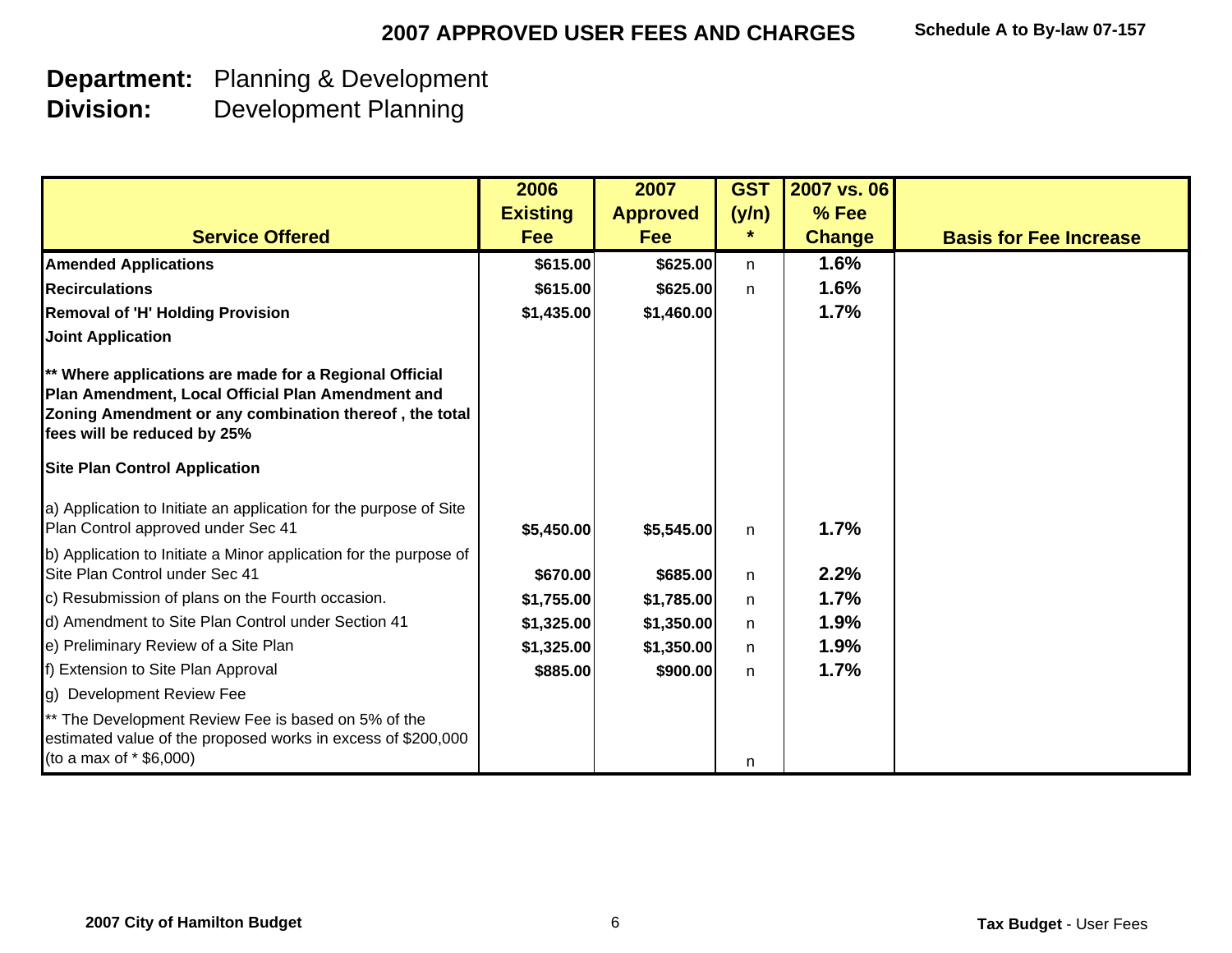# **Department:** Planning & Development

**Division:** Development Planning

|                                                                                                     | 2006            | 2007            | <b>GST</b>   | 2007 vs. 06   |                               |
|-----------------------------------------------------------------------------------------------------|-----------------|-----------------|--------------|---------------|-------------------------------|
|                                                                                                     | <b>Existing</b> | <b>Approved</b> | (y/n)        | % Fee         |                               |
| <b>Service Offered</b>                                                                              | <b>Fee</b>      | <b>Fee</b>      |              | <b>Change</b> | <b>Basis for Fee Increase</b> |
| h) One & Two family Residential on Hamilton Beach Strip<br>(outside Heritage Conservation District) | \$1,280.00      | \$1,300.00      | n            | 1.6%          |                               |
| a) Plan of Subdivision - Section 51 of the Planning Act                                             | \$8,295.00      | \$8,440.00      | n            | 1.7%          |                               |
| Includes application , circulation, review, Draft plan approval.                                    |                 |                 |              |               |                               |
| Additional costs per unit                                                                           | \$45.00         | \$45.00         | n            | 0.0%          |                               |
| - Additional costs per block                                                                        | \$205.00        | \$210.00        | n            | 2.4%          |                               |
| b) Recirculation of revisions for a plan of Subdivision                                             | \$625.00        | \$640.00        | n.           | 2.4%          |                               |
| c) Draft Plan approval - Revisions                                                                  | \$1,405.00      | \$1,430.00      | $\mathsf{n}$ | 1.8%          |                               |
| d) Draft Plan approval - Extensions                                                                 | \$475.00        | \$485.00        | n            | 2.1%          |                               |
| e) Annual maintenance fee for Subdivision Files older than<br>three (3) years old                   | \$250.00        | \$255.00        | n            | 2.0%          |                               |
| <b>Plan of Condominium</b>                                                                          |                 |                 |              |               |                               |
| a) Newly Constructed building                                                                       | \$3,320.00      | \$3,380.00      | n            | 1.8%          |                               |
| - Plus additional costs per unit                                                                    | \$35.00         | \$40.00         | n.           | 14.3%         |                               |
| b) Condominium Conversion Approval Fee                                                              | \$3,495.00      | \$3,555.00      | n.           | 1.7%          |                               |
| - Plus additional costs per unit                                                                    | \$60.00         | \$65.00         | n.           | 8.3%          |                               |
| c) Recirculation fee for a Plan of Condominium approval                                             | \$625.00        | \$640.00        | n            | 2.4%          |                               |
| d) Revision fee for Plan of Condominium                                                             | \$670.00        | \$685.00        | n            | 2.2%          |                               |
| e) Application Maintenance Fee for Condominium Files over<br>three (3) years old                    | \$250.00        | \$255.00        | n            | 2.0%          |                               |
| f) Exemption                                                                                        | \$625.00        | \$640.00        | n            | 2.4%          |                               |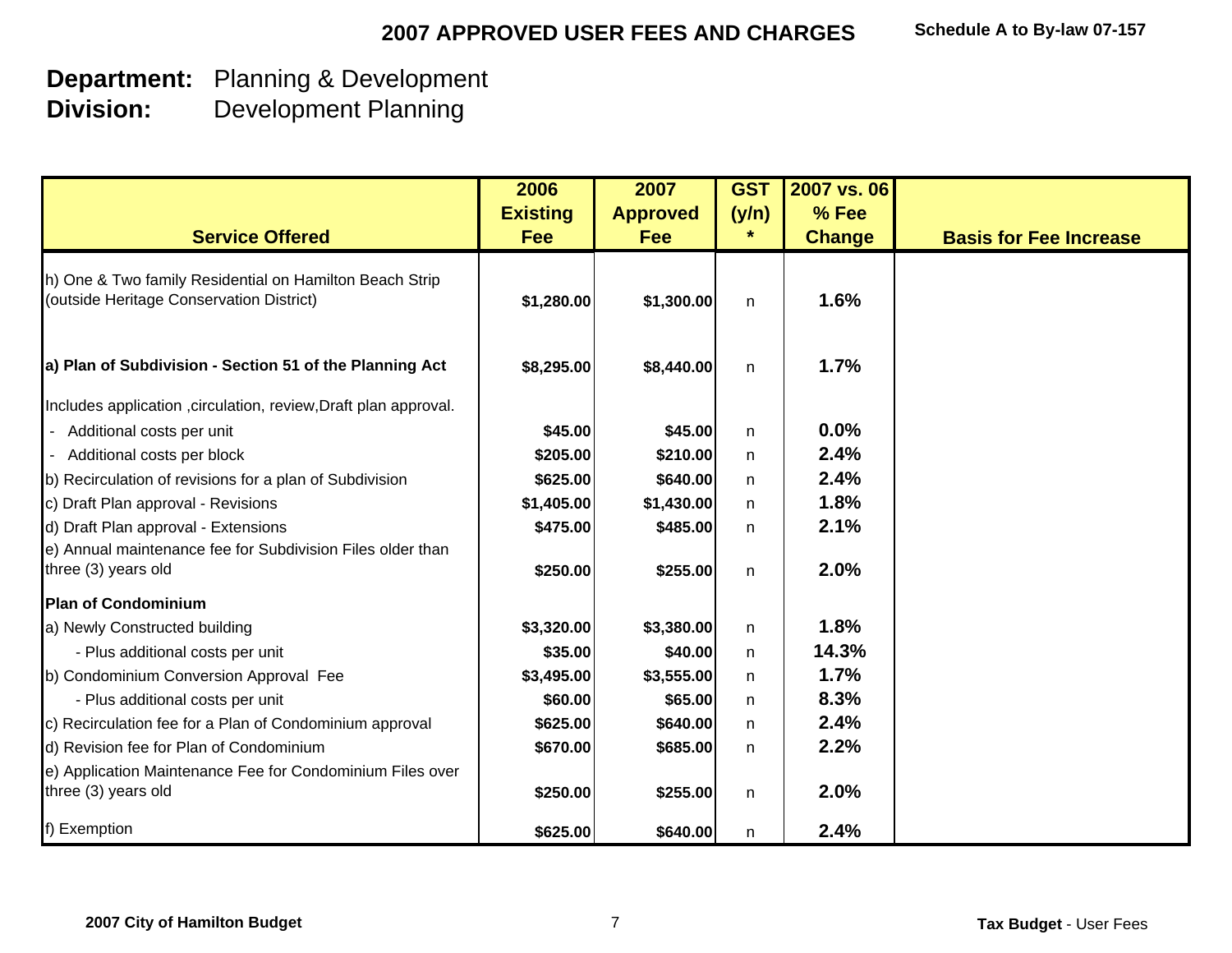**Department:** Planning & Development

**Division:** Development Planning

|                                                                                            | 2006<br><b>Existing</b> | 2007<br><b>Approved</b> | <b>GST</b><br>(y/n) | 2007 vs. 06<br>% Fee |                               |
|--------------------------------------------------------------------------------------------|-------------------------|-------------------------|---------------------|----------------------|-------------------------------|
| <b>Service Offered</b>                                                                     | <b>Fee</b>              | <b>Fee</b>              | *                   | <b>Change</b>        | <b>Basis for Fee Increase</b> |
| <b>Part Lot Control</b>                                                                    |                         |                         |                     |                      |                               |
| a) Part Lot Control Exemption - Section 50(7)                                              | \$1,560.00              | \$1,590.00              | n                   | 1.9%                 |                               |
| - Plus additional cost per unit                                                            | \$60.00                 | \$65.00                 |                     | 8.3%                 |                               |
| Part Lot control Extension<br>$\mathsf{b}$                                                 | \$670.00                | \$685.00                | n                   | 2.2%                 |                               |
| <b>Other Services</b>                                                                      |                         |                         |                     |                      |                               |
| <b>Property Reports</b>                                                                    | \$125.00                | \$130.00                | n                   | 4.0%                 |                               |
| -with respect to Official Plan, Zoning, Rental Housing<br>Protection, Heritage Designation |                         |                         |                     |                      |                               |
| <b>Street Name Change</b>                                                                  | \$5,040.00              | \$5,130.00              | n                   | 1.8%                 |                               |
| Preparation of a Neighbourhood Plan                                                        | \$1,700.00              | \$1,730.00              | $\mathsf{n}$        | 1.8%                 |                               |
| and a Modified Neighbourhood Plan                                                          |                         |                         |                     |                      |                               |
| <b>Request for Municipal Street Numbers</b>                                                | \$120.00                | \$125.00                | $\mathsf{n}$        | 4.2%                 |                               |
| Ministry of Environment's Certificate of Approval                                          | \$1,520.00              | \$1,550.00              | $\mathsf{n}$        | 2.0%                 |                               |
| Administration fee.                                                                        |                         |                         |                     |                      |                               |
| Cash in Lieu of Parking Administration fee                                                 | \$370.00                | \$380.00                | n                   | 2.7%                 |                               |
| <b>ESAIEG</b> Application fee                                                              | \$290.00                | \$295.00                | $\mathsf{n}$        | 1.7%                 |                               |
| Record of Site Condition (RSC) Administration fee                                          | \$155.00                | \$160.00                | n                   | 3.2%<br>1.9%         |                               |
| Peer Review of Special Studies Administration fee<br><b>Sign Variance</b>                  | \$270.00<br>\$670.00    | \$275.00<br>\$685.00    | $\mathsf{n}$<br>n   | 2.2%                 |                               |

**\* Note: GST is not to be included in 2006 Existing and 2007 Proposed Fees. If GST = "y", GST is collected in addition to the fee.**

**Note: as authorized by By-law 04-003, fees are increased annually by the yearly inflation rate, measured by the CPI for Toronto, and the resulting figure round to the nearest \$ 5.00 interval.**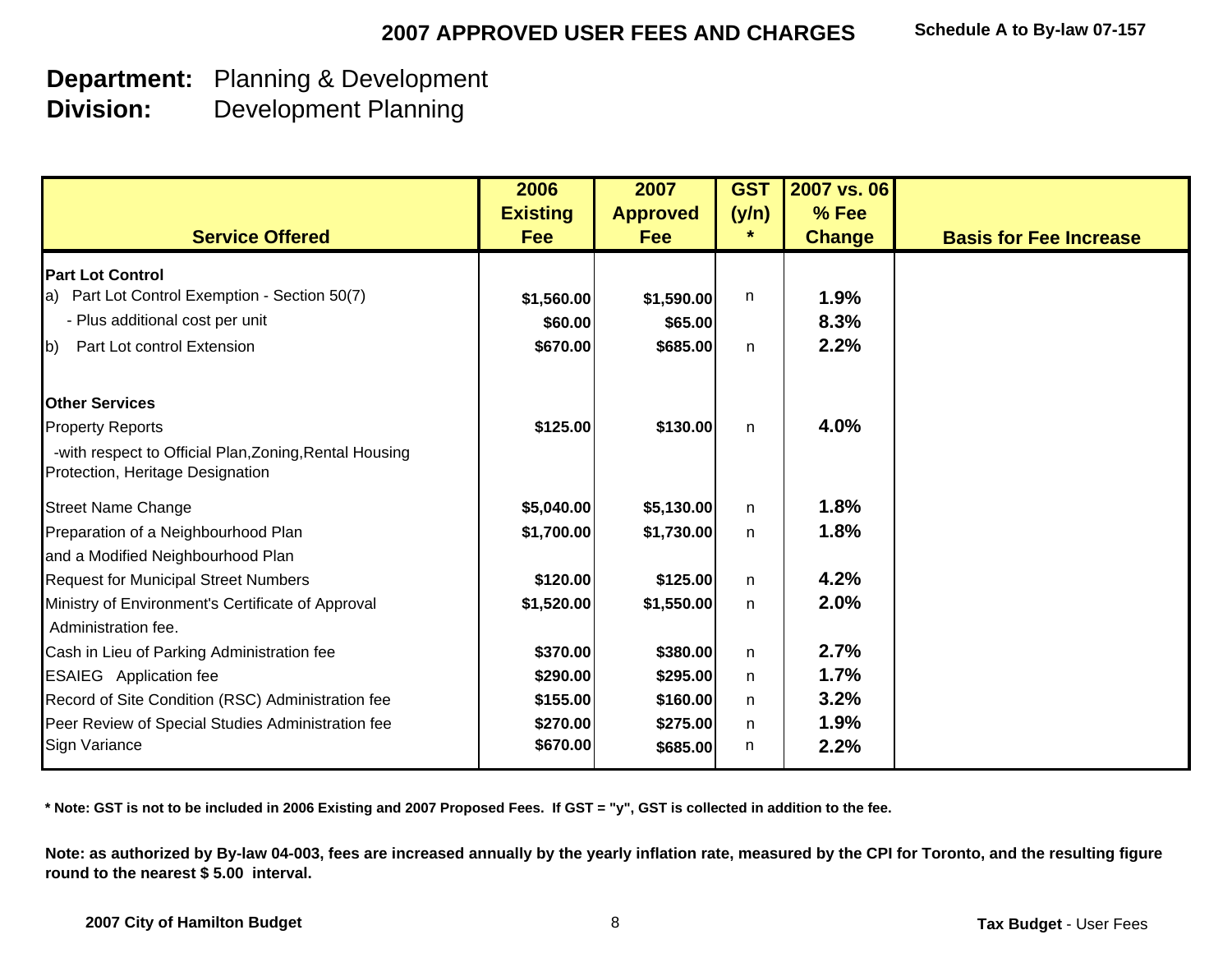#### **Department:** Planning & Development **Division:**Development Engineering

| <b>Service Offered</b>                                                                                                                                                                                                                                                                                                                                                           | 2006<br><b>Existing</b><br><b>Fee</b>                                               | 2007<br><b>Approved</b><br><b>Fee</b>                                               | <b>GST</b><br>(y/n)<br>$\ast$       | 2007 vs. 06<br>% Fee<br><b>Change</b>                       | <b>Basis for Fee</b><br><b>Increase</b> |
|----------------------------------------------------------------------------------------------------------------------------------------------------------------------------------------------------------------------------------------------------------------------------------------------------------------------------------------------------------------------------------|-------------------------------------------------------------------------------------|-------------------------------------------------------------------------------------|-------------------------------------|-------------------------------------------------------------|-----------------------------------------|
| <b>Subdivision Agreements &amp; Construction of Services</b><br>A. Engineering Design Review & Agreement Preparation                                                                                                                                                                                                                                                             |                                                                                     |                                                                                     |                                     |                                                             |                                         |
| 1. Engineering Approvals and Agreements<br>* Additional Costs / Unit<br>2. Minor Revision to Subdivision Agreement<br>3. Major Alteration to Subdivision Agreement<br>4. Resubmission of Engineering drawings for review and approval (per<br>page)<br>5. Final Approval & Registration<br>6. Subdivision Compliance Request<br><b>B. Construction - Engineering Supervision</b> | \$4,950.00<br>\$195.00<br>\$155.00<br>\$365.00<br>\$175.00<br>\$1,110.00<br>\$75.00 | \$5,035.00<br>\$200.00<br>\$160.00<br>\$370.00<br>\$180.00<br>\$1,130.00<br>\$80.00 | n.<br>n<br>n.<br>n.<br>n<br>n.<br>n | 1.72%<br>2.56%<br>3.23%<br>1.37%<br>2.86%<br>1.80%<br>6.67% |                                         |
| 1. Engineering Construction supervision and agreement administration<br>* Additional Costs - 4% Construction<br>Cost of Services Installed under Subdivision agreement<br>2. Engineering Construction Revision Fee<br>3. Finance Department - Cash and Security Administration<br>Additional Costs / Unit<br>4. Finance Department - Best Efforts Clause                         | \$2,320.00<br>\$300.00<br>\$1,125.00<br>\$11.25<br>\$1,125.00                       | \$2,360.00<br>\$305.00<br>\$1,150.00<br>\$11.50<br>\$1,150.00                       | n<br>n.<br>n<br>n.<br>n             | 1.72%<br>1.67%<br>2.22%<br>2.23%<br>2.22%                   |                                         |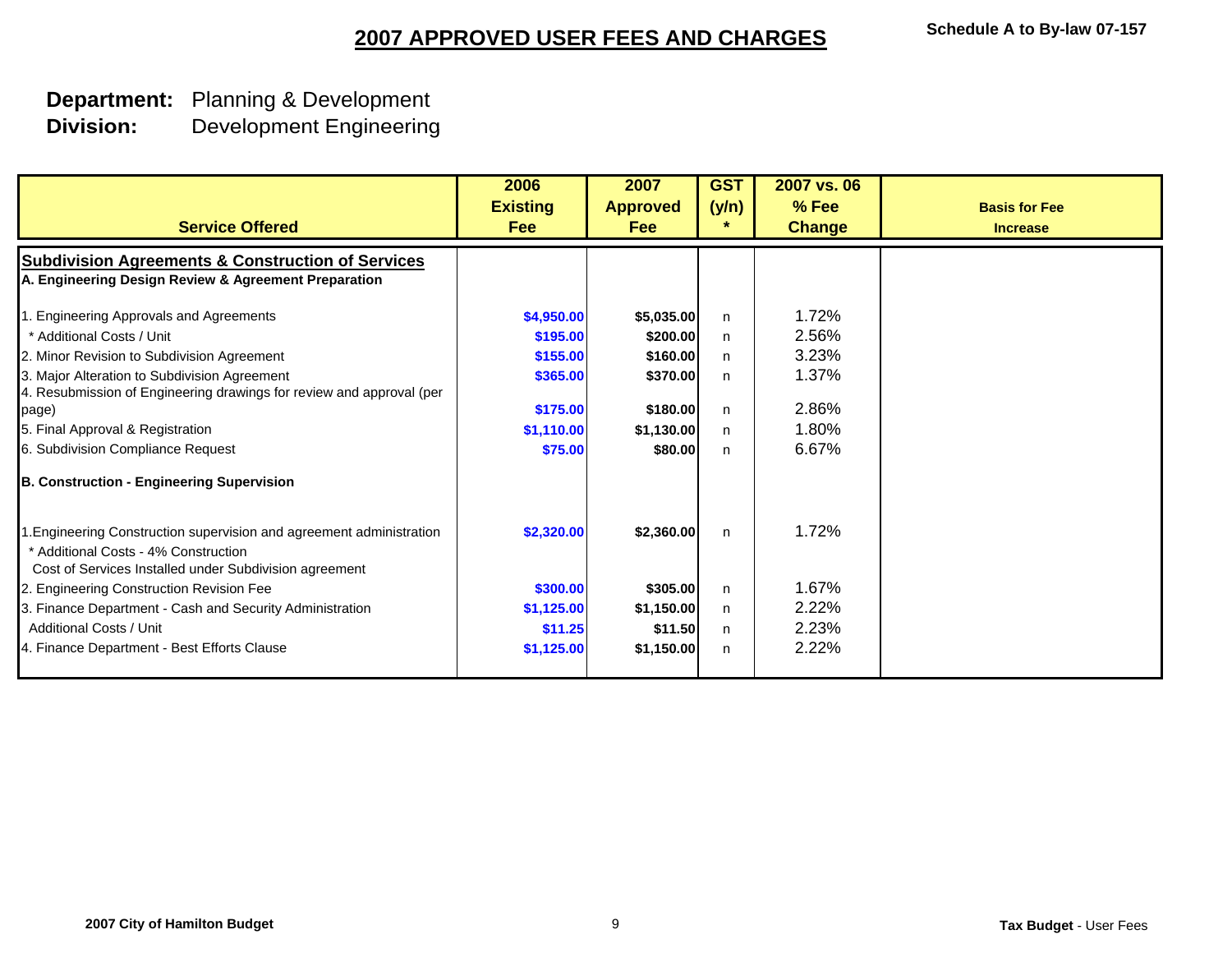#### **Department:** Planning & Development **Division:**Development Engineering

| <b>Service Offered</b>                                                                                                                                                                                                                                                                                                                                                                                           | 2006<br><b>Existing</b><br><b>Fee</b> | 2007<br><b>Approved</b><br><b>Fee</b> | <b>GST</b><br>(y/n)<br>$\ast$ | 2007 vs. 06<br>% Fee<br><b>Change</b> | <b>Basis for Fee</b><br><b>Increase</b> |
|------------------------------------------------------------------------------------------------------------------------------------------------------------------------------------------------------------------------------------------------------------------------------------------------------------------------------------------------------------------------------------------------------------------|---------------------------------------|---------------------------------------|-------------------------------|---------------------------------------|-----------------------------------------|
| Note the following:<br>1. Engineering Design Review is a fixed cost which includes 3<br>submissions of Engineering drawings. Beyond this charges will be<br>assessed based on existing fees in the amount of \$175 per drawing,<br>\$155 for Minor revisions to schedules/agreements and \$365 for major<br>revisions.<br>2. Design Review Fee Applies to each and all phases of a Draft Plan of<br>Subdivision. |                                       |                                       |                               |                                       |                                         |
| <b>Special Agreements</b>                                                                                                                                                                                                                                                                                                                                                                                        |                                       |                                       |                               |                                       |                                         |
| C. Special Sewer /Water Agreement.                                                                                                                                                                                                                                                                                                                                                                               | \$2,325.00                            | \$2,365.00                            | n                             | 1.72%                                 |                                         |
| D. Joint Sewer / Water Agreement                                                                                                                                                                                                                                                                                                                                                                                 | \$2,325.00                            | \$2,365.00                            | n                             | 1.72%                                 |                                         |
| <b>E. Pre-Service Agreements</b>                                                                                                                                                                                                                                                                                                                                                                                 | \$3,315.00                            | \$3,370.00                            | n                             | 1.66%                                 |                                         |
| Additional Cost per Unit                                                                                                                                                                                                                                                                                                                                                                                         | \$30.00                               | \$30.00                               | n.                            | $0.00\%$                              |                                         |
| <b>F. Consent Agreements</b>                                                                                                                                                                                                                                                                                                                                                                                     | \$3,235.00                            | \$3,290.00                            | n                             | 1.70%                                 |                                         |
| <b>G. Pre-Grading Agreement</b>                                                                                                                                                                                                                                                                                                                                                                                  | \$3,235.00                            | \$3,290.00                            | n                             |                                       |                                         |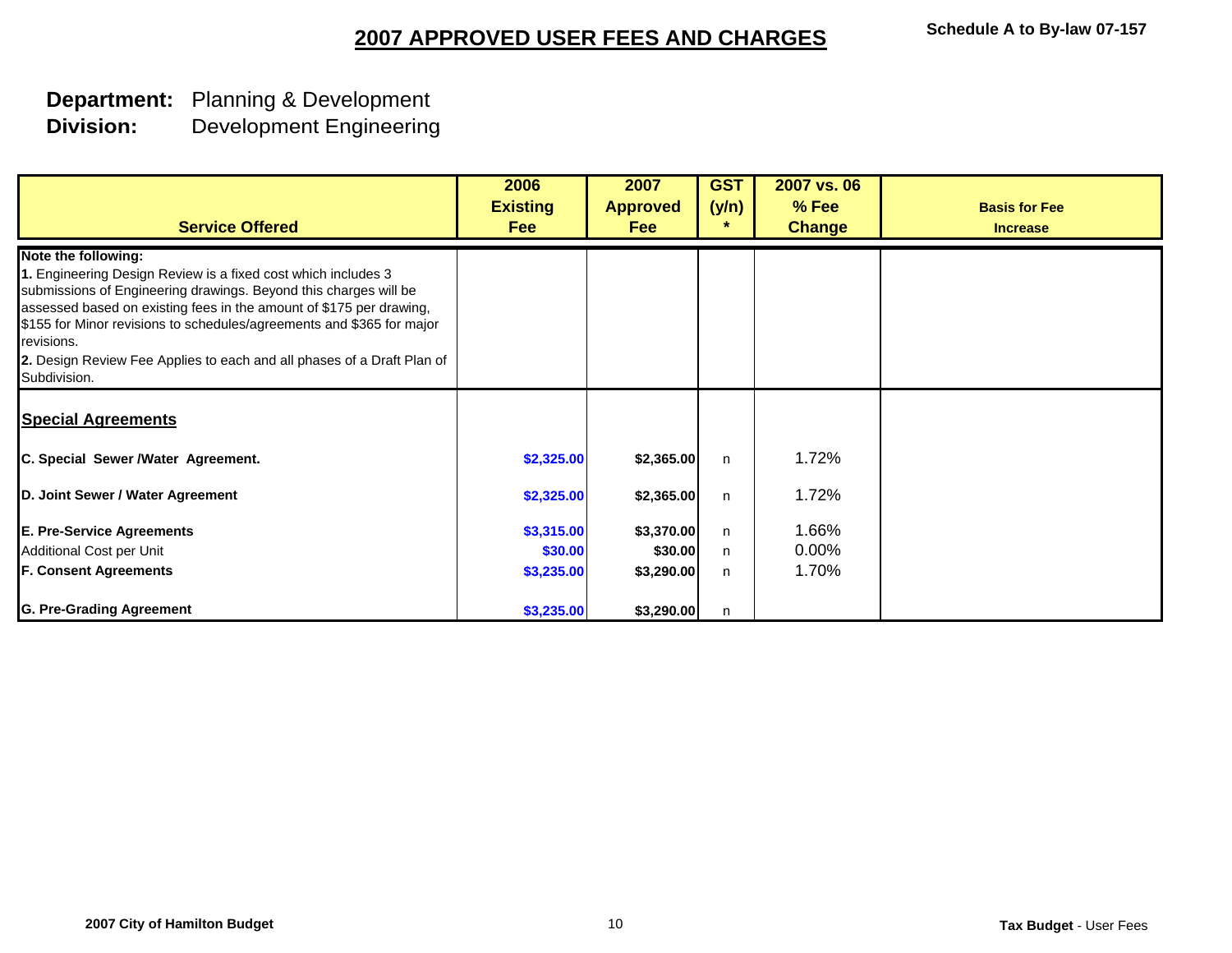#### **Department:** Planning & Development **Division:**Development Engineering

| <b>Service Offered</b>                                                                | 2006<br><b>Existing</b><br>Fee | 2007<br><b>Approved</b><br><b>Fee</b> | <b>GST</b><br>(y/n)<br>$\star$ | 2007 vs. 06<br>% Fee<br><b>Change</b> | <b>Basis for Fee</b><br><b>Increase</b> |
|---------------------------------------------------------------------------------------|--------------------------------|---------------------------------------|--------------------------------|---------------------------------------|-----------------------------------------|
| <b>Miscellaneous</b>                                                                  |                                |                                       |                                |                                       |                                         |
| H. Sewer & Water drawing review fee                                                   | \$400.00                       | \$410.00                              | n                              | 2.50%                                 |                                         |
| I. Security Reduction Fees<br>(for second and subsequent security reduction requests) | \$230.00                       | \$235.00                              | n                              | 2.17%                                 |                                         |
| J. Condominium Processing Fees<br>Final Approval & Registration                       | \$1,105.00                     | \$1,125.00                            | n                              | 1.81%                                 |                                         |
| K. Small Sewer/Water Permit Inspection Fee <100mm<br><b>Administration Fee</b>        | \$125.00                       | \$130.00                              | n                              | 4.00%                                 |                                         |
| <b>Water /Sewer Inspection Fee</b>                                                    | \$400.00                       | \$410.00                              | n                              | 2.50%                                 |                                         |
| (Additional Cost per metre of service)                                                | \$5.00                         | \$5.00                                | n.                             | 0.00%                                 |                                         |
| L. Large Sewer/Water Permit Inspection Fee (100mm diam & >)                           |                                |                                       |                                |                                       |                                         |
| <b>Administration Fee</b>                                                             | \$125.00                       | \$130.00                              | n                              | 4.00%                                 |                                         |
| <b>Water Inspection and Testing</b>                                                   | \$500.00                       | \$510.00                              | n                              | 2.00%                                 |                                         |
| (Additional Cost per metre of service)                                                | \$5.00                         | \$5.00                                | n                              | 0.00%                                 |                                         |

**\* Note: GST is not to be included in 2006 Existing and 2007 Proposed Fees. If GST = "y", GST is collected in addition to the fee.**

Note: as authorized by By-law 04-003, fees are increased annually by the yearly inflation rate, measured by the CPI for Toronto and the resulting figure round to the nearest \$ **5.00 interval.**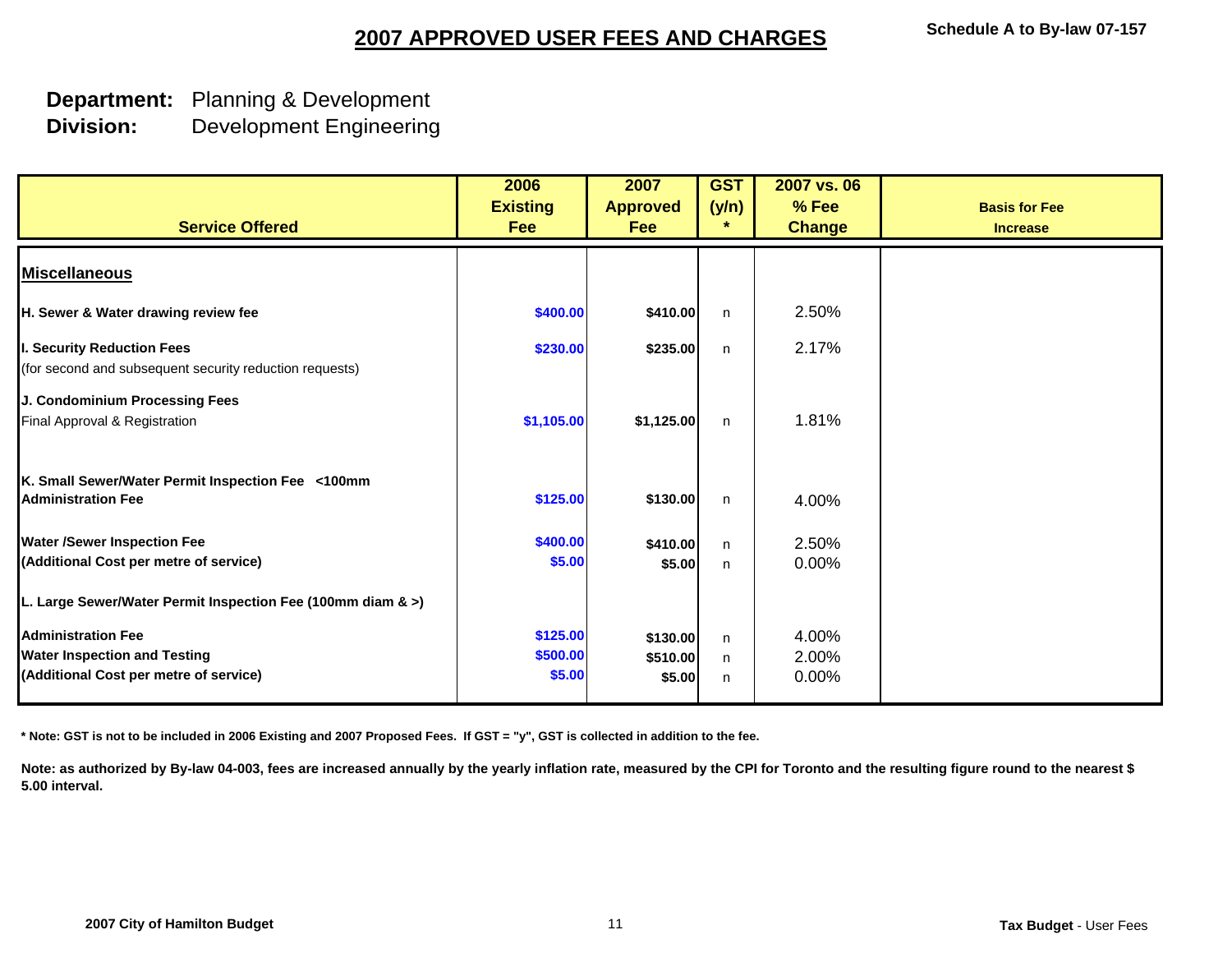**Department:** Planning & Economic Development

|                                     | <b>Services Offered</b>                | <b>2006 Existing Fee</b> | 2007 Approved<br>Fee | GST (y/n)*     | 2007 vs. 06<br>% Fee<br><b>Change</b> | <b>Basis for Fee Increase</b> |
|-------------------------------------|----------------------------------------|--------------------------|----------------------|----------------|---------------------------------------|-------------------------------|
| <b>Impound Fees (Standard Rate)</b> |                                        |                          |                      |                |                                       |                               |
| Licensed                            | (1 <sup>st</sup> Offence)              | \$51.42                  | \$51.42              | Y              | 0%                                    |                               |
| Dog                                 | (Subsequent Offence)                   | \$135.47                 | \$135.47             | Y              | 0%                                    |                               |
| Unlicensed                          | $(1st$ Offence)                        | \$79.43                  | \$79.43              | Y              | 0%                                    |                               |
| Dog                                 | (Subsequent Offence)                   | \$135.47                 | \$135.47             | $\overline{Y}$ | 0%                                    |                               |
| Vicious Dog                         |                                        | \$219.62                 | \$219.62             | Y              | 0%                                    | No increase in 2007 Animal    |
| Identified                          | (1 <sup>st</sup> Offence)              | \$37.36                  | \$37.36              | Y              | 0%                                    | Control Licences Fee due to   |
| Cat[1]                              | (Subsequent Offence)                   | \$42.08                  | \$42.08              | $\overline{Y}$ | 0%                                    | Consultants being hired to    |
| <b>Unidentified</b>                 | (1 <sup>st</sup> Offence)              | \$51.42                  | \$51.42              | $\overline{Y}$ | 0%                                    | do ABC exercise.              |
| Cat                                 | (Subsequent Offence)                   | \$70.09                  | \$70.09              | Y              | 0%                                    |                               |
|                                     | <b>Other Small Domestic Animal [2]</b> | \$32.74                  | \$32.74              | Y              | 0%                                    |                               |
| Livestock                           | Small                                  | \$102.83                 | \$102.83             | Y              | 0%                                    |                               |
|                                     | Large                                  | \$219.62                 | \$219.62             | $\overline{Y}$ | 0%                                    |                               |
|                                     | <b>Impound Fees (Seniors Rate)</b>     |                          |                      |                |                                       |                               |
| Licensed                            | (1 <sup>st</sup> Offence)              | \$46.70                  | \$46.70              | Y              | 0%                                    |                               |
| Dog                                 | (Subsequent Offence)                   | \$70.09                  | \$70.09              | $\overline{Y}$ | 0%                                    |                               |
| Unlicensed                          | (1 <sup>st</sup> Offence)              | \$70.09                  | \$70.09              | $\overline{Y}$ | 0%                                    |                               |
| Dog                                 | (Subsequent Offence)                   | \$116.79                 | \$116.79             | Y              | 0%                                    |                               |
| Vicious Dog                         |                                        | \$219.62                 | \$219.62             | Y              | 0%                                    | No increase in 2007 Animal    |
| Identified Cat $(1st$ Offence)      |                                        | \$32.74                  | \$32.74              | $\overline{Y}$ | 0%                                    | Control Licences Fee due to   |
|                                     | (Subsequent Offence)                   | \$42.08                  | \$42.08              | $\overline{Y}$ | 0%                                    | Consultants being hired to    |
| <b>Unidentified</b>                 | (1 <sup>st</sup> Offence)              | \$42.08                  | \$42.08              | Y              | 0%                                    | do ABC exercise.              |
| Cat                                 | (Subsequent Offence)                   | \$51.42                  | \$51.42              | Y              | 0%                                    |                               |
|                                     | <b>Other Small Domestic Animal</b>     | \$28.02                  | \$28.02              | $\overline{Y}$ | 0%                                    |                               |
| Livestock                           | Small                                  | \$93.49                  | \$93.49              | Y              | 0%                                    |                               |
|                                     | Large                                  | \$191.60                 | \$191.60             | Y              | 0%                                    |                               |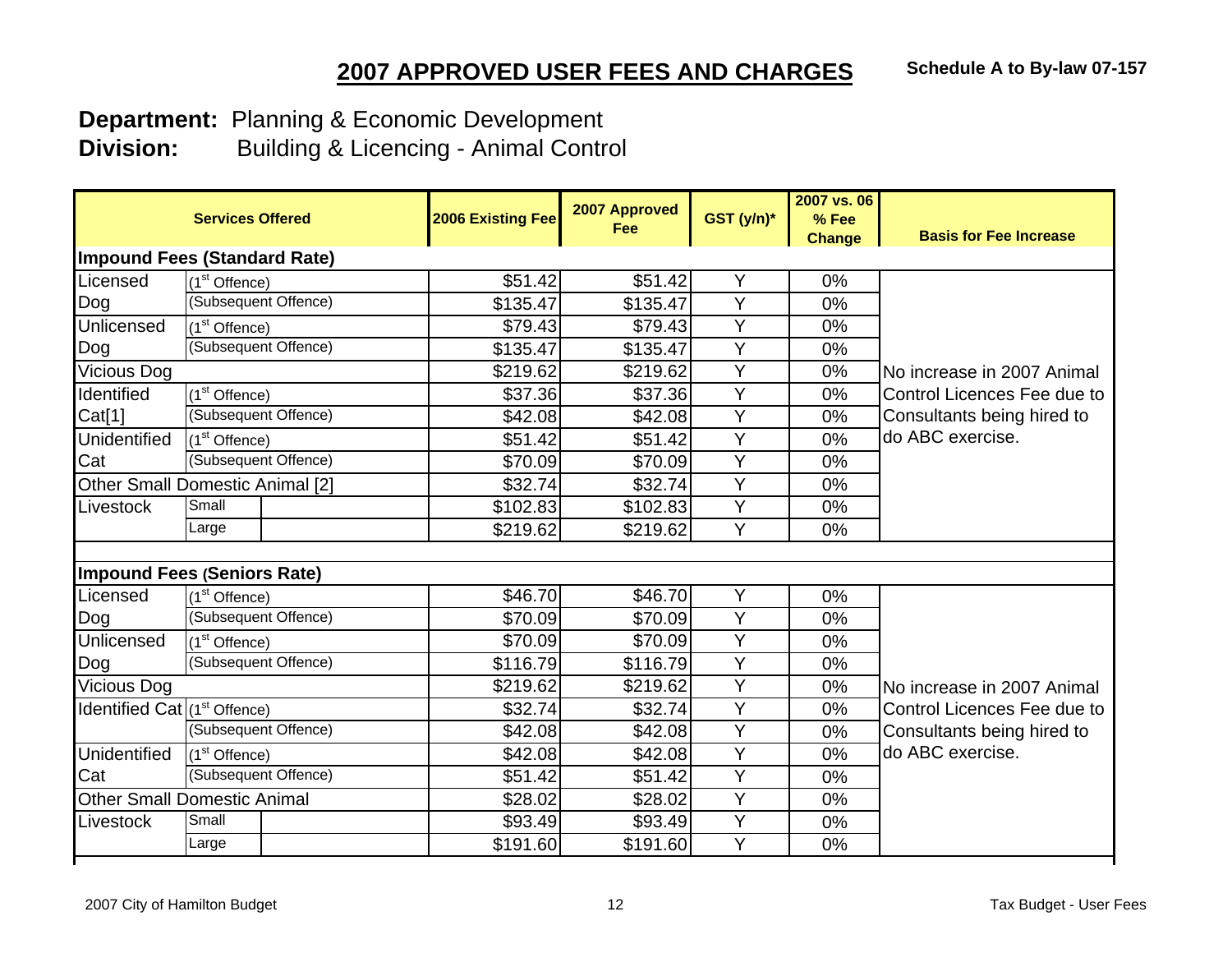**Department:** Planning & Economic Development

|                        | <b>Services Offered</b>                              | 2006 Existing Fee | 2007 Approved<br>Fee | $GST(y/n)^*$ | 2007 vs. 06<br>% Fee<br><b>Change</b> | <b>Basis for Fee Increase</b>                  |
|------------------------|------------------------------------------------------|-------------------|----------------------|--------------|---------------------------------------|------------------------------------------------|
|                        | Live Surrender Fees - Healthy Animals [3] (Std Rate) |                   |                      |              |                                       |                                                |
| Dog -                  | Under 20 kg. [4]                                     | \$60.75           | \$60.75              | Y            | $0\%$                                 |                                                |
| Licenced               | 20 kg. - 40 kg.                                      | \$79.43           | \$79.43              | Y            | 0%                                    |                                                |
|                        | 41 kg. - 60 kg.                                      | \$98.11           | \$98.11              | Y            | $0\%$                                 |                                                |
|                        | Over 60 kg.                                          | \$116.79          | \$116.79             | Υ            | 0%                                    |                                                |
| Dog -                  | Under 20 kg. [4]                                     | \$79.43           | \$79.43              | Y            | 0%                                    | No increase in 2007 Animal                     |
| Unlicenced             | 20 kg. - 40 kg.                                      | \$98.11           | \$98.11              | Y            | 0%                                    | Control Licences Fee due to                    |
|                        | 41 kg. - 60 kg.                                      | \$116.79          | \$116.79             | Y            | 0%                                    | Consultants being hired to                     |
|                        | Over 60 kg.                                          | \$135.47          | \$135.47             | Y            | 0%                                    | do ABC exercise.                               |
|                        |                                                      |                   |                      |              |                                       |                                                |
| Cat - Registered       |                                                      | \$60.75           | \$60.75              | Y            | 0%                                    |                                                |
| Cat - Unregistered     |                                                      | \$79.43           | \$79.43              | Y            | 0%                                    |                                                |
|                        |                                                      |                   |                      |              |                                       |                                                |
|                        | No Requirement for licencing or Registration         |                   |                      |              |                                       |                                                |
| Puppy (one)            |                                                      | \$51.42           | \$51.42              | Y            | 0%                                    |                                                |
| Kitten (one)           |                                                      | \$42.08           | \$42.08              | Y            | $0\%$                                 |                                                |
| Litter (up to 5)       | Canine                                               | \$60.75           | \$60.75              | Y            | 0%                                    | No increase in 2007 Animal                     |
|                        | Feline                                               | \$51.42           | \$51.42              | Y            | 0%                                    | Control Licences Fee due to                    |
|                        | <b>Other Small Domestic Animal [5]</b>               | \$18.68           | \$18.68              | Y            | 0%                                    | Consultants being hired to<br>do ABC exercise. |
|                        | Multiple Small Domestic Animals (up to 6)            | \$28.02           | \$28.02              | Y            | 0%                                    |                                                |
| <b>Small Livestock</b> |                                                      | \$79.43           | \$79.43              | Y            | 0%                                    |                                                |
|                        |                                                      |                   |                      |              |                                       |                                                |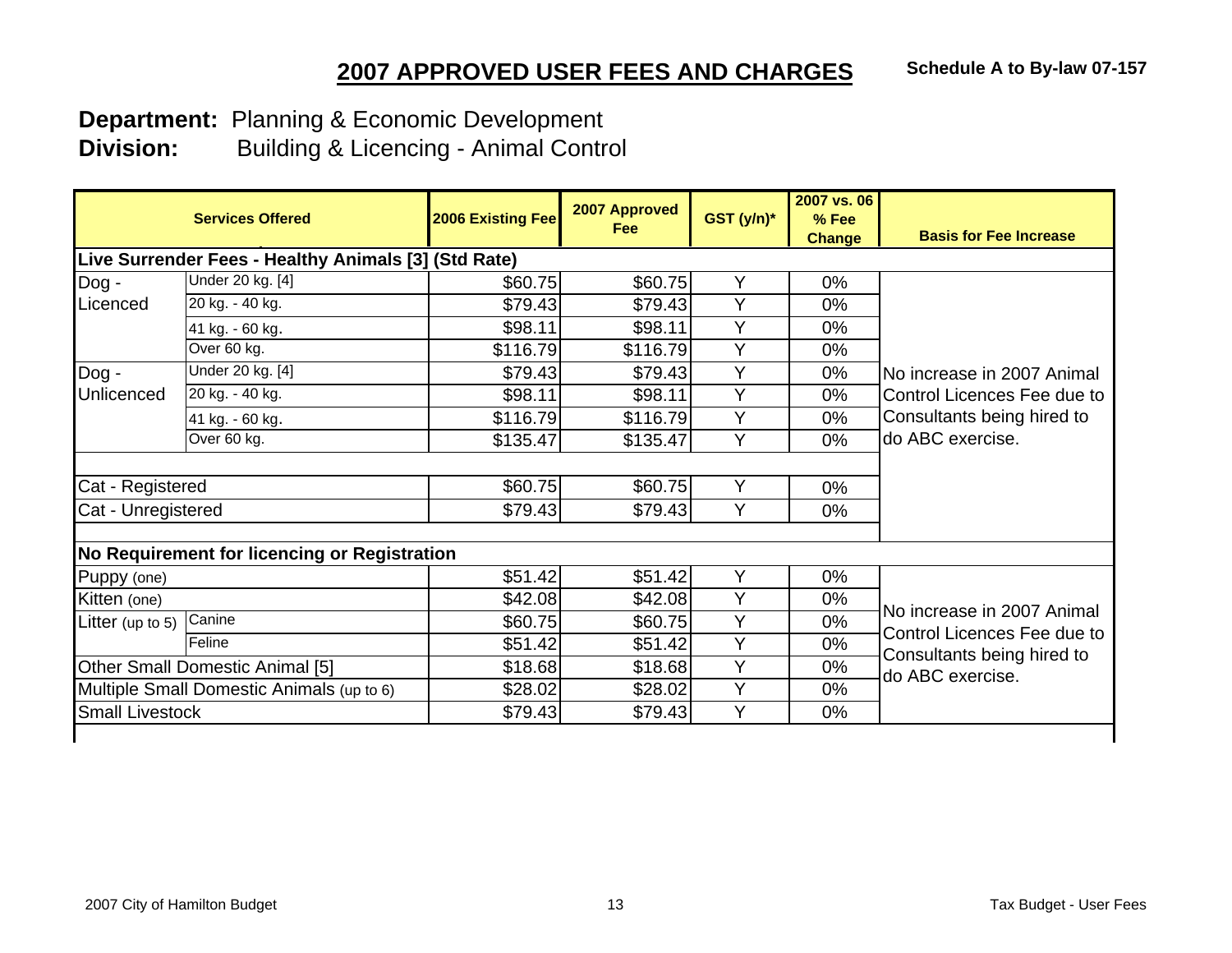**Department:** Planning & Economic Development

|                                    |                                                                 |          | Fee      | GST (y/n)* | % Fee<br><b>Change</b> | <b>Basis for Fee Increase</b>                  |
|------------------------------------|-----------------------------------------------------------------|----------|----------|------------|------------------------|------------------------------------------------|
|                                    | Live Surrender Fees - Healthy Animals (Seniors & Disabled Rate) |          |          |            |                        |                                                |
| $Dog - -$                          | Under 20 kg. [4]                                                | \$37.36  | \$37.36  | Y          | 0%                     |                                                |
| Licenced                           | 20 kg. - 40 kg.                                                 | \$56.04  | \$56.04  | Y          | 0%                     |                                                |
|                                    | 41 kg. - 60 kg.                                                 | \$74.81  | \$74.81  | Y          | 0%                     |                                                |
|                                    | Over 60 kg                                                      | \$93.49  | \$93.49  | Y          | 0%                     |                                                |
| Dog -                              | Under 20 kg. [4]                                                | \$56.04  | \$56.04  | Y          | 0%                     | No increase in 2007 Animal                     |
| Unlicenced                         | 21 kg. - 40 kg.                                                 | \$74.81  | \$74.81  | Y          | 0%                     | Control Licences Fee due to                    |
|                                    | 41 kg. - 60 kg.                                                 | \$93.49  | \$93.49  | Y          | 0%                     | Consultants being hired to<br>do ABC exercise. |
|                                    | Over 60 kg                                                      | \$112.17 | \$112.17 | Y          | 0%                     |                                                |
|                                    |                                                                 |          |          |            |                        |                                                |
| Cat - Registered                   |                                                                 | \$37.36  | \$37.36  |            | 0%                     |                                                |
| Cat - Unregistered                 |                                                                 | \$56.04  | \$56.04  |            | $0\%$                  |                                                |
|                                    |                                                                 |          |          |            |                        |                                                |
|                                    | No Requirement for licencing or Registration                    |          |          |            |                        |                                                |
| Puppy (one)                        |                                                                 | \$28.02  | \$28.02  | Y          | 0%                     |                                                |
| Kitten (one)                       |                                                                 | \$18.68  | \$18.68  | Y          | 0%                     | No increase in 2007 Animal                     |
| Litter (up to 5)                   | Canine                                                          | \$37.36  | \$37.36  | Y          | 0%                     | Control Licences Fee due to                    |
|                                    | Feline                                                          | \$28.02  | \$28.02  | Y          | $0\%$                  | Consultants being hired to                     |
| <b>Other Small Domestic Animal</b> |                                                                 | \$14.06  | \$14.06  | Y          | 0%                     | do ABC exercise.                               |
|                                    | Multiple Small Domestic Animals (up to 6)                       | \$23.40  | \$23.40  | Y          | 0%                     |                                                |
| <b>Small Livestock</b>             |                                                                 | \$70.09  | \$70.09  | Y          | $0\%$                  |                                                |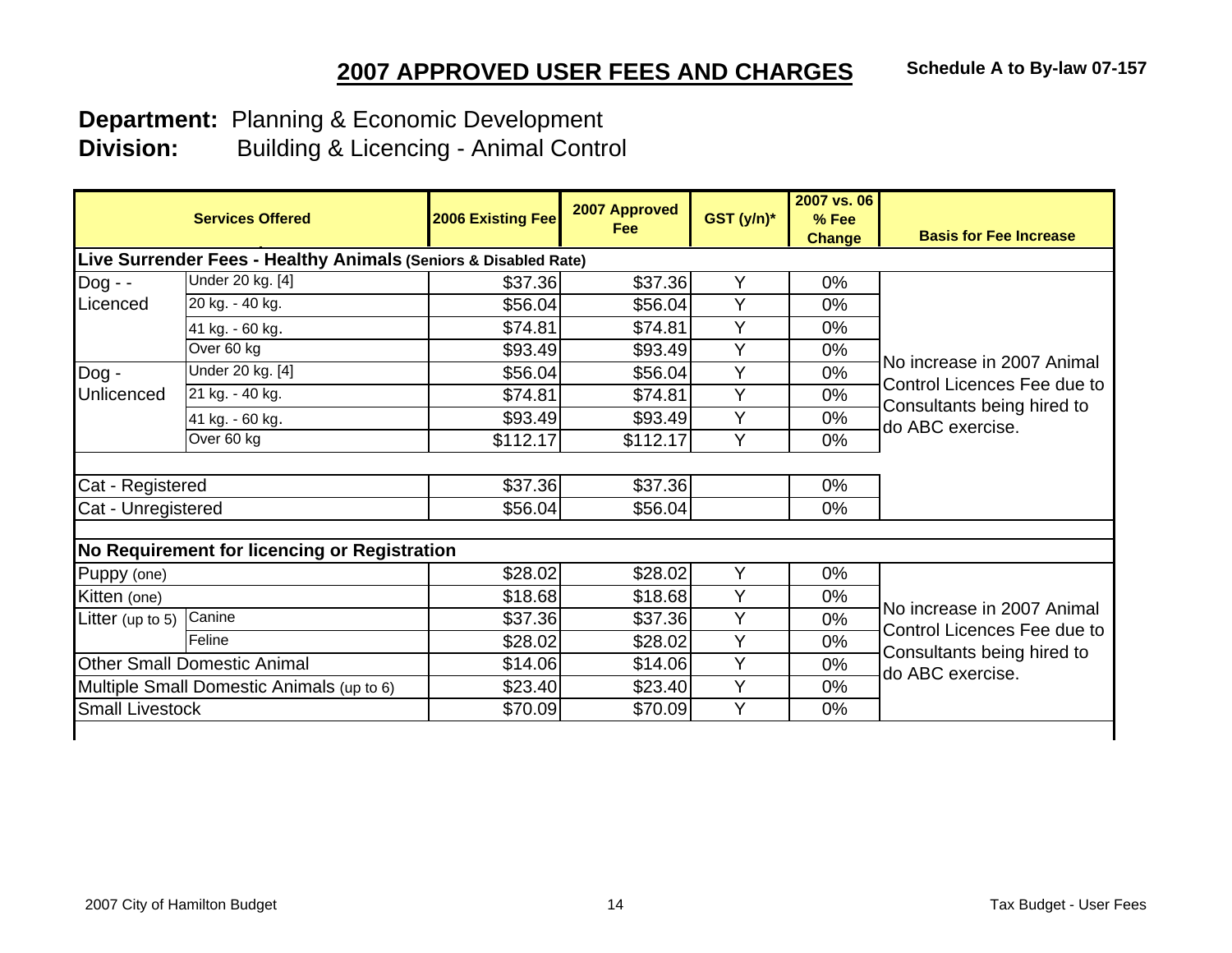**Department:** Planning & Economic Development

|                               | <b>Services Offered</b>                                                        | <b>2006 Existing Fee</b> | 2007 Approved<br>Fee | $GST(y/n)^*$   | 2007 vs. 06<br>% Fee<br><b>Change</b> | <b>Basis for Fee Increase</b> |
|-------------------------------|--------------------------------------------------------------------------------|--------------------------|----------------------|----------------|---------------------------------------|-------------------------------|
|                               | Live Surrender Fees Unhealthy & Untreatable Animals) (3) (Std Rate)            |                          |                      |                |                                       |                               |
| Dog                           | Under 20 kg. [4]                                                               | \$130.85                 | \$130.85             | Υ              | 0%                                    |                               |
|                               | 20 kg. - 40 kg.                                                                | \$149.53                 | \$149.53             | Ÿ              | 0%                                    |                               |
|                               | 41 kg. - 60 kg.                                                                | \$158.87                 | \$158.87             | Y              | 0%                                    |                               |
|                               | Over 60 kg.                                                                    | \$168.21                 | \$168.21             | $\overline{Y}$ | 0%                                    |                               |
| Cat                           |                                                                                | \$130.85                 | \$130.85             | Y              | 0%                                    | No increase in 2007 Animal    |
|                               | Puppy (one) (under 12 weeks)                                                   | \$121.51                 | \$121.51             | $\overline{Y}$ | 0%                                    | Control Licences Fee due to   |
| Kitten (one) (under 12 weeks) |                                                                                | \$112.17                 | \$112.17             | Y              | 0%                                    | Consultants being hired to    |
| Litter (up to 5)              | Canine                                                                         | \$140.19                 | \$140.19             | $\overline{Y}$ | 0%                                    | do ABC exercise.              |
| (under 12<br>weeks)           | Feline                                                                         | \$130.85                 | \$130.85             | Y              | 0%                                    |                               |
|                               | <b>Other Small Domestic Animal[5]</b>                                          | \$46.70                  | \$46.70              | Y              | 0%                                    |                               |
|                               | Multiple Small Domestic Animals (up to 6)                                      | \$74.81                  | \$74.81              | $\overline{Y}$ | 0%                                    |                               |
| <b>Small Livestock</b>        |                                                                                | \$172.92                 | \$172.92             | Y              | 0%                                    |                               |
|                               | Live Surrender Fees Unhealthy & Untreatable Animals) (Seniors & Disabled Rate) |                          |                      |                |                                       |                               |
| Dog                           | Under 20 kg.                                                                   | \$112.17                 | \$112.17             | Y              | 0%                                    |                               |
|                               | 20 kg. - 40 kg.                                                                | \$130.85                 | \$130.85             | Y              | 0%                                    |                               |
|                               | 41 kg. - 60 kg.                                                                | \$140.19                 | \$140.19             | Y              | 0%                                    |                               |
|                               | Over 60 kg                                                                     | \$149.53                 | \$149.53             | $\overline{Y}$ | 0%                                    |                               |
| Cat                           |                                                                                | \$112.17                 | \$112.17             | $\overline{Y}$ | 0%                                    | No increase in 2007 Animal    |
|                               | Puppy (one) (under 12 weeks)                                                   | \$102.83                 | \$102.83             | Y              | 0%                                    | Control Licences Fee due to   |
| Kitten (one) (under 12 weeks) |                                                                                | \$93.49                  | \$93.49              | $\overline{Y}$ | 0%                                    | Consultants being hired to    |
| Litter (up to 5)              | Canine                                                                         | \$121.51                 | \$121.51             | Y              | 0%                                    | do ABC exercise.              |
| (under 12<br>weeks)           | Feline                                                                         | \$112.17                 | \$112.17             | $\overline{Y}$ | 0%                                    |                               |
|                               | <b>Other Small Domestic Animal</b>                                             | \$28.02                  | \$28.02              | $\overline{Y}$ | 0%                                    |                               |
|                               | Multiple Small Domestic Animals (up to 6)                                      | \$56.04                  | \$56.04              | $\overline{Y}$ | 0%                                    |                               |
| <b>Small Livestock</b>        |                                                                                | \$154.25                 | \$154.25             | $\overline{Y}$ | 0%                                    |                               |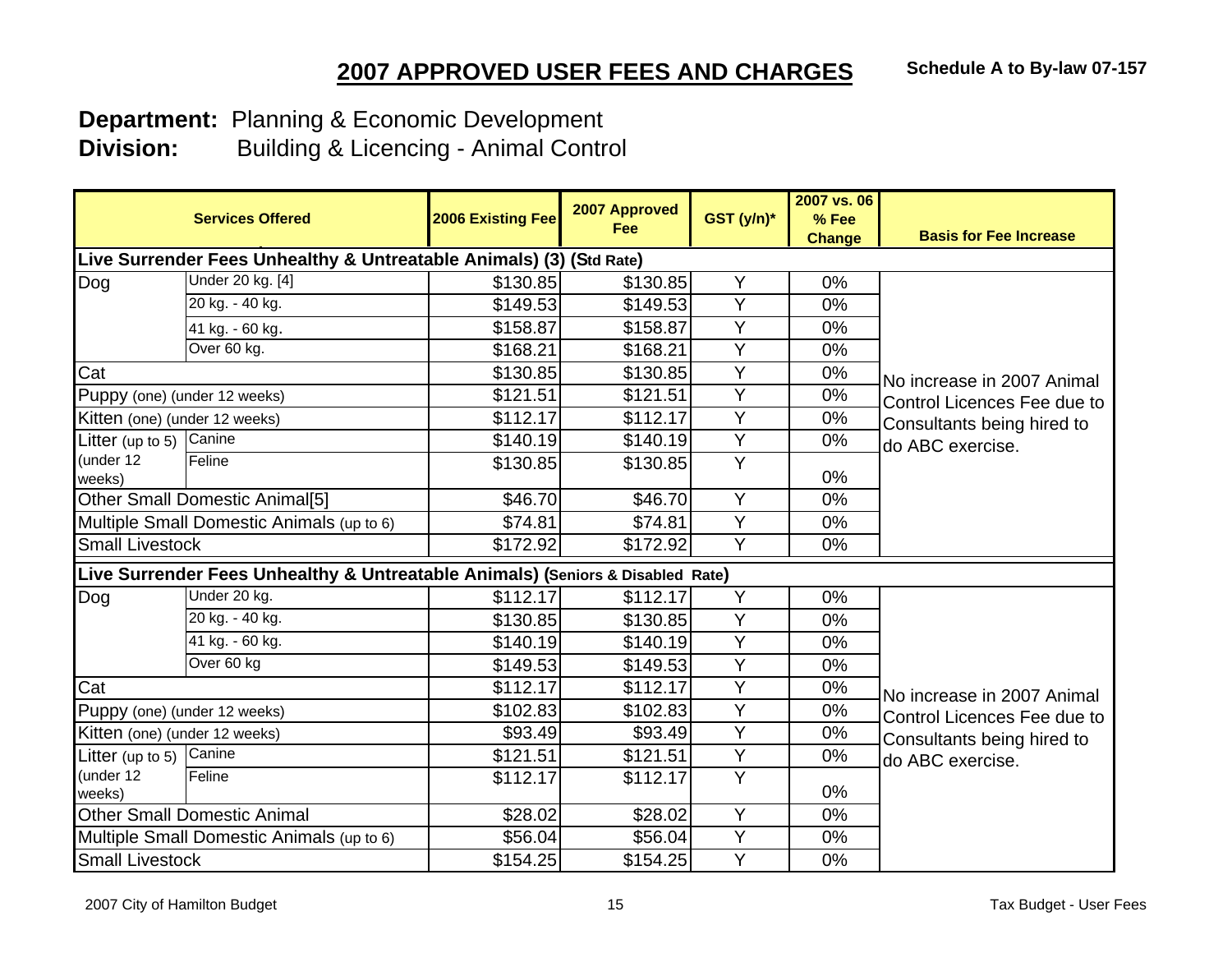**Department:** Planning & Economic Development

| <b>Services Offered</b>                                     |                 | <b>2006 Existing Fee</b> | 2007 Approved<br><b>Fee</b> | GST (y/n)*     | 2007 vs. 06<br>% Fee<br><b>Change</b> | <b>Basis for Fee Increase</b> |
|-------------------------------------------------------------|-----------------|--------------------------|-----------------------------|----------------|---------------------------------------|-------------------------------|
| <b>Cadaver Surrender Fees (Standard Rate)</b>               |                 |                          |                             |                |                                       |                               |
| Dog                                                         | Under 20 kg.    | \$37.36                  | \$37.36                     | Y              | $0\%$                                 |                               |
|                                                             | 20kg. - 40 kg.  | \$56.04                  | \$56.04                     | $\overline{Y}$ | 0%                                    |                               |
|                                                             | 41 kg. - 60 kg. | \$74.81                  | \$74.81                     | Y              | 0%                                    |                               |
|                                                             | Over 60 kg      | \$93.49                  | \$93.49                     | Y              | 0%                                    |                               |
| Cat                                                         |                 | \$37.36                  | \$37.36                     | Y              | 0%                                    | No increase in 2007 Animal    |
| Puppy (one) (under 12 weeks)                                |                 | \$28.02                  | \$28.02                     | Y              | 0%                                    | Control Licences Fee due to   |
| Kitten (one) (under 12 weeks)                               |                 | \$18.68                  | \$18.68                     | Y              | 0%                                    | Consultants being hired to    |
| Litter (up to 5) (under 12                                  | Canine          | \$37.36                  | \$37.36                     | $\overline{Y}$ | 0%                                    | do ABC exercise.              |
| weeks)                                                      | Feline          | \$28.02                  | \$28.02                     | Y              | 0%                                    |                               |
| <b>Other Small Domestic Animal[6]</b>                       |                 | \$14.06                  | \$14.06                     | Y              | 0%                                    |                               |
| Multiple Small Domestic Animals (up to 5)                   |                 | \$23.40                  | \$23.40                     | Y              | $0\%$                                 |                               |
| <b>Small Livestock</b>                                      |                 | \$70.09                  | \$70.09                     | Y              | 0%                                    |                               |
| <b>Cadaver Surrender Fees (Seniors &amp; Disabled Rate)</b> |                 |                          |                             |                |                                       |                               |
| Dog                                                         | Under 20 kg.    | \$23.40                  | \$23.40                     | Y              | 0%                                    |                               |
|                                                             | 20 kg. - 40 kg. | \$42.08                  | \$42.08                     | $\overline{Y}$ | 0%                                    |                               |
|                                                             | 41 kg. - 60 kg. | \$56.04                  | \$56.04                     | $\overline{Y}$ | 0%                                    |                               |
|                                                             | Over 60 kg      | \$79.43                  | \$79.43                     | Y              | 0%                                    |                               |
| Cat                                                         |                 | \$23.40                  | \$23.40                     | $\overline{Y}$ | 0%                                    | No increase in 2007 Animal    |
| Puppy (one) (under 12 weeks)                                |                 | \$18.68                  | \$18.68                     | Y              | 0%                                    | Control Licences Fee due to   |
| Kitten (one) (under 12 weeks)                               |                 | \$14.06                  | \$14.06                     | $\overline{Y}$ | 0%                                    | Consultants being hired to    |
| Litter (up to 5) (under 12                                  | Canine          | \$23.40                  | \$23.40                     | Y              | 0%                                    | do ABC exercise.              |
| weeks)                                                      | Feline          | \$18.68                  | \$18.68                     | Y              | $0\%$                                 |                               |
| <b>Other Small Domestic Animal[7]</b>                       |                 | \$4.72                   | \$4.72                      | Y              | 0%                                    |                               |
| Multiple Small Domestic Animals (up to 5)                   |                 | \$9.34                   | \$9.34                      | Y              | 0%                                    |                               |
| <b>Small Livestock</b>                                      |                 | \$46.70                  | \$46.70                     | $\overline{Y}$ | 0%                                    |                               |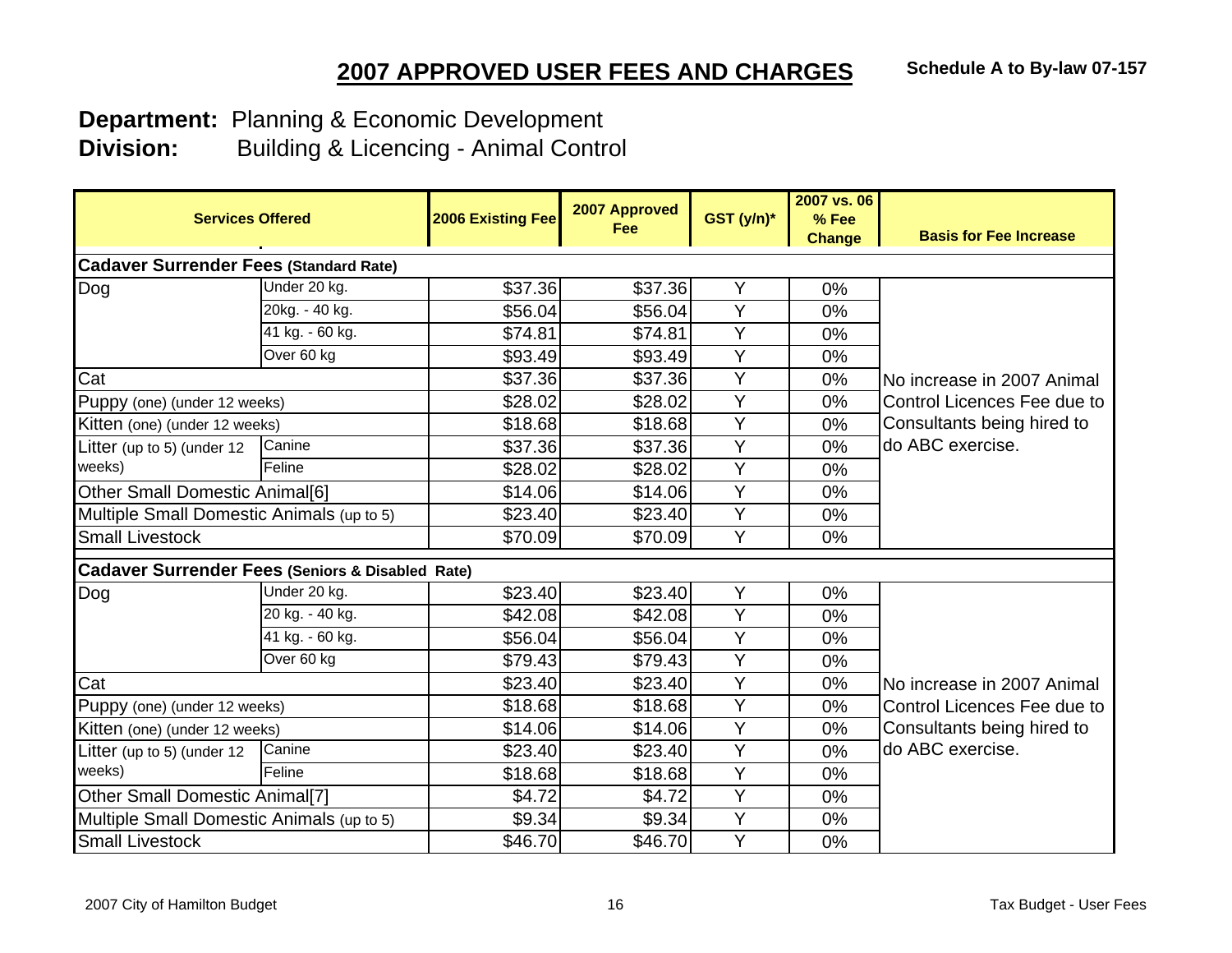**Department:** Planning & Economic Development

|                                              | <b>Services Offered</b>                                    | <b>2006 Existing Fee</b> | 2007 Approved<br>Fee | GST (y/n)*     | 2007 vs. 06<br>% Fee<br><b>Change</b> | <b>Basis for Fee Increase</b>                  |  |  |
|----------------------------------------------|------------------------------------------------------------|--------------------------|----------------------|----------------|---------------------------------------|------------------------------------------------|--|--|
| <b>Boarding Fees (Standard Rate Per Day)</b> |                                                            |                          |                      |                |                                       |                                                |  |  |
| Dog                                          |                                                            | \$14.06                  | \$14.06              | Y              | 0%                                    |                                                |  |  |
| Vicious Dog                                  |                                                            | \$23.40                  | \$23.40              | Y              | 0%                                    | No increase in 2007 Animal                     |  |  |
| Cat                                          |                                                            | \$9.34                   | \$9.34               | Y              | 0%                                    | Control Licences Fee due to                    |  |  |
|                                              | <b>Other Small Domestic Animal</b>                         | \$4.72                   | \$4.72               | Y              | 0%                                    | Consultants being hired to                     |  |  |
| <b>Small Livestock</b>                       |                                                            | \$23.40                  | \$23.40              | Y              | 0%                                    | do ABC exercise.                               |  |  |
| Large Livestock                              |                                                            | \$42.08                  | \$42.08              | Y              | 0%                                    |                                                |  |  |
| Dog                                          | <b>Boarding Fee (Seniors &amp; Disable Rate - Per Day)</b> | \$9.34                   | \$9.34               | Y              | 0%                                    |                                                |  |  |
| Vicious Dog                                  |                                                            | \$23.40                  | \$23.40              | $\overline{Y}$ | 0%                                    | No increase in 2007 Animal                     |  |  |
| Cat                                          |                                                            | \$4.72                   | \$4.72               | Y              | 0%                                    | Control Licences Fee due to                    |  |  |
|                                              | <b>Other Small Domestic Animal</b>                         | \$4.72                   | \$4.72               | Y              | 0%                                    | Consultants being hired to<br>do ABC exercise. |  |  |
| <b>Small Livestock</b>                       |                                                            | \$14.06                  | \$14.06              | $\overline{Y}$ | 0%                                    |                                                |  |  |
| Large Livestock                              |                                                            | \$28.02                  | \$28.02              | Y              | 0%                                    |                                                |  |  |
|                                              | Trap Rentals (PST of 8% Extra)                             |                          |                      |                |                                       |                                                |  |  |
| <b>Small Trap</b>                            | Deposit                                                    | \$37.36                  | \$37.36              | $\overline{Y}$ | 0%                                    |                                                |  |  |
|                                              | Rental (Per Day)                                           | \$2.36                   | \$2.36               | Y              | 0%                                    |                                                |  |  |
|                                              | Trap delivery / set up                                     | \$18.68                  | \$18.68              | $\overline{Y}$ | 0%                                    | No increase in 2007 Animal                     |  |  |
|                                              | Trap / animal removal                                      | N/C                      | N/C                  |                |                                       | Control Licences Fee due to                    |  |  |
| Large Trap                                   | Deposit                                                    | \$60.75                  | \$60.75              | Y              | 0%                                    | Consultants being hired to                     |  |  |
|                                              | Rental (Per Day)                                           | \$4.72                   | \$4.72               | $\overline{Y}$ | 0%                                    | do ABC exercise.                               |  |  |
|                                              | Trap delivery / set Up                                     | \$18.68                  | \$18.68              | Y              | 0%                                    |                                                |  |  |
|                                              | Trap / animal removal                                      | N/C                      | N/C                  |                |                                       |                                                |  |  |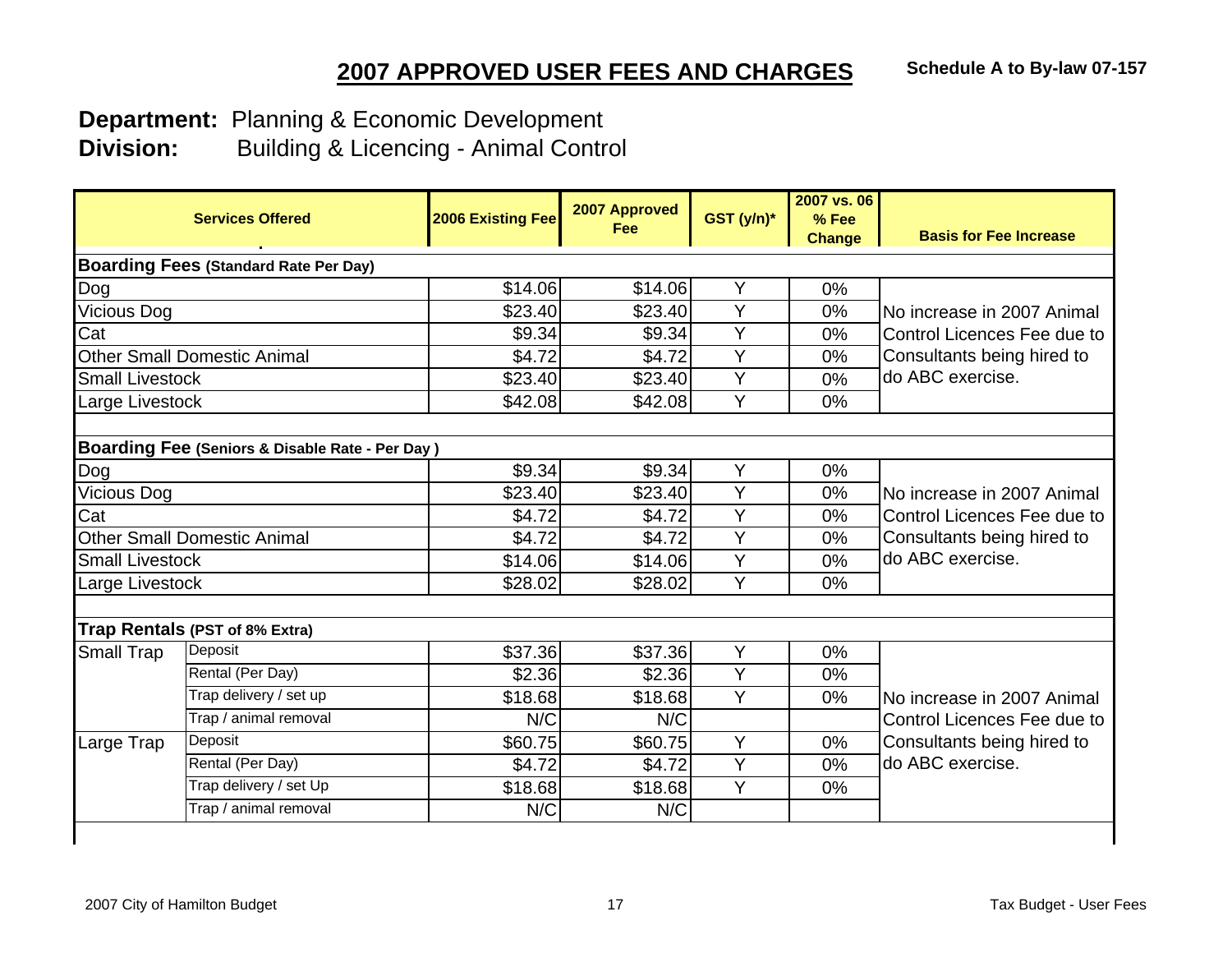**Department:** Planning & Economic Development

**Division:** Building & Licencing - Animal Control

| <b>Services Offered</b>                         |                 | 2006 Existing Fee | 2007 Approved<br>Fee | GST (y/n)* | 2007 vs. 06<br>$%$ Fee<br><b>Change</b> | <b>Basis for Fee Increase</b>                             |
|-------------------------------------------------|-----------------|-------------------|----------------------|------------|-----------------------------------------|-----------------------------------------------------------|
| <b>Miscellaneous</b>                            |                 |                   |                      |            |                                         |                                                           |
| Pet cadaver removal                             |                 | See Surrender     | <b>See Surrender</b> |            |                                         |                                                           |
| Wildlife removal from                           | Release on site | N/C               | N/C                  |            |                                         |                                                           |
| private trap                                    | Euthanasia (8)  | \$37.36           | \$37.36              |            | $0\%$                                   |                                                           |
| Wildlife removal from dwelling                  |                 | N/C               | N/C                  |            |                                         |                                                           |
| Pet Transport (Ambulance)                       |                 | \$37.36           | \$37.36              |            | 0%                                      | No increase in 2007 Animal<br>Control Licences Fee due to |
| Micro chip implant (PST of 8% Extra)            |                 | \$18.68           | \$18.68              |            | 0%                                      |                                                           |
| Quarantine per day                              | Dog             | \$14.06           | \$14.06              | v          | $0\%$                                   |                                                           |
|                                                 | Cat             | \$9.34            | \$9.34               |            | $0\%$                                   | Consultants being hired to                                |
| Injured/sick wildlife removal from property     |                 | N/C               | N/C                  |            |                                         | do ABC exercise.                                          |
| Non Sufficient Funds Service Charge (no<br>GST) |                 | \$27.50           | \$27.50              | N          | $0\%$                                   |                                                           |
| <b>Veterinary Costs</b>                         |                 |                   |                      |            |                                         |                                                           |

**\* Note: GST is not to be included in 2006 Existing and 2007 Proposed Fees. If GST = "y", GST is collected in addition to the fee.**

[1] Micro-chipped, engraved collar, tattooed, registered

[2] Rabbits, rodents, song birds, reptiles, etc.

[3] Includes cremation

 $[4]$  20 kg. = 44 lbs., 40 kg. = 88 lbs., 60 kg. = 132 lbs.

[5] Excludes Fish - no charge

[6] Excludes Fish - no charge

[7] Excludes Fish

[8] No Charge if animal fatally injured prior to capture or poses bona fide threat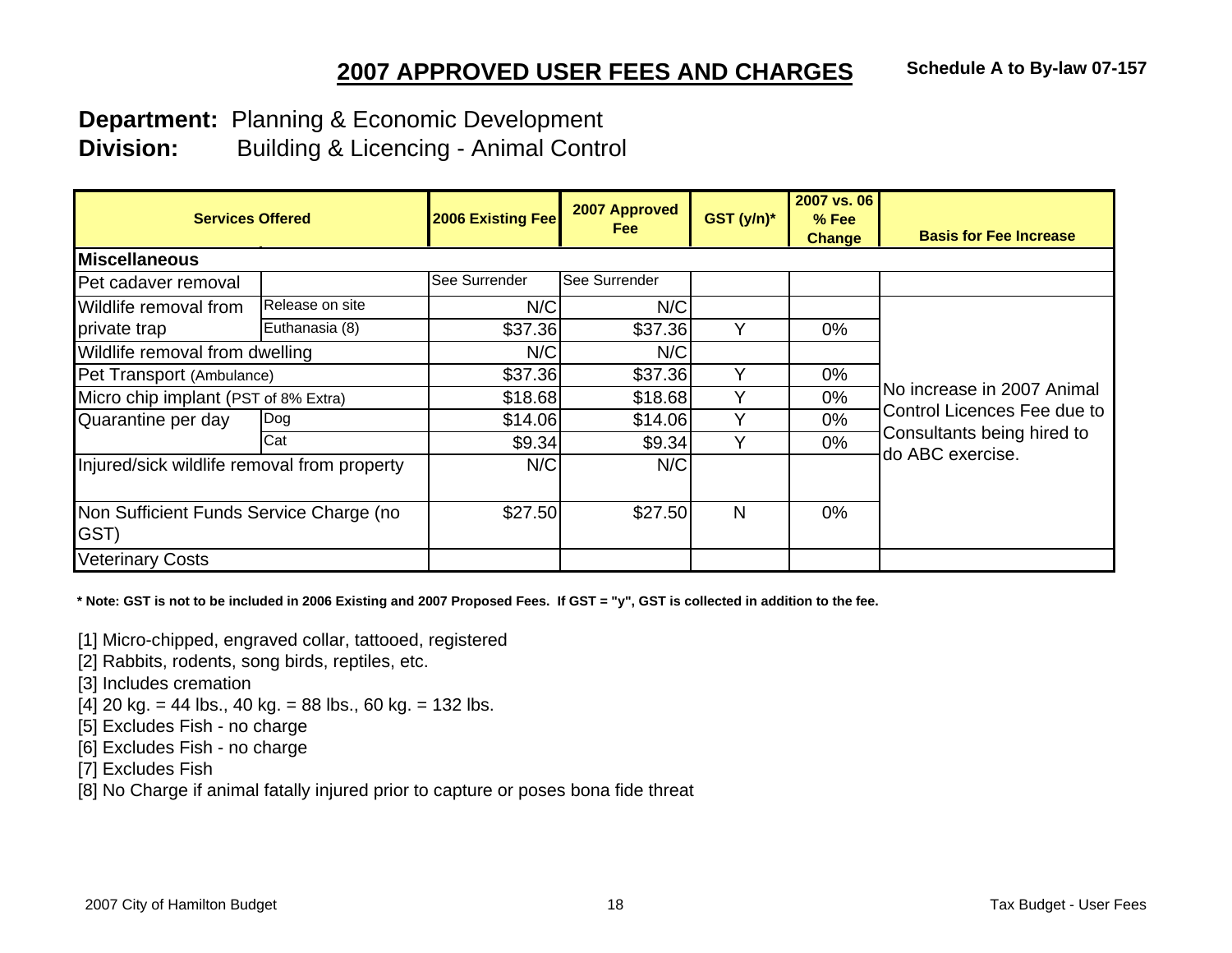### **Department:** Planning & Development **Division:** Building & Licencing - Animal Control

|                                                                                                                           | 2006            | 2007            | <b>GST</b> | 2007 vs. 06   |                                                                                       |
|---------------------------------------------------------------------------------------------------------------------------|-----------------|-----------------|------------|---------------|---------------------------------------------------------------------------------------|
|                                                                                                                           | <b>Existing</b> | <b>Approved</b> | (y/n)      | % Fee         | <b>Basis for Fee</b>                                                                  |
| <b>Service Offered</b>                                                                                                    | <b>Fee</b>      | <b>Fee</b>      | *          | <b>Change</b> | <b>Increase</b>                                                                       |
| Dog Licences (Hamilton, Stoney Creek, Ancaster & Dundas)                                                                  |                 |                 |            |               |                                                                                       |
| spayed/neutered                                                                                                           | \$26.00         | \$26.00         | n          | 0%            | No increase in 2007 Dog Tags Licences Fee                                             |
| under six months of age                                                                                                   | \$26.00         | \$26.00         | n          | 0%            | due to Consultants being hired to do ABC                                              |
| over six months not spayed/neutered                                                                                       | \$61.00         | \$61.00         | n.         | 0%            | exercise.                                                                             |
| Regular (2 Year)                                                                                                          |                 |                 |            |               |                                                                                       |
| spayed/neutered                                                                                                           | \$50.00         | \$50.00         | n          | 0%            | No increase in 2007 Dog Tags Licences Fee<br>due to Consultants being hired to do ABC |
| over six months not spayed/neutered                                                                                       | \$120.00        | \$120.00        | n          | $0\%$         | exercise.                                                                             |
| Senior / Disability (1 Year)                                                                                              |                 |                 |            |               |                                                                                       |
| spayed/neutered                                                                                                           | \$13.00         | \$13.00         | n          | 0%            | No increase in 2007 Dog Tags Licences Fee                                             |
| under six months of age                                                                                                   | \$13.00         | \$13.00         | n.         | 0%            | due to Consultants being hired to do ABC                                              |
| over six months not spayed/neutered                                                                                       | \$30.50         | \$30.50         | n          | 0%            | exercise.                                                                             |
| Senior / Disability (2 Year)                                                                                              |                 |                 |            |               |                                                                                       |
| spayed/neutered                                                                                                           | \$24.00         | \$24.00         | n.         | $0\%$         | No increase in 2007 Dog Tags Licences Fee<br>due to Consultants being hired to do ABC |
| over six months not spayed/neutered                                                                                       | \$59.00         | \$59.00         | n.         | 0%            | exercise.                                                                             |
| Senior/Disability rates based on 50% of regular fee . Note 2003<br>actual fee excl \$1.00 charged for lease free program. |                 |                 |            |               |                                                                                       |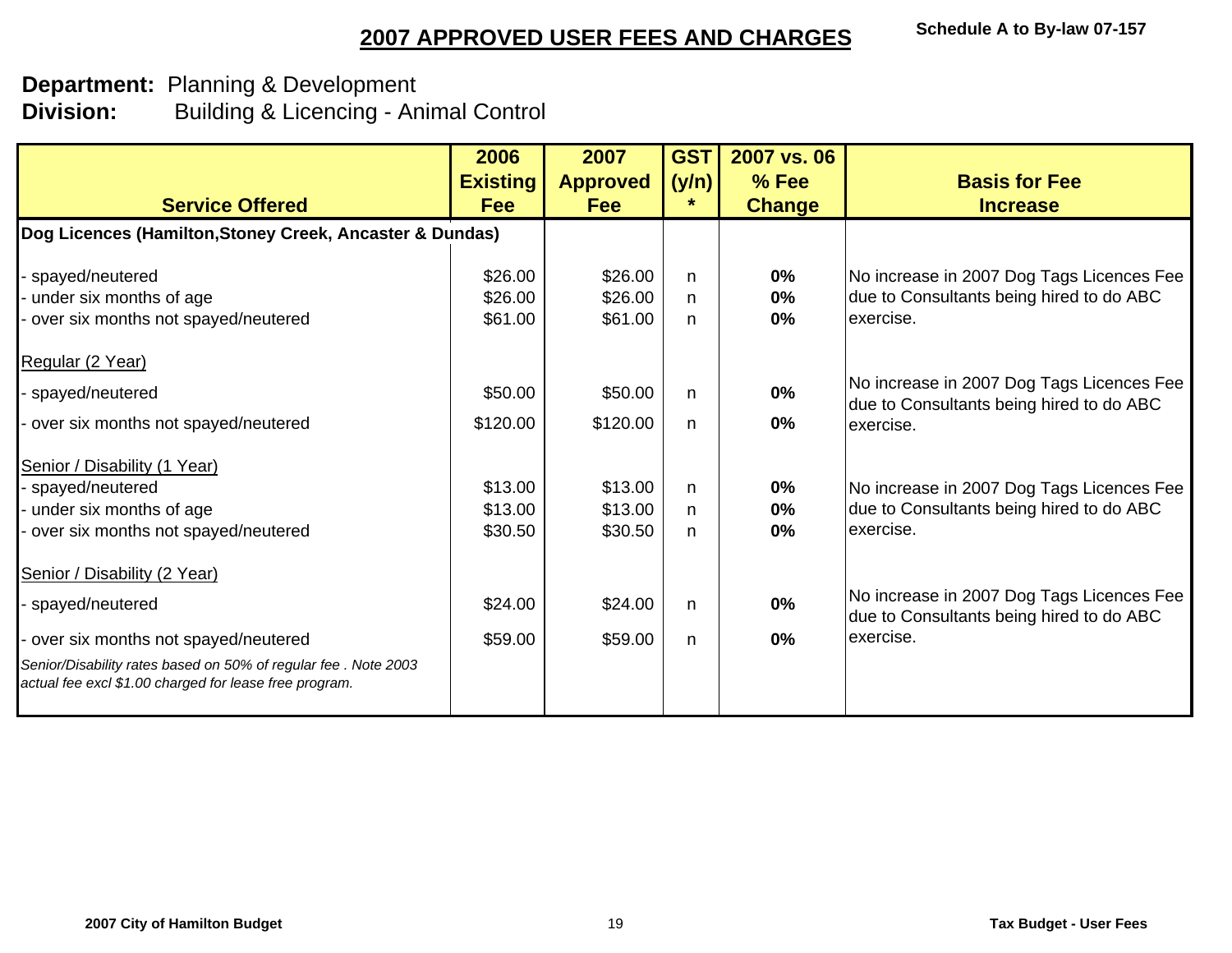#### **Department:** Planning & Development **Division:** Building & Licencing - Animal Control

|                                                                                                                          | 2006            | 2007            | <b>GST</b> | 2007 vs. 06   |                                                       |
|--------------------------------------------------------------------------------------------------------------------------|-----------------|-----------------|------------|---------------|-------------------------------------------------------|
|                                                                                                                          | <b>Existing</b> | <b>Approved</b> | (y/n)      | % Fee         | <b>Basis for Fee</b>                                  |
| <b>Service Offered</b>                                                                                                   | <b>Fee</b>      | <b>Fee</b>      | $\star$    | <b>Change</b> | <b>Increase</b>                                       |
| Dog Licences (Flamborough/Glanbrook)                                                                                     |                 |                 |            |               |                                                       |
| Regular (1 Year)                                                                                                         |                 |                 |            |               |                                                       |
| spayed/neutered                                                                                                          | \$26.00         | \$26.00         | n.         | 0%            | No increase in 2007 Dog Tags Licences Fee             |
| under six months of age                                                                                                  | \$26.00         | \$26.00         | n          | 0%            | due to Consultants being hired to do ABC              |
| over six months not spayed/neutered                                                                                      | \$61.00         | \$61.00         | n          | 0%            | exercise.                                             |
| Regular (2 Year)                                                                                                         |                 |                 |            |               |                                                       |
| spayed/neutered                                                                                                          | \$50.00         | \$50.00         | n          | 0%            | No increase in 2007 Dog Tags Licences Fee             |
| over six months not spayed/neutered                                                                                      | \$120.00        | \$120.00        | n          | 0%            | due to Consultants being hired to do ABC<br>exercise. |
|                                                                                                                          |                 |                 |            |               |                                                       |
| Dog Licences (Flamborough/Glanbrook)                                                                                     |                 |                 |            |               |                                                       |
| Senior / Disability (1 Year)                                                                                             |                 |                 |            |               |                                                       |
| spayed/neutered                                                                                                          | \$13.00         | \$13.00         | n          | 0%            | No increase in 2007 Dog Tags Licences Fee             |
| under six months of age                                                                                                  | \$13.00         | \$13.00         | n          | 0%            | due to Consultants being hired to do ABC              |
| over six months not spayed/neutered                                                                                      | \$30.50         | \$30.50         | n          | 0%            | exercise.                                             |
| Senior / Disability (2 Year)                                                                                             |                 |                 |            |               |                                                       |
| spayed/neutered                                                                                                          | \$24.00         | \$24.00         | n.         | $0\%$         | No increase in 2007 Dog Tags Licences Fee             |
|                                                                                                                          | \$59.00         | \$59.00         |            |               | due to Consultants being hired to do ABC              |
| over six months not spayed/neutered                                                                                      |                 |                 | n          | 0%            | exercise.                                             |
| Senior/Disability rates based on 50% of regular fee . Note 2003<br>actual fee excl \$1.00 charge for lease free program. |                 |                 |            |               |                                                       |
| <b>Replacement Tag Fee</b>                                                                                               | \$10.00         | \$10.00         | n          | 0%            | No increase in 2007 Dog Tags Licences Fee             |
| Late Fee                                                                                                                 | \$15.00         | \$15.00         | n          | 0%            | due to Consultants being hired to do ABC              |
| Flat rate licence                                                                                                        | \$100.00        | \$100.00        | n          | 0%            | exercise.                                             |
| Lease Free Fee of \$1.00 is included/charged for every<br>licence sold                                                   |                 |                 |            |               |                                                       |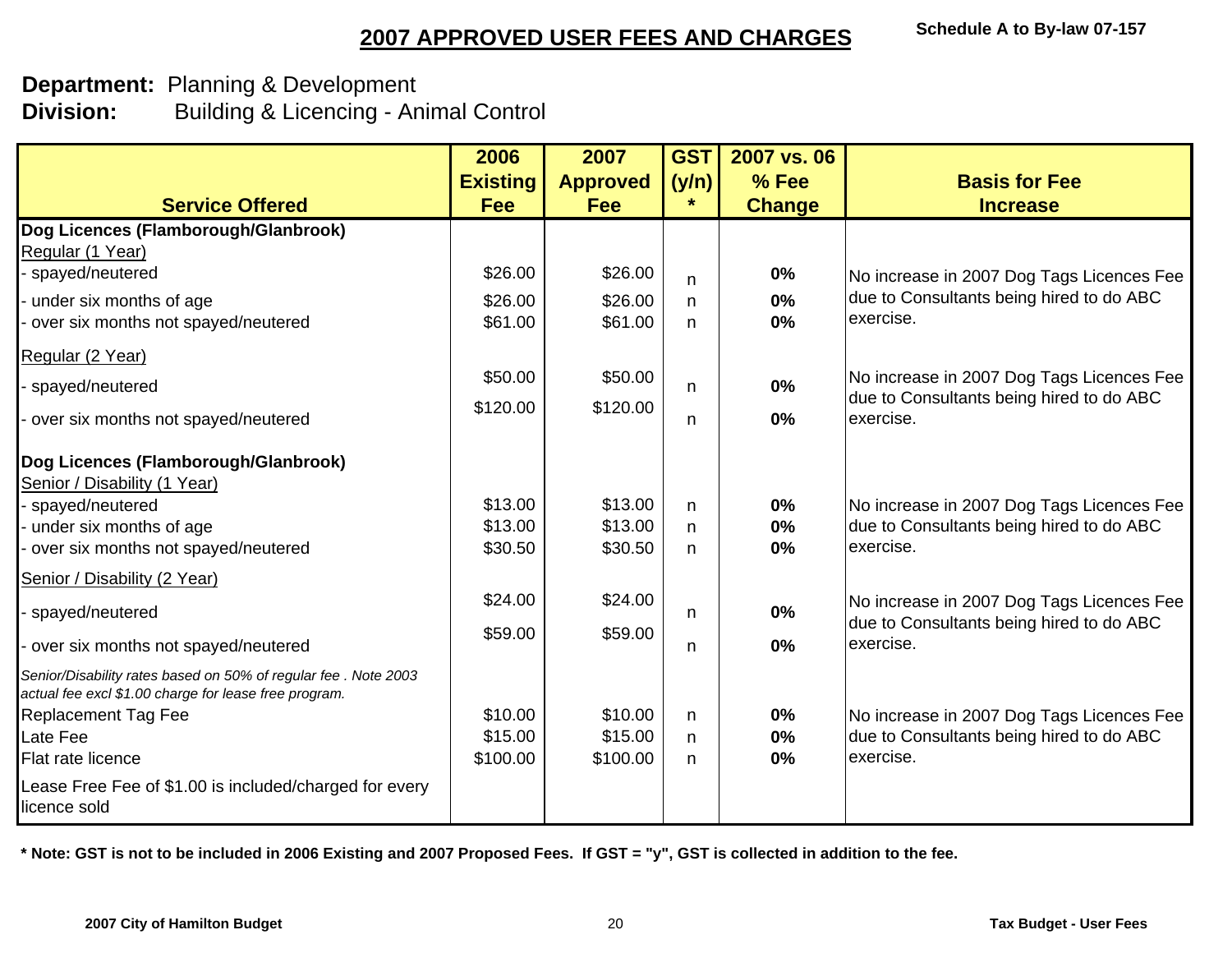| <b>Service Offered</b>                                                                                                                                                    | 2006<br><b>Existing</b><br><b>Fee</b> | 2007<br><b>Approved</b><br>Fee | <b>GST</b><br>(y/n)<br>$\star$ | 2007 vs. 06<br>% Fee<br><b>Change</b> | <b>Basis for Fee</b><br><b>Increase</b>                                                        |
|---------------------------------------------------------------------------------------------------------------------------------------------------------------------------|---------------------------------------|--------------------------------|--------------------------------|---------------------------------------|------------------------------------------------------------------------------------------------|
| <b>CLASSES OF PERMITS AND FEES</b>                                                                                                                                        |                                       |                                |                                |                                       |                                                                                                |
| NEW CONSTRUCTION AND ADDITIONS                                                                                                                                            |                                       |                                |                                |                                       |                                                                                                |
| BUILDING CLASSIFICATIONS PER THE BUILDING CODE                                                                                                                            |                                       |                                |                                |                                       |                                                                                                |
| <b>Group A (Assembly Occupancies)</b>                                                                                                                                     |                                       |                                |                                |                                       |                                                                                                |
| All Recreation Facilities, Elementary Schools, Daycare Facilities,<br>Libraries, Places of Worship, Restaurants (finished), Theatres, Arenas,<br>Gymnasiums, Indoor Pools | \$11.12                               | \$11.12                        | n                              | 0.0%                                  | No increase in 2007 Building Permit Fees due<br>to Consultants being hired to do ABC exercise. |
| Secondary Schools and All other Group A Buildings                                                                                                                         | \$13.24                               | \$13.24                        | n                              | 0.0%                                  |                                                                                                |
| Portable Classrooms/Classroom Unit                                                                                                                                        | \$200.00 (flat fee)                   | \$200.00 (flat fee)            | n                              | 0.0%                                  |                                                                                                |
| Restaurants (Shell only)                                                                                                                                                  | \$9.02                                | \$9.02                         | n                              | 0.0%                                  |                                                                                                |
| Restaurants (finishing only)                                                                                                                                              | \$2.10                                | \$2.10                         | n                              | 0.0%                                  |                                                                                                |
| Non-Residential - Outdoor Patio                                                                                                                                           | \$100 flat fee                        | \$100 flat fee                 | n                              | 0.0%                                  |                                                                                                |
| Outdoor Public Swimming Pools                                                                                                                                             | \$1,000 flat fee                      | \$1,000 flat fee               | n                              | 0.0%                                  |                                                                                                |
| <b>Group B (Institutional Occupancies)</b>                                                                                                                                |                                       |                                |                                |                                       |                                                                                                |
| Institutional, Hospitals, Medical Care Facilities, Nursing                                                                                                                |                                       |                                |                                |                                       |                                                                                                |
| Homes and other Group B Buildings                                                                                                                                         |                                       |                                |                                |                                       |                                                                                                |
| For first 10,000 m2                                                                                                                                                       | \$12.96                               | \$12.96                        | $\mathsf{n}$                   | 0.0%                                  |                                                                                                |
| Plus next 10,001 m2 to 20,000 m2                                                                                                                                          | \$9.72                                | \$9.72                         | $\mathsf{n}$                   | 0.0%                                  |                                                                                                |
| Plus for those greater than 20,000 m2                                                                                                                                     | \$6.48                                | \$6.48                         | n                              | 0.0%                                  |                                                                                                |
| <b>Group C (Residential Occupancies)</b>                                                                                                                                  |                                       |                                |                                |                                       |                                                                                                |
| Apartments (under 2 storeys), Rowhouse, townhouse (no garage)                                                                                                             | \$6.34                                | \$6.34                         | n                              | 0.0%                                  |                                                                                                |
| Apartments (under 2 Storeys), Rowhouse, townhouse (with garage)                                                                                                           | \$6.90                                | \$6.90                         | n                              | 0.0%                                  |                                                                                                |
| Single Family Dwelling, semi, duplex (no garage) (up to 300 m <sup>2</sup> /unit)                                                                                         | \$7.31                                | \$7.31                         | n                              | 0.0%                                  |                                                                                                |
| Single Family Dwelling, semi, duplex (with garage)(up to 300 m <sup>2</sup> /unit)                                                                                        | \$8.59                                | \$8.59                         | n                              | 0.0%                                  |                                                                                                |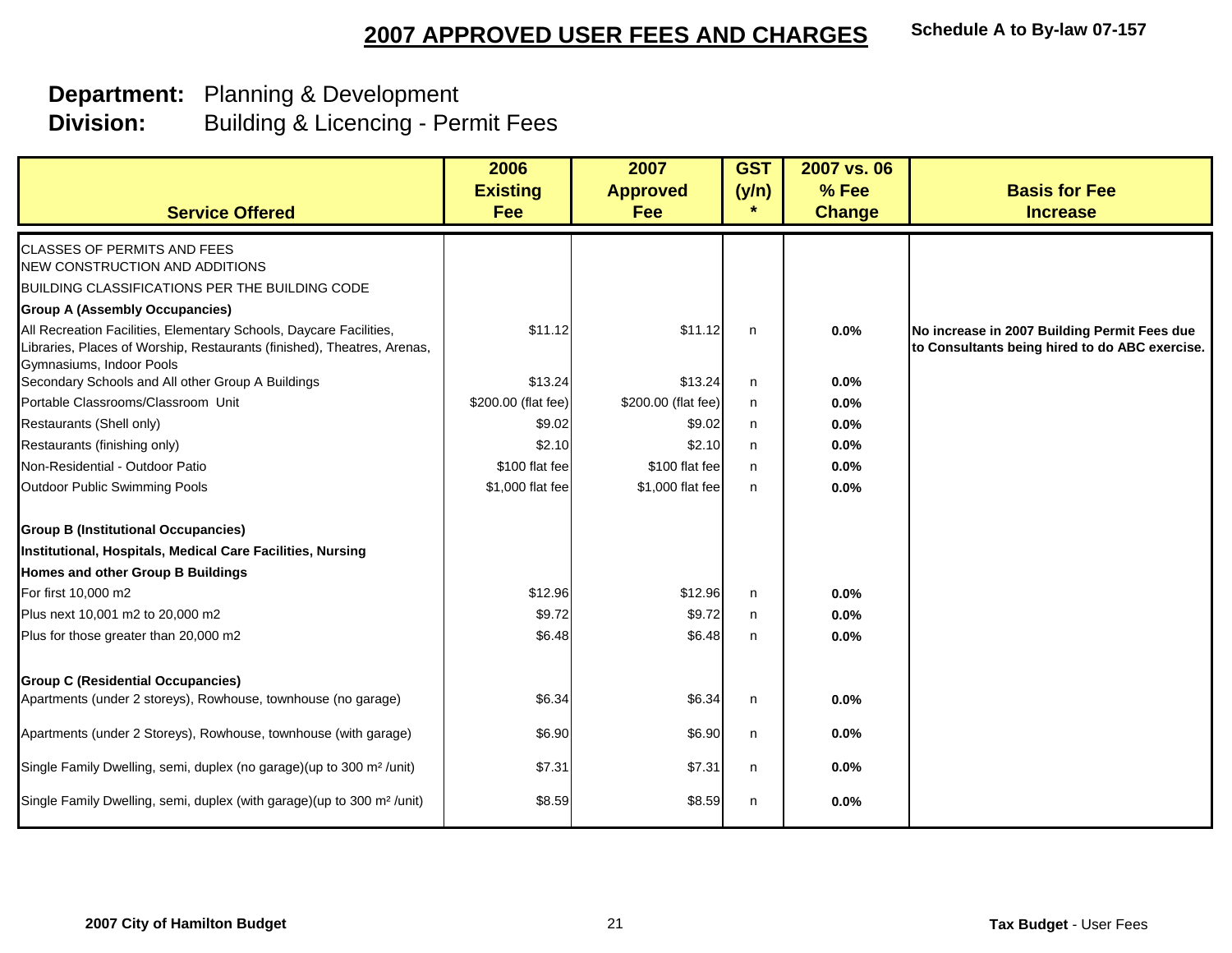|                                                                              | 2006            | 2007            | <b>GST</b> | 2007 vs. 06   |                                               |
|------------------------------------------------------------------------------|-----------------|-----------------|------------|---------------|-----------------------------------------------|
|                                                                              | <b>Existing</b> | <b>Approved</b> | (y/n)      | % Fee         | <b>Basis for Fee</b>                          |
| <b>Service Offered</b>                                                       | Fee             | Fee             | $\star$    | <b>Change</b> | <b>Increase</b>                               |
| Single Family Dwelling, semi, duplex (greater than 300 m <sup>2</sup> /unit) | \$11.68         | \$11.68         | n          | 0.0%          | No increase in 2007 Building Permit           |
| Apartment buildings                                                          | \$9.19          | \$9.19          | n          | 0.0%          | <b>Fees due to Consultants being hired to</b> |
| Motels & Hotels (less than 2 storeys)                                        |                 |                 |            |               | do ABC exercise.                              |
| without convention facilities                                                | \$7.42          | \$7.42          | n          | 0.0%          |                                               |
| with convention facilities                                                   | \$9.99          | \$9.99          | n          | 0.0%          |                                               |
| Motels & Hotels (more than 2 storeys)                                        |                 |                 |            |               |                                               |
| without convention facilities                                                | \$9.03          | \$9.03          | n.         | $0.0\%$       |                                               |
| with convention facilities                                                   | \$13.90         | \$13.90         | n          | 0.0%          |                                               |
| <b>Group D [Business and Personal Services]</b>                              |                 |                 |            |               |                                               |
| Office buildings (up to 2 storeys) (Shell only)                              | \$7.19          | \$7.19          | n.         | 0.0%          |                                               |
| Office buildings (up to 2 storeys) (finishing only)                          | \$2.39          | \$2.39          | n.         | 0.0%          |                                               |
| Office buildings (up to 2 storeys) (finished)                                | \$9.58          | \$9.58          | n          | 0.0%          |                                               |
| Office buildings (greater than 2 storeys) (Shell only)                       |                 |                 |            |               |                                               |
| Office buildings (3-10 storeys) (Shell only)                                 | \$7.73          | \$7.73          | n.         | 0.0%          |                                               |
| Office buildings (greater than 10 storeys (Shell only)                       | \$9.02          | \$9.02          | n          | 0.0%          |                                               |
| Office buildings (greater than 2 storeys) (finishing only)                   |                 |                 |            |               |                                               |
| Office buildings (3-10 storeys) (Finishing only)                             | \$2.39          | \$2.39          | n          | 0.0%          |                                               |
| Office buildings (greater than 10 storeys (Finishing only)                   | \$2.39          | \$2.39          | n          | 0.0%          |                                               |
|                                                                              |                 |                 |            |               |                                               |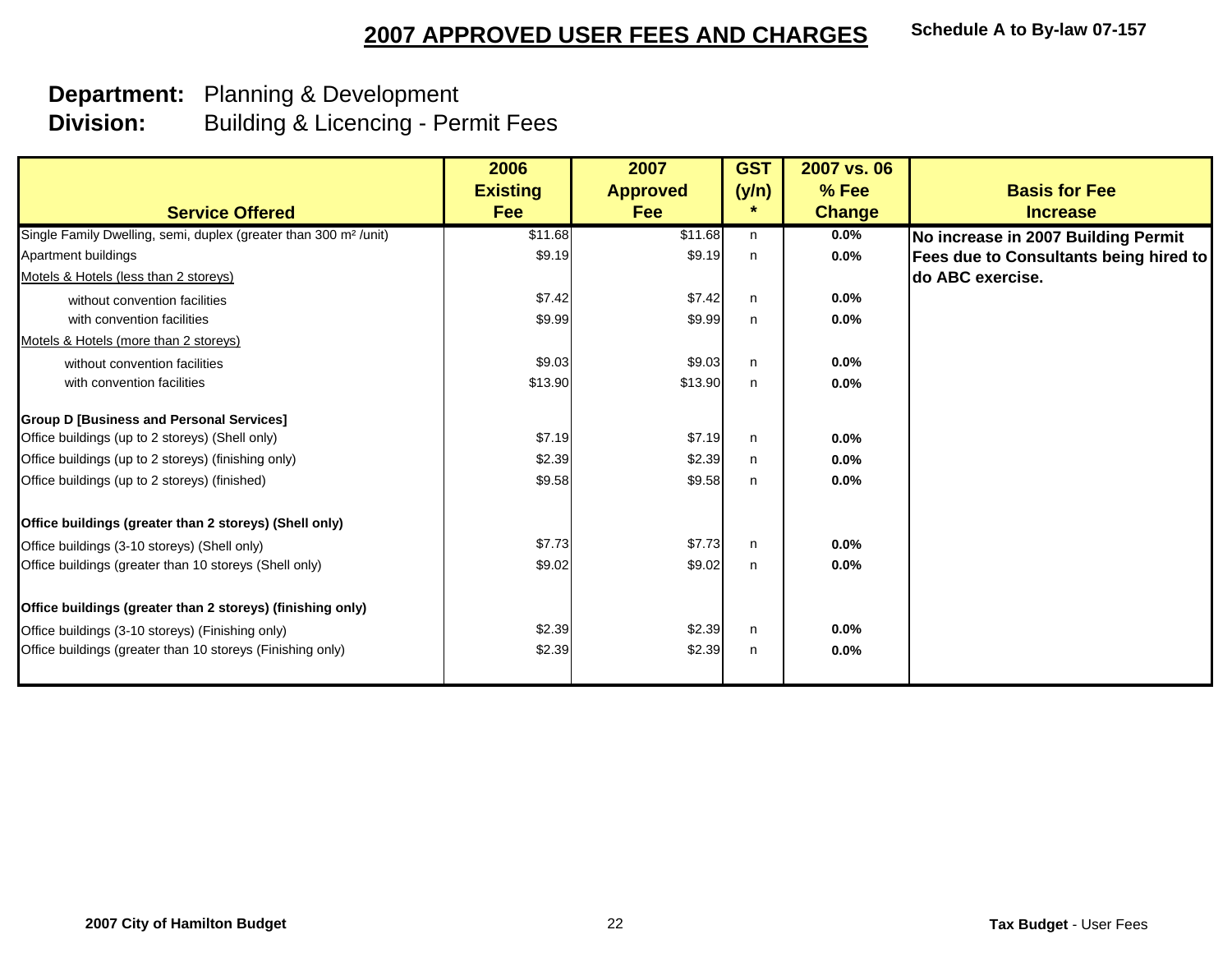|                                                                                             | 2006            | 2007            | <b>GST</b> | 2007 vs. 06   |                                               |
|---------------------------------------------------------------------------------------------|-----------------|-----------------|------------|---------------|-----------------------------------------------|
|                                                                                             | <b>Existing</b> | <b>Approved</b> | (y/n)      | % Fee         | <b>Basis for Fee</b>                          |
| <b>Service Offered</b>                                                                      | Fee             | Fee             | $\star$    | <b>Change</b> | <b>Increase</b>                               |
| Office buildings (greater than 2 storeys) (finished)                                        |                 |                 |            |               | No increase in 2007 Building Permit           |
| Office buildings (3-10 storeys) (Finished)                                                  | \$10.12         | \$10.12         | n          | $0.0\%$       | <b>Fees due to Consultants being hired to</b> |
| Office buildings (greater than 10 storeys (Finished)                                        | \$11.55         | \$11.55         | n.         | 0.0%          | ldo ABC exercise.                             |
| Banks, Trust Companies, Fire Halls and other business and personal<br>services/office space | \$14.30         | \$14.30         | n.         | 0.0%          |                                               |
| <b>Group E [Mercantile]</b>                                                                 |                 |                 |            |               |                                               |
| Retail stores, gas station, car wash (Shell only)                                           | \$4.58          | \$4.58          | n          | 0.0%          |                                               |
| Retail stores, gas station, car wash (finishing only)                                       | \$2.10          | \$2.10          | n.         | 0.0%          |                                               |
| Retail stores, gas station, car wash (finished)                                             | \$6.68          | \$6.68          | n          | 0.0%          |                                               |
| <b>Group F [Industrial]</b>                                                                 |                 |                 |            |               |                                               |
| Manufacturing/industrial office area (inside industrial space)                              | \$5.83          | \$5.83          | n          | 0.0%          |                                               |
| Manufacturing/industrial office area (independent but attached)                             | \$9.23          | \$9.23          | n          | 0.0%          |                                               |
| Manufacturing/warehouse/aircraft hangers (up to 4645 m2)                                    |                 |                 |            |               |                                               |
| (and up to 6.7 m clear height)                                                              | \$5.87          | \$5.87          | n.         | $0.0\%$       |                                               |
| (and greater than 6.7 m in clear height)                                                    | \$6.56          | \$6.56          | n          | 0.0%          |                                               |
| Manufacturing/warehouse/aircraft hangers (greater than 4645 m2)                             |                 |                 |            |               |                                               |
| (and up to 6.7 m clear height)                                                              | \$4.03          | \$4.03          | n.         | 0.0%          |                                               |
| (and greater than 6.7 m in clear height                                                     | \$4.60          | \$4.60          | n          | $0.0\%$       |                                               |
| Open mezzanines                                                                             | \$4.74          | \$4.74          | n.         | 0.0%          |                                               |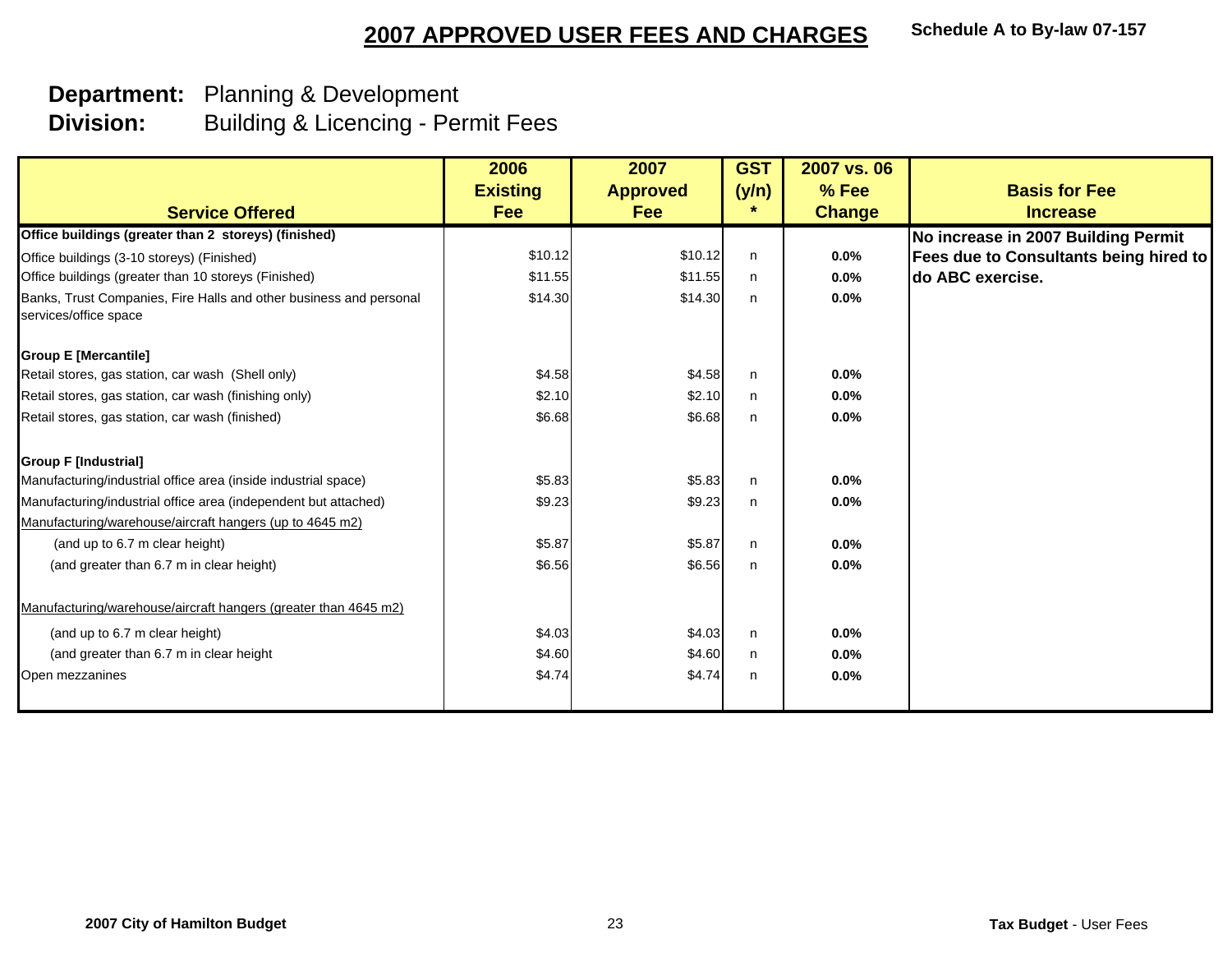|                                                                                                                        | 2006                             | 2007                             | <b>GST</b> | 2007 vs. 06   |                                        |
|------------------------------------------------------------------------------------------------------------------------|----------------------------------|----------------------------------|------------|---------------|----------------------------------------|
|                                                                                                                        | <b>Existing</b>                  | <b>Approved</b>                  | (y/n)      | % Fee         | <b>Basis for Fee</b>                   |
| <b>Service Offered</b>                                                                                                 | Fee                              | <b>Fee</b>                       | $\star$    | <b>Change</b> | <b>Increase</b>                        |
| Other Classifications (not previously listed)                                                                          |                                  |                                  |            |               | No increase in 2007 Building Permit    |
| Parking garages (Public, excluding Single Family Dwelling, semi,                                                       | \$4.24                           | \$4.24                           | n.         | 0.0%          | Fees due to Consultants being hired to |
| duplex)                                                                                                                |                                  |                                  |            |               | do ABC exercise.                       |
| Accessory structures, garage, storage shed, basement, cold cellar,<br>unenclosed canopies, air supported structure     | \$3.16                           | \$3.16                           | n.         | 0.0%          |                                        |
| <b>Farms Structures</b>                                                                                                | \$1.50                           | \$1.50                           | n.         | 0.0%          |                                        |
| Tents                                                                                                                  | $$1.00$ (max $$100$ )            | $$1.00$ (max $$100$ )            | n.         | 0.0%          |                                        |
| Tents erected on City owned property for a Civic Function                                                              | \$0.00                           | \$0.00                           | n.         | 0.0%          |                                        |
| Greenhouse, deck, balcony, open porch, exterior stair, ramp, open                                                      | \$2.39                           | \$2.39                           | n          | 0.0%          |                                        |
| carport                                                                                                                |                                  |                                  |            |               |                                        |
| Temporary buildings, alterations/partitioning/renovations to existing<br>finished areas, relocation/moving permits     | \$1.82                           | \$1.82                           | n          | 0.0%          |                                        |
| Barrier free access in existing single and two family dwellings                                                        | \$0.00                           | \$0.00                           |            | $0.0\%$       |                                        |
| Demolition, other than residential (complete or partial building)                                                      | \$0.23/m2 with                   | \$0.23/m2 with \$75.00           | n          | 0.0%          |                                        |
|                                                                                                                        | \$75.00 (min)                    | (min)                            |            |               |                                        |
| Demolition, residential unit(s) only (complete or partial building)                                                    | \$0.23/m2 with<br>\$200.00 (min) | \$0.23/m2 with \$200.00<br>(min) | n          | 0.0%          |                                        |
| <b>Communication Tower</b>                                                                                             | \$200.00 (flat fee)              | \$200.00 (flat fee)              | n          | 0.0%          |                                        |
| Underground and above ground storage tanks(except for fire fighting<br>water reservoirs which are free)                | \$200.00 (flat fee)              | \$200.00 (flat fee)              | n          | 0.0%          |                                        |
| Electromagnetic Locks                                                                                                  | \$75.00 each (max                | \$75.00 each (max                | n          | 0.0%          |                                        |
|                                                                                                                        | $$300.00$ )                      | $$300.00$ )                      |            |               |                                        |
| <b>Conditional Permit Fees</b>                                                                                         |                                  |                                  |            |               |                                        |
| To construct a building, or part thereof, pursuant to the "Conditional<br>permit" provisions of the Building Code Act: |                                  |                                  |            |               |                                        |
| Residential & O.B.C. Part 9                                                                                            | \$200.00 (flat fee)              | \$200.00 (flat fee)              | n.         | 0.0%          |                                        |
| Residential/Commercial/Industrial/Institutional & O.B.C. Part 3 (up to<br>1200 m <sup>2</sup> )                        | \$500.00 (flat fee)              | \$500.00 (flat fee)              | n          | 0.0%          |                                        |
| Residential/commercial/Industrial/Institutional & O.B.C. Part 3 (greater<br>than 1200 m <sup>2</sup> )                 | \$1500.00 (flat fee)             | \$1500.00 (flat fee)             | n          | 0.0%          |                                        |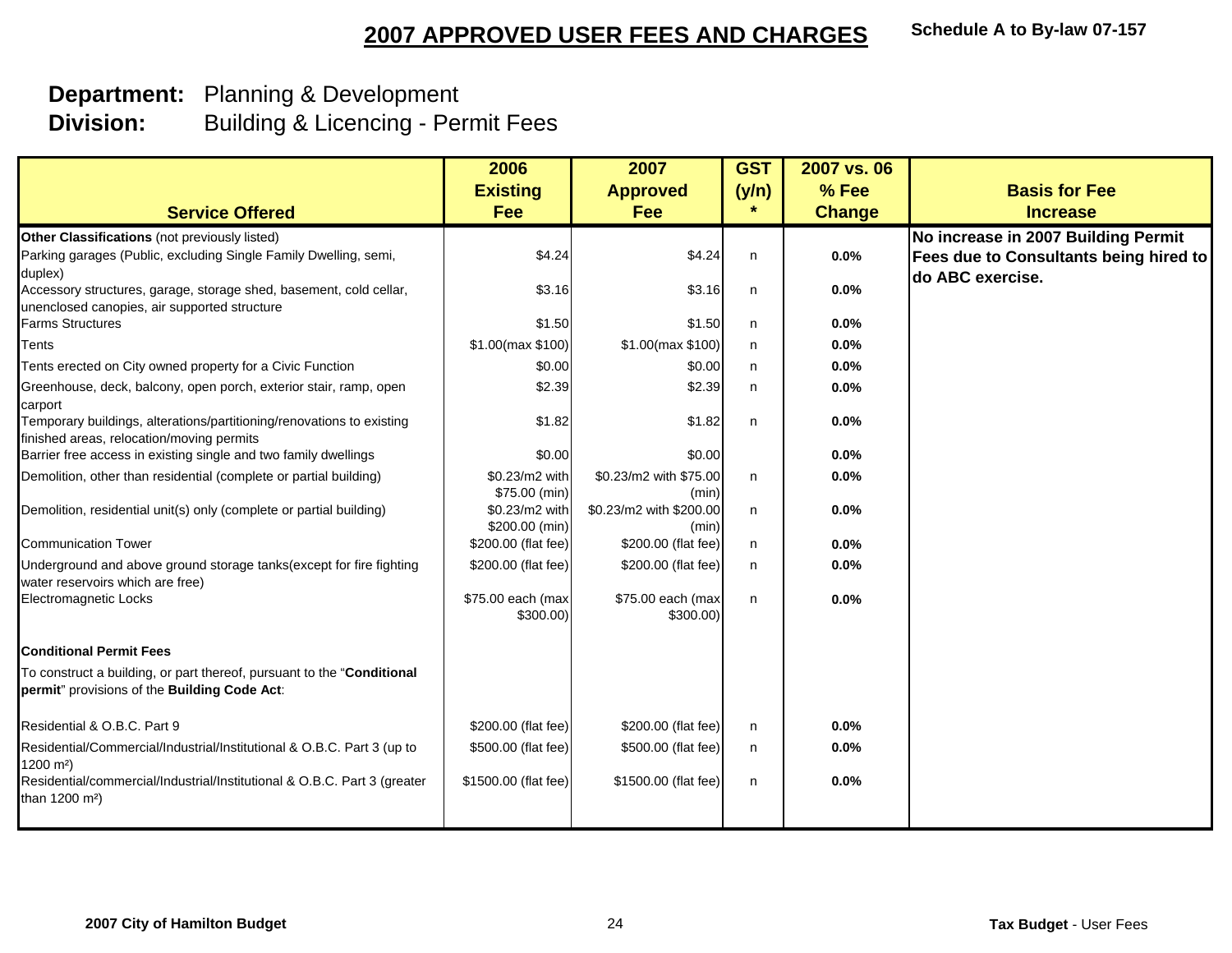| 2006                                   | 2007               | <b>GST</b>                | 2007 vs. 06                                                                                    |                                               |
|----------------------------------------|--------------------|---------------------------|------------------------------------------------------------------------------------------------|-----------------------------------------------|
| <b>Existing</b>                        | <b>Approved</b>    | (y/n)                     | % Fee                                                                                          | <b>Basis for Fee</b>                          |
| Fee                                    | <b>Fee</b>         | $\star$                   | <b>Change</b>                                                                                  | <b>Increase</b>                               |
| \$150.00 (flat fee)                    |                    | n                         | 0.0%                                                                                           | No increase in 2007 Building Permit           |
|                                        |                    |                           |                                                                                                | <b>Fees due to Consultants being hired to</b> |
|                                        |                    |                           |                                                                                                | do ABC exercise.                              |
|                                        |                    | n                         | 0.0%                                                                                           |                                               |
| \$250.00 (flat fee)                    |                    | n                         | 0.0%                                                                                           |                                               |
| \$100.00 (add'tl flat<br>fee per unit) | per unit)          | n                         | 0.0%                                                                                           |                                               |
|                                        |                    |                           |                                                                                                |                                               |
| \$75.00 (flat fee)                     | \$75.00 (flat fee) | n                         | 0.0%                                                                                           |                                               |
|                                        |                    |                           |                                                                                                |                                               |
| \$100.00(minimum)                      | \$100.00(minimum)  | n                         | 0.0%                                                                                           |                                               |
|                                        |                    |                           |                                                                                                | Tax Budget - User Fees                        |
|                                        |                    | \$500.00 (flat fee)<br>25 | \$150.00 (flat fee)<br>\$500.00 (flat fee)<br>\$250.00 (flat fee)<br>\$100.00 (add'tl flat fee |                                               |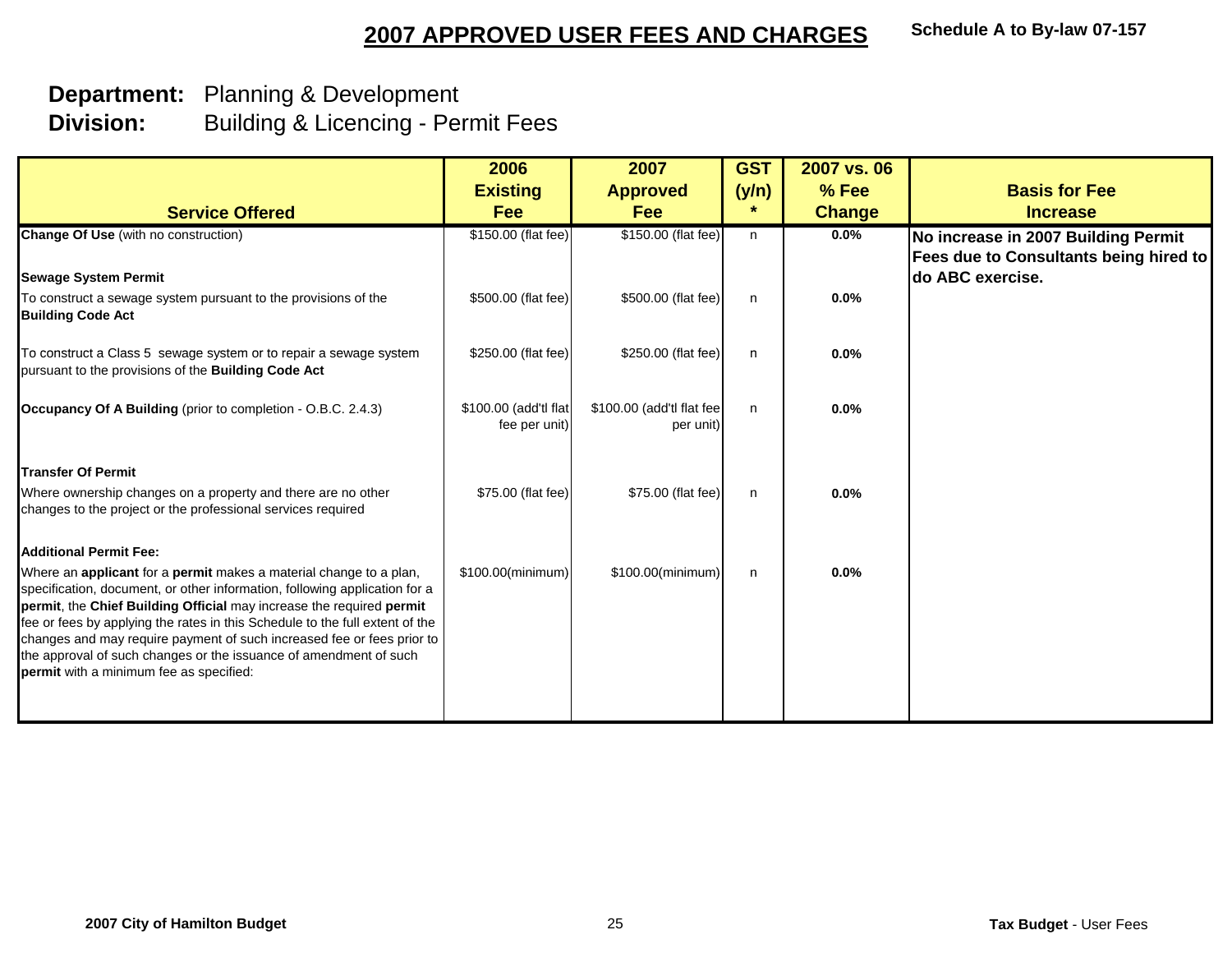#### **Department:** Planning & Development **Division:**Building & Licencing - Permit Fees

| <b>Service Offered</b>                                                                                                                                                                                                                                                                                                                                                                                                                   | 2006<br><b>Existing</b><br><b>Fee</b> | 2007<br><b>Approved</b><br><b>Fee</b> | <b>GST</b><br>(y/n) | 2007 vs. 06<br>$%$ Fee<br><b>Change</b> | <b>Basis for Fee</b><br><b>Increase</b>                                                                          |
|------------------------------------------------------------------------------------------------------------------------------------------------------------------------------------------------------------------------------------------------------------------------------------------------------------------------------------------------------------------------------------------------------------------------------------------|---------------------------------------|---------------------------------------|---------------------|-----------------------------------------|------------------------------------------------------------------------------------------------------------------|
| Where no new floor area is created, or where materials, systems or<br>equipment regulated by the Code render it impossible to determine the<br>permit fee on the basis of the classifications noted in this Schedule, the<br><b>permit</b> fee payable shall be 1% of the prescribed value as determined<br>by the Chief Building Official under section 6 of the is by-law, subject to<br>minumum fee as per Section 2 of this Schedule | 1.00%                                 | 1.00%                                 | n                   | $0.0\%$                                 | No increase in 2007 Building Permit<br><b>Fees due to Consultants being hired to</b><br><b>Ido ABC exercise.</b> |
| Where construction, demolition, or a change in the use of the building<br>has commenced prior to the issuance of the required permit, the<br>prescribed fees in Schedule "A" of this By-law shall be subject to a<br>surcharge as prescribed by Schedule "C". The total fees under this<br>Schedule and Schedule "C" shall be paid prior to the issuance of the<br>permit.                                                               |                                       |                                       | n                   |                                         |                                                                                                                  |
| <b>SPECIAL/EXTRA INSPECTION(S)</b><br>Where an inspection request is premature and the inspector must re-<br>attend the site to complete the necessary inspection, upon notice to the<br>owner an additional fee of:                                                                                                                                                                                                                     | \$100.00 (per<br>inspection)          | \$100.00 (per<br>inspection)          | n.                  | 0.0%                                    |                                                                                                                  |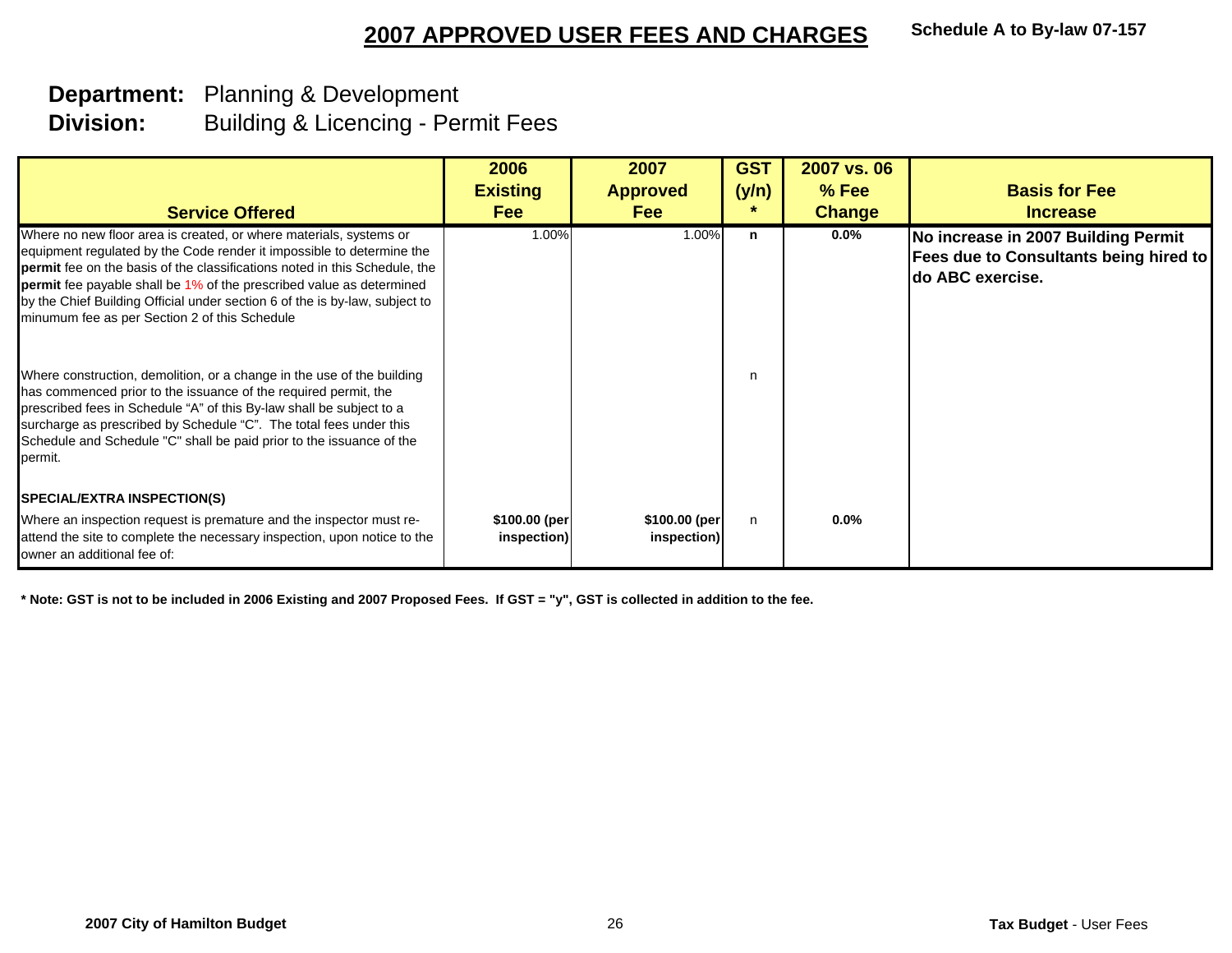| <b>Service Offered</b>                                                                                             | <b>2006 Existing Fee</b>                                                                   | 2007<br><b>Approved</b><br>Fee                                                             | <b>GST</b><br>(y/n)<br>$\star$ | 2007 vs. 06<br>% Fee<br><b>Change</b> | <b>Basis for Fee</b><br><b>Increase</b>                                                                                                                            |
|--------------------------------------------------------------------------------------------------------------------|--------------------------------------------------------------------------------------------|--------------------------------------------------------------------------------------------|--------------------------------|---------------------------------------|--------------------------------------------------------------------------------------------------------------------------------------------------------------------|
| Zoning Verification & Work Order Reports                                                                           | Regular \$80.00 Express \$120.00                                                           | Regular \$80.00 Express \$120.00                                                           | n                              |                                       | 0.0% Consultant hired to do ABC<br>exercise                                                                                                                        |
| Sewage System and Sewage Comments                                                                                  | \$200.00                                                                                   | \$200.00                                                                                   | n                              |                                       | 0.0% Consultant hired to do ABC<br>exercise                                                                                                                        |
| Site Plan Security Reduction Fee                                                                                   | \$200.00                                                                                   | \$230.00                                                                                   | n                              |                                       | 15.0% This fee has not increased over the<br>last 10 years - the proposed 2007<br>fee is aligned with a similar fee for<br><b>Subdivision Agreement Reductions</b> |
| <b>Certificate of compliance</b>                                                                                   |                                                                                            |                                                                                            |                                |                                       |                                                                                                                                                                    |
| a) Single detached dwelling                                                                                        | \$220.00                                                                                   | \$220.00                                                                                   | n                              |                                       | 0.0% Consultant hired to do ABC<br>exercise                                                                                                                        |
| b) A two, three or multiple unit dwelling                                                                          | \$220.00 plus \$30.00 for each<br>additional dwelling unit in excess of<br>the first       | \$220.00 plus \$30.00 for each<br>additional dwelling unit in excess of<br>the first       | n                              |                                       | 0.0% Consultant hired to do ABC<br>exercise                                                                                                                        |
| c) A lodging house or nursing home                                                                                 | \$220.00 plus \$20.00 per each<br>permitted resident                                       | \$220.00 plus \$20.00 per each<br>permitted resident                                       | n                              |                                       | 0.0% Consultant hired to do ABC<br>exercise                                                                                                                        |
| d) All other buildings (Liquor licence)                                                                            | \$220.00 plus \$10.00 per 100 square<br>metres in excess of the first 100<br>square metres | \$220.00 plus \$10.00 per 100 square<br>metres in excess of the first 100<br>square metres | n                              |                                       | 0.0% Consultant hired to do ABC<br>exercise                                                                                                                        |
| <b>Photocopy service</b>                                                                                           |                                                                                            |                                                                                            |                                |                                       |                                                                                                                                                                    |
| Including computer printouts                                                                                       | \$0.20 per page                                                                            | \$0.26 per page                                                                            | $y$ (+PST)                     |                                       | 30.0% To be consistent with the fee<br>charged corporately                                                                                                         |
| Microfilm Copies                                                                                                   | Up to 20 copies \$20.00                                                                    | \$20.00                                                                                    |                                |                                       | 0.0% Consultant hired to do ABC<br>exercise                                                                                                                        |
| <b>Computer Disks</b>                                                                                              | \$10.00 per disk                                                                           | \$10.00 per disk                                                                           |                                |                                       | 0.0% Consultant hired to do ABC<br>exercise                                                                                                                        |
| <b>Records searches</b><br>Including manual searches and preparation \\$7.50 for each 15 minutes<br>of information |                                                                                            | \$15 for each 15 minutes                                                                   |                                |                                       | 100.0% Fee has not increased in the last<br>five years                                                                                                             |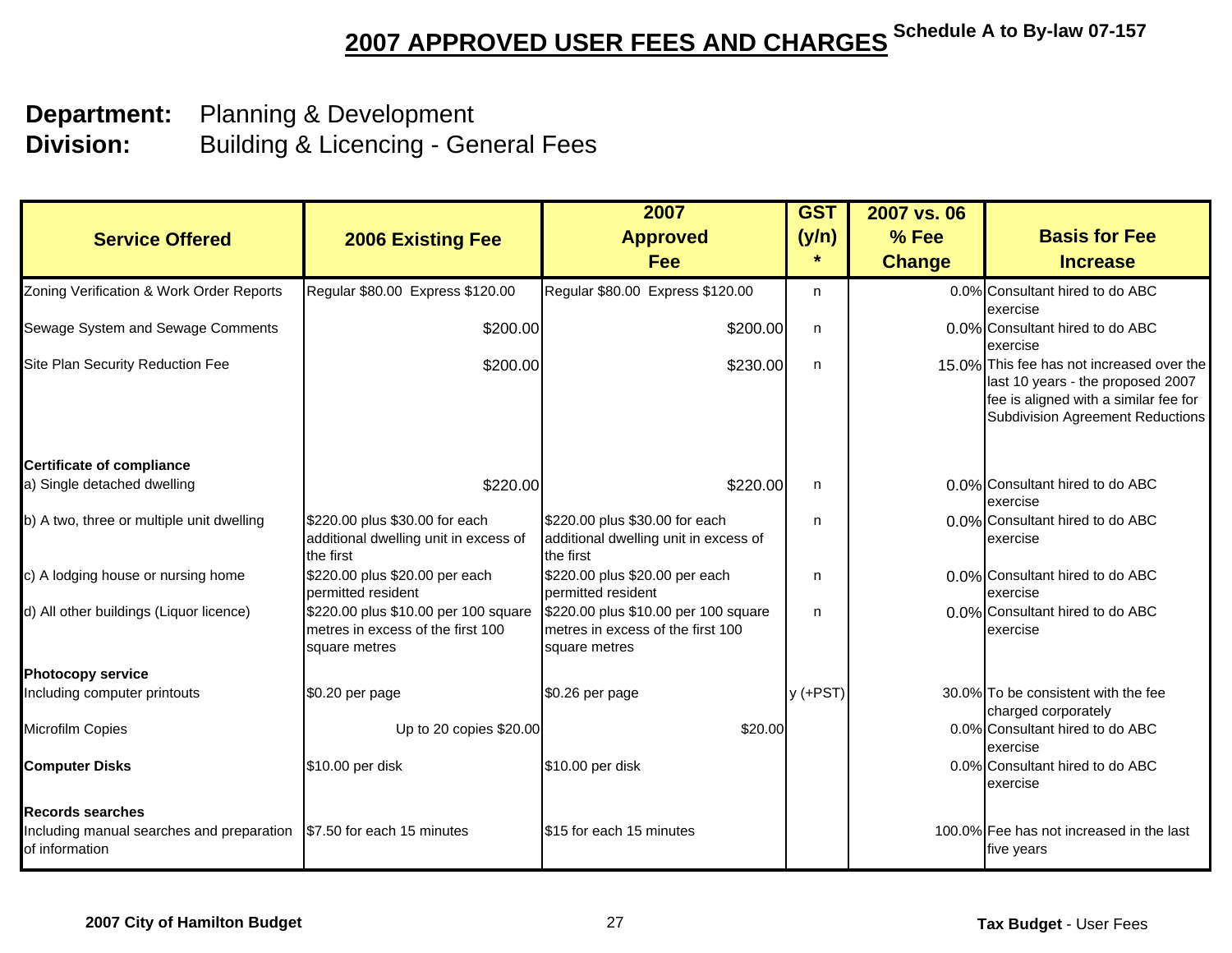| <b>Service Offered</b>                                                                                                        | <b>2006 Existing Fee</b>                                                                  | 2007<br><b>Approved</b><br>Fee                                                                                                                                              | <b>GST</b><br>(y/n)<br>$\ast$ | 2007 vs. 06<br>% Fee<br><b>Change</b> | <b>Basis for Fee</b><br><b>Increase</b>     |
|-------------------------------------------------------------------------------------------------------------------------------|-------------------------------------------------------------------------------------------|-----------------------------------------------------------------------------------------------------------------------------------------------------------------------------|-------------------------------|---------------------------------------|---------------------------------------------|
| <b>Computer Programming</b><br>For developing programs or other ways of<br>producing records from machine readable<br>records | S15.00 for each 15 minutes                                                                | \$15.00 for each 15 minutes                                                                                                                                                 |                               |                                       | 0.0% Consultant hired to do ABC<br>exercise |
| <b>Blasting Permit</b>                                                                                                        | \$100.00                                                                                  | \$100.00                                                                                                                                                                    | n                             |                                       | 0.0% Consultant hired to do ABC<br>exercise |
| <b>Grading (Security) Deposit</b>                                                                                             | \$1,000.00                                                                                | \$1,000.00                                                                                                                                                                  | n.                            |                                       | 0.0% Consultant hired to do ABC<br>exercise |
| <b>Grading Inspection Fee</b>                                                                                                 | \$153.00                                                                                  | \$153.00                                                                                                                                                                    | n                             |                                       | 0.0% Consultant hired to do ABC<br>exercise |
| <b>Demolition Agreement for Building</b><br>Replacement<br>a) Agreement                                                       | \$350.00                                                                                  | \$350.00                                                                                                                                                                    | n                             |                                       | 0.0% Consultant hired to do ABC<br>exercise |
| b) Security deposit/letter of credit                                                                                          | \$100 per sq metre of bldg to be<br>demolished. \$2,500 min & \$25,000<br>Max             | \$100 per sq metre of bldg to be<br>demolished. \$2,500 min & \$25,000<br>Max                                                                                               |                               |                                       | 0.0% Consultant hired to do ABC<br>exercise |
| <b>Rural Municipal Numbers</b>                                                                                                | \$75.00 owner install, \$125.00 City<br>\$110.00 City replacement sign or<br>post only    | \$75.00 owner install, \$125.00 City<br>install, \$95.00 City mtce no materials, install, \$95.00 City mtce no materials,<br>\$110.00 City replacement sign or post<br>only | n                             |                                       | 0.0% Consultant hired to do ABC<br>exercise |
| Minor Variance Sign by-law<br>Property Standards and Non-compliance<br><b>Issues</b>                                          | 1st Inspection - No Charge<br>2nd Inspection - \$220 Additional<br>Inspections - \$110 ea | 1st Inspection - No Charge<br>2nd Inspection - \$220 Additional<br>Inspections - \$110 ea                                                                                   | n                             |                                       | 0.0% Consultant hired to do ABC<br>exercise |
| Noise by-Law Exemption (New)                                                                                                  | \$500.00                                                                                  | \$500.00                                                                                                                                                                    |                               |                                       | 0.0% Consultant hired to do ABC<br>exercise |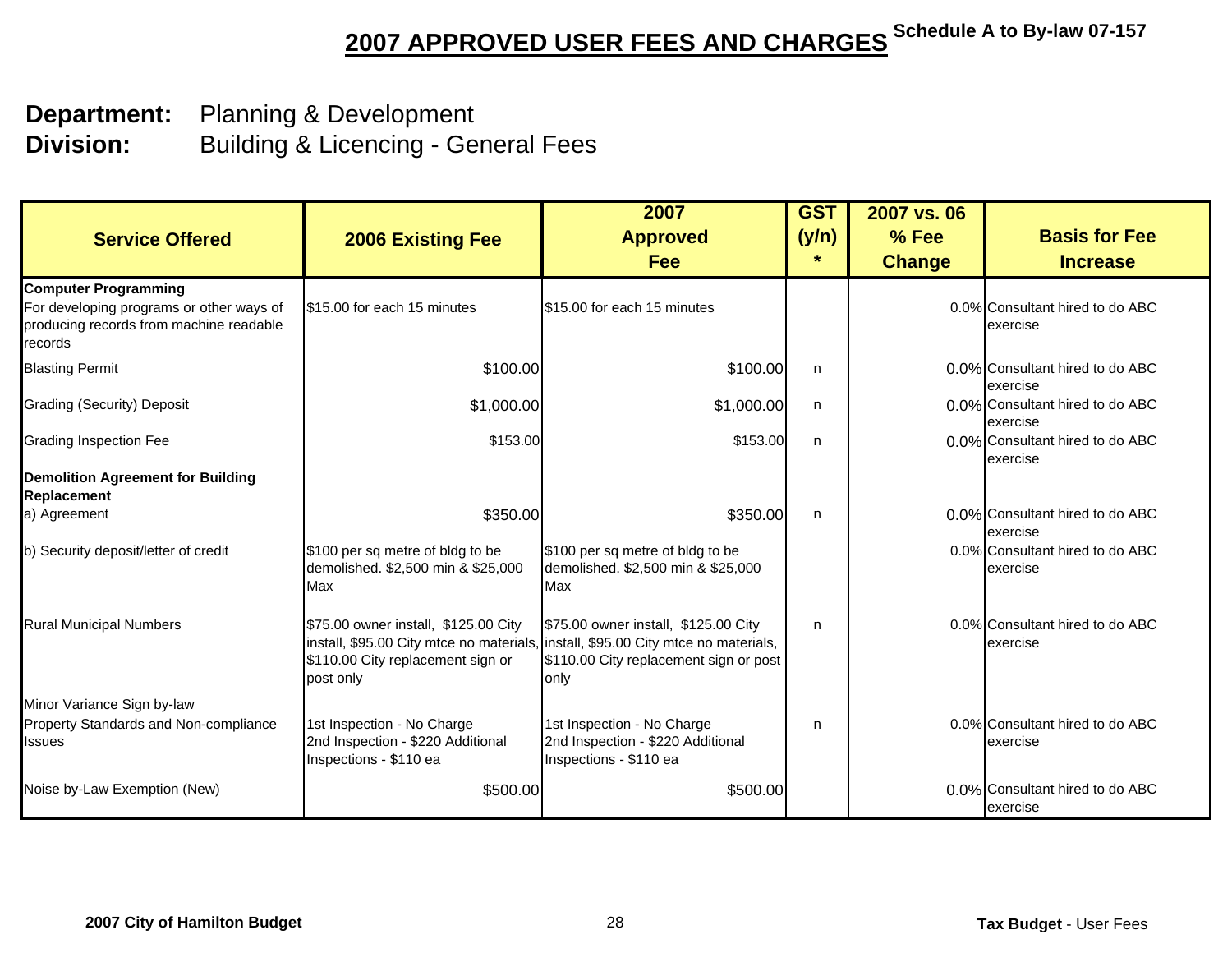# **Department:** Planning & Development

**Division:** Building & Licencing - General Fees

| <b>Service Offered</b>                                       | <b>2006 Existing Fee</b> | 2007<br><b>Approved</b><br><b>Fee</b> | <b>GST</b><br>(y/n)<br>∗ | 2007 vs. 06<br>% Fee<br><b>Change</b> | <b>Basis for Fee</b><br><b>Increase</b>           |
|--------------------------------------------------------------|--------------------------|---------------------------------------|--------------------------|---------------------------------------|---------------------------------------------------|
| Illegal Marijuana Grow Operations -<br><b>Inspection Fee</b> | \$0.00                   | \$545.00                              | n                        |                                       | N/A NEW fee approved by Council in<br>2007 budget |
| Illegal Marijuana Grow Operations -<br>Re-Occupancy Fee      | \$0.00                   | \$495.00                              | n                        |                                       | N/A NEW fee approved by Council in<br>2007 budget |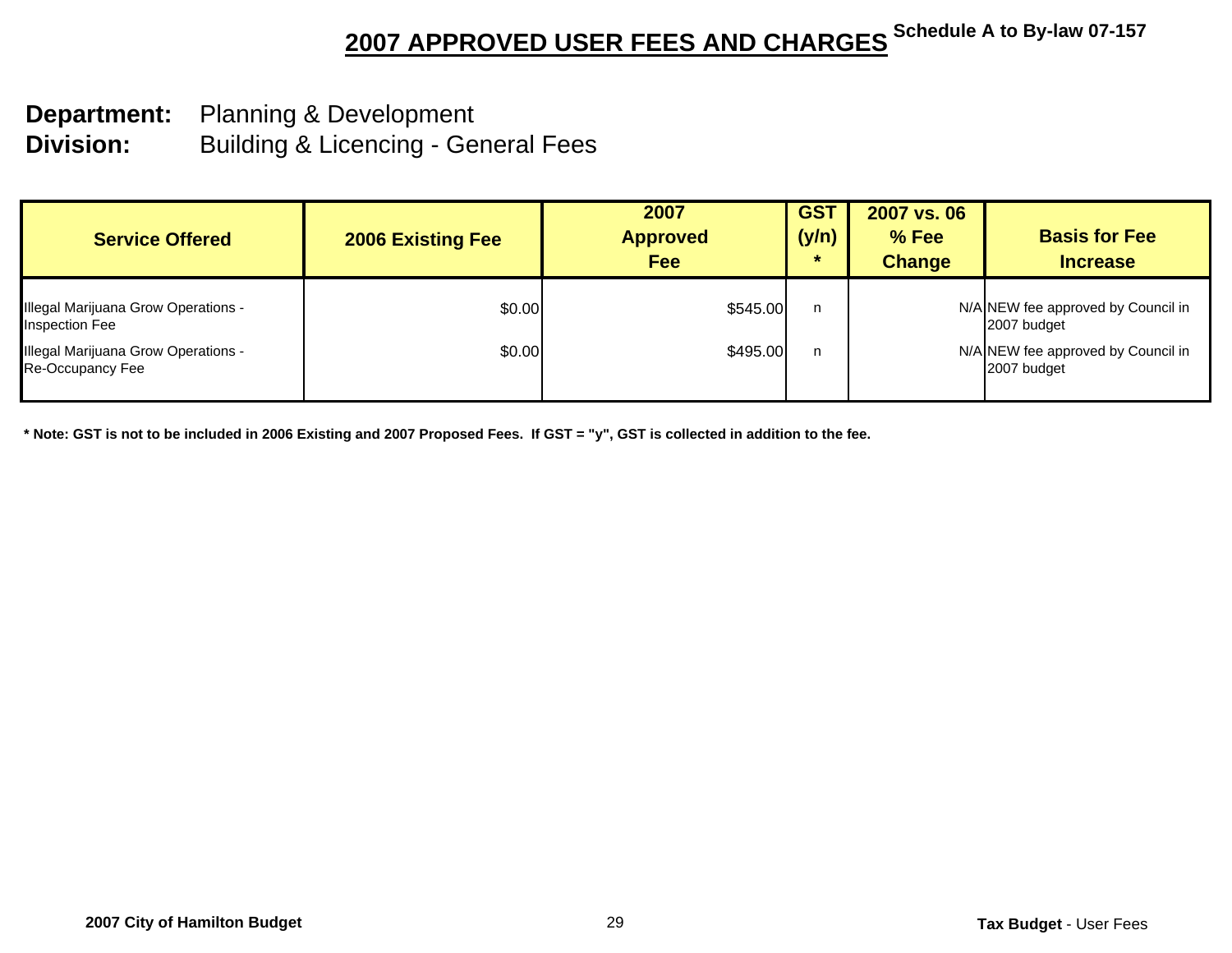## **Department:** Planning & Development

 **Division:** Building & Licencing - New License

|                                              | 2006            | 2007            | <b>GST</b> | 2007 vs. 06   |                                   |
|----------------------------------------------|-----------------|-----------------|------------|---------------|-----------------------------------|
|                                              | <b>Existing</b> | <b>Approved</b> | (y/n)      | % Fee         |                                   |
| <b>Service Offered</b>                       | Fee             | Fee             | $\star$    | <b>Change</b> | <b>Basis for Fee Increase</b>     |
|                                              |                 |                 |            |               |                                   |
| Antique Market/Flea Market                   | \$185.00        | \$185.00        |            | 0.0%          | No increase in 2007 Licencing Fee |
| Auctioneer                                   | \$235.00        | \$235.00        |            | $0.0\%$       | due to Consultants being hired to |
| <b>Adult Entertainment Parlour</b>           | \$4,050.00      | \$4,050.00      |            | 0.0%          | do ABC exercise.                  |
| <b>Adult Entertainment Parlor Attendant</b>  | \$250.00        | \$250.00        |            | 0.0%          |                                   |
| Adult Entertainment Parlour Operator/Manager | \$1,390.00      | \$1,390.00      |            | $0.0\%$       |                                   |
| Adult Video Store Class A                    | \$2,050.00      | \$2,050.00      |            | 0.0%          |                                   |
| Adult Video Store Class B                    | \$200.00        | \$200.00        |            | $0.0\%$       |                                   |
| <b>Body Rub Parlour Owner</b>                | \$6,720.00      | \$6,720.00      |            | 0.0%          |                                   |
| Body Rub Parlour Attendant                   | \$320.00        | \$320.00        |            | 0.0%          |                                   |
| Body Rub Parlour Operator/Manager            | \$320.00        | \$320.00        |            | 0.0%          |                                   |
| <b>Building Exterior Cleaner</b>             | \$235.00        | \$235.00        |            | 0.0%          |                                   |
| Cigarette/Tobacco Sales                      | \$185.00        | \$185.00        |            | 0.0%          |                                   |
| <b>Collectors of Second-hand Goods</b>       | \$235.00        | \$235.00        |            | 0.0%          |                                   |
| <b>Bed and Breakfast</b>                     | \$185.00        | \$185.00        |            | 0.0%          |                                   |
| Eating Establishment:                        | \$185.00        | \$185.00        |            | $0.0\%$       |                                   |
| Restaurant                                   | \$185.00        | \$185.00        |            | 0.0%          |                                   |
| <b>Lunch Counter</b>                         | \$185.00        | \$185.00        |            | 0.0%          |                                   |
| <b>Refreshment Stand</b>                     | \$185.00        | \$185.00        |            | 0.0%          |                                   |
| Drive-in restaurant                          | \$185.00        | \$185.00        |            | 0.0%          |                                   |
| <b>Restaurant Take-out</b>                   | \$185.00        | \$185.00        |            | 0.0%          |                                   |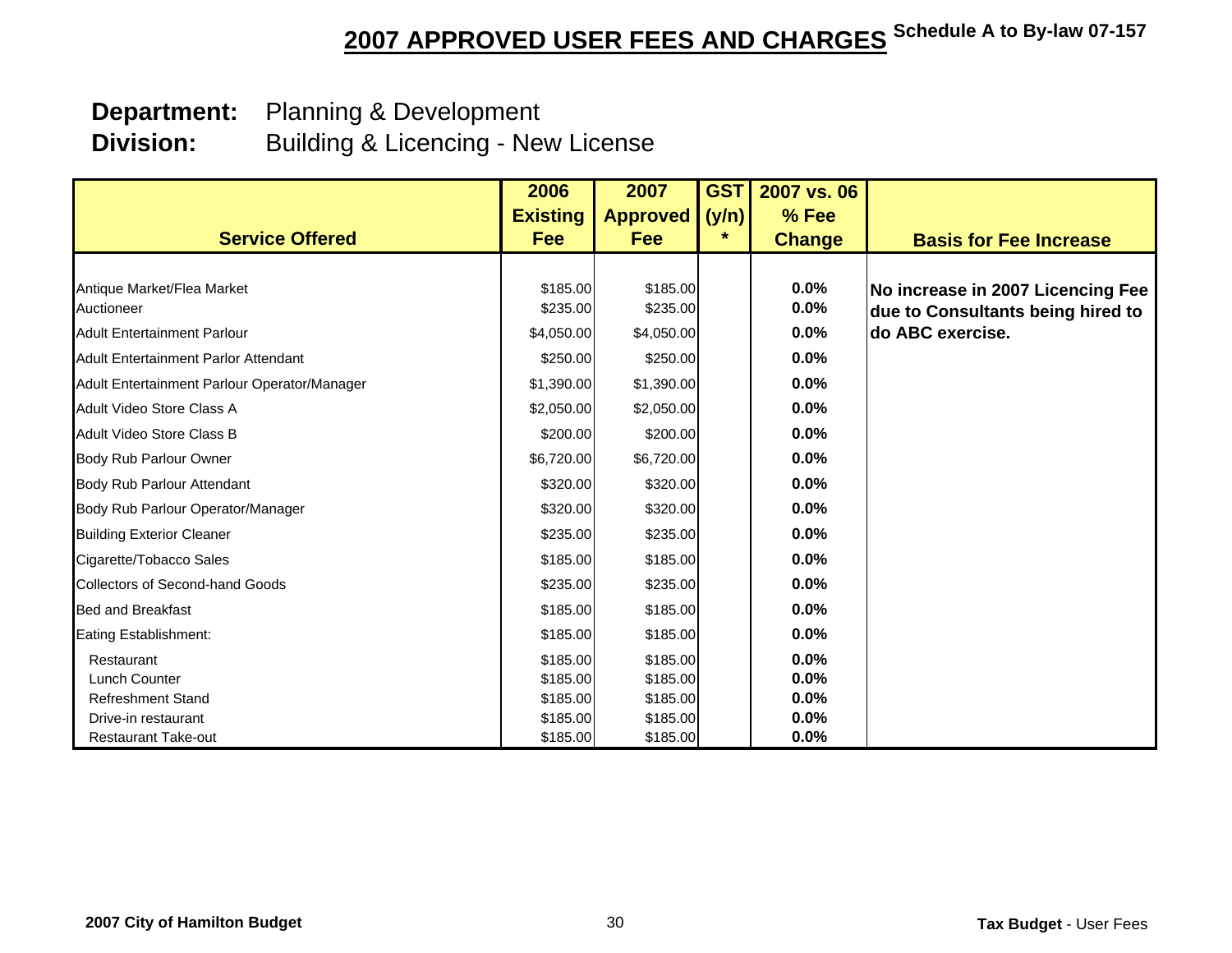## **Department:** Planning & Development

 **Division:** Building & Licencing - New License

|                                           | 2006            | 2007            | <b>GST</b> | 2007 vs. 06   |                                   |
|-------------------------------------------|-----------------|-----------------|------------|---------------|-----------------------------------|
|                                           | <b>Existing</b> | <b>Approved</b> | (y/n)      | % Fee         |                                   |
| <b>Service Offered</b>                    | <b>Fee</b>      | <b>Fee</b>      | $\star$    | <b>Change</b> | <b>Basis for Fee Increase</b>     |
| Food shop:                                | \$185.00        | \$185.00        |            | 0.0%          | No increase in 2007 Licencing Fee |
| <b>Bake Shop</b>                          | \$185.00        | \$185.00        |            | 0.0%          | due to Consultants being hired to |
| <b>Butcher</b>                            | \$185.00        | \$185.00        |            | 0.0%          | do ABC exercise.                  |
| Caterer                                   | \$185.00        | \$185.00        |            | 0.0%          |                                   |
| Fish Monger                               | \$185.00        | \$185.00        |            | 0.0%          |                                   |
| Hawker/Peddler (motorized vehicle)        | \$235.00        | \$235.00        |            | 0.0%          |                                   |
| Kennels, pet shops & Veterinarian Clinics | \$185.00        | \$185.00        |            | 0.0%          |                                   |
| Lodging House                             | \$185.00        | \$185.00        |            | 0.0%          |                                   |
|                                           | \$2500.00 &     | \$2500.00 &     |            |               |                                   |
| Mobile Home Park                          | \$250.00/site   | \$250.00/site   |            | 0.0%          |                                   |
| Pawn Broker                               | \$185.00        | \$185.00        |            | 0.0%          |                                   |
| <b>Personal Service Facility</b>          | \$185.00        | \$185.00        |            | 0.0%          |                                   |
| Precious Metals & Jewellery Dealers       | \$185.00        | \$185.00        |            | 0.0%          |                                   |
| <b>Public Baths</b>                       | \$185.00        | \$185.00        |            | 0.0%          |                                   |
| Public Garage:                            |                 |                 |            |               |                                   |
| (A) Buying, Selling, Storing              | \$185.00        | \$185.00        |            | 0.0%          |                                   |
| (B1) Combined Engine & Body Work          | \$185.00        | \$185.00        |            | 0.0%          |                                   |
| (B2) Engine Work                          | \$185.00        | \$185.00        |            | 0.0%          |                                   |
| (B3) Body Work                            | \$185.00        | \$185.00        |            | 0.0%          |                                   |
| (C) Gas Hoses                             | \$185.00        | \$185.00        |            | 0.0%          |                                   |
| (D) Parking Lot                           | \$185.00        | \$185.00        |            | 0.0%          |                                   |
| (E) Car Wash Only                         | \$185.00        | \$185.00        |            | 0.0%          |                                   |
| <b>Public Halls</b>                       | \$185.00        | \$185.00        |            | 0.0%          |                                   |
| Places of Amusement:                      |                 |                 |            |               |                                   |
| <b>Amusement Arcade</b>                   | \$185.00        | \$185.00        |            | 0.0%          |                                   |
| <b>Amusement Rides</b>                    | \$185.00        | \$185.00        |            | 0.0%          |                                   |
| <b>Billiard / Bagatelle Tables</b>        | \$185.00        | \$185.00        |            | 0.0%          |                                   |
| <b>Bingo Parlour</b>                      | \$185.00        | \$185.00        |            | 0.0%          |                                   |
| <b>Bowling Alley</b>                      | \$185.00        | \$185.00        |            | 0.0%          |                                   |
| Carnival                                  | \$185.00        | \$185.00        |            | 0.0%          |                                   |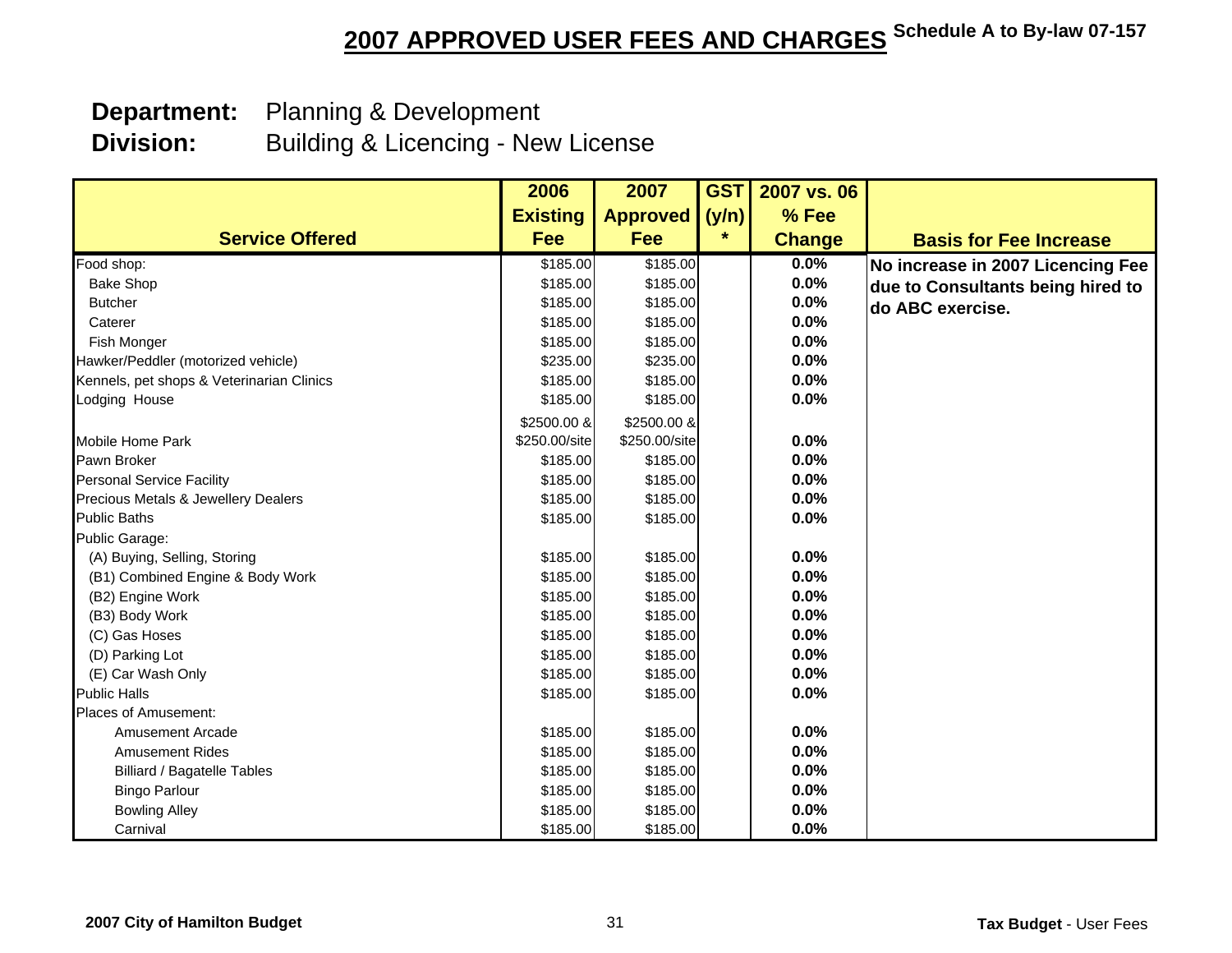## **Department:** Planning & Development

 **Division:** Building & Licencing - New License

|                                                  | 2006            | 2007            | <b>GST</b> | 2007 vs. 06   |                                   |
|--------------------------------------------------|-----------------|-----------------|------------|---------------|-----------------------------------|
|                                                  | <b>Existing</b> | <b>Approved</b> | (y/n)      | % Fee         |                                   |
| <b>Service Offered</b>                           | <b>Fee</b>      | Fee             | $\star$    | <b>Change</b> | <b>Basis for Fee Increase</b>     |
| Circus                                           | \$185.00        | \$185.00        |            | 0.0%          | No increase in 2007 Licencing Fee |
| Motor Vehicle Race Track                         | \$185.00        | \$185.00        |            | 0.0%          | due to Consultants being hired to |
| Roller Skating Rink                              | \$185.00        | \$185.00        |            | 0.0%          | do ABC exercise.                  |
| Skateboarding, BMX bikes                         | \$185.00        | \$185.00        |            | 0.0%          |                                   |
| <b>Refreshment Vehicles:</b>                     |                 |                 |            |               |                                   |
| Class A                                          | \$235.00        | \$235.00        |            | 0.0%          |                                   |
| Class B                                          | \$235.00        | \$235.00        |            | 0.0%          |                                   |
| Class C                                          | \$235.00        | \$235.00        |            | 0.0%          |                                   |
| Recreational Camping Establishment               | \$185.00        | \$185.00        |            | 0.0%          |                                   |
| Salvage Yard                                     | \$185.00        | \$185.00        |            | 0.0%          |                                   |
| Seasonal Food Vendor                             | \$185.00        | \$185.00        |            | 0.0%          |                                   |
| Second-hand Shop                                 | \$185.00        | \$185.00        |            | 0.0%          |                                   |
| Second Level Lodging Home (4-10 Residents)       | \$190.00        | \$190.00        |            | 0.0%          |                                   |
| Second Level Lodging Home (11 or more Residents) | \$330.00        | \$330.00        |            | 0.0%          |                                   |
| Sign Posters and Bill Distributor                | \$235.00        | \$235.00        |            | 0.0%          |                                   |
| Taxi cab owner (private)                         | \$3,480.00      | \$3,480.00      |            | 0.0%          |                                   |
| Taxi cab owner (transfer)                        | \$670.00        | \$670.00        |            | 0.0%          |                                   |
| Taxi cab Broker                                  | \$590.00        | \$590.00        |            | 0.0%          |                                   |
| Taxi cab Driver                                  | \$150.00        | \$150.00        |            | 0.0%          |                                   |
| Taxi cab Priority list (application)             | \$60.00         | \$60.00         |            | 0.0%          |                                   |
| Taxi cab (limited interest agreement)            | \$120.00        | \$120.00        |            | 0.0%          |                                   |
| <b>Trade License Contractor</b>                  |                 |                 |            |               |                                   |
| <b>Building Repair</b>                           | \$167.00        | \$167.00        |            | 0.0%          |                                   |
| Plumber                                          | \$167.00        | \$167.00        |            | 0.0%          |                                   |
| Heating, Ventilation & Air Conditioning          | \$167.00        | \$167.00        |            | 0.0%          |                                   |
| Drainage                                         | \$167.00        | \$167.00        |            | 0.0%          |                                   |
| Electrician                                      | \$167.00        | \$167.00        |            | 0.0%          |                                   |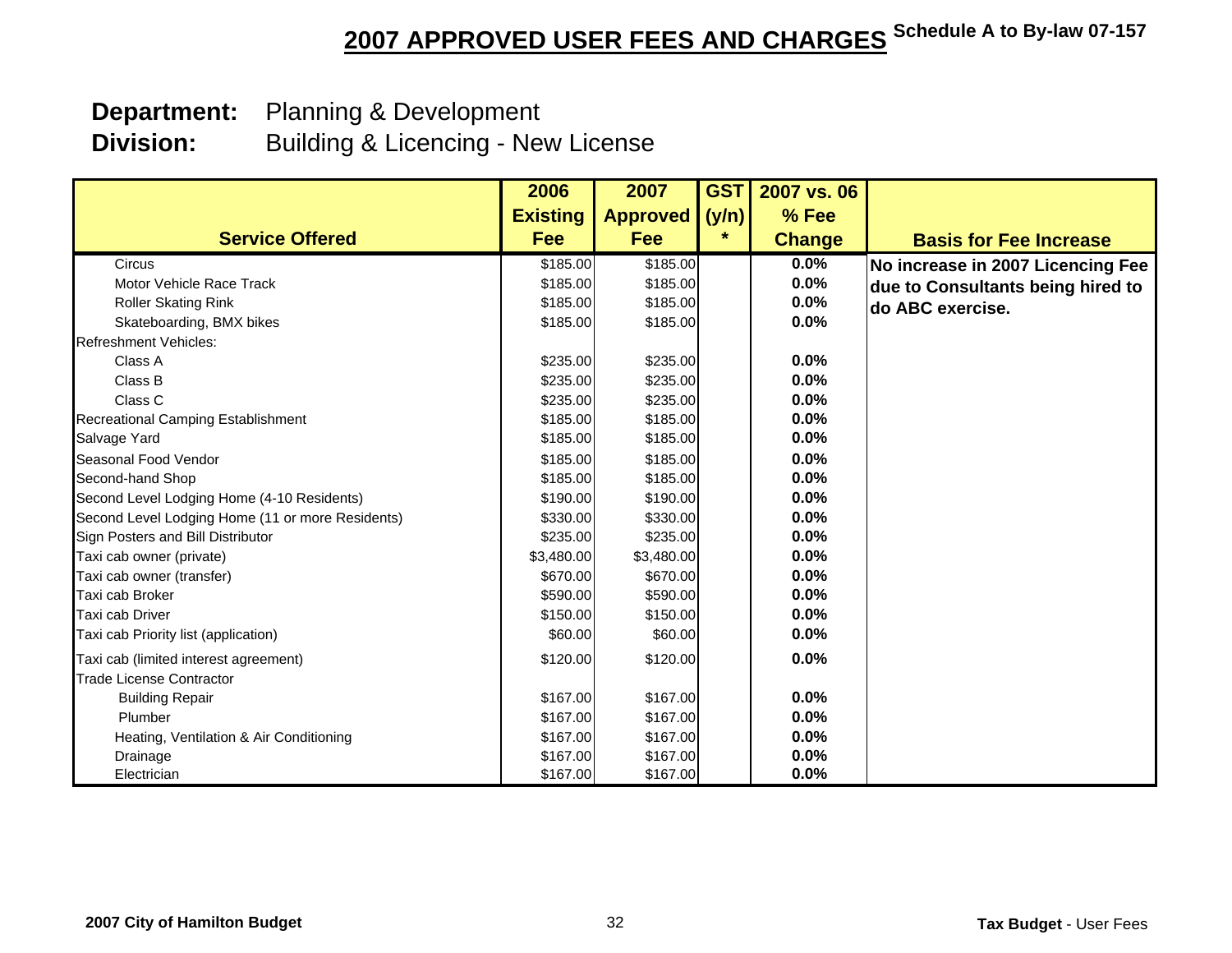## **Department:** Planning & Development

 **Division:** Building & Licencing - New License

|                                         | 2006<br><b>Existing</b> | 2007<br><b>Approved</b> | <b>GST</b><br>(y/n) | 2007 vs. 06<br>% Fee |                                   |
|-----------------------------------------|-------------------------|-------------------------|---------------------|----------------------|-----------------------------------|
| <b>Service Offered</b>                  | <b>Fee</b>              | <b>Fee</b>              | *.                  | <b>Change</b>        | <b>Basis for Fee Increase</b>     |
| <b>Trade License Masters</b>            |                         |                         |                     |                      | No increase in 2007 Licencing Fee |
| <b>Building Repair</b>                  | \$83.00                 | \$83.00                 |                     | $0.0\%$              | due to Consultants being hired to |
| Plumber                                 | \$83.00                 | \$83.00                 |                     | $0.0\%$              | <b>do ABC exercise.</b>           |
| Heating, Ventilation & Air Conditioning | \$83.00                 | \$83.00                 |                     | $0.0\%$              |                                   |
| Drainage                                | \$83.00                 | \$83.00                 |                     | $0.0\%$              |                                   |
| Electrician                             | \$83.00                 | \$83.00                 |                     | $0.0\%$              |                                   |
| Limousines (owner)                      | \$470.00                | \$470.00                |                     | $0.0\%$              |                                   |
| Limousines (driver)                     | \$150.00                | \$150.00                |                     | $0.0\%$              |                                   |
| <b>Tow Truck Owner</b>                  | \$235.00                | \$235.00                |                     | $0.0\%$              |                                   |
| <b>Tow Truck Driver</b>                 | \$235.00                | \$235.00                |                     | $0.0\%$              |                                   |
|                                         | \$500 every 3           | \$500 every 3           |                     |                      |                                   |
| <b>Transient Trader</b>                 | months                  | months                  |                     | $0.0\%$              |                                   |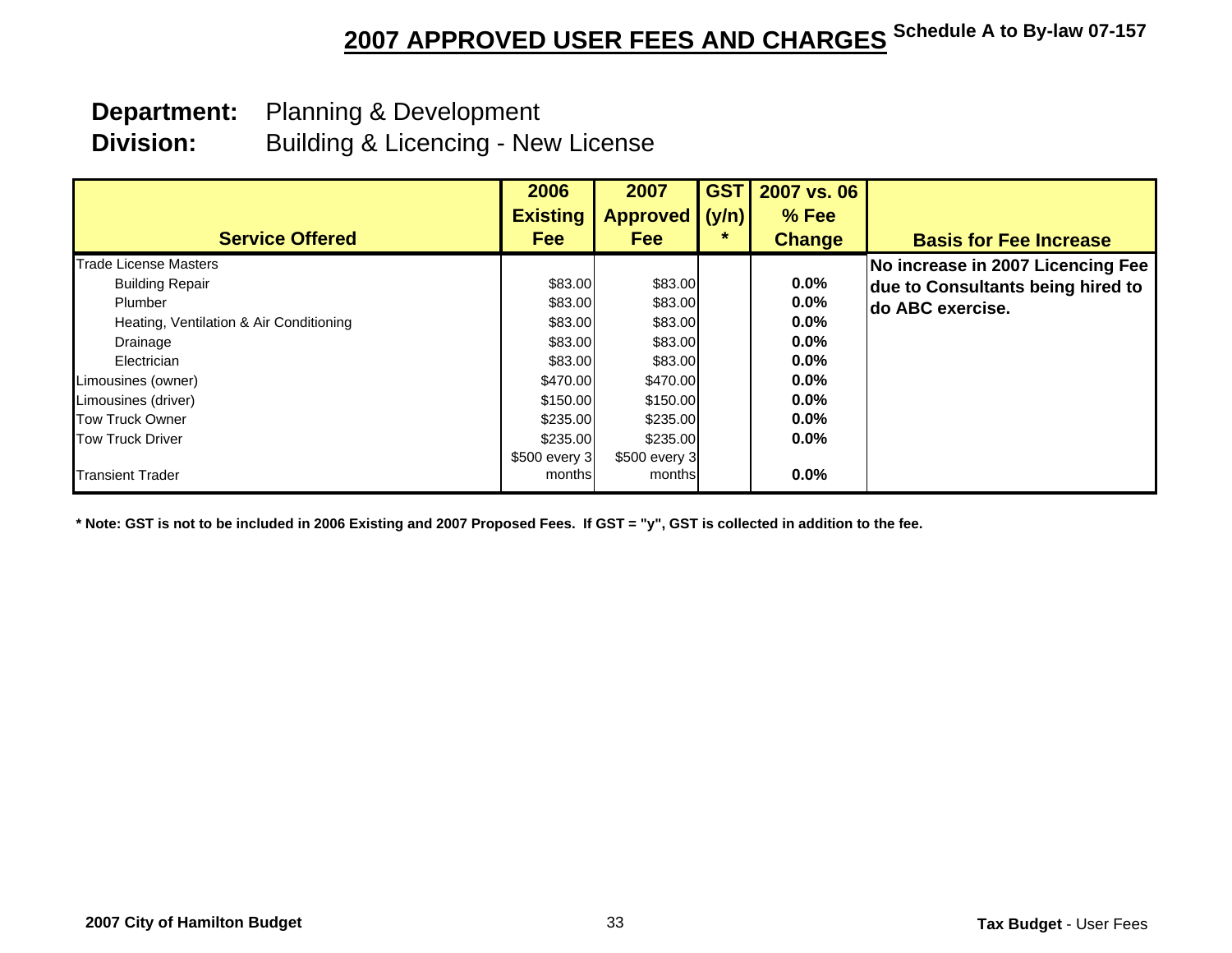**Division:**

 **Department:** Planning & Development

Building & Licencing - Renewals

|                                              | 2006            | 2007            | <b>GST</b> | 2007 vs. 06   |                                           |
|----------------------------------------------|-----------------|-----------------|------------|---------------|-------------------------------------------|
|                                              | <b>Existing</b> | <b>Approved</b> | (y/n)      | % Fee         |                                           |
| <b>Service Offered</b>                       | Fee             | <b>Fee</b>      | $\star$    | <b>Change</b> | <b>Basis for Fee Increase</b>             |
|                                              |                 |                 |            |               |                                           |
| Antique Market/Flea Market                   | \$135.00        | \$135.00        |            | 0.0%          | No increase in 2007 Renew Licence Fee due |
| Auctioneer                                   | \$185.00        | \$185.00        |            | 0.0%          | to Consultants being hired to do ABC      |
| <b>Adult Entertainment Parlour</b>           | \$4,000.00      | \$4,000.00      |            | 0.0%          | exercise.                                 |
| Adult Entertainment Parlour Attendant        | \$200.00        | \$200.00        |            | 0.0%          |                                           |
| Adult Entertainment Parlour Operator/Manager | \$1,340.00      | \$1,340.00      |            | 0.0%          |                                           |
| Adult Video Store Class A                    | \$2,000.00      | \$2,000.00      |            | 0.0%          |                                           |
| Adult Video Store Class B                    | \$150.00        | \$150.00        |            | 0.0%          |                                           |
| <b>Body Rub Parlour Owner</b>                | \$6,670.00      | \$6,670.00      |            | 0.0%          |                                           |
| Body Rub Parlour Attendant                   | \$270.00        | \$270.00        |            | 0.0%          |                                           |
| Body Rub Parlour Operator/Manager            | \$270.00        | \$270.00        |            | 0.0%          |                                           |
| <b>Building Exterior Cleaner</b>             | \$185.00        | \$185.00        |            | 0.0%          |                                           |
| Cigarette/Tobacco Sales                      | \$135.00        | \$135.00        |            | 0.0%          |                                           |
| <b>Collectors of Second-hand Goods</b>       | \$185.00        | \$185.00        |            | 0.0%          |                                           |
| <b>Bed and Breakfast</b>                     | \$135.00        | \$135.00        |            | 0.0%          |                                           |
| Eating Establishment:                        | \$135.00        | \$135.00        |            | 0.0%          |                                           |
| Restaurant                                   | \$135.00        | \$135.00        |            | 0.0%          |                                           |
| Lunch Counter                                | \$135.00        | \$135.00        |            | 0.0%          |                                           |
| <b>Refreshment Stand</b>                     | \$135.00        | \$135.00        |            | 0.0%          |                                           |
| Drive-in restaurant                          | \$135.00        | \$135.00        |            | 0.0%          |                                           |
| <b>Restaurant Take-out</b>                   | \$135.00        | \$135.00        |            | 0.0%          |                                           |
| Food shop:                                   | \$135.00        | \$135.00        |            | 0.0%          |                                           |
| <b>Bake Shop</b>                             | \$135.00        | \$135.00        |            | 0.0%          |                                           |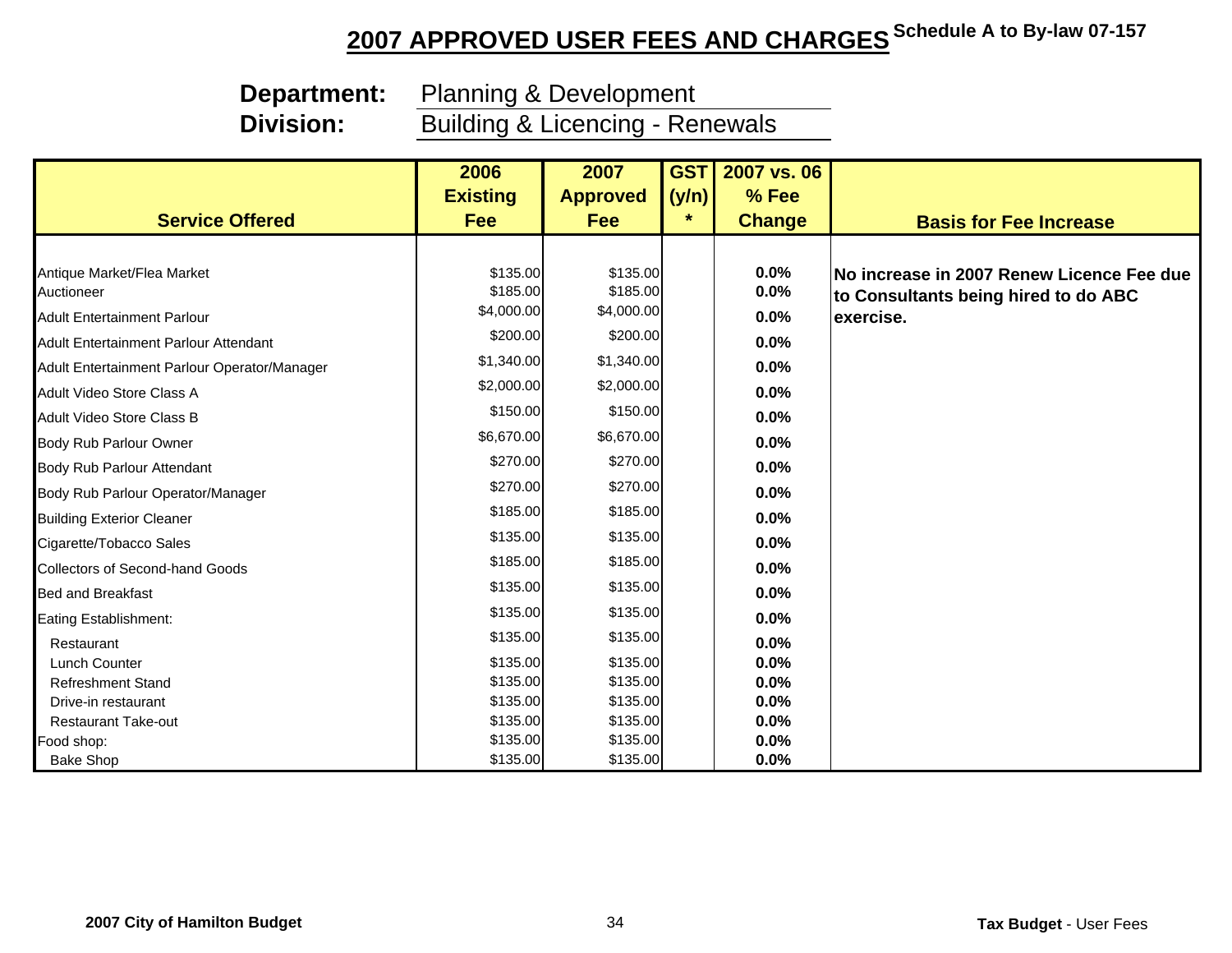**Division:**

 **Department:** Planning & Development

Building & Licencing - Renewals

|                                           | 2006            | 2007            | <b>GST</b> | 2007 vs. 06   |                                           |
|-------------------------------------------|-----------------|-----------------|------------|---------------|-------------------------------------------|
|                                           | <b>Existing</b> | <b>Approved</b> | (y/n)      | % Fee         |                                           |
| <b>Service Offered</b>                    | <b>Fee</b>      | Fee             | $\star$    | <b>Change</b> | <b>Basis for Fee Increase</b>             |
| <b>Butcher</b>                            | \$135.00        | \$135.00        |            | $0.0\%$       | No increase in 2007 Renew Licence Fee due |
| Caterer                                   | \$135.00        | \$135.00        |            | 0.0%          | to Consultants being hired to do ABC      |
| Fish Monger                               | \$135.00        | \$135.00        |            | 0.0%          | exercise.                                 |
| Hawker/Peddler (motorized vehicle)        | \$185.00        | \$185.00        |            | 0.0%          |                                           |
| Kennels, Pet Shops & Veterinarian Clinics | \$135.00        | \$135.00        |            | 0.0%          |                                           |
| Lodging House                             | \$135.00        | \$135.00        |            | 0.0%          |                                           |
|                                           | \$2500.00 &     | \$2500.00 &     |            |               |                                           |
| <b>Mobile Home Park</b>                   | \$250.00/site   | \$250.00/site   |            | 0.0%          |                                           |
| Pawn Broker                               | \$135.00        | \$135.00        |            | 0.0%          |                                           |
| <b>Personal Service Facility</b>          | \$135.00        | \$135.00        |            | 0.0%          |                                           |
| Precious Metals & Jewellery Dealers       | \$135.00        | \$135.00        |            | 0.0%          |                                           |
| <b>Public Baths</b>                       | \$270.00        | \$270.00        |            | 0.0%          |                                           |
| Public Garage:                            |                 |                 |            |               |                                           |
| (A) Buying, Selling, Storing              | \$135.00        | \$135.00        |            | 0.0%          |                                           |
| (B1) Combined Engine & Body Work          | \$135.00        | \$135.00        |            | 0.0%          |                                           |
| (B2) Engine Work                          | \$135.00        | \$135.00        |            | 0.0%          |                                           |
| (B3) Body Work                            | \$135.00        | \$135.00        |            | 0.0%          |                                           |
| (C) Gas Hoses                             | \$135.00        | \$135.00        |            | 0.0%          |                                           |
| (D) Parking Lot                           | \$135.00        | \$135.00        |            | 0.0%          |                                           |
| (E) Car Wash Only                         | \$135.00        | \$135.00        |            | 0.0%          |                                           |
| <b>Public Halls</b>                       | \$135.00        | \$135.00        |            | 0.0%          |                                           |
| Places of Amusement:                      |                 |                 |            |               |                                           |
| <b>Amusement Arcade</b>                   | \$135.00        | \$135.00        |            | 0.0%          |                                           |
| <b>Amusement Rides</b>                    | \$135.00        | \$135.00        |            | 0.0%          |                                           |
| <b>Billiard / Bagatelle Tables</b>        | \$135.00        | \$135.00        |            | 0.0%          |                                           |
| <b>Bingo Parlour</b>                      | \$135.00        | \$135.00        |            | 0.0%          |                                           |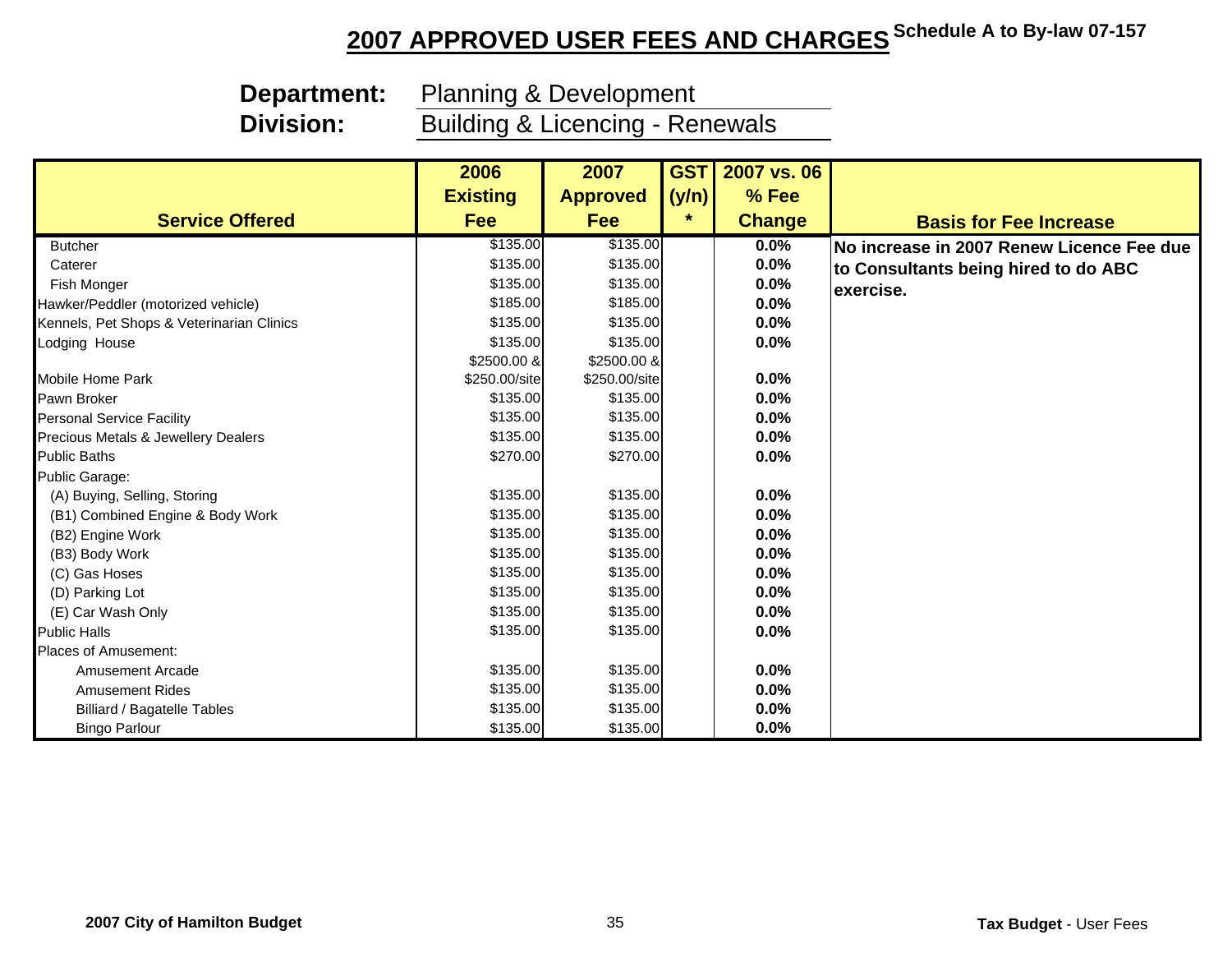**Division:**

**Department:** Planning & Development

Building & Licencing - Renewals

|                                                  | 2006            | 2007            | <b>GSTI</b> | 2007 vs. 06   |                                                  |
|--------------------------------------------------|-----------------|-----------------|-------------|---------------|--------------------------------------------------|
|                                                  | <b>Existing</b> | <b>Approved</b> | (y/n)       | % Fee         |                                                  |
| <b>Service Offered</b>                           | <b>Fee</b>      | <b>Fee</b>      | $\star$     | <b>Change</b> | <b>Basis for Fee Increase</b>                    |
| <b>Bowling Alley</b>                             | \$135.00        | \$135.00        |             | 0.0%          | <b>No increase in 2007 Renew Licence Fee due</b> |
| Carnival                                         | \$135.00        | \$135.00        |             | 0.0%          | to Consultants being hired to do ABC             |
| Circus                                           | \$135.00        | \$135.00        |             | 0.0%          | exercise.                                        |
| Motor Vehicle Race Track                         | \$135.00        | \$135.00        |             | 0.0%          |                                                  |
| Place of Amusement (Other)                       | \$135.00        | \$135.00        |             | 0.0%          |                                                  |
| <b>Proprietary Club</b>                          | \$135.00        | \$135.00        |             | 0.0%          |                                                  |
| <b>Roller Skating Rink</b>                       | \$135.00        | \$135.00        |             | 0.0%          |                                                  |
| Skateboarding, BMX bikes                         | \$135.00        | \$135.00        |             | 0.0%          |                                                  |
| <b>Refreshment Vehicles:</b>                     |                 |                 |             |               |                                                  |
| Class A                                          | \$185.00        | \$185.00        |             | 0.0%          |                                                  |
| Class B                                          | \$185.00        | \$185.00        |             | 0.0%          |                                                  |
| Class C                                          | \$185.00        | \$185.00        |             | 0.0%          |                                                  |
| Recreational Camping Establishment               | \$135.00        | \$135.00        |             | 0.0%          |                                                  |
| Salvage Yard                                     | \$135.00        | \$135.00        |             | 0.0%          |                                                  |
| Seasonal Food Vendor                             | \$135.00        | \$135.00        |             | 0.0%          |                                                  |
| Second-hand Shop                                 | \$135.00        | \$135.00        |             | 0.0%          |                                                  |
| Second Level Lodging Home (4-10 Residents)       | \$140.00        | \$140.00        |             | 0.0%          |                                                  |
| Second Level Lodging Home (11 or more Residents) | \$280.00        | \$280.00        |             | 0.0%          |                                                  |
| Sign Posters and Bill Distributor                | \$185.00        | \$185.00        |             | 0.0%          |                                                  |
| Taxi cab owner (private)                         | \$420.00        | \$420.00        |             | 0.0%          |                                                  |
| Taxi cab owner (public)                          | \$420.00        | \$420.00        |             | 0.0%          |                                                  |
| Taxi cab Broker                                  | \$540.00        | \$540.00        |             | 0.0%          |                                                  |
| Taxi cab Driver                                  | \$100.00        | \$100.00        |             | 0.0%          |                                                  |
| Taxi cab Priority list (application)             | \$60.00         | \$60.00         |             | 0.0%          |                                                  |
| Taxi cab (limited interest agreement)            | \$60.00         | \$60.00         |             | 0.0%          |                                                  |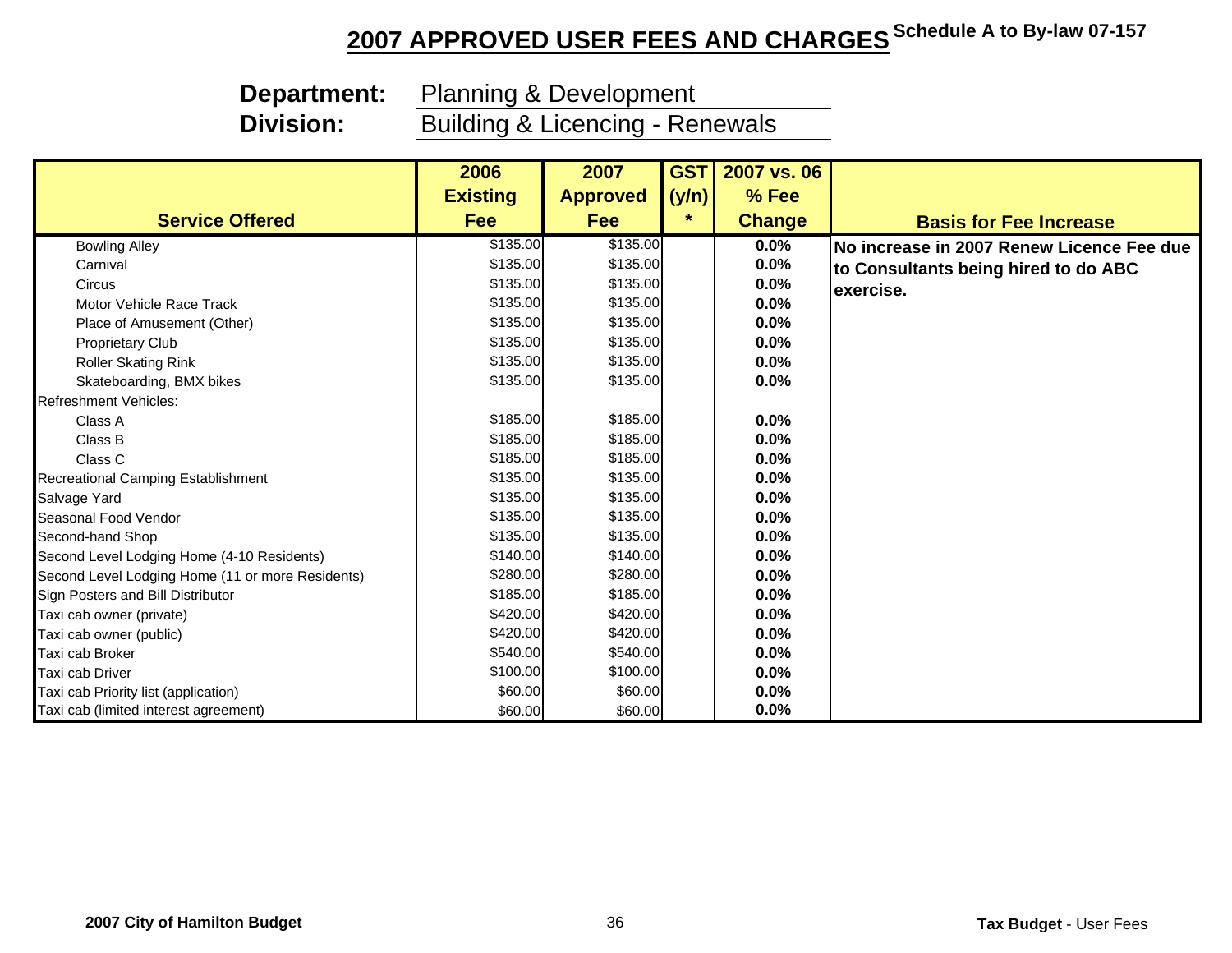**Division:**

 **Department:** Planning & Development

Building & Licencing - Renewals

|                                         | 2006            | 2007            | <b>GST</b> | 2007 vs. 06   |                                                  |
|-----------------------------------------|-----------------|-----------------|------------|---------------|--------------------------------------------------|
|                                         | <b>Existing</b> | <b>Approved</b> | (y/n)      | $%$ Fee       |                                                  |
| <b>Service Offered</b>                  | <b>Fee</b>      | <b>Fee</b>      | $\star$    | <b>Change</b> | <b>Basis for Fee Increase</b>                    |
| <b>Trade License Contractor</b>         |                 |                 |            |               | <b>No increase in 2007 Renew Licence Fee due</b> |
| <b>Building Repair</b>                  | \$167.00        | \$167.00        |            | $0.0\%$       | to Consultants being hired to do ABC             |
| Plumber                                 | \$167.00        | \$167.00        |            | $0.0\%$       | exercise.                                        |
| Heating, Ventilation & Air Conditioning | \$167.00        | \$167.00        |            | $0.0\%$       |                                                  |
| Drainage                                | \$167.00        | \$167.00        |            | 0.0%          |                                                  |
| Electrician                             | \$167.00        | \$167.00        |            | $0.0\%$       |                                                  |
| <b>Trade License Masters</b>            |                 |                 |            |               |                                                  |
| <b>Building Repair</b>                  | \$83.00         | \$83.00         |            | $0.0\%$       |                                                  |
| Plumber                                 | \$83.00         | \$83.00         |            | $0.0\%$       |                                                  |
| Heating, Ventilation & Air Conditioning | \$83.00         | \$83.00         |            | $0.0\%$       |                                                  |
| Drainage                                | \$83.00         | \$83.00         |            | 0.0%          |                                                  |
| Electrician                             | \$83.00         | \$83.00         |            | $0.0\%$       |                                                  |
| Limousines (owner)                      | \$420.00        | \$420.00        |            | $0.0\%$       |                                                  |
| Limousines (driver)                     | \$100.00        | \$100.00        |            | $0.0\%$       |                                                  |
| <b>Tow Truck Owner</b>                  | \$185.00        | \$185.00        |            | $0.0\%$       |                                                  |
| <b>Tow Truck Driver</b>                 | \$185.00        | \$185.00        |            | $0.0\%$       |                                                  |
| <b>Transient Trader</b>                 | \$500 every 3   | \$500 every 3   |            |               |                                                  |
|                                         | months          | months          |            | $0.0\%$       |                                                  |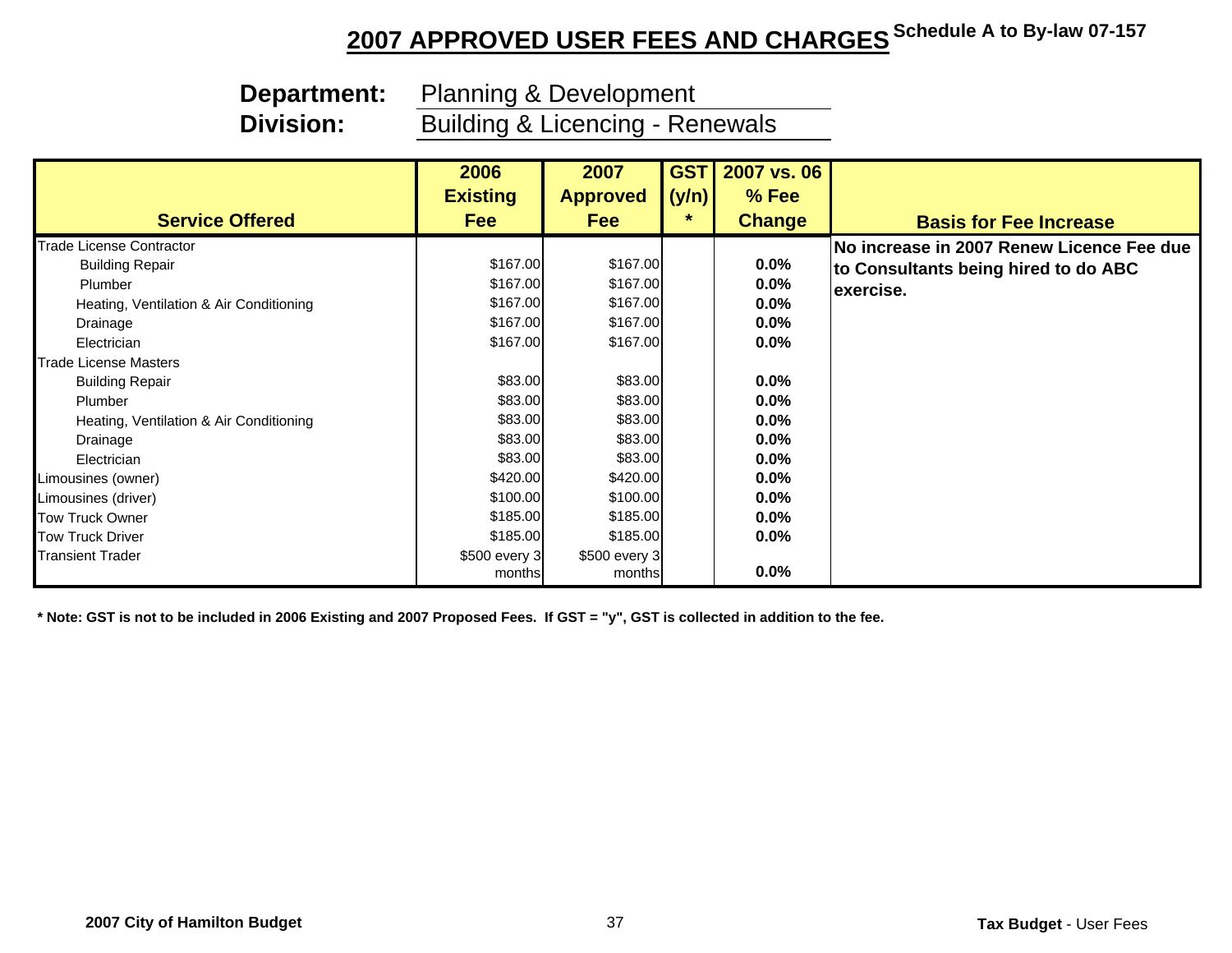**Department:** Planning & Economic Development Department  **Division:** Corporate Services

| <b>Service Offered</b>                                                                                                     | 2006<br><b>Existing</b><br><b>Fee</b> | 2007<br><b>Approved</b><br><b>Fee</b>   | <b>GST</b><br>(y/n)<br>$\star$ | 2007 vs. 06<br>% Fee<br><b>Change</b> | <b>Basis for Fee</b><br><b>Increase</b>              |
|----------------------------------------------------------------------------------------------------------------------------|---------------------------------------|-----------------------------------------|--------------------------------|---------------------------------------|------------------------------------------------------|
| a) Map/Publication Sales Fees                                                                                              | Recovery                              | 100% Cost 100% Cost<br>Recovery         |                                | 0.0%                                  | 100% Cost Recovery                                   |
| b) Data Base Information                                                                                                   | Recovery                              | 100% Cost 100% Cost<br>Recovery         |                                | 0.0%                                  | 100% Cost Recovery                                   |
| c) Photo Copy & Computer Printout Service<br>- First page                                                                  | \$0.20                                | \$0.26                                  | $y$ (+PST)                     | 30.0%                                 | To be consistent with the fee charged<br>corporately |
| - Additional pages                                                                                                         | \$0.20                                | \$0.26                                  | $y$ (+PST)                     | 30.0%                                 | To be consistent with the fee charged<br>corporately |
| <b>Information Requests</b>                                                                                                |                                       |                                         |                                |                                       |                                                      |
| - Floppy Disks & CD's                                                                                                      | \$10.00 per  \$10.00 per<br>disk      | <b>disk</b>                             |                                | 0.0%                                  | Full cost recovery                                   |
| - For manually researching a record                                                                                        | \$7.50 for<br>each 15<br>minutes      | \$7.50 for<br>each 15<br>minutes        |                                | 0.0%                                  | Full cost recovery                                   |
| - Developing Computer Programs or other methods (\$15.00 for<br>of producing a record from machine readable record each 15 | minutes<br>spent                      | \$15.00 for<br>each 15<br>minutes spent |                                | 0.0%                                  | Full cost recovery                                   |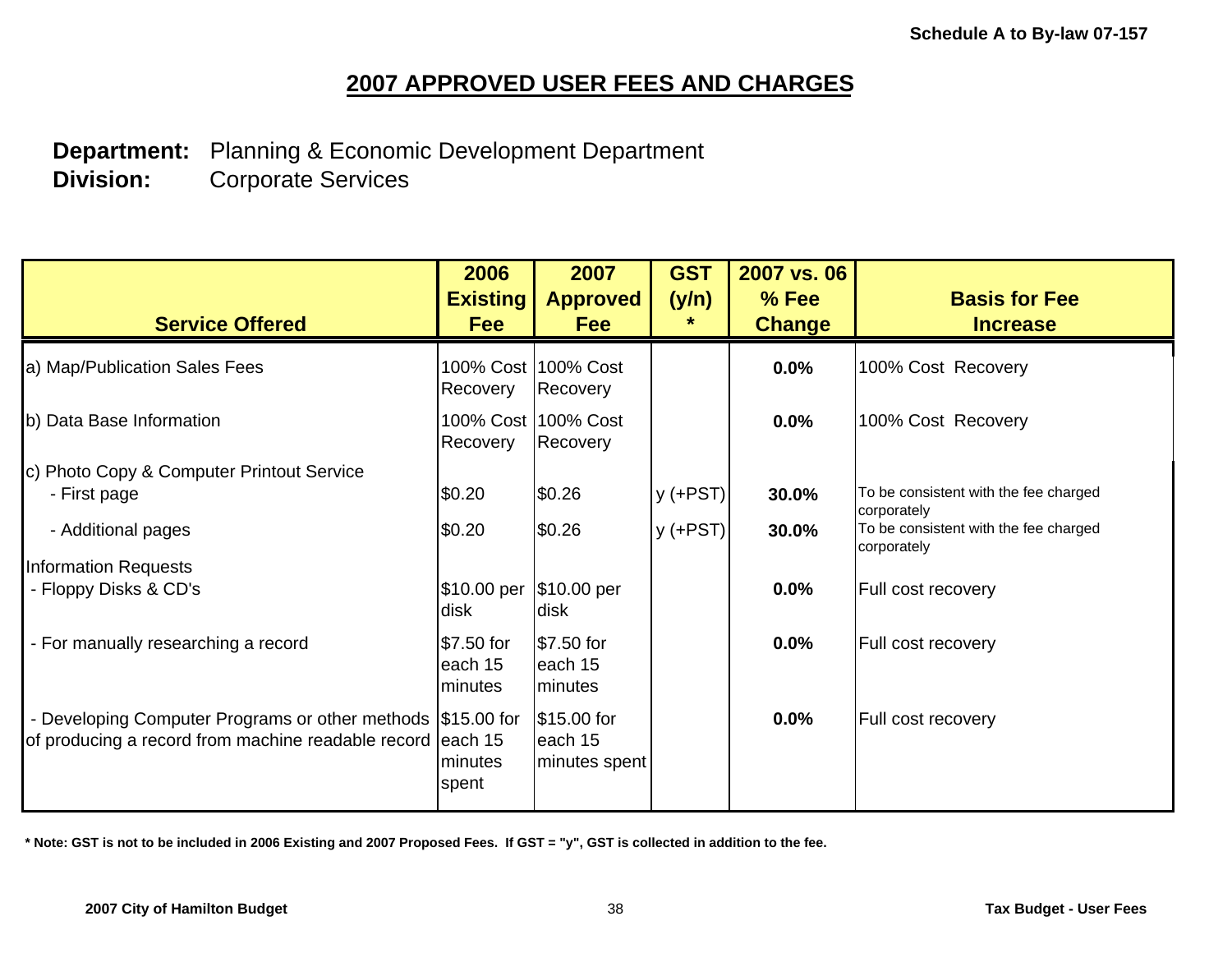### **Department: Department:** Public Health Services

|                                                        | 2006            | 2007            | <b>GST</b> | 2007 vs. 06   |                                                                                                                                                                                                                                                                |
|--------------------------------------------------------|-----------------|-----------------|------------|---------------|----------------------------------------------------------------------------------------------------------------------------------------------------------------------------------------------------------------------------------------------------------------|
|                                                        | <b>Existing</b> | <b>Approved</b> | (y/n)      | % Fee         | <b>Basis for Fee</b>                                                                                                                                                                                                                                           |
| <b>Service Offered</b>                                 | <b>Fee</b>      | <b>Fee</b>      | *          | <b>Change</b> | <b>Increase</b>                                                                                                                                                                                                                                                |
| <b>Reproductive Health</b>                             |                 |                 |            |               |                                                                                                                                                                                                                                                                |
| <b>Prenatal Complete Class</b>                         | \$82.00         | \$82.00         | n          | 0.0%          | The user fee of \$82.00 (\$45.00 for                                                                                                                                                                                                                           |
| Prenatal Weekend Class                                 | \$82.00         | \$82.00         | n          | 0.0%          | refresher series) will yield<br>approximately \$52,800 in revenue<br>during 2007. This will be sufficient to<br>cover all anticipated costs for<br>teaching materials, resources,<br>supplies, professional development<br>etc for the adult prenatal program. |
| <b>Health Protection</b>                               |                 |                 |            |               |                                                                                                                                                                                                                                                                |
| Property Status Reports (Work Orders)                  | \$40.00         | \$40.00         | n          | 0.0%          |                                                                                                                                                                                                                                                                |
| Rezoning By-Law & Official Plan Amendment - Inspection | \$90.00         | \$90.00         | n          | 0.0%          |                                                                                                                                                                                                                                                                |
| Land Severance - Inspection                            | \$90.00         | \$90.00         | n          | 0.0%          |                                                                                                                                                                                                                                                                |
| Migrant Farm Worker Housing                            | \$75.00         | \$75.00         | n          | 0.0%          |                                                                                                                                                                                                                                                                |
| Disinterment Inspections                               | \$100.00        | \$100.00        | n          | 0.0%          | Program is funded 75% by the                                                                                                                                                                                                                                   |
| Funeral Home License                                   | \$50.00         | \$50.00         | n.         | 0.0%          | Province. Increasing the fees does                                                                                                                                                                                                                             |
| Letters of Compliance-Various Agencies                 | \$25.00         | \$25.00         | n          | 0.0%          | not have a material effect to the City,                                                                                                                                                                                                                        |
| Special Events/Festivals - (per vendor/per event)      | \$25.00         | \$25.00         | n          | 0.0%          | but reduces the subsidy available                                                                                                                                                                                                                              |
| Food Handlers Course (per person)                      | \$35.00         | \$35.00         | n.         | 0.0%          | from the Province.                                                                                                                                                                                                                                             |
| Special Events Late Fee                                | \$20.00         | \$20.00         | n          | 0.0%          |                                                                                                                                                                                                                                                                |
| Tobacco Vendors per License                            | \$150.00        | \$150.00        | n.         | 0.0%          |                                                                                                                                                                                                                                                                |
| Personal Services Settings Fee                         | \$90.00         | \$90.00         | n.         | 0.0%          |                                                                                                                                                                                                                                                                |
| Food Safety Fee - High Risk                            | \$90.00         | \$90.00         | n          | 0.0%          |                                                                                                                                                                                                                                                                |
| Food Safety Fee - Medium Risk                          | \$60.00         | \$60.00         | n          | 0.0%          |                                                                                                                                                                                                                                                                |
| Residential Care Facilities - annual/per bed           | \$51.50         | \$51.50         | n          | 0.0%          | Residential Care Facilities fees are<br>100% cost recovered for the Nursing<br>inspection costs.                                                                                                                                                               |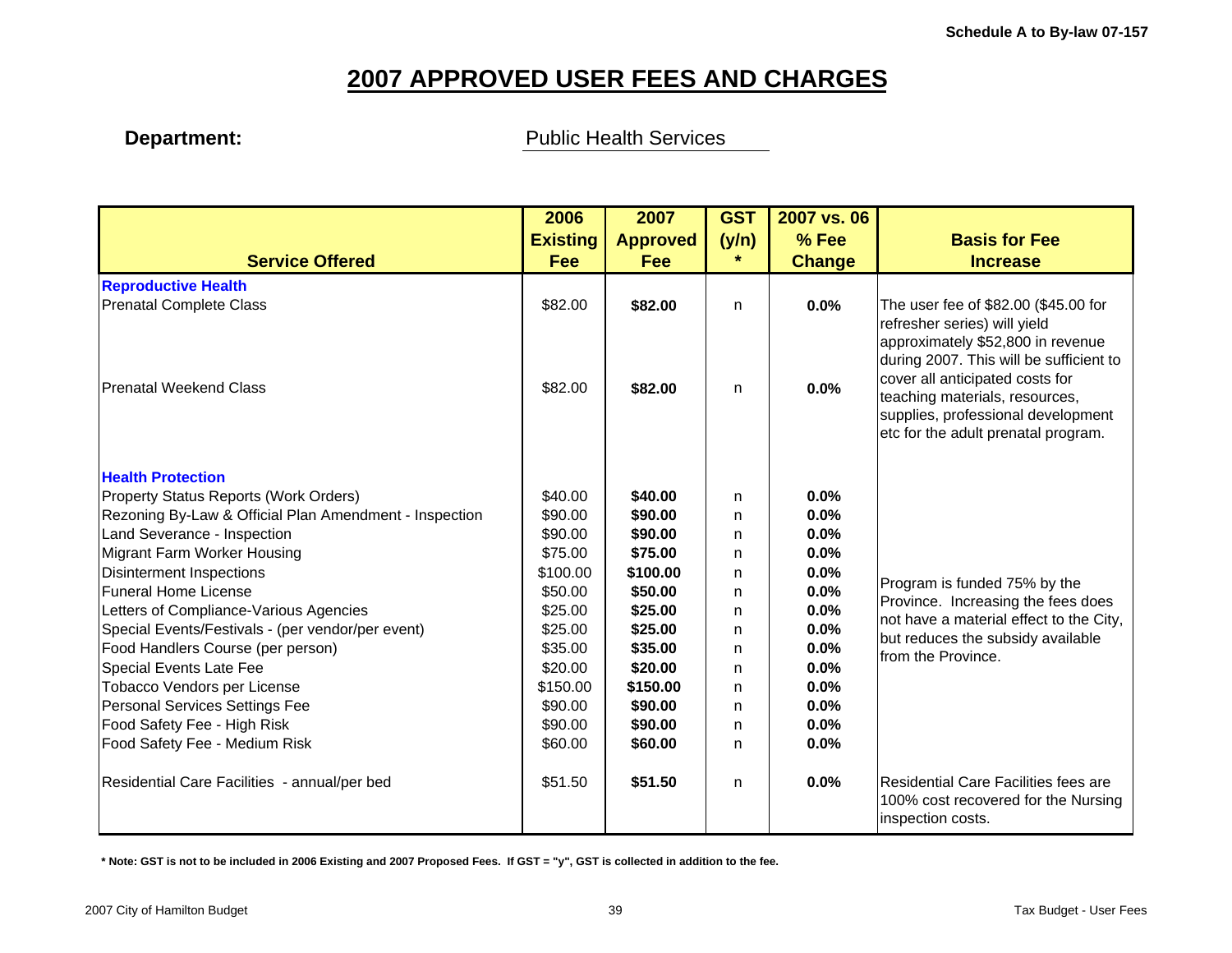#### **Department:** Community Services Department

|                                                                  | 2006                 | 2007                | <b>GST</b>        | 2007 vs. 06   |                                                              |
|------------------------------------------------------------------|----------------------|---------------------|-------------------|---------------|--------------------------------------------------------------|
|                                                                  | <b>Existing Fees</b> | <b>Approved Fee</b> | <b>Applicable</b> | % Fee         | <b>Basis for Fee</b>                                         |
| <b>Service Offered</b>                                           |                      |                     | (y/n)             | <b>Change</b> | <b>Increase</b>                                              |
| <b>AQUATIC FEES</b>                                              |                      |                     |                   |               |                                                              |
| Parent & Tot - 9 wks                                             | \$39.50              | \$39.50             | N                 | 0.0%          | no increase 10 sessions reduced to 9 sessions                |
| Splash - 9 wks                                                   | \$44.50              | \$44.50             | N                 | 0.0%          | no increase 10 sessions reduced to 9 sessions                |
| Swimmer 1-2 - 9 wks                                              | \$44.50              | \$44.50             | N                 | 0.0%          | no increase 10 sessions reduced to 9 sessions                |
| Swimmer 3-6 - 9 wks                                              | \$49.50              | \$49.50             | N                 | 0.0%          | no increase 10 sessions reduced to 9 sessions                |
| Adult Lessons - 9 wks (Under Learn to Swim)                      | \$46.70              | \$46.70             | N                 | 0.0%          | no increase 10 sessions reduced to 9 sessions                |
| Warm Water Stretch (10) Non Res                                  | \$40.33              | \$40.33             | Y                 | 0.0%          | no increase 10 sessions reduced to 9 sessions                |
| Warm Water Stretch (10) Res                                      | \$30.90              | \$30.90             | Y                 | 0.0%          | no increase 10 sessions reduced to 9 sessions                |
| Warm Water Stretch (11) Non Res                                  | \$43.40              | \$43.40             | Y                 | 0.0%          | no increase 10 sessions reduced to 9 sessions                |
| Warm Water Stretch (11) Res                                      | \$33.96              | \$33.96             | Y                 | 0.0%          | no increase 10 sessions reduced to 9 sessions                |
| Warm Water Stretch (12) Non Res                                  | \$46.46              | \$46.46             | Y                 | 0.0%          | no increase 10 sessions reduced to 9 sessions                |
| Warm Water Stretch (12) Res                                      | \$37.03              | \$37.03             | Υ                 | 0.0%          | no increase 10 sessions reduced to 9 sessions                |
| Warm Water Stretch (13) Non Res                                  | \$49.54              | \$49.54             | Y                 | 0.0%          | no increase 10 sessions reduced to 9 sessions                |
| Warm Water Stretch (13) Res                                      | \$40.10              | \$40.10             | Y                 | 0.0%          | no increase 10 sessions reduced to 9 sessions                |
| Warm Water Stretch (7) Non Res                                   | \$30.90              | \$30.90             | Y                 | 0.0%          | no increase 10 sessions reduced to 9 sessions                |
| Warm Water Stretch (7) Res                                       | \$21.46              | \$21.46             | Y                 | 0.0%          | no increase 10 sessions reduced to 9 sessions                |
| Warm Water Stretch (8) Non Res                                   | \$33.96              | \$33.96             | Y                 | 0.0%          | no increase 10 sessions reduced to 9 sessions                |
| Warm Water Stretch (8) Non Res                                   | \$24.53              | \$24.53             | Υ                 | 0.0%          | no increase 10 sessions reduced to 9 sessions                |
| Warm Water Stretch (9) Res                                       | \$37.26              | \$37.26             | Y                 | 0.0%          | no increase 10 sessions reduced to 9 sessions                |
| Warm Water Stretch (9) Res                                       | \$27.83              | \$27.83             | Y                 | 0.0%          | no increase 10 sessions reduced to 9 sessions                |
| AquaSquirt                                                       | \$44.50              | \$44.50             | N                 | 0.0%          | no increase 10 sessions reduced to 9 sessions                |
| Gentle Stretch - once per week for 10 wks                        | \$30.90              | \$31.60             | Y                 | 2.3%          | increased by 2% rounded to the nearest \$0.25 when GST added |
| Gentle Stretch - additional days per week for 10 weeks           | \$30.90              | \$31.60             | Y                 | 2.3%          | increased by 2% rounded to the nearest \$0.25 when GST added |
| Gentle Water Exercise (Ancaster Sr Achievement Ctr) - 45 minutes | \$18.63              | \$19.10             | Υ                 | 2.5%          | increased by 2% rounded to the nearest \$0.25 when GST added |
| Gentle Water Exercise (Ancaster Sr Achievement Ctr) - 1 hour     | \$24.29              | \$24.76             | Y                 | 1.9%          | increased by 2% rounded to the nearest \$0.25 when GST added |
| Swim and Exercise (Ancaster Sr Achievement Ctr)                  | \$24.29              | \$24.76             | Y                 | 1.9%          | increased by 2% rounded to the nearest \$0.25 when GST added |
| Private Lessons - per 1/2 hour                                   | \$16.70              | \$17.00             | N                 | 1.8%          | increased by 2% rounded to the nearest \$0.25 when GST added |
| Semi-Private Lesson - per 1/2 hour                               | \$13.40              | \$13.75             | N                 | 2.6%          | increased by 2% rounded to the nearest \$0.25 when GST added |
| Tri-Private Lesson - per 1/2 hour                                | \$10.00              | \$10.25             | N                 | 2.5%          | increased by 2% rounded to the nearest \$0.25 when GST added |
| Swim Patrol - 9 wks                                              | \$49.50              | \$50.50             | N                 | 2.0%          | increased by 2% rounded to the nearest \$0.25 when GST added |
| Non-Resident surcharge applies to all of the above rates         | \$10.00              | \$10.25             | N                 | 2.5%          | increased by 2% rounded to the nearest \$0.25 when GST added |
| <b>AQUAFIT FEES</b>                                              |                      |                     |                   |               |                                                              |
| Single Admit (Adult)                                             | \$3.07               | \$3.30              | Y                 | 7.6%          | increased by 2% rounded to the nearest \$0.25 when GST added |
| Single Admit (Seniors)                                           | \$1.00               | \$1.00              | N                 | 0.0%          | increased by 2% rounded to the nearest \$0.25 when GST added |
| 25 Clip (Adult)                                                  | \$58.96              | \$60.14             | Y                 | 2.0%          | increased by 2% rounded to the nearest \$0.25 when GST added |
| 25 Clip (Seniors)                                                | \$19.58              | \$20.05             | Y                 | 2.4%          | increased by 2% rounded to the nearest \$0.25 when GST added |
| Monthly Pass (Adults)                                            | \$14.86              | \$15.09             | Y                 | 1.6%          | increased by 2% rounded to the nearest \$0.25 when GST added |
| Monthly Pass (Seniors)                                           | \$4.72               | \$4.95              | Y                 | 4.9%          | increased by 2% rounded to the nearest \$0.25 when GST added |
| Yearly Pass (Adults)                                             | \$137.50             | \$140.33            | Υ                 | 2.1%          | increased by 2% rounded to the nearest \$0.25 when GST added |
| Yearly Pass (Seniors)                                            | \$51.42              | \$52.36             | Y                 | 1.8%          | increased by 2% rounded to the nearest \$0.25 when GST added |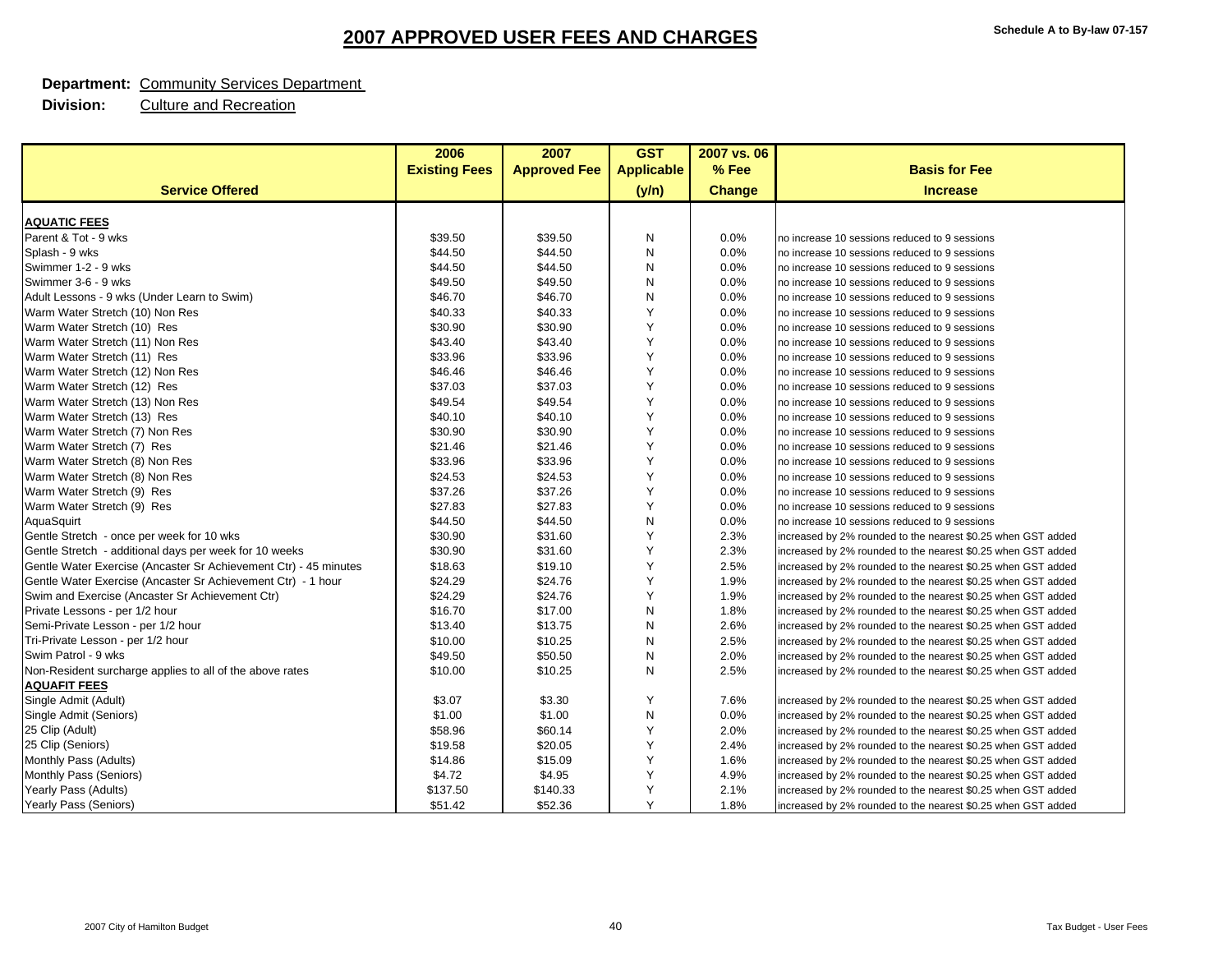#### **Department:** Community Services Department

|                                                                                                                                                                                                                        | 2006                 | 2007                | <b>GST</b>        | 2007 vs. 06   |                                                              |
|------------------------------------------------------------------------------------------------------------------------------------------------------------------------------------------------------------------------|----------------------|---------------------|-------------------|---------------|--------------------------------------------------------------|
|                                                                                                                                                                                                                        | <b>Existing Fees</b> | <b>Approved Fee</b> | <b>Applicable</b> | % Fee         | <b>Basis for Fee</b>                                         |
| <b>Service Offered</b>                                                                                                                                                                                                 |                      |                     | (y/n)             | <b>Change</b> | <b>Increase</b>                                              |
| <b>PARTICIPATION PASSES</b>                                                                                                                                                                                            |                      |                     |                   |               | increased by 2% rounded to the nearest \$0.25 when GST added |
| Youth 1 year                                                                                                                                                                                                           | \$42.00              | \$42.75             | N                 | 1.8%          | increased by 2% rounded to the nearest \$0.25 when GST added |
| Adult 1 year                                                                                                                                                                                                           | \$73.82              | \$75.24             | Y                 | 1.9%          | increased by 2% rounded to the nearest \$0.25 when GST added |
| Family 1 year                                                                                                                                                                                                          | \$108.25             | \$110.38            | Y                 | 2.0%          | increased by 2% rounded to the nearest \$0.25 when GST added |
| Senior 1 year                                                                                                                                                                                                          | \$29.95              | \$30.66             | Y                 | 2.4%          | increased by 2% rounded to the nearest \$0.25 when GST added |
| <b>ONE-TIME POOL ADMISSIONS</b>                                                                                                                                                                                        |                      |                     |                   |               |                                                              |
| Youth                                                                                                                                                                                                                  | \$2.25               | \$2.25              | N                 | 0.0%          | increased by 2% rounded to the nearest \$0.25 when GST added |
| Adult                                                                                                                                                                                                                  | \$3.07               | \$3.07              | Y                 | 0.0%          | increased by 2% rounded to the nearest \$0.25 when GST added |
| Family                                                                                                                                                                                                                 | \$6.13               | \$6.37              | Y                 | 3.8%          | increased by 2% rounded to the nearest \$0.25 when GST added |
| Senior                                                                                                                                                                                                                 | \$1.89               | \$1.89              | Y                 | 0.0%          | increased by 2% rounded to the nearest \$0.25 when GST added |
| <b>OUTDOOR POOL FEES</b>                                                                                                                                                                                               |                      |                     |                   |               |                                                              |
| Youth                                                                                                                                                                                                                  | \$2.25               | \$2.25              | N                 | 0.0%          | increased by 2% rounded to the nearest \$0.25 when GST added |
| Adult                                                                                                                                                                                                                  | \$3.07               | \$3.07              | Y                 | 0.0%          | increased by 2% rounded to the nearest \$0.25 when GST added |
| Family                                                                                                                                                                                                                 | \$6.13               | \$6.37              | Y                 | 3.8%          | increased by 2% rounded to the nearest \$0.25 when GST added |
| Senior                                                                                                                                                                                                                 | \$1.89               | \$1.89              | Y                 | 0.0%          | increased by 2% rounded to the nearest \$0.25 when GST added |
| <b>CLIP CARDS - ten</b>                                                                                                                                                                                                |                      |                     |                   |               |                                                              |
| Youth                                                                                                                                                                                                                  | \$17.00              | \$17.25             | N                 | 1.5%          | increased by 2% rounded to the nearest \$0.25 when GST added |
| Adult                                                                                                                                                                                                                  | \$24.53              | \$25.00             | Y                 | 1.9%          | increased by 2% rounded to the nearest \$0.25 when GST added |
| Family                                                                                                                                                                                                                 | \$51.18              | \$52.12             | Y                 | 1.8%          | increased by 2% rounded to the nearest \$0.25 when GST added |
| Senior                                                                                                                                                                                                                 | \$14.86              | \$15.09             | Y                 | 1.6%          | increased by 2% rounded to the nearest \$0.25 when GST added |
| ADVANCED AQUATIC LEADERSHIP PROGRAMS                                                                                                                                                                                   |                      |                     |                   |               |                                                              |
| It is recommended that the Advanced Aquatic fees not be increased. We are currently recovering instructor and material costs. Any increase to material costs by the applicable service providers, are included in the  |                      |                     |                   |               |                                                              |
| course fee. The Advanced Aquatics provide individuals an opportunity to become certified to guard or instruct aquatics for the municipality. Increasing these fees can affect the number of people taking the advanced |                      |                     |                   |               |                                                              |
| courses, that may result in difficulty securing the appropriate number of staff who provide aquatic programs to the citizens of Hamilton.                                                                              |                      |                     |                   |               |                                                              |
| <b>Advanced Instructors</b>                                                                                                                                                                                            | \$49.29              | \$49.29             | Y                 | 0.0%          | see explanation under Advanced Aquatic Leadership Programs   |
| <b>Aquatic Supervisory Training</b>                                                                                                                                                                                    | \$83.49              | \$83.49             | Y                 | 0.0%          | see explanation under Advanced Aquatic Leadership Programs   |
| Beginner Masters - once per week                                                                                                                                                                                       | \$48.58              | \$48.58             | Y                 | 0.0%          | see explanation under Advanced Aquatic Leadership Programs   |
| Beginner Masters - twice per week                                                                                                                                                                                      | \$58.96              | \$58.96             | Y                 | 0.0%          | see explanation under Advanced Aquatic Leadership Programs   |
| Dalewood Advanced Masters                                                                                                                                                                                              | \$58.96              | \$58.96             | Y                 | 0.0%          | see explanation under Advanced Aquatic Leadership Programs   |
| Dalewood Advanced Masters                                                                                                                                                                                              | \$88.44              | \$88.44             | Y                 | 0.0%          | see explanation under Advanced Aquatic Leadership Programs   |
| Dalewood Advanced Masters                                                                                                                                                                                              | \$108.25             | \$108.25            | Y                 | 0.0%          | see explanation under Advanced Aquatic Leadership Programs   |
| Masters 1                                                                                                                                                                                                              | \$58.96              | \$58.96             | Y                 | 0.0%          | see explanation under Advanced Aquatic Leadership Programs   |
| Masters 2                                                                                                                                                                                                              | \$88.44              | \$88.44             | Y                 | 0.0%          | see explanation under Advanced Aquatic Leadership Programs   |
| Masters 3                                                                                                                                                                                                              | \$108.25             | \$108.25            | Y                 | 0.0%          | see explanation under Advanced Aquatic Leadership Programs   |
| <b>Bronze Cross</b>                                                                                                                                                                                                    | \$101.00             | \$101.00            | N                 | 0.0%          | see explanation under Advanced Aquatic Leadership Programs   |
| Bronze Cross & Emergency First Aid                                                                                                                                                                                     | \$118.75             | \$118.75            | N                 | 0.0%          | see explanation under Advanced Aquatic Leadership Programs   |
| Bronze Cross & Standard First Aid                                                                                                                                                                                      | \$165.00             | \$165.00            | N                 | 0.0%          | see explanation under Advanced Aquatic Leadership Programs   |
| Bronze Cross Recertification Practice - per lesson                                                                                                                                                                     | \$16.70              | \$16.70             | N                 | $0.0\%$       | see explanation under Advanced Aquatic Leadership Programs   |
| <b>Bronze Medallion</b>                                                                                                                                                                                                | \$114.50             | \$114.50            | N                 | 0.0%          | see explanation under Advanced Aquatic Leadership Programs   |
| Bronze Medallion & Basic First Aid                                                                                                                                                                                     | \$127.00             | \$127.00            | N                 | 0.0%          | see explanation under Advanced Aquatic Leadership Programs   |
| Bronze Medallion & Emergency First Aid                                                                                                                                                                                 | \$152.50             | \$152.50            | N                 | 0.0%          | see explanation under Advanced Aquatic Leadership Programs   |
| Bronze Medallion Recertification Practice - per Lesson                                                                                                                                                                 | \$16.70              | \$16.70             | N                 | 0.0%          | see explanation under Advanced Aquatic Leadership Programs   |
| <b>Bronze Star</b>                                                                                                                                                                                                     | \$72.75              | \$72.75             | N                 | 0.0%          | see explanation under Advanced Aquatic Leadership Programs   |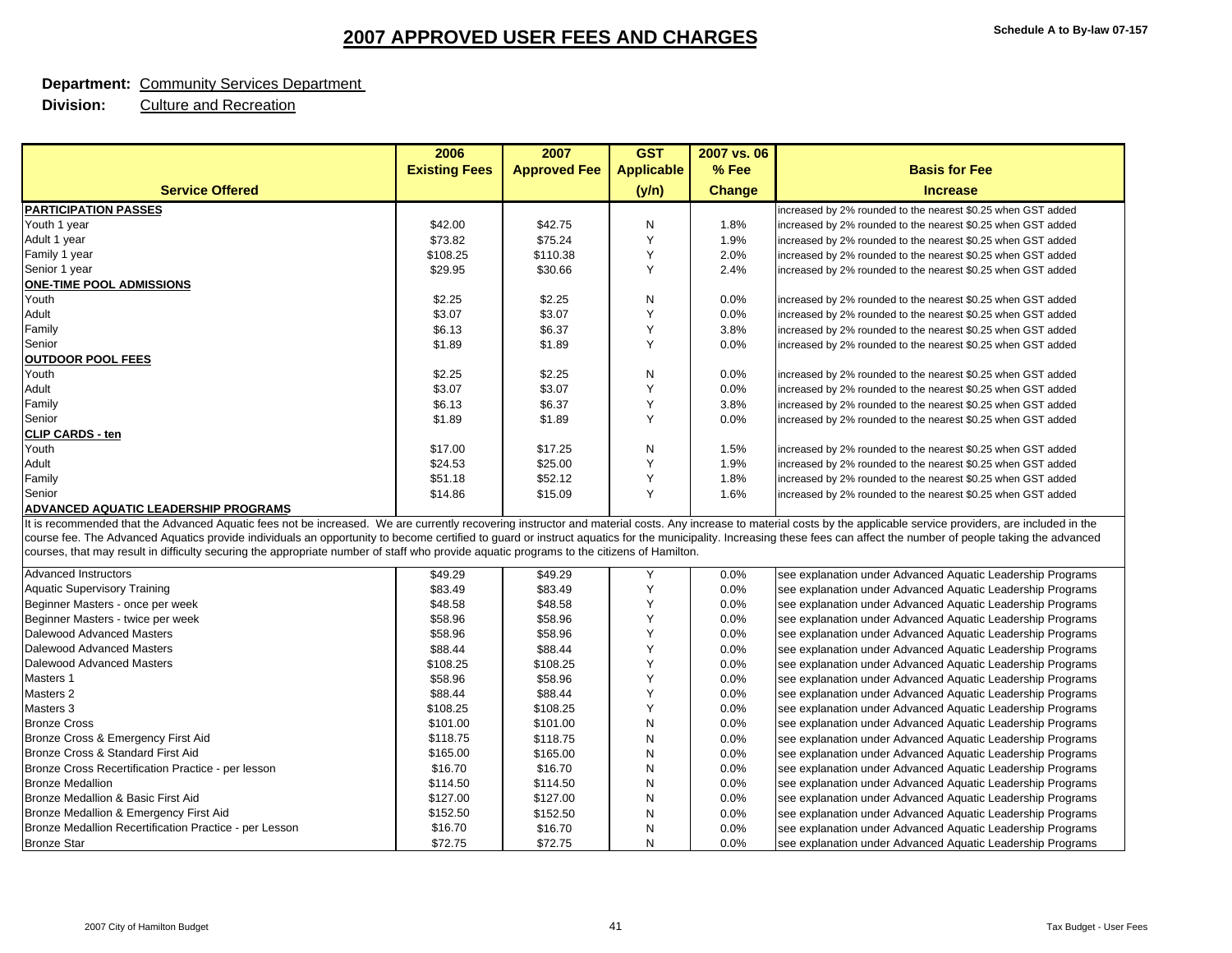#### **Department:** Community Services Department

|                                                                          | 2006                 | 2007                | <b>GST</b>        | 2007 vs. 06 |                                                            |
|--------------------------------------------------------------------------|----------------------|---------------------|-------------------|-------------|------------------------------------------------------------|
|                                                                          | <b>Existing Fees</b> | <b>Approved Fee</b> | <b>Applicable</b> | % Fee       | <b>Basis for Fee</b>                                       |
| <b>Service Offered</b>                                                   |                      |                     | (y/n)             | Change      | <b>Increase</b>                                            |
| Bronze Star & Basic First Aid                                            | \$82.00              | \$82.00             | N                 | 0.0%        | see explanation under Advanced Aquatic Leadership Programs |
| Diving                                                                   | \$50.75              | \$50.75             | N                 | 0.0%        | see explanation under Advanced Aquatic Leadership Programs |
| Diving Instructor Pre-Level 1                                            | \$95.75              | \$95.75             | Y                 | 0.0%        | see explanation under Advanced Aquatic Leadership Programs |
| Emergency First Aid LSS - High School                                    | \$24.53              | \$24.53             | Y                 | 0.0%        | see explanation under Advanced Aquatic Leadership Programs |
| First Aid Basic (LS)                                                     | \$18.50              | \$18.50             | N                 | 0.0%        | see explanation under Advanced Aquatic Leadership Programs |
| First Aid Emergency (LS)                                                 | \$51.30              | \$51.25             | N                 | $-0.1%$     | see explanation under Advanced Aquatic Leadership Programs |
| First Aid Red Cross Standard                                             | \$74.29              | \$74.29             | Y                 | 0.0%        | see explanation under Advanced Aquatic Leadership Programs |
| First Aid Red Cross Standard Recertification                             | \$39.15              | \$39.15             | Y                 | 0.0%        | see explanation under Advanced Aquatic Leadership Programs |
| Junior Lifeguard Club                                                    | \$60.50              | \$60.50             | N                 | 0.0%        | see explanation under Advanced Aquatic Leadership Programs |
| Life Saving Assistant Instuctors                                         | \$128.50             | \$128.50            | N                 | 0.0%        | see explanation under Advanced Aquatic Leadership Programs |
| Life Saving Swim Instructors (LTS)                                       | \$127.83             | \$127.83            | Y                 | 0.0%        | see explanation under Advanced Aquatic Leadership Programs |
| Life Saving Instuctors (RRS and up)                                      | \$129.25             | \$129.25            | Y                 | 0.0%        | see explanation under Advanced Aquatic Leadership Programs |
| Life Saving Swim Instuctors combined                                     | \$253.77             | \$253.77            | Y                 | 0.0%        | see explanation under Advanced Aquatic Leadership Programs |
| Life Saving Standard First Aid Instuctors                                | \$96.23              | \$96.23             | Y                 | 0.0%        | see explanation under Advanced Aquatic Leadership Programs |
| <b>LS Standard First Aid</b>                                             | \$75.71              | \$75.71             | Y                 | 0.0%        | see explanation under Advanced Aquatic Leadership Programs |
| Life Saving Standard First Aid Recert                                    | \$42.22              | \$42.22             | Y                 | 0.0%        | see explanation under Advanced Aquatic Leadership Programs |
| National Lifeguard Instructor Course                                     | \$98.11              | \$98.11             | Y                 | 0.0%        | see explanation under Advanced Aquatic Leadership Programs |
| National Lifeguard Service - full course                                 | \$192.45             | \$192.45            | Y                 | 0.0%        | see explanation under Advanced Aquatic Leadership Programs |
| National Lifeguard Service and LS Standard First Aid                     | \$230.90             | \$230.90            | Y                 | 0.0%        | see explanation under Advanced Aquatic Leadership Programs |
| National Lifeguard Service and Standard First Aid Recert                 | \$81.60              | \$81.60             | Y                 | 0.0%        | see explanation under Advanced Aquatic Leadership Programs |
| National Lifeguard Service and Standard First Aid Review                 | \$23.58              | \$23.58             | Y                 | 0.0%        | see explanation under Advanced Aquatic Leadership Programs |
| National Lifeguard Service Recertification                               | \$58.96              | \$58.96             | Y                 | 0.0%        | see explanation under Advanced Aquatic Leadership Programs |
| National Lifeguard Service Review                                        | \$20.75              | \$20.75             | Y                 | 0.0%        | see explanation under Advanced Aquatic Leadership Programs |
| National Lifeguard Service Review and Standard First Aid Recertification | \$61.08              | \$61.08             | Y                 |             |                                                            |
|                                                                          |                      |                     |                   | 0.0%        | see explanation under Advanced Aquatic Leadership Programs |
| Pleasure Craft Operator Course (PCO) - EXAM                              | \$31.60              | \$31.60             | Y                 | 0.0%        | see explanation under Advanced Aquatic Leadership Programs |
| B.O.A.T. Instructors                                                     | \$103.54             | \$103.54            | Y                 | 0.0%        | see explanation under Advanced Aquatic Leadership Programs |
| <b>Red Cross Instructor Recertification</b>                              | \$39.15              | \$39.15             | Y                 | 0.0%        | see explanation under Advanced Aquatic Leadership Programs |
| <b>Red Cross Assistant WS Instructors</b>                                | \$154.25             | \$154.25            | Y                 | 0.0%        | see explanation under Advanced Aquatic Leadership Programs |
| Red Cross Water Safety Instructors                                       | \$179.72             | \$179.72            | Y                 | 0.0%        | see explanation under Advanced Aquatic Leadership Programs |
| <b>Syncro Advanced</b>                                                   | \$52.00              | \$52.00             | N                 | 0.0%        | see explanation under Advanced Aquatic Leadership Programs |
| Syncro Beginner                                                          | \$52.00              | \$52.00             | N                 | 0.0%        | see explanation under Advanced Aquatic Leadership Programs |
| Non-Resident surcharge applies to all of the above rates                 | \$10.00              | \$10.00             | N                 | 0.0%        | see explanation under Advanced Aquatic Leadership Programs |
| <b>SENIOR CENTRE MEMBERSHIP</b>                                          |                      |                     |                   |             |                                                            |
| Sackville Hill                                                           | \$23.35              | \$23.82             | Y                 | 2.0%        |                                                            |
| <b>Ottawa Street Y</b>                                                   | \$23.35              | \$23.82             | Y                 | 2.0%        |                                                            |
| <b>McNab Street Y</b>                                                    | \$23.35              | \$23.82             | Y                 | 2.0%        |                                                            |
| Ancaster Seniors Achievement Centre                                      | \$23.35              | \$23.82             | Y                 | 2.0%        |                                                            |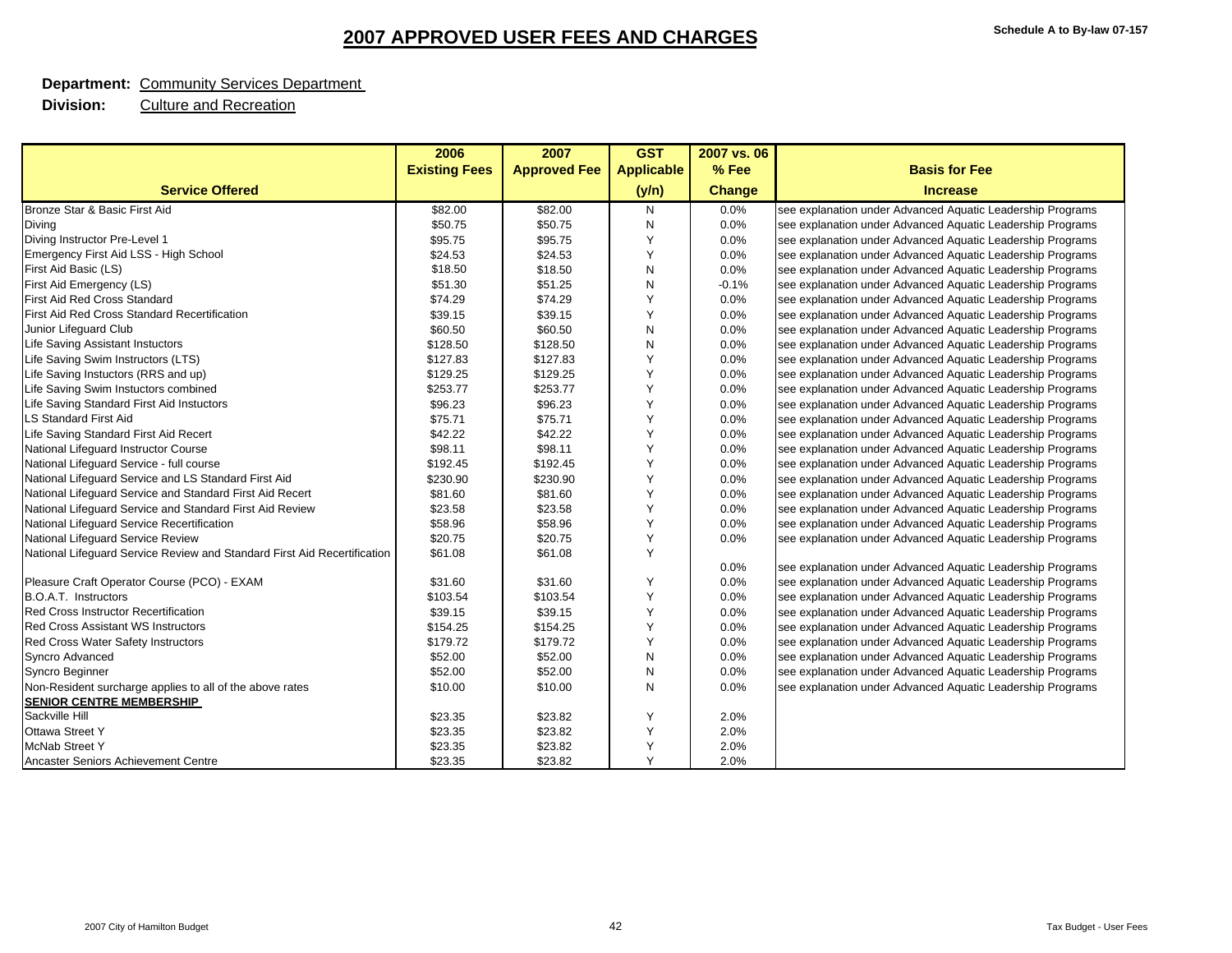#### **Department:** Community Services Department

|                                                 | 2006                 | 2007                | <b>GST</b>        | 2007 vs. 06   |                                                              |
|-------------------------------------------------|----------------------|---------------------|-------------------|---------------|--------------------------------------------------------------|
|                                                 | <b>Existing Fees</b> | <b>Approved Fee</b> | <b>Applicable</b> | % Fee         | <b>Basis for Fee</b>                                         |
| <b>Service Offered</b>                          |                      |                     | (y/n)             | <b>Change</b> | <b>Increase</b>                                              |
| <b>SENIOR CLUB MEMBERSHIP</b>                   |                      |                     |                   |               |                                                              |
| Club <sub>60</sub>                              | \$4.72               | \$4.72              | Y                 | 0.0%          | increased by 2% rounded to the nearest \$0.25 when GST added |
| Winonia                                         | \$4.72               | \$4.72              | Y                 | 0.0%          | increased by 2% rounded to the nearest \$0.25 when GST added |
| <b>Warden Park</b>                              | \$4.72               | \$4.72              | Y                 | 0.0%          | increased by 2% rounded to the nearest \$0.25 when GST added |
| <b>Rosedale Seniors</b>                         | \$4.72               | \$4.72              | Y                 | 0.0%          | increased by 2% rounded to the nearest \$0.25 when GST added |
| <b>Dundas Seniors</b>                           | \$4.72               | \$4.72              | Y                 | 0.0%          | increased by 2% rounded to the nearest \$0.25 when GST added |
| <b>Main Hess</b>                                | \$4.72               | \$4.72              | Y                 | 0.0%          | increased by 2% rounded to the nearest \$0.25 when GST added |
| <b>MAJOR PARKS FACILITIES-BASEBALL DIAMONDS</b> |                      |                     |                   |               |                                                              |
| Film Shoot                                      | \$3,500.00           | \$3,584.91          | Y                 | 2.4%          | rounded to the nearest hundred                               |
| Film Shoot                                      | \$2,000.00           | \$2,075.47          | Y                 | 3.8%          | rounded to the nearest hundred                               |
| Bernie Arbour Stadium (per hour)                |                      |                     |                   |               |                                                              |
| Adult G/P - Non-Resident                        | \$41.27              | \$42.22             | Y                 | 2.3%          | increased by 2% rounded to the nearest \$0.25 when GST added |
| Adult G/P - Resident                            | \$27.59              | \$28.07             | Y                 | 1.7%          | increased by 2% rounded to the nearest \$0.25 when GST added |
| Adult Tournament - Non-Resident                 | \$52.12              | \$53.07             | Y                 | 1.8%          | increased by 2% rounded to the nearest \$0.25 when GST added |
| <b>Adult Tournament - Resident</b>              | \$35.38              | \$36.08             | Y                 | 2.0%          | increased by 2% rounded to the nearest \$0.25 when GST added |
| Board of Education G/P Non-Resident             | \$43.87              | \$44.81             | Y                 | 2.2%          | increased by 2% rounded to the nearest \$0.25 when GST added |
| Board of Education G/P Resident                 | \$27.36              | \$27.83             | Y                 | 1.7%          | increased by 2% rounded to the nearest \$0.25 when GST added |
| Board of Education Tournament Non-Resident      | \$78.77              | \$80.42             | Y                 | 2.1%          | increased by 2% rounded to the nearest \$0.25 when GST added |
| Board of Education Tournament Resident          | \$52.59              | \$53.54             | Y                 | 1.8%          | increased by 2% rounded to the nearest \$0.25 when GST added |
| Semi-Pro G/P Non-Resident                       | \$87.74              | \$89.39             | Y                 | 1.9%          | increased by 2% rounded to the nearest \$0.25 when GST added |
| Semi-Pro G/P Resident                           | \$58.73              | \$59.91             | Y                 | 2.0%          | increased by 2% rounded to the nearest \$0.25 when GST added |
| Semi-Pro Tournament Non-Resident                | \$157.55             | \$160.61            | Y                 | 1.9%          | increased by 2% rounded to the nearest \$0.25 when GST added |
| Semi-Pro Tournament Resident                    | \$98.11              | \$100.00            | Y                 | 1.9%          | increased by 2% rounded to the nearest \$0.25 when GST added |
| Youth G/P - Non-Resident                        | \$23.35              | \$23.82             | Y                 | 2.0%          | increased by 2% rounded to the nearest \$0.25 when GST added |
| Youth G/P - Resident                            | \$16.51              | \$16.75             | Y                 | 1.4%          | increased by 2% rounded to the nearest \$0.25 when GST added |
| Youth Tournament - Resident                     | \$17.45              | \$17.69             | Y                 | 1.4%          | increased by 2% rounded to the nearest \$0.25 when GST added |
| Ivor Wynne Stadium (per hour)                   |                      |                     |                   |               |                                                              |
| Adult G/P - Non-Resident                        | \$95.28              | \$122.64            | Υ                 | 28.7%         | increased to get closer to covering true costs               |
| Adult G/P - Resident                            | \$63.44              | \$94.34             | Y                 | 48.7%         | increased to get closer to covering true costs               |
| Adult Tournament - Non-Resident                 | \$119.10             | \$146.23            | Υ                 | 22.8%         | increased to get closer to covering true costs               |
| <b>Adult Tournament - Resident</b>              | \$79.48              | \$117.92            | Y                 | 48.4%         | increased to get closer to covering true costs               |
| Board of Education Non-Resident                 | \$287.50             | \$293.16            | Y                 | 2.0%          |                                                              |
| Board of Education Resident                     | \$71.46              | \$72.88             | Y                 | 2.0%          |                                                              |
| Semi-Pro G/P Resident                           | \$95.28              | \$122.64            | Y                 | 28.7%         | increased to get closer to covering true costs               |
| Semi-Pro G/P Non-Resident                       | \$142.92             | \$169.81            | Y                 | 18.8%         | increased to get closer to covering true costs               |
| Semi-Pro Tournament Non-Resident                | \$399.53             | \$471.70            | Y                 | 18.1%         | increased to get closer to covering true costs               |
| Semi-Pro Tournament Resident                    | \$266.27             | \$343.40            | Y                 | 29.0%         | increased to get closer to covering true costs               |
| Youth G/P - Non-Resident                        | \$47.64              | \$61.32             | Y                 | 28.7%         | increased to get closer to covering true costs               |
| Youth G/P - Resident                            | \$31.84              | \$47.17             | Y                 | 48.1%         | increased to get closer to covering true costs               |
| Youth Tournament - Non-Resident                 | \$75.71              | \$89.62             | Y                 | 18.4%         | increased to get closer to covering true costs               |
| Youth Tournament - Resident                     | \$50.47              | \$66.04             | Υ                 | 30.8%         | increased to get closer to covering true costs               |
| Movie Shoot/Hour - 'NEW'                        | \$0.00               | \$471.70            | Y                 | N/A           | NEW - to get closer to covering true costs                   |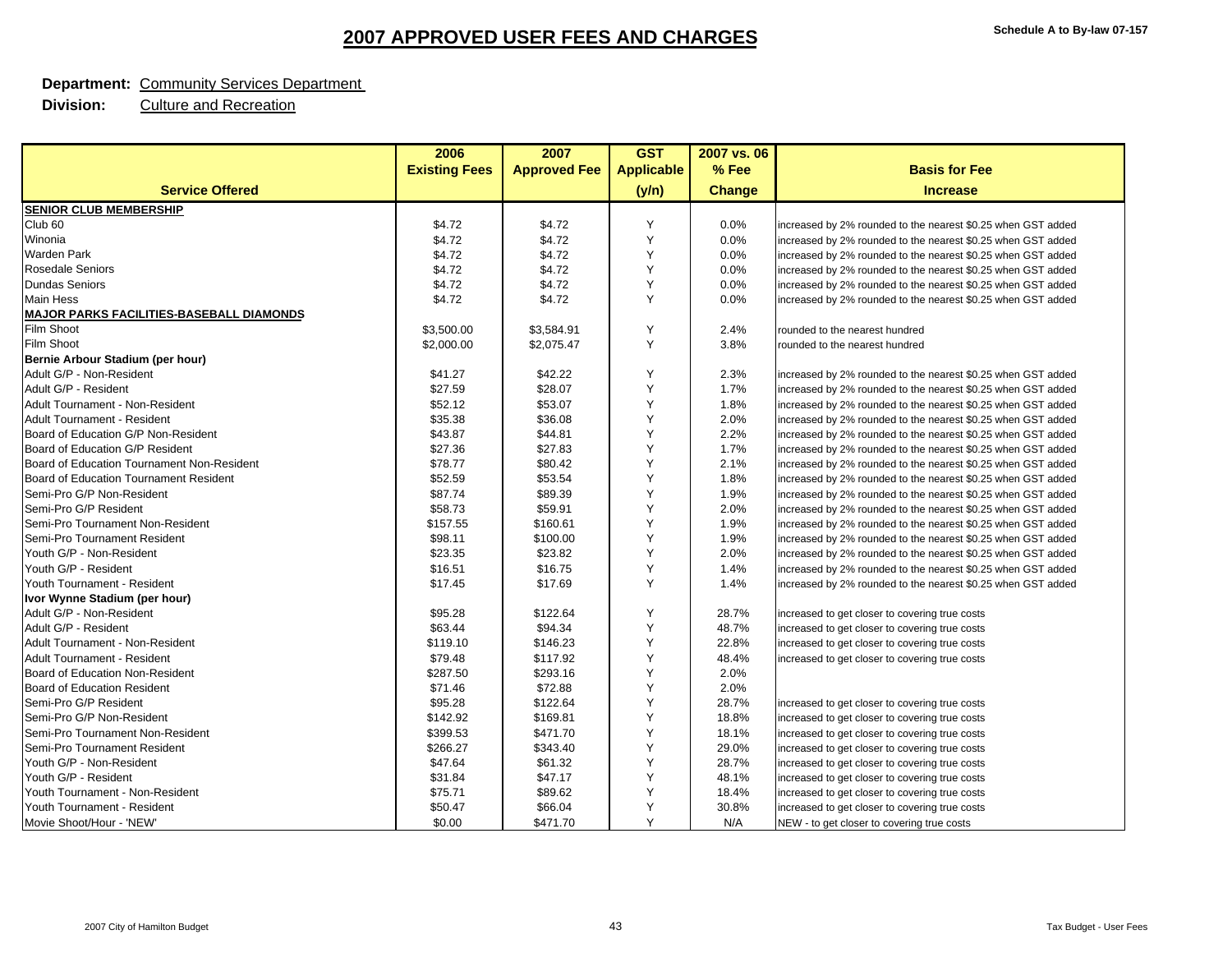#### **Department:** Community Services Department

|                                                        | 2006                 | 2007                | <b>GST</b>        | 2007 vs. 06   |                                                              |
|--------------------------------------------------------|----------------------|---------------------|-------------------|---------------|--------------------------------------------------------------|
|                                                        | <b>Existing Fees</b> | <b>Approved Fee</b> | <b>Applicable</b> | % Fee         | <b>Basis for Fee</b>                                         |
| <b>Service Offered</b>                                 |                      |                     | (y/n)             | <b>Change</b> | <b>Increase</b>                                              |
| SOCCER\BASEBALL DIAMOND FEES                           |                      |                     |                   |               |                                                              |
| A Field without lights - Total Field Rental            | \$25.94              | \$26.42             | Y                 | 1.8%          | increased by 2% rounded to the nearest \$0.25 when GST added |
| A Field without lights - Youth Affiliated              | \$12.97              | \$13.21             | Y                 | 1.8%          | increased by 2% rounded to the nearest \$0.25 when GST added |
| B Field without lights - Total Field Rental            | \$17.92              | \$18.40             | Y                 | 2.6%          | increased by 2% rounded to the nearest \$0.25 when GST added |
| B Field without lights - Youth Affiliated              | \$9.20               | \$9.43              | Y                 | 2.6%          | increased by 2% rounded to the nearest \$0.25 when GST added |
| C Field without lights - Total Field Rental            | \$2.36               | \$2.36              | Y                 | 0.0%          | increased by 2% rounded to the nearest \$0.25 when GST added |
| C Field without lights - Youth Affiliated              | \$1.18               | \$1.18              | Y                 | 0.0%          | increased by 2% rounded to the nearest \$0.25 when GST added |
| Mini Fields - Total Field Rental                       | \$1.42               | \$1.42              | Y                 | 0.0%          | increased by 2% rounded to the nearest \$0.25 when GST added |
| Mini Fields - Youth Affiliated                         | \$0.71               | \$0.71              | Y                 | 0.0%          | increased by 2% rounded to the nearest \$0.25 when GST added |
| Note: 5% discount on Seasonal Contracts for Rain Dates |                      |                     |                   |               |                                                              |
| <b>SPORTS FIELDS EXTRA FEES</b>                        |                      |                     |                   |               |                                                              |
| Lights                                                 | \$9.43               | \$9.67              | Y                 | 2.5%          | increased by 2% rounded to the nearest \$0.25 when GST added |
| Lights - Affiliated                                    | \$5.00               | \$5.19              | Y                 | 3.8%          | increased by 2% rounded to the nearest \$0.25 when GST added |
| <b>HALL RENTALS</b>                                    |                      |                     |                   |               |                                                              |
| Ancaster-Ancaster Community Centre-Atrium-Full Day     | \$432.31             | \$441.04            | Y                 | 2.0%          |                                                              |
| Ancaster-Ancaster Community Centre-Atrium-Hourly       | \$37.74              | \$38.44             | Y                 | 1.9%          | increased by 2% rounded to the nearest \$0.25 when GST added |
| Ancaster-CCC-DAncastere/Yoga                           | \$43.16              | \$44.10             | Y                 | 2.2%          | increased by 2% rounded to the nearest \$0.25 when GST added |
| Ancaster-CCC-NeighbourhoodAssoc.                       | \$27.12              | \$27.59             | Y                 | 1.7%          | increased by 2% rounded to the nearest \$0.25 when GST added |
| Ancaster-CCC-Non-Neighbourhood                         | \$37.74              | \$38.44             | Y                 | 1.9%          | increased by 2% rounded to the nearest \$0.25 when GST added |
| Ancaster-OTH-BusNonTxFullDay                           | \$415.80             | \$424.06            | Y                 | 2.0%          |                                                              |
| Ancaster-OTH-BusNonTxFullDay/K                         | \$54.25              | \$55.42             | Y                 | 2.2%          | increased by 2% rounded to the nearest \$0.25 when GST added |
| Ancaster-OTH-BusNonTxHrly                              | \$64.86              | \$66.27             | Y                 | 2.2%          | increased by 2% rounded to the nearest \$0.25 when GST added |
| Ancaster-OTH-BusNonTxHrly/k                            | \$11.08              | \$11.32             | Y                 | 2.1%          | increased by 2% rounded to the nearest \$0.25 when GST added |
| Ancaster-OTH-BusTxFullDay                              | \$356.60             | \$363.68            | Y                 | 2.0%          |                                                              |
| Ancaster-OTH-BusTxFullDay/K                            | \$54.25              | \$55.42             | Y                 | 2.2%          | increased by 2% rounded to the nearest \$0.25 when GST added |
| Ancaster-OTH-BusTxHrly                                 | \$37.74              | \$38.44             | Y                 | 1.9%          | increased by 2% rounded to the nearest \$0.25 when GST added |
| Ancaster-OTH-BusTxHrly/k                               | \$11.08              | \$11.32             | Y                 | 2.1%          | increased by 2% rounded to the nearest \$0.25 when GST added |
| Ancaster-OTH-FullDayNon-Resident                       | \$356.60             | \$363.68            | Y                 | 2.0%          |                                                              |
| Ancaster-OTH-FullDayNon-Resident/k                     | \$54.25              | \$55.42             | Y                 | 2.2%          | increased by 2% rounded to the nearest \$0.25 when GST added |
| Ancaster-OTH-FullDayResident                           | \$297.17             | \$303.07            | Y                 | 2.0%          |                                                              |
| Ancaster-OTH-FullDayResident/k                         | \$54.25              | \$55.42             | Y                 | 2.2%          | increased by 2% rounded to the nearest \$0.25 when GST added |
| Ancaster-OTHGZ-CommGrp-Hourly                          | \$32.55              | \$33.25             | Y                 | 2.2%          | increased by 2% rounded to the nearest \$0.25 when GST added |
| Ancaster-OTHGZ-Soc                                     | \$27.12              | \$27.59             | Y                 | 1.7%          | increased by 2% rounded to the nearest \$0.25 when GST added |
| Ancaster-OTH-HrlyNon-Resident                          | \$54.25              | \$55.42             | Y                 | 2.2%          | increased by 2% rounded to the nearest \$0.25 when GST added |
| Ancaster-OTH-HrlyNon-Resident/k                        | \$11.08              | \$11.32             | Y                 | 2.1%          | increased by 2% rounded to the nearest \$0.25 when GST added |
| Ancaster-OTH-HrlyResident                              | \$27.12              | \$27.59             | Y                 | 1.7%          | increased by 2% rounded to the nearest \$0.25 when GST added |
| Ancaster-OTH-HrlyResident/k                            | \$11.08              | \$11.32             | Y                 | 2.1%          | increased by 2% rounded to the nearest \$0.25 when GST added |
| Ancaster-OTH-NonProfResident                           | \$108.25             | \$110.38            | Y                 | 2.0%          |                                                              |
| Ancaster-OTH-Day Mtg-Bird Club                         | \$147.41             | \$150.47            | Y                 | 2.1%          | increased by 2% rounded to the nearest \$0.25 when GST added |
| Ancaster-OTH-Mtg-Bird Club                             | \$47.88              | \$48.82             | Y                 | 2.0%          |                                                              |
| Ancaster-OTH-Day Mtg-contract rental                   | \$14.86              | \$15.09             | Y                 | 1.6%          | increased by 2% rounded to the nearest \$0.25 when GST added |
| Ancaster-OTH-Evening Mtg-contract rental               | \$24.53              | \$25.00             | Y                 | 1.9%          | increased by 2% rounded to the nearest \$0.25 when GST added |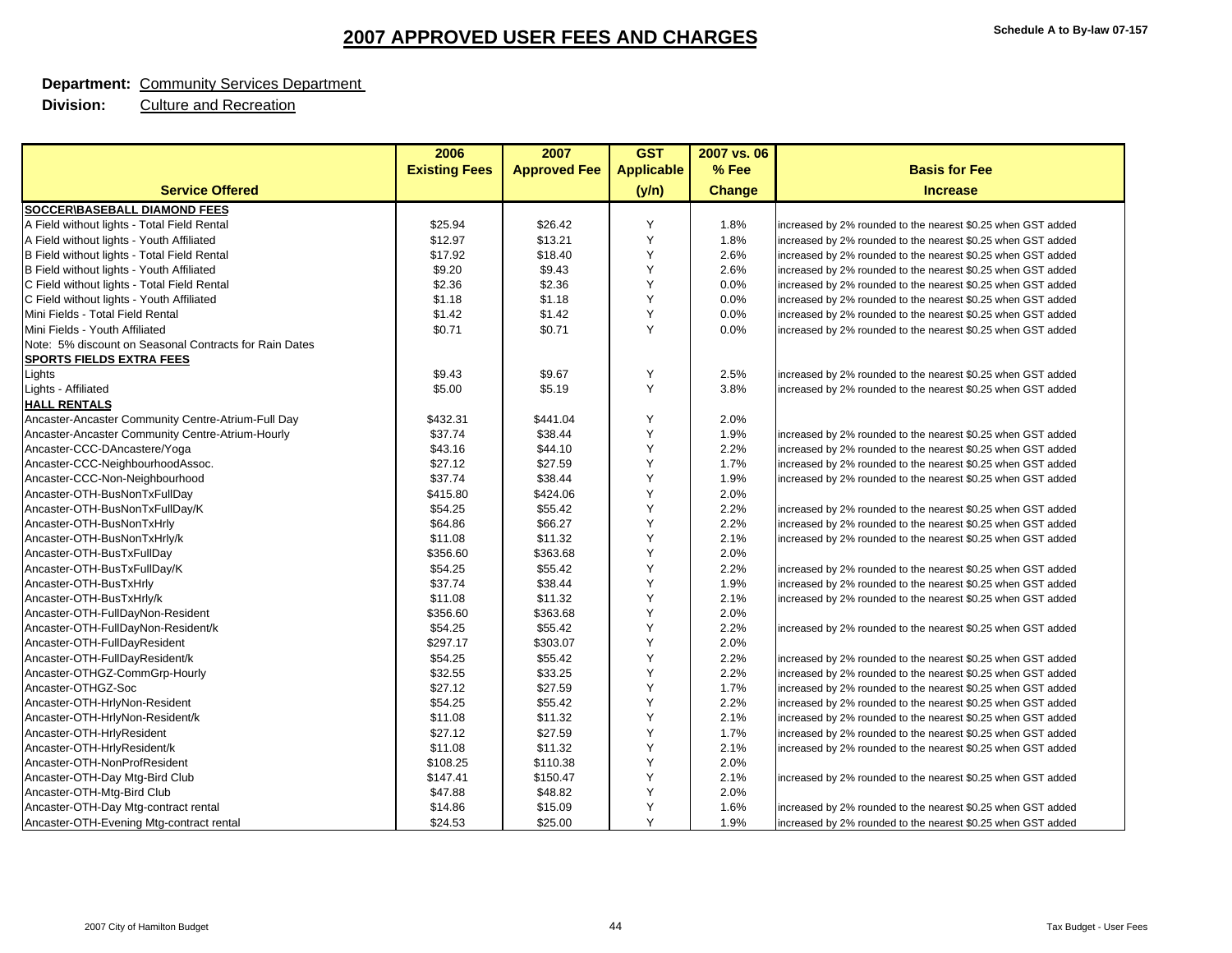#### **Department:** Community Services Department

|                                                                | 2006                 | 2007                | <b>GST</b>        | 2007 vs. 06 |                                                              |
|----------------------------------------------------------------|----------------------|---------------------|-------------------|-------------|--------------------------------------------------------------|
|                                                                | <b>Existing Fees</b> | <b>Approved Fee</b> | <b>Applicable</b> | % Fee       | <b>Basis for Fee</b>                                         |
| <b>Service Offered</b>                                         |                      |                     | (y/n)             | Change      | <b>Increase</b>                                              |
| Ancaster-Rotary Centre-1/2 Gym Hourly Non-Resident             | \$42.22              | \$43.16             | Y                 | 2.2%        | increased by 2% rounded to the nearest \$0.25 when GST added |
| Ancaster-Rotary Centre-1/2 Gym Hourly Profit                   | \$50.24              | \$51.18             | Y                 | 1.9%        | increased by 2% rounded to the nearest \$0.25 when GST added |
| Ancaster-Rotary Centre-1/2 Gym Hourly Resident                 | \$38.21              | \$38.92             | Y                 | 1.9%        | increased by 2% rounded to the nearest \$0.25 when GST added |
| Ancaster-Rotary Centre-1/2 Gym(K/B/S/GR)Non-Resident-Hourly    | \$54.25              | \$55.42             | Y                 | 2.2%        | increased by 2% rounded to the nearest \$0.25 when GST added |
| Ancaster-Rotary Centre-1/2 Gym(K/B/S/GR)Profit-Hourly          | \$63.92              | \$65.09             | Y                 | 1.8%        | increased by 2% rounded to the nearest \$0.25 when GST added |
| Ancaster-Rotary Centre-1/2 Gym(K/B/S/GR)Resident-Hourly        | \$48.58              | \$49.53             | Y                 | 1.9%        | increased by 2% rounded to the nearest \$0.25 when GST added |
| Ancaster-Rotary Centre-1/2 Gym10hr-Saturdayurday-Non-Resident  | \$891.04             | \$908.96            | Y                 | 2.0%        |                                                              |
| Ancaster-Rotary Centre-1/2 Gym10hrSaturdayurday-Profit         | \$1,053.30           | \$1,074.29          | Y                 | 2.0%        |                                                              |
| Ancaster-Rotary Centre-1/2 Gym10hr-Saturdayurday-Resident      | \$810.14             | \$826.42            | Y                 | 2.0%        |                                                              |
| Ancaster-Rotary Centre-1/2 Gym10hrswkday/Sundayday-Resident    | \$486.32             | \$495.99            | Y                 | 2.0%        |                                                              |
| Ancaster-Rotary Centre-1/2 Gym10hrwkday/Sundayday Non-Resident | \$534.91             | \$545.52            | Y                 | 2.0%        |                                                              |
| Ancaster-Rotary Centre-1/2 Gym10hrwkday/Sundayday-Profit       | \$632.08             | \$644.81            | Y                 | 2.0%        |                                                              |
| Ancaster-Rotary Centre-Gym(K/B/S/GR)Hourly-Non-Resident        | \$107.08             | \$109.20            | Y                 | 2.0%        |                                                              |
| Ancaster-Rotary Centre-Gym(K/B/S/GR)Hourly-Profit              | \$126.42             | \$129.01            | Y                 | 2.1%        | increased by 2% rounded to the nearest \$0.25 when GST added |
| Ancaster-Rotary Centre-Gym(K/B/S/GR)Hourly-Resident            | \$97.17              | \$99.06             | Y                 | 1.9%        | increased by 2% rounded to the nearest \$0.25 when GST added |
| Ancaster-Rotary Centre-Gym10hrs-Saturday-Non-Resident          | \$1,782.31           | \$1,817.92          | Y                 | 2.0%        |                                                              |
| Ancaster-Rotary Centre-Gym10hrs-Saturday-Profit                | \$2,106.37           | \$2,148.58          | Y                 | 2.0%        |                                                              |
| Ancaster-Rotary Centre-Gym10hrs-Saturday-Resident              | \$1,620.28           | \$1,652.59          | Y                 | 2.0%        |                                                              |
| Ancaster-Rotary Centre-Gym10hrs-Weekday-Sunday-Non-Resident    | \$1,069.34           | \$1,090.80          | Y                 | 2.0%        |                                                              |
| Ancaster-Rotary Centre-Gym10hrs-Weekday-Sunday-Profit          | \$1,263.68           | \$1,288.92          | Y                 | 2.0%        |                                                              |
| Ancaster-Rotary Centre-Gym10hrs-Weekday-Sunday-Resident        | \$972.17             | \$991.51            | Y                 | 2.0%        |                                                              |
| Ancaster-Rotary Centre-Gym-Hourly-Non-Resident                 | \$84.67              | \$86.32             | Y                 | 1.9%        | increased by 2% rounded to the nearest \$0.25 when GST added |
| Ancaster-Rotary Centre-Gym-Hourly-Profit                       | \$99.29              | \$101.18            | Y                 | 1.9%        | increased by 2% rounded to the nearest \$0.25 when GST added |
| Ancaster-Rotary Centre-Gym-Hourly-Resident                     | \$76.18              | \$77.59             | Y                 | 1.9%        | increased by 2% rounded to the nearest \$0.25 when GST added |
| Ancaster-Rotary Centre-Gym-YouthRate-1/2Gym-Hourly             | \$16.27              | \$16.51             | Y                 | 1.4%        | increased by 2% rounded to the nearest \$0.25 when GST added |
| Ancaster-Rotary Centre-Gym-YouthRate-Full-Hourly               | \$32.55              | \$33.25             | Y                 | 2.2%        | increased by 2% rounded to the nearest \$0.25 when GST added |
| Ancaster-Rotary Centre-PartyPackage-Cart of Art Party          | \$108.25             | \$110.38            | Y                 | 2.0%        |                                                              |
| Ancaster-Rotary Centre-Party Package-PreSchool Party           | \$108.25             | \$110.38            | Y                 | 2.0%        |                                                              |
| Ancaster-Rotary Centre-PartyPackage-Reptile Party              | \$171.93             | \$175.47            | Y                 | 2.1%        | increased by 2% rounded to the nearest \$0.25 when GST added |
| Ancaster-Rotary Centre-PartyPackage-Sports                     | \$129.72             | \$132.31            | Y                 | 2.0%        |                                                              |
| Ancaster-Rotary Centre-PartyPackage-TeenCentre                 | \$108.25             | \$110.38            | Y                 | 2.0%        |                                                              |
| Ancaster-Rotary Centre-PartyPackage-Theme                      | \$162.26             | \$165.57            | Y                 | 2.0%        |                                                              |
| Ancaster-Rotary Centre-Patio-Hourly                            | \$27.12              | \$27.59             | Y                 | 1.7%        | increased by 2% rounded to the nearest \$0.25 when GST added |
| Ancaster-Rotary Centre-PreSchool Room-Non-Resident-Hourly      | \$45.28              | \$46.23             | Y                 | 2.1%        | increased by 2% rounded to the nearest \$0.25 when GST added |
| Ancaster-Rotary Centre-PreSchool Room-Profit-Hourly            | \$53.77              | \$54.95             | Y                 | 2.2%        | increased by 2% rounded to the nearest \$0.25 when GST added |
| Ancaster-Rotary Centre-PreSchool Room-Resident-Hourly          | \$41.04              | \$41.75             | Y                 | 1.7%        | increased by 2% rounded to the nearest \$0.25 when GST added |
| Ancaster-Rotary Centre-Rotary A Meeting Rm-Profit-Hourly       | \$19.58              | \$20.05             | Y                 | 2.4%        | increased by 2% rounded to the nearest \$0.25 when GST added |
| Ancaster-Rotary Centre-Rotary A MeetingRm-Non-Resident-Hourly  | \$16.75              | \$16.98             | Y                 | 1.4%        | increased by 2% rounded to the nearest \$0.25 when GST added |
| Ancaster-Rotary Centre-Rotary A MeetingRm-Resident-Hourly      | \$15.09              | \$15.33             | Y                 | 1.6%        | increased by 2% rounded to the nearest \$0.25 when GST added |
| Ancaster-Rotary Centre-Rotary A&B RoomYouth Hourly-Resident    | \$41.75              | \$42.69             | Y                 | 2.3%        | increased by 2% rounded to the nearest \$0.25 when GST added |
| Ancaster-Rotary Centre-Rotary A&B Meeting Hourly-Non-Resident  | \$62.03              | \$63.21             | Y                 | 1.9%        | increased by 2% rounded to the nearest \$0.25 when GST added |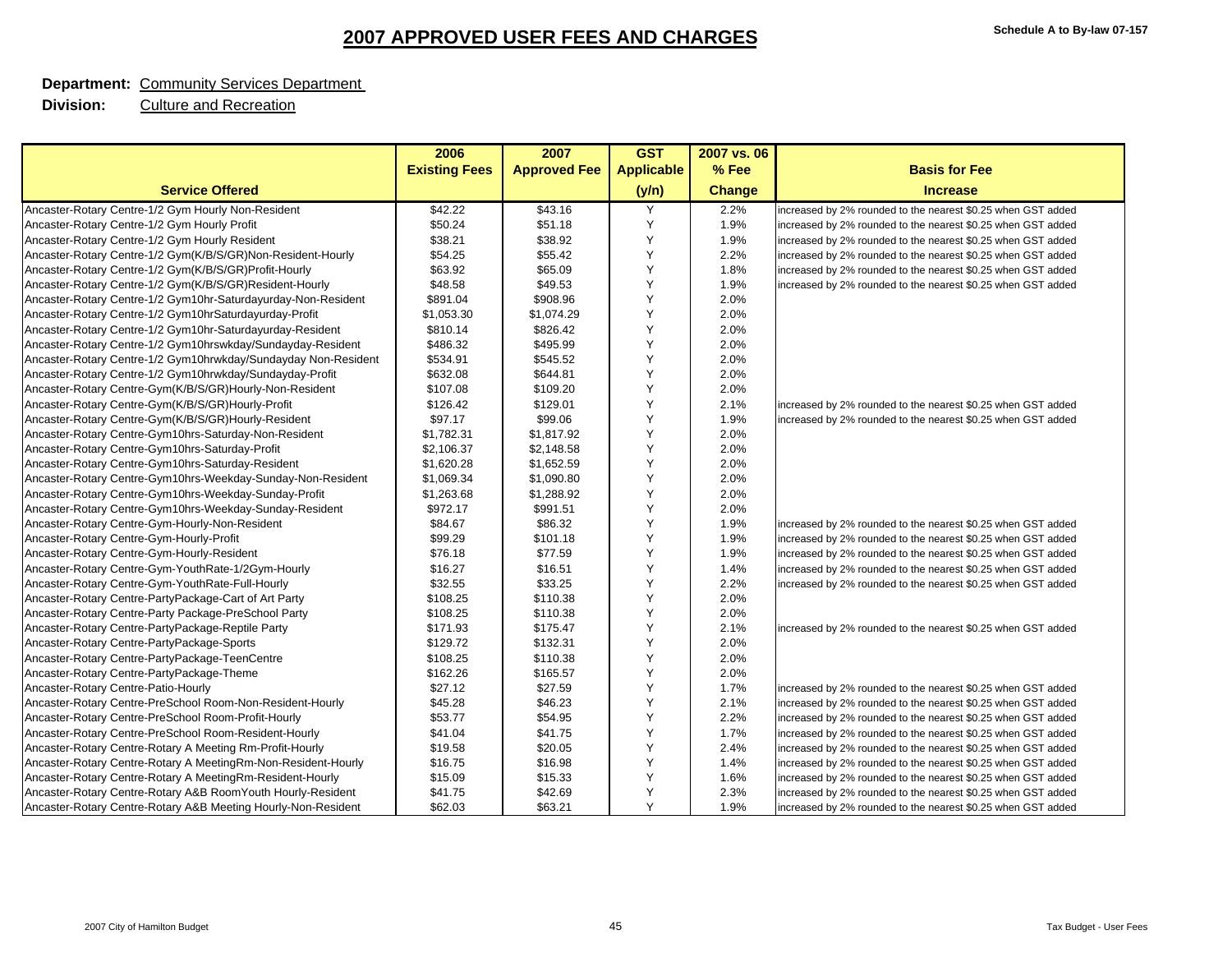#### **Department:** Community Services Department

|                                                                    | 2006                 | 2007                | <b>GST</b>        | 2007 vs. 06   |                                                              |
|--------------------------------------------------------------------|----------------------|---------------------|-------------------|---------------|--------------------------------------------------------------|
|                                                                    | <b>Existing Fees</b> | <b>Approved Fee</b> | <b>Applicable</b> | % Fee         | <b>Basis for Fee</b>                                         |
| <b>Service Offered</b>                                             |                      |                     | (y/n)             | <b>Change</b> | <b>Increase</b>                                              |
| Ancaster-Rotary Centre-Rotary A&B Meeting Hourly-Profit            | \$73.35              | \$74.76             | Υ                 | 1.9%          | increased by 2% rounded to the nearest \$0.25 when GST added |
| Ancaster-Rotary Centre-Rotary A&B Meeting Hourly-Resident          | \$56.13              | \$57.31             | Y                 | 2.1%          | increased by 2% rounded to the nearest \$0.25 when GST added |
| Ancaster-Rotary Centre-Rotary A&B Meeting Room-Full Day Non-Reside | \$665.80             | \$679.01            | Y                 | 2.0%          |                                                              |
| Ancaster-Rotary Centre-Rotary A&B Meeting Room-Full Day Profit     | \$786.56             | \$802.36            | Y                 | 2.0%          |                                                              |
| Ancaster-Rotary Centre-Rotary A&B Meeting Room-Full Day Resident   | \$604.95             | \$616.98            | Y                 | 2.0%          |                                                              |
| Ancaster-Rotary Centre-Rotary B Meeting Room Hourly-Non-Resident   | \$45.28              | \$46.23             | Y                 | 2.1%          | increased by 2% rounded to the nearest \$0.25 when GST added |
| Ancaster-Rotary Centre-Rotary B Meeting Room Hourly-Profit         | \$53.77              | \$54.95             | Y                 | 2.2%          | increased by 2% rounded to the nearest \$0.25 when GST added |
| Ancaster-Rotary Centre-Rotary B Meeting Room Hourly-Resident       | \$41.04              | \$41.75             | Y                 | 1.7%          | increased by 2% rounded to the nearest \$0.25 when GST added |
| Ancaster-Rotary Centre-RotaryB RoomYouth Hourly-Resident           | \$30.66              | \$31.37             | Y                 | 2.3%          | increased by 2% rounded to the nearest \$0.25 when GST added |
| Ancaster-Rotary Centre-SAR RoomYouth Hourly-Resident               | \$30.66              | \$31.37             | Y                 | 2.3%          | increased by 2% rounded to the nearest \$0.25 when GST added |
| Ancaster-Rotary Centre-SAR-Non-Resident-Hourly                     | \$45.28              | \$46.23             | Y                 | 2.1%          | increased by 2% rounded to the nearest \$0.25 when GST added |
| Ancaster-Rotary Centre-SAR-Profit-Hourly                           | \$53.77              | \$54.95             | Y                 | 2.2%          | increased by 2% rounded to the nearest \$0.25 when GST added |
| Ancaster-Rotary Centre-SAR-Resident-Hourly                         | \$41.04              | \$41.75             | Y                 | 1.7%          | increased by 2% rounded to the nearest \$0.25 when GST added |
| Ancaster-Rotary Centre-Set-up1/2Gym                                | \$81.13              | \$82.78             | Y                 | 2.0%          |                                                              |
| Ancaster-Rotary Centre-Set-upFullGym                               | \$162.26             | \$165.57            | Y                 | 2.0%          |                                                              |
| Ancaster-Rotary Centre-Set-upMtgRoom                               | \$40.57              | \$41.27             | Y                 | 1.7%          | increased by 2% rounded to the nearest \$0.25 when GST added |
| Ancaster-Rotary Centre-TeenCentre-Non-Resident-Hourly              | \$45.28              | \$46.23             | Y                 | 2.1%          | increased by 2% rounded to the nearest \$0.25 when GST added |
| Ancaster-Rotary Centre-TeenCentre-Profit-Hourly                    | \$53.77              | \$54.95             | Y                 | 2.2%          | increased by 2% rounded to the nearest \$0.25 when GST added |
| Ancaster-Rotary Centre-TeenCentre-Resident-Hourly                  | \$41.27              | \$42.22             | Y                 | 2.3%          | increased by 2% rounded to the nearest \$0.25 when GST added |
| Dundas-Dance                                                       | \$208.25             | \$212.50            | Y                 | 2.0%          |                                                              |
| Dundas-LMCC-AffiliateRate-Hourly                                   | \$10.85              | \$11.08             | Y                 | 2.2%          | increased by 2% rounded to the nearest \$0.25 when GST added |
| Dundas-LMCC-Birthday 2hr                                           | \$47.41              | \$48.35             | Y                 | 2.0%          |                                                              |
| Dundas-LMCC-Birthday 3hr                                           | \$71.23              | \$72.64             | Y                 | 2.0%          |                                                              |
| Dundas-LMCC-HourlyRoomRate                                         | \$23.82              | \$24.29             | Y                 | 2.0%          |                                                              |
| Dundas-LMCC-HourlyRoomRate-Non-Resident                            | \$25.94              | \$26.42             | Y                 | 1.8%          | increased by 2% rounded to the nearest \$0.25 when GST added |
| Dundas-LMCC-MainFloor                                              | \$567.22             | \$578.54            | Y                 | 2.0%          |                                                              |
| Dundas-LMCC-MainFloor-NonProfit                                    | \$356.60             | \$363.68            | Y                 | 2.0%          |                                                              |
| Dundas-LMCC-SingleRoom                                             | \$243.40             | \$248.35            | Y                 | 2.0%          |                                                              |
| Dundas-LMCC-SingleRoom-NonProfit                                   | \$188.68             | \$192.45            | Y                 | 2.0%          |                                                              |
| Dundas-Room-Hourly                                                 | \$25.94              | \$26.42             | Y                 | 1.8%          | increased by 2% rounded to the nearest \$0.25 when GST added |
| Flamborough Community Centre - Complex                             | \$654.25             | \$667.22            | Y                 | 2.0%          |                                                              |
| Flamborough-Beverley & Carlisle-Friday & Sunday                    | \$286.56             | \$292.22            | Y                 | 2.0%          |                                                              |
| Flamborough-Beverley & Carlisle-Saturday                           | \$320.28             | \$326.65            | Y                 | 2.0%          |                                                              |
| Flamborough-Carlisle - NurserySchool                               | \$425.71             | \$434.20            | Y                 | 2.0%          |                                                              |
| Flamborough-Carlisle Memorial LH (Mon-Thurs dinner mtg)            | \$58.02              | \$59.20             | Y                 | 2.0%          |                                                              |
| Flamborough-Carlisle Memorial LH (Mon-Thurs)                       | \$29.01              | \$29.48             | Y                 | 1.6%          | increased by 2% rounded to the nearest \$0.25 when GST added |
| Flamborough-Carlisle Memorial LH (Wedding)                         | \$173.35             | \$176.89            | Y                 | 2.0%          |                                                              |
| Flamborough-Carlisle Memorial UH (New Years Eve)                   | \$230.90             | \$235.61            | Y                 | 2.0%          |                                                              |
| Flamborough-Carlisle Memorial UH (Friday evening)                  | \$173.35             | \$176.89            | Y                 | 2.0%          |                                                              |
| Flamborough-Carlisle Memorial UH (Friday & Saturday alcohol)       | \$230.90             | \$235.61            | Y                 | 2.0%          |                                                              |
| Flamborough-Carlisle Memorial UH (Mon-Thurs)                       | \$29.01              | \$29.48             | Y                 | 1.6%          | increased by 2% rounded to the nearest \$0.25 when GST added |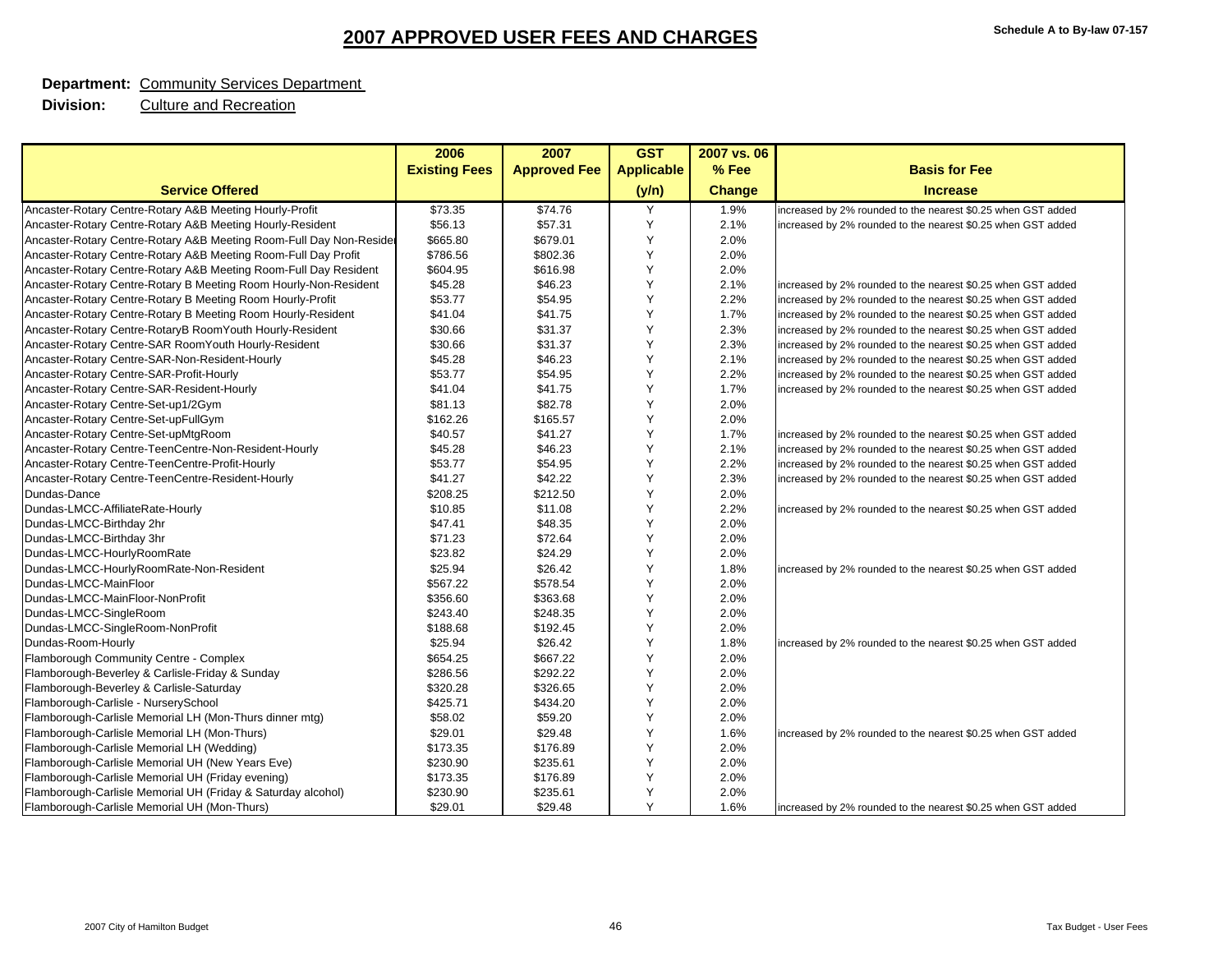#### **Department:** Community Services Department

|                                                         | 2006                 | 2007                | <b>GST</b>        | 2007 vs. 06 |                                                              |
|---------------------------------------------------------|----------------------|---------------------|-------------------|-------------|--------------------------------------------------------------|
|                                                         | <b>Existing Fees</b> | <b>Approved Fee</b> | <b>Applicable</b> | % Fee       | <b>Basis for Fee</b>                                         |
| <b>Service Offered</b>                                  |                      |                     | (y/n)             | Change      | <b>Increase</b>                                              |
| Flamborough-Carlisle Memorial UH (Mon-Thurs dinner mtg) | \$58.02              | \$59.20             | Y                 | 2.0%        |                                                              |
| Flamborough-Carlisle Memorial UH (Saturday evening)     | \$202.36             | \$206.37            | Y                 | 2.0%        |                                                              |
| Flamborough-Carlisle Memorial UH (Sunday Bookings)      | \$58.02              | \$59.20             | Y                 | 2.0%        |                                                              |
| Flamborough-Carlisle Memorial UH (Xmas & New Years Day) | \$58.02              | \$59.20             | Y                 | 2.0%        |                                                              |
| Flamborough-Greensville (2-3 hrs afternoon use)         | \$69.81              | \$71.23             | Y                 | 2.0%        |                                                              |
| Flamborough-Greensville (day use/hr)                    | \$34.67              | \$35.38             | Y                 | 2.0%        |                                                              |
| Flamborough-Greensville (Friday & Saturday licenced)    | \$202.36             | \$206.37            | Y                 | 2.0%        |                                                              |
| Flamborough-Greensville (Monday-Friday dinner use)      | \$87.03              | \$88.68             | Y                 | 1.9%        | increased by 2% rounded to the nearest \$0.25 when GST added |
| Flamborough-Greensville (New Years Eve)                 | \$230.90             | \$235.61            | Y                 | 2.0%        |                                                              |
| Flamborough-Greensville (Unlicenced)                    | \$156.37             | \$159.43            | Y                 | 2.0%        |                                                              |
| Flamborough-Meeting-Hourly                              | \$27.12              | \$27.59             | Y                 | 1.7%        | increased by 2% rounded to the nearest \$0.25 when GST added |
| Flamborough-Meeting Minor Sports-Hourly                 | \$11.08              | \$11.32             | Y                 | 2.1%        | increased by 2% rounded to the nearest \$0.25 when GST added |
| Flamborough-Meeting Other-Hourly                        | \$21.70              | \$22.17             | Y                 | 2.2%        | increased by 2% rounded to the nearest \$0.25 when GST added |
| Flamborough-Memorial Hall-Community Group               | \$29.01              | \$29.48             | Y                 | 1.6%        | increased by 2% rounded to the nearest \$0.25 when GST added |
| Flamborough-Memorial Hall Commercial Meeting            | \$58.02              | \$59.20             | Y                 | 2.0%        |                                                              |
| Flamborough-Memorial Hall Downstairs                    | \$173.35             | \$176.89            | Y                 | 2.0%        |                                                              |
| Flamborough-Memorial Hall with Alcohol                  | \$346.70             | \$353.54            | Y                 | 2.0%        |                                                              |
| Flamborough-Memorial Hall-NewYears                      | \$520.52             | \$530.90            | Y                 | 2.0%        |                                                              |
| Flamborough-Memorial Hall - Non-Alcohol                 | \$288.92             | \$294.81            | Y                 | 2.0%        |                                                              |
| Flamborough-Memorial Hall Rehearsal                     | \$29.01              | \$29.48             | Y                 | 1.6%        | increased by 2% rounded to the nearest \$0.25 when GST added |
| Flamborough-Memorial Hall Saturday/Sunday               | \$173.35             | \$176.89            | Y                 | 2.0%        |                                                              |
| Flamborough-Memorial Hall-Village Theatre               | \$577.59             | \$589.15            | Y                 | 2.0%        |                                                              |
| Flamborough-Monday to Thursday                          | \$110.14             | \$112.26            | Y                 | 1.9%        | increased by 2% rounded to the nearest \$0.25 when GST added |
| Flamborough-Mounts (dance, wedding, banquet)            | \$92.45              | \$94.34             | Y                 | 2.0%        |                                                              |
| Flamborough-Mounts (funeral, youth assoc.)              | \$17.22              | \$17.45             | Y                 | 1.4%        | increased by 2% rounded to the nearest \$0.25 when GST added |
| Flamborough-Mounts (mtg., shower, birthday)             | \$46.23              | \$47.17             | Y                 | 2.0%        |                                                              |
| Flamborough-Mounts (New Years Eve)                      | \$92.45              | \$94.34             | Y                 | 2.0%        |                                                              |
| Flamborough-Mounts (sen.)                               | \$35.14              | \$35.85             | Y                 | 2.0%        |                                                              |
| Flamborough-New Years                                   | \$496.93             | \$506.84            | Y                 | 2.0%        |                                                              |
| Flamborough-North Wentworth Friday & Sunday             | \$230.90             | \$235.61            | Y                 | 2.0%        |                                                              |
| Flamborough-North Wentworth Saturday                    | \$270.05             | \$275.47            | Y                 | 2.0%        |                                                              |
| Flamborough-Tournament                                  | \$693.40             | \$707.31            | Y                 | 2.0%        |                                                              |
| Glanbrook-Auditorium                                    | \$333.02             | \$339.62            | Y                 | 2.0%        |                                                              |
| Glanbrook-Auditorium-Dance-Hourly                       | \$17.69              | \$18.16             | Y                 | 2.7%        | increased by 2% rounded to the nearest \$0.25 when GST added |
| Glanbrook-Binbrook Hall                                 | \$271.93             | \$277.36            | Y                 | 2.0%        |                                                              |
| Glanbrook-GlanbrooknfordHall (BothFloors)               | \$358.49             | \$365.57            | Y                 | 2.0%        |                                                              |
| Glanbrook-GlanbrooknfordHall (downstairs)               | \$260.38             | \$265.57            | Y                 | 2.0%        |                                                              |
| Glanbrook-Mezzanine-Meeting-Hourly                      | \$29.01              | \$29.48             | Y                 | 1.6%        | increased by 2% rounded to the nearest \$0.25 when GST added |
| Glanbrook-Mezzanine-Scout Banquet                       | \$29.01              | \$29.48             | Y                 | 1.6%        | increased by 2% rounded to the nearest \$0.25 when GST added |
| Glanbrook-Meeting (one time)                            | \$29.01              | \$29.48             | Y                 | 1.6%        | increased by 2% rounded to the nearest \$0.25 when GST added |
| Glanbrook-Woodburn Hall                                 | \$202.36             | \$206.37            | Y                 | 2.0%        |                                                              |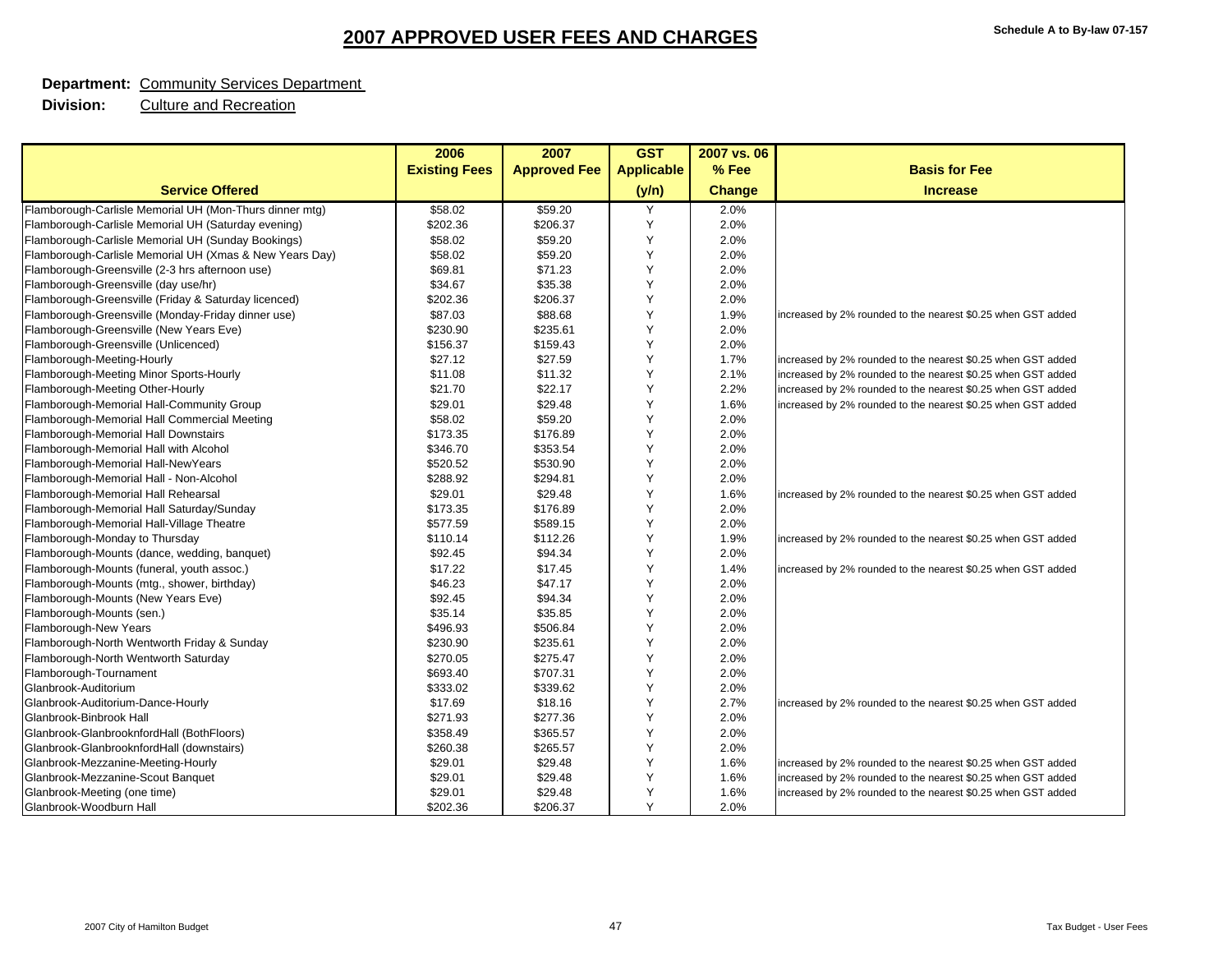#### **Department:** Community Services Department

|                                                 | 2006                 | 2007                | <b>GST</b>        | 2007 vs. 06   |                                                              |
|-------------------------------------------------|----------------------|---------------------|-------------------|---------------|--------------------------------------------------------------|
|                                                 | <b>Existing Fees</b> | <b>Approved Fee</b> | <b>Applicable</b> | % Fee         | <b>Basis for Fee</b>                                         |
| <b>Service Offered</b>                          |                      |                     | (y/n)             | <b>Change</b> | <b>Increase</b>                                              |
| Glanbrook-Woodburn-Pre-school                   | \$324.29             | \$330.90            | Y                 | 2.0%          |                                                              |
| Hamilton Aud. Commercial Hourly                 | \$46.70              | \$47.64             | Y                 | 2.0%          |                                                              |
| Hamilton-Adult-Hourly                           | \$21.70              | \$22.17             | Y                 | 2.2%          | increased by 2% rounded to the nearest \$0.25 when GST added |
| Hamilton-Com-Centre Rms - Commercial\$45-Hourly | \$48.58              | \$49.53             | Y                 | 1.9%          | increased by 2% rounded to the nearest \$0.25 when GST added |
| Hamilton-Com-Centre-DoubGym-Commercial-Hourly   | \$97.17              | \$99.06             | Y                 | 1.9%          | increased by 2% rounded to the nearest \$0.25 when GST added |
| Hamilton-Com-Centre-DoubGym-Y-Tournamen-Hourly  | \$54.25              | \$55.42             | Y                 | 2.2%          | increased by 2% rounded to the nearest \$0.25 when GST added |
| Hamilton-Com-Centre-DoubleGym-Adult-Hourly      | \$54.25              | \$55.42             | Y                 | 2.2%          | increased by 2% rounded to the nearest \$0.25 when GST added |
| Hamilton-Com-Centre-DoubleGym-HMBA              | \$41.27              | \$42.22             | Y                 | 2.3%          | increased by 2% rounded to the nearest \$0.25 when GST added |
| Hamilton-Com-Centre-DoubleGym-Y-Weekday-Hourly  | \$26.18              | \$26.65             | Y                 | 1.8%          | increased by 2% rounded to the nearest \$0.25 when GST added |
| Hamilton-Com-Centre-DoubleGym-Y-Weekend-Hourly  | \$32.55              | \$33.25             | Y                 | 2.2%          | increased by 2% rounded to the nearest \$0.25 when GST added |
| Hamilton-Com-Centre-Gym-Central A M-F-Hourly    | \$21.70              | \$22.17             | Y                 | 2.2%          | increased by 2% rounded to the nearest \$0.25 when GST added |
| Hamilton-Com-Centre-Gym-Central A Wknd-Hourly   | \$27.12              | \$27.59             | Y                 | 1.7%          | increased by 2% rounded to the nearest \$0.25 when GST added |
| Hamilton-Com-Centre-Gym-Central-Y Wkdy-Hourly   | \$11.08              | \$11.32             | Y                 | 2.1%          | increased by 2% rounded to the nearest \$0.25 when GST added |
| Hamilton-Com-Centre-Gym-Central-Y Wknd-Hourly   | \$16.27              | \$16.51             | Y                 | 1.4%          | increased by 2% rounded to the nearest \$0.25 when GST added |
| Hamilton-Com-Centre-School Board Gyms           | \$9.43               | \$9.67              | Y                 | 2.5%          | increased by 2% rounded to the nearest \$0.25 when GST added |
| Hamilton-Com-Centre-Gym-HillPark-Karate         | \$12.50              | \$12.74             | Y                 | 1.9%          | increased by 2% rounded to the nearest \$0.25 when GST added |
| Hamilton-Com-Centre-Nursery Schools - Full Day  | \$40.33              | \$41.04             | Y                 | 1.8%          | increased by 2% rounded to the nearest \$0.25 when GST added |
| Hamilton-Com-Centre-Nursery Schools - 1/2 day   | \$20.52              | \$20.99             | Y                 | 2.3%          | increased by 2% rounded to the nearest \$0.25 when GST added |
| Hamilton-Com-Centre-Rms-Adult-1Hour             | \$21.70              | \$22.17             | Y                 | 2.2%          | increased by 2% rounded to the nearest \$0.25 when GST added |
| Hamilton-Com-Centre-Rms-Adult-2 Hour            | \$32.55              | \$33.25             | Y                 | 2.2%          | increased by 2% rounded to the nearest \$0.25 when GST added |
| Hamilton-Com-Centre-Rms-Adult-3 Hour            | \$46.23              | \$47.17             | Y                 | 2.0%          |                                                              |
| Hamilton-Com-Centre-Rms-Adult-4 Hour            | \$54.25              | \$55.42             | Y                 | 2.2%          | increased by 2% rounded to the nearest \$0.25 when GST added |
| Hamilton-Com-Centre-Rms-Adult-5 Hour            | \$64.86              | \$66.27             | Y                 | 2.2%          | increased by 2% rounded to the nearest \$0.25 when GST added |
| Hamilton-Com-Centre-Rms-Adult-6 Hour            | \$75.71              | \$77.12             | Y                 | 1.9%          | increased by 2% rounded to the nearest \$0.25 when GST added |
| Hamilton-Com-Centre-Rms-Youth 1Hour             | \$16.27              | \$16.51             | Y                 | 1.4%          | increased by 2% rounded to the nearest \$0.25 when GST added |
| Hamilton-Com-Centre-Rms-Youth 2 Hour            | \$27.12              | \$27.59             | Y                 | 1.7%          | increased by 2% rounded to the nearest \$0.25 when GST added |
| Hamilton-Com-Centre-Rms-2hr+                    | \$11.08              | \$11.32             | Y                 | 2.1%          | increased by 2% rounded to the nearest \$0.25 when GST added |
| Hamilton-Com-Centre-Rms-Youth 3 Hour            | \$37.74              | \$38.44             | Y                 | 1.9%          | increased by 2% rounded to the nearest \$0.25 when GST added |
| Hamilton-Com-Centre-Rms-Youth 4 Hour            | \$48.58              | \$49.53             | Y                 | 1.9%          | increased by 2% rounded to the nearest \$0.25 when GST added |
| Hamilton-Com-Centre-Rms-Youth 5 Hour            | \$59.67              | \$60.85             | Y                 | 2.0%          |                                                              |
| Hamilton-Com-Centre-Rms-Youth 6 Hour            | \$70.28              | \$71.70             | Y                 | 2.0%          |                                                              |
| Hamilton-Com-Centre-Room-Todays Family          | \$20.52              | \$20.99             | Y                 | 2.3%          | increased by 2% rounded to the nearest \$0.25 when GST added |
| Hamilton-Com-Centre-Rooms-Corp First Aid        | \$8.02               | \$8.25              | Y                 | 2.9%          | increased by 2% rounded to the nearest \$0.25 when GST added |
| Hamilton-Com-Centre-Rms-Subsidized Day          | \$7.78               | \$8.02              | Y                 | 3.0%          | increased by 2% rounded to the nearest \$0.25 when GST added |
| Hamilton-Com-Centre-SingGym-Commercial-Hourly   | \$48.58              | \$49.53             | Y                 | 1.9%          | increased by 2% rounded to the nearest \$0.25 when GST added |
| Hamilton-Com-Centre-SingGym-Ytournament-Hourly  | \$27.12              | \$27.59             | Y                 | 1.7%          | increased by 2% rounded to the nearest \$0.25 when GST added |
| Hamilton-Com-Centre-SingleGym-Adult-Hourly      | \$27.12              | \$27.59             | Y                 | 1.7%          | increased by 2% rounded to the nearest \$0.25 when GST added |
| Hamilton-Com-Centre-SingleGym-Y-Weekday-Hourly  | \$13.21              | \$13.44             | Y                 | 1.8%          | increased by 2% rounded to the nearest \$0.25 when GST added |
| Hamilton-Com-Centre-SingleGym-Y-Weekend-Hourly  | \$16.27              | \$16.51             | Y                 | 1.4%          | increased by 2% rounded to the nearest \$0.25 when GST added |
| Hamilton-Com-Centre-SingleSyn-Y2                | \$16.27              | \$16.51             | Y                 | 1.4%          | increased by 2% rounded to the nearest \$0.25 when GST added |
| Hamilton-Com-Centre-Full Gym HBA per hour       | \$18.87              | \$19.34             | Y                 | 2.5%          | increased by 2% rounded to the nearest \$0.25 when GST added |
| Hamilton-Com-Centre-1/2 Gym HBA per hour        | \$9.43               | \$9.67              | Y                 | 2.5%          | increased by 2% rounded to the nearest \$0.25 when GST added |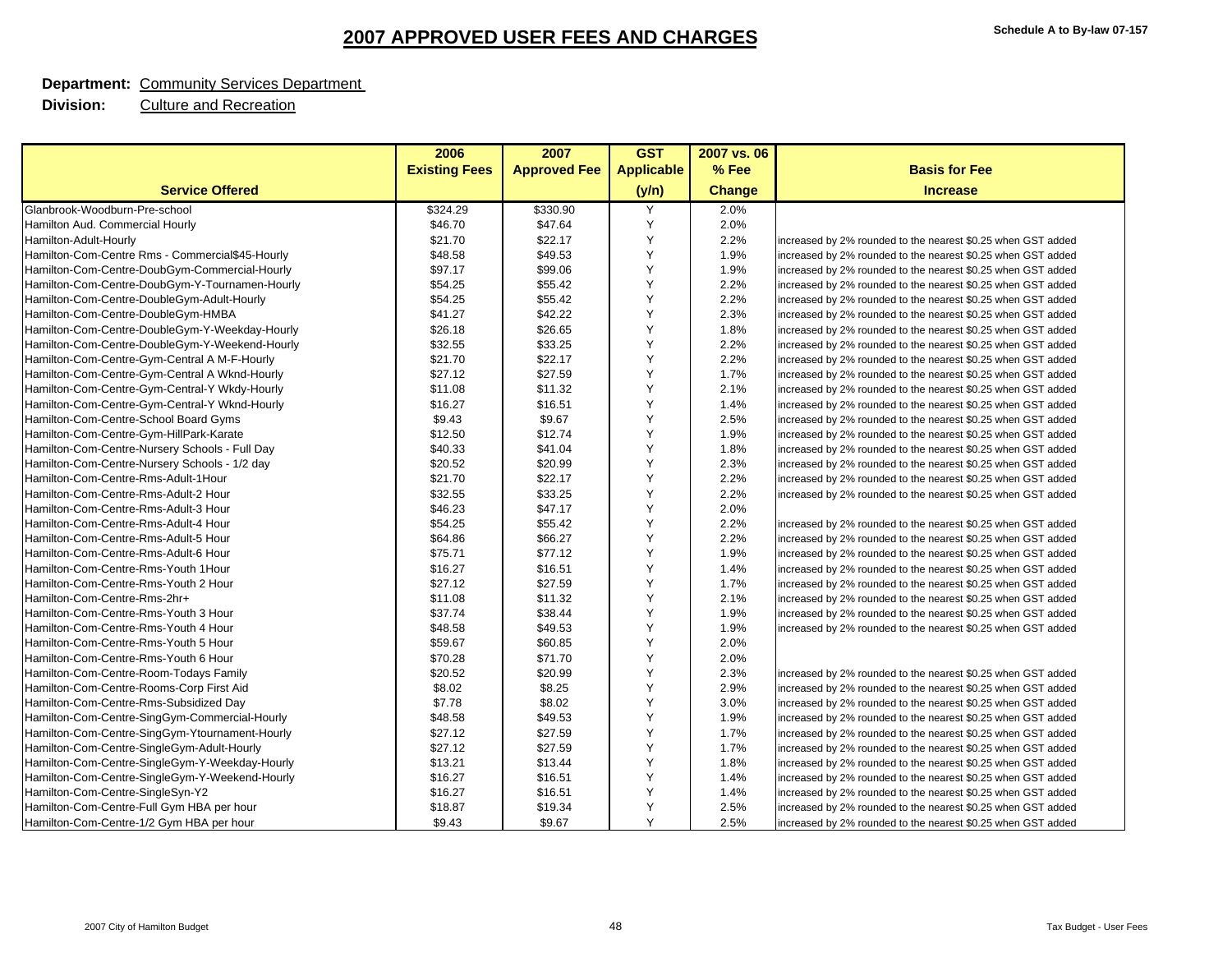#### **Department:** Community Services Department

|                                                           | 2006                 | 2007                | <b>GST</b>        | 2007 vs. 06   |                                                              |
|-----------------------------------------------------------|----------------------|---------------------|-------------------|---------------|--------------------------------------------------------------|
|                                                           | <b>Existing Fees</b> | <b>Approved Fee</b> | <b>Applicable</b> | % Fee         | <b>Basis for Fee</b>                                         |
| <b>Service Offered</b>                                    |                      |                     | (y/n)             | <b>Change</b> | <b>Increase</b>                                              |
| Hamilton-Com-Centre-Social Service Agency                 | \$8.02               | \$8.25              | Y                 | 2.9%          | increased by 2% rounded to the nearest \$0.25 when GST added |
| Hamilton-Com-Centre-Westmount-Karate-two Hours            | \$27.12              | \$27.59             | Y                 | 1.7%          | increased by 2% rounded to the nearest \$0.25 when GST added |
| Hamilton-Youth-Hourly                                     | \$16.27              | \$16.51             | Y                 | 1.4%          | increased by 2% rounded to the nearest \$0.25 when GST added |
| Hamilton-Halls-Riverdale-Extra Staffing                   | \$32.78              | \$33.49             | Y                 | 2.2%          | increased by 2% rounded to the nearest \$0.25 when GST added |
| Hamilton-Halls-Riverdale-Gym-Adult-Closed                 | \$54.25              | \$55.42             | Y                 | 2.2%          | increased by 2% rounded to the nearest \$0.25 when GST added |
| Hamilton-Halls-Riverdale-Gym-Adult-Weekdays-Permitted     | \$23.35              | \$23.82             | Y                 | 2.0%          |                                                              |
| Hamilton-Halls-Riverdale-Gym-Adult-Weekends-Non-permitted | \$45.52              | \$46.46             | Y                 | 2.1%          | increased by 2% rounded to the nearest \$0.25 when GST added |
| Hamilton-Halls-Riverdale-Gym-Youth Closed                 | \$41.98              | \$42.92             | Y                 | 2.2%          | increased by 2% rounded to the nearest \$0.25 when GST added |
| Hamilton-Halls-Riverdale-Gym-Youth Weekends-Non-permitted | \$45.52              | \$46.46             | Y                 | 2.1%          | increased by 2% rounded to the nearest \$0.25 when GST added |
| Hamilton-Halls-Riverdale-Gym-Youth Groups Permitted       | \$11.32              | \$11.56             | Y                 | 2.1%          | increased by 2% rounded to the nearest \$0.25 when GST added |
| Hamilton-Halls-Riverdale-Punjabi                          | \$38.92              | \$39.62             | Y                 | 1.8%          | increased by 2% rounded to the nearest \$0.25 when GST added |
| Hamilton-Halls-Riverdale-YouthGroups-Permitted            | \$11.32              | \$11.56             | Y                 | 2.1%          | increased by 2% rounded to the nearest \$0.25 when GST added |
| Normanhurst-Kinsmen/Kinettes                              | \$9.67               | \$9.91              | Y                 | 2.4%          | increased by 2% rounded to the nearest \$0.25 when GST added |
| Normanhurst-SENIORS                                       | \$3.07               | \$3.07              | Y                 | 0.0%          | increased by 2% rounded to the nearest \$0.25 when GST added |
| Normanhurst-Youth-Hourly                                  | \$14.39              | \$14.62             | Y                 | 1.6%          | increased by 2% rounded to the nearest \$0.25 when GST added |
| Private/Commercial-Hourly                                 | \$38.21              | \$38.92             | Y                 | 1.9%          | increased by 2% rounded to the nearest \$0.25 when GST added |
| Stoney Creek-Scout Hall-ChestnutTree Preschool/Month      | \$648.11             | \$661.08            | Y                 | 2.0%          |                                                              |
| Stoney Creek-Scout Hall-Mtg-GrpA-Adult-Hourly             | \$12.03              | \$12.26             | Y                 | 2.0%          |                                                              |
| Stoney Creek-Scout Hall-Mtgs-GrpA-Youth-Hourly            | \$8.02               | \$8.25              | Y                 | 2.9%          | increased by 2% rounded to the nearest \$0.25 when GST added |
| Stoney Creek-Scout Hall-Mtgs-Grp-B-Hourly-PRIVATE         | \$18.16              | \$18.63             | Y                 | 2.6%          | increased by 2% rounded to the nearest \$0.25 when GST added |
| Stoney Creek-Scout Hall-Season                            | \$34.91              | \$35.61             | Y                 | 2.0%          |                                                              |
| Stoney Creek-Scout Hall-Sleepover                         | \$27.12              | \$27.59             | Y                 | 1.7%          | increased by 2% rounded to the nearest \$0.25 when GST added |
| Stoney Creek-Scout Hall-SocialGrpA                        | \$170.05             | \$173.35            | Y                 | 1.9%          | increased by 2% rounded to the nearest \$0.25 when GST added |
| Stoney Creek-Scout Hall-SocialGrpB                        | \$209.43             | \$213.68            | Y                 | 2.0%          |                                                              |
| Stoney Creek-Tennis-GrpAAdult-Hourly                      | \$11.56              | \$11.79             | Y                 | 2.0%          |                                                              |
| Stoney Creek-Tennis-Mtg-GrpB-Hourly                       | \$14.15              | \$14.39             | Y                 | 1.7%          | increased by 2% rounded to the nearest \$0.25 when GST added |
| Stoney Creek-Tennis-Mtgs-GrpAYouth-Hourly                 | \$8.02               | \$8.25              | Y                 | 2.9%          | increased by 2% rounded to the nearest \$0.25 when GST added |
| Stoney Creek-Tennis-Soc-GrpB                              | \$130.90             | \$133.49            | Y                 | 2.0%          |                                                              |
| Stoney Creek-Tennis-SocialGrpA                            | \$91.51              | \$93.40             | Y                 | 2.1%          | increased by 2% rounded to the nearest \$0.25 when GST added |
| Stoney Creek-Valley Park-Display Case 1 panel 12 months   | \$716.98             | \$731.37            | Y                 | 2.0%          |                                                              |
| Stoney Creek-Valley Park-Display Case 1 panel 1 month     | \$73.82              | \$75.24             | Y                 | 1.9%          | increased by 2% rounded to the nearest \$0.25 when GST added |
| Stoney Creek-Valley Park-Display Case 1 panel 3 months    | \$191.51             | \$195.28            | Y                 | 2.0%          |                                                              |
| Stoney Creek-Valley Park-Display Case 1 panel 9 months    | \$466.51             | \$475.94            | Y                 | 2.0%          |                                                              |
| Stoney Creek-BP-Display Case 1 panel 1 month              | \$29.72              | \$30.42             | Y                 | 2.4%          | increased by 2% rounded to the nearest \$0.25 when GST added |
| Stoney Creek-Valley Park-Sign-Business-per week           | \$84.20              | \$85.85             | Y                 | 2.0%          |                                                              |
| Stoney Creek-Valley Park-Sign-Community Group             | \$0.00               | \$0.00              | Y                 | 0.0%          | increased by 2% rounded to the nearest \$0.25 when GST added |
| Stoney Creek-Valley Park Sign-CommGroup Extra             | \$5.42               | \$5.42              | Y                 | 0.0%          | increased by 2% rounded to the nearest \$0.25 when GST added |
| Stoney Creek-Valley Park Sign-Monthly                     | \$262.26             | \$267.45            | Y                 | 2.0%          |                                                              |
| Stoney Creek-Valley Park Sign-Private or individual       | \$11.08              | \$11.32             | Y                 | 2.1%          | increased by 2% rounded to the nearest \$0.25 when GST added |
| Stoney Creek-Valley Park -Skate Sharpening Booth          | \$70.05              | \$71.46             | Y                 | 2.0%          |                                                              |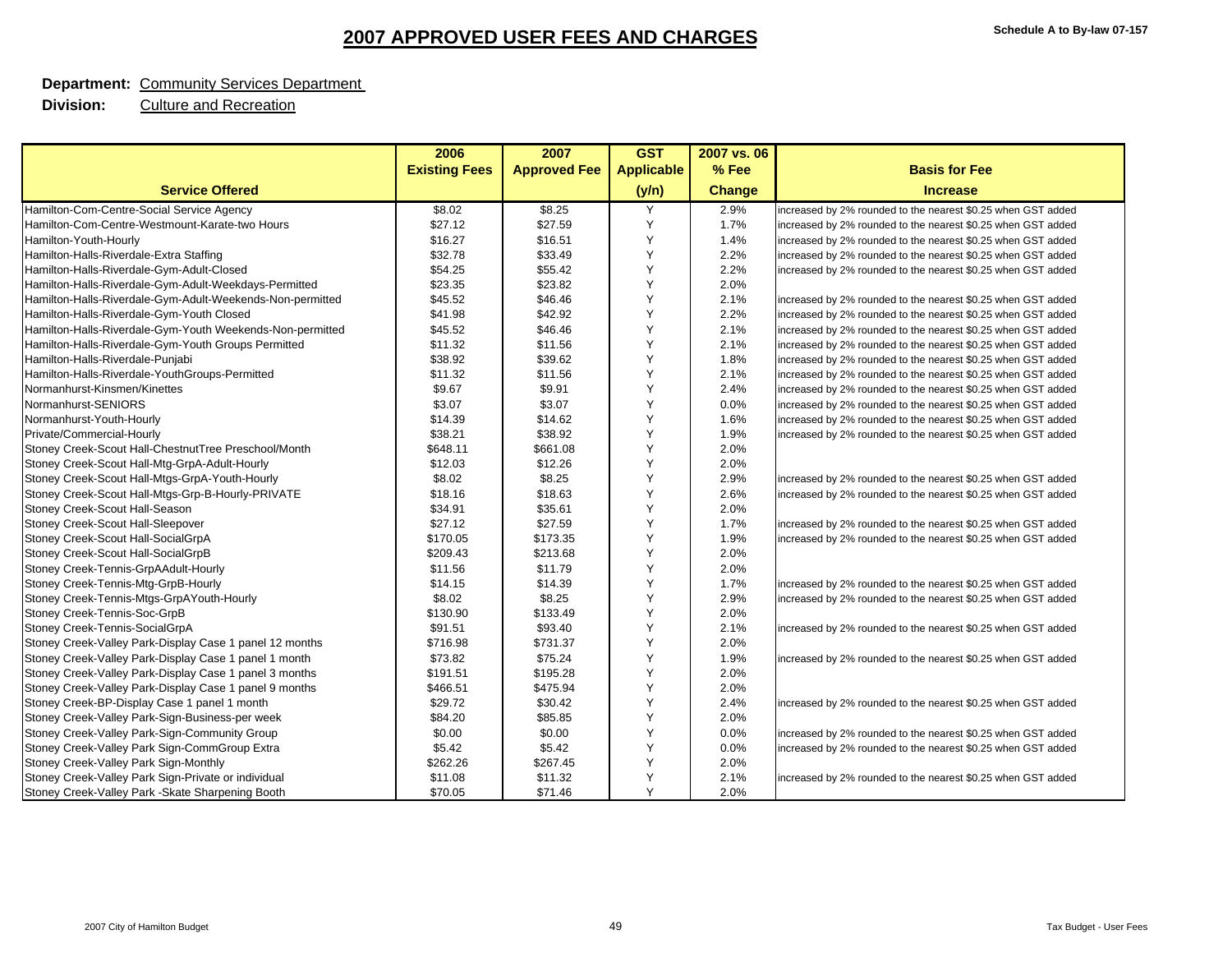#### **Department:** Community Services Department

|                                                  | 2006                 | 2007                | <b>GST</b>        | 2007 vs. 06   |                                                              |
|--------------------------------------------------|----------------------|---------------------|-------------------|---------------|--------------------------------------------------------------|
|                                                  | <b>Existing Fees</b> | <b>Approved Fee</b> | <b>Applicable</b> | % Fee         | <b>Basis for Fee</b>                                         |
| <b>Service Offered</b>                           |                      |                     | (y/n)             | <b>Change</b> | <b>Increase</b>                                              |
| Stoney Creek-Valley Park-1/2GymRecAAd-Hourly     | \$14.15              | \$14.39             | Y                 | 1.7%          | increased by 2% rounded to the nearest \$0.25 when GST added |
| Stoney Creek-Valley Park-1/2GymRecAYou-Hourly    | \$8.96               | \$9.20              | Y                 | 2.6%          | increased by 2% rounded to the nearest \$0.25 when GST added |
| Stoney Creek-Valley Park-1/2GymRecB-Hourly       | \$17.69              | \$18.16             | Y                 | 2.7%          | increased by 2% rounded to the nearest \$0.25 when GST added |
| Stoney Creek-Valley Park-1/2GymSocAAd            | \$233.96             | \$238.68            | Y                 | 2.0%          |                                                              |
| Stoney Creek-Valley Park-1/2GymSocAAd3-5         | \$116.98             | \$119.34            | Y                 | 2.0%          |                                                              |
| Stoney Creek-Valley Park-1/2GymSocAYoU           | \$202.36             | \$206.37            | Y                 | 2.0%          |                                                              |
| Stoney Creek-Valley Park-1/2GymSocAYou3-5hrs     | \$101.89             | \$104.01            | Y                 | 2.1%          | increased by 2% rounded to the nearest \$0.25 when GST added |
| Stoney Creek-Valley Park-1/2GymSocB              | \$310.38             | \$316.51            | Y                 | 2.0%          |                                                              |
| Stoney Creek-Valley Park-1/2GymSocB3-5hrs        | \$155.90             | \$158.96            | Y                 | 2.0%          |                                                              |
| Stoney Creek-Valley Park-ActyRmAAd-Hourly        | \$12.03              | \$12.26             | Y                 | 2.0%          |                                                              |
| Stoney Creek-Valley Park-ActyRmRecAYou-Hourly    | \$7.08               | \$7.31              | Y                 | 3.3%          | increased by 2% rounded to the nearest \$0.25 when GST added |
| Stoney Creek-Valley Park-ActyRmRecB-Hourly       | \$14.39              | \$14.62             | Y                 | 1.6%          | increased by 2% rounded to the nearest \$0.25 when GST added |
| Stoney Creek-Valley Park-ActyRmSocA              | \$128.77             | \$131.37            | Υ                 | 2.0%          |                                                              |
| Stoney Creek-Valley Park-ActyRmSocA3-5hrs        | \$64.86              | \$66.27             | Y                 | 2.2%          | increased by 2% rounded to the nearest \$0.25 when GST added |
| Stoney Creek-Valley Park-ActySocAYou             | \$111.56             | \$113.68            | Y                 | 1.9%          | increased by 2% rounded to the nearest \$0.25 when GST added |
| Stoney Creek-Valley Park-ActySocAYouth3-5hrs     | \$56.60              | \$57.78             | Y                 | 2.1%          | increased by 2% rounded to the nearest \$0.25 when GST added |
| Stoney Creek-Valley Park-ActySocB                | \$170.99             | \$174.53            | Y                 | 2.1%          | increased by 2% rounded to the nearest \$0.25 when GST added |
| Stoney Creek-Valley Park-ActySocB3-5hrs          | \$86.56              | \$88.21             | Y                 | 1.9%          | increased by 2% rounded to the nearest \$0.25 when GST added |
| Stoney Creek-Valley ParkC-EquipmentUseSurcharge  | \$8.02               | \$8.25              | Y                 | 2.9%          | increased by 2% rounded to the nearest \$0.25 when GST added |
| Stoney Creek-Valley ParkC-RentalSurcharge-Hourly | \$12.74              | \$12.97             | Y                 | 1.9%          | increased by 2% rounded to the nearest \$0.25 when GST added |
| Stoney Creek-Valley Park-FullGymASocAAd3-5hr     | \$194.58             | \$198.58            | Y                 | 2.1%          | increased by 2% rounded to the nearest \$0.25 when GST added |
| Stoney Creek-Valley Park-FullGymRecAAd-Hourly    | \$23.58              | \$24.06             | Y                 | 2.0%          |                                                              |
| Stoney Creek-Valley Park-FullGymRecAYou-Hourly   | \$14.39              | \$14.62             | Y                 | 1.6%          | increased by 2% rounded to the nearest \$0.25 when GST added |
| Stoney Creek-Valley Park-FullGymRecB-Hourly      | \$33.73              | \$34.43             | Y                 | 2.1%          | increased by 2% rounded to the nearest \$0.25 when GST added |
| Stoney Creek-Valley Park-FullGymSocAAd           | \$387.74             | \$395.52            | Y                 | 2.0%          |                                                              |
| Stoney Creek-Valley Park-FullGymSocAYou          | \$336.08             | \$342.92            | Y                 | 2.0%          |                                                              |
| Stoney Creek-Valley Park-FullGymSocAYou3-5hrs    | \$168.87             | \$172.17            | Y                 | 2.0%          |                                                              |
| Stoney Creek-Valley Park-FullGymSocB             | \$514.39             | \$524.76            | Y                 | 2.0%          |                                                              |
| Stoney Creek-Valley Park-FullGymSocB3-5hrs       | \$257.55             | \$262.74            | Υ                 | 2.0%          |                                                              |
| Stoney Creek-Valley Park-HACLDaily               | \$11.08              | \$11.32             | Y                 | 2.1%          | increased by 2% rounded to the nearest \$0.25 when GST added |
| Stoney Creek-Valley Park-MtgRmA-Hourly           | \$7.08               | \$7.31              | Y                 | 3.3%          | increased by 2% rounded to the nearest \$0.25 when GST added |
| Stoney Creek-Valley Park-MtgRmB-Hourly           | \$11.08              | \$11.32             | Y                 | 2.1%          | increased by 2% rounded to the nearest \$0.25 when GST added |
| Stoney Creek-Valley Park-MtgRmSocAAd             | \$107.08             | \$109.20            | Y                 | 2.0%          |                                                              |
| Stoney Creek-Valley Park-MtgRmSocAAd3-5hrs       | \$54.25              | \$55.42             | Y                 | 2.2%          | increased by 2% rounded to the nearest \$0.25 when GST added |
| Stoney Creek-Valley Park-MtgRmSocAYou            | \$93.40              | \$95.28             | Y                 | 2.0%          |                                                              |
| Stoney Creek-Valley Park-MtgRmSocAYou3-5hrs      | \$46.70              | \$47.64             | Υ                 | 2.0%          |                                                              |
| Stoney Creek-Valley Park-MtgRmSocB               | \$140.57             | \$143.40            | Y                 | 2.0%          |                                                              |
| Stoney Creek-Valley Park-MtgRmSocB3-5hrs         | \$70.28              | \$71.70             | Y                 | 2.0%          |                                                              |
| Stoney Creek-Valley Park-YouthBang               | \$115.80             | \$118.16            | Υ                 | 2.0%          |                                                              |
| Stoney Creek-Winona-Social                       | \$88.92              | \$90.80             | Y                 | 2.1%          | increased by 2% rounded to the nearest \$0.25 when GST added |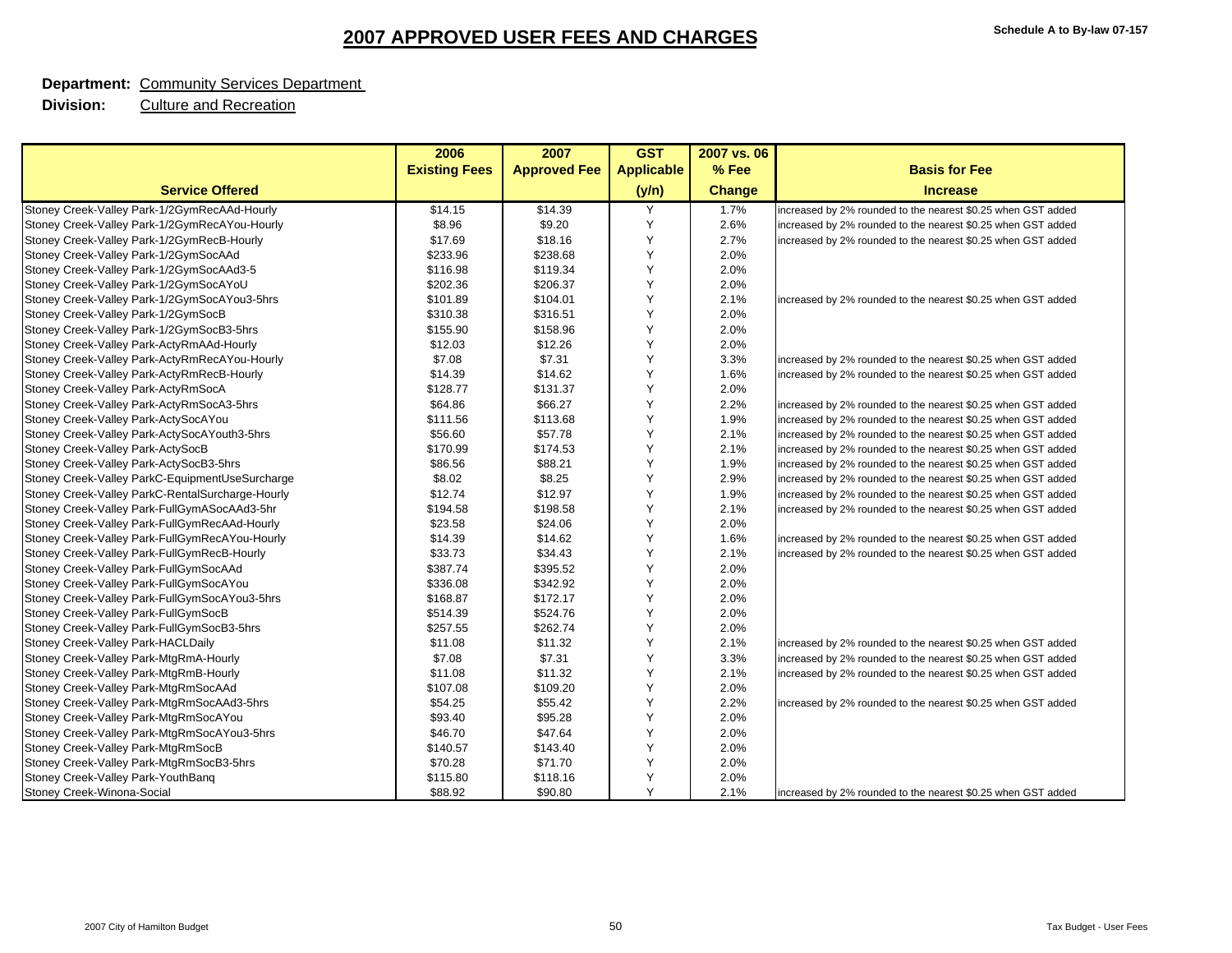#### **Department:** Community Services Department

|                                              | 2006                 | 2007                | <b>GST</b>        | 2007 vs. 06   |                                                              |
|----------------------------------------------|----------------------|---------------------|-------------------|---------------|--------------------------------------------------------------|
|                                              | <b>Existing Fees</b> | <b>Approved Fee</b> | <b>Applicable</b> | % Fee         | <b>Basis for Fee</b>                                         |
| <b>Service Offered</b>                       |                      |                     | (y/n)             | <b>Change</b> | <b>Increase</b>                                              |
| Stoney Creek-WinScout-GrpAAdult-Hourly       | \$6.13               | \$6.37              | Y                 | 3.8%          | increased by 2% rounded to the nearest \$0.25 when GST added |
| Stoney Creek-WinScout-GrpB-Hourly            | \$8.96               | \$9.20              | Y                 | 2.6%          | increased by 2% rounded to the nearest \$0.25 when GST added |
| Stoney Creek-WinScout-Mtg-GrpAYouth-Hourly   | \$3.54               | \$3.54              | Y                 | 0.0%          | increased by 2% rounded to the nearest \$0.25 when GST added |
| Stoney Creek-WinScout-Season                 | \$35.14              | \$35.85             | Y                 | 2.0%          |                                                              |
| Stoney Creek-WinScouts-Sleep                 | \$27.12              | \$27.59             | Y                 | 1.7%          | increased by 2% rounded to the nearest \$0.25 when GST added |
| <b>PARKS</b>                                 |                      |                     |                   |               |                                                              |
| Parks-Anc-OutdoorWashrooms-Profit            | \$68.40              | \$69.81             | Y                 | 2.1%          | increased by 2% rounded to the nearest \$0.25 when GST added |
| Parks-Anc-OutdoorWashrooms-Resident          | \$52.59              | \$53.54             | Y                 | 1.8%          | increased by 2% rounded to the nearest \$0.25 when GST added |
| Parks-Anc-WashroomsNonRes                    | \$58.02              | \$59.20             | Y                 | 2.0%          |                                                              |
| Parks-Dun-DrivingPark-CharitableOrg          | \$37.50              | \$38.21             | Y                 | 1.9%          | increased by 2% rounded to the nearest \$0.25 when GST added |
| Parks-Dun-DrivingPark-Non-Res                | \$98.35              | \$100.24            | Y                 | 1.9%          | increased by 2% rounded to the nearest \$0.25 when GST added |
| Parks-Dun-DrivingParkRes                     | \$53.30              | \$54.48             | Y                 | 2.2%          | increased by 2% rounded to the nearest \$0.25 when GST added |
| Parks-Fla-JoeSams/Day                        | \$1,050.71           | \$1,071.70          | Y                 | 2.0%          |                                                              |
| Parks-Fla-Waterd/Day                         | \$630.66             | \$643.16            | Y                 | 2.0%          |                                                              |
| Parks-Gla-MtHopePavilion                     | \$20.99              | \$21.46             | Y                 | 2.2%          | increased by 2% rounded to the nearest \$0.25 when GST added |
| Parks-Ham-Dundurn w/o pavilion               | \$49.29              | \$50.24             | Y                 | 1.9%          | increased by 2% rounded to the nearest \$0.25 when GST added |
| Parks-Ham-Maj-Bayfront                       | \$245.52             | \$250.47            | Y                 | 2.0%          |                                                              |
| Parks-Ham-Maj-GagePar&Bandshell              | \$196.46             | \$200.47            | Y                 | 2.0%          |                                                              |
| Parks-Ham-Maj-GagePw/oBandshell              | \$171.93             | \$175.47            | Y                 | 2.1%          | increased by 2% rounded to the nearest \$0.25 when GST added |
| Parks-Ham-Maj-Gore                           | \$137.50             | \$140.33            | Y                 | 2.1%          | increased by 2% rounded to the nearest \$0.25 when GST added |
| Parks-Ham-Maj-Pier4Pier                      | \$137.50             | \$140.33            | Y                 | 2.1%          | increased by 2% rounded to the nearest \$0.25 when GST added |
| Parks-Ham-NP&Private-Bayfront                | \$73.82              | \$75.24             | Y                 | 1.9%          | increased by 2% rounded to the nearest \$0.25 when GST added |
| Parks-Ham-NP&Private-GagePark                | \$49.29              | \$50.24             | Y                 | 1.9%          | increased by 2% rounded to the nearest \$0.25 when GST added |
| Parks-Ham-NP&Private-Gore                    | \$73.82              | \$75.24             | Y                 | 1.9%          | increased by 2% rounded to the nearest \$0.25 when GST added |
| Parks-Ham-NP&Private-Pier4Pier               | \$73.82              | \$75.24             | Y                 | 1.9%          | increased by 2% rounded to the nearest \$0.25 when GST added |
| Parks-Ham-NPPrivate-GagePark&Bandshell       | \$73.82              | \$75.24             | Y                 | 1.9%          | increased by 2% rounded to the nearest \$0.25 when GST added |
| Parks-Ham-NP-TBMcQuestonPark                 | \$73.82              | \$75.24             | Y                 | 1.9%          | increased by 2% rounded to the nearest \$0.25 when GST added |
| Parks-Ham-Tennis Courts                      | \$4.95               | \$4.95              | Y                 | 0.0%          | increased by 2% rounded to the nearest \$0.25 when GST added |
| Parks-Ham-Wedding Photos                     | \$52.59              | \$53.54             | Y                 | 1.8%          | increased by 2% rounded to the nearest \$0.25 when GST added |
| Parks-Hamilton                               | \$73.82              | \$75.24             | Y                 | 1.9%          | increased by 2% rounded to the nearest \$0.25 when GST added |
| Parks-SCr-Wedding Ceremony                   | \$82.08              | \$83.73             | Y                 | 2.0%          |                                                              |
| Parks-SCr-Winona Pavillion                   | \$31.84              | \$32.55             | Y                 | 2.2%          | increased by 2% rounded to the nearest \$0.25 when GST added |
| <b>POOL RENTALS</b>                          |                      |                     |                   |               |                                                              |
| Pool-Ham-Slide-Non-Prime-Hourly              | \$91.75              | \$93.63             | Y                 | 2.1%          | increased by 2% rounded to the nearest \$0.25 when GST added |
| Pool-Ham-Slide-Non-Prime Time-Hourly         | \$86.56              | \$88.21             | Y                 | 1.9%          | increased by 2% rounded to the nearest \$0.25 when GST added |
| Pools-Anc-AAC- Schools-Hourly                | \$59.67              | \$60.85             | Y                 | 2.0%          |                                                              |
| Pools-Anc-AAC-Alligators Swim Club-Hourly    | \$39.15              | \$39.86             | Y                 | 1.8%          | increased by 2% rounded to the nearest \$0.25 when GST added |
| Pools-Anc-AAC-Alligators Swimmeet-Hourly     | \$39.15              | \$39.86             | Y                 | 1.8%          | increased by 2% rounded to the nearest \$0.25 when GST added |
| Pools-Anc-AAC-Large Pool-Hourly              | \$84.67              | \$86.32             | Y                 | 1.9%          | increased by 2% rounded to the nearest \$0.25 when GST added |
| Pools-Anc-AAC-Large Pool-Hourly Nom-Resident | \$96.23              | \$98.11             | Y                 | 2.0%          |                                                              |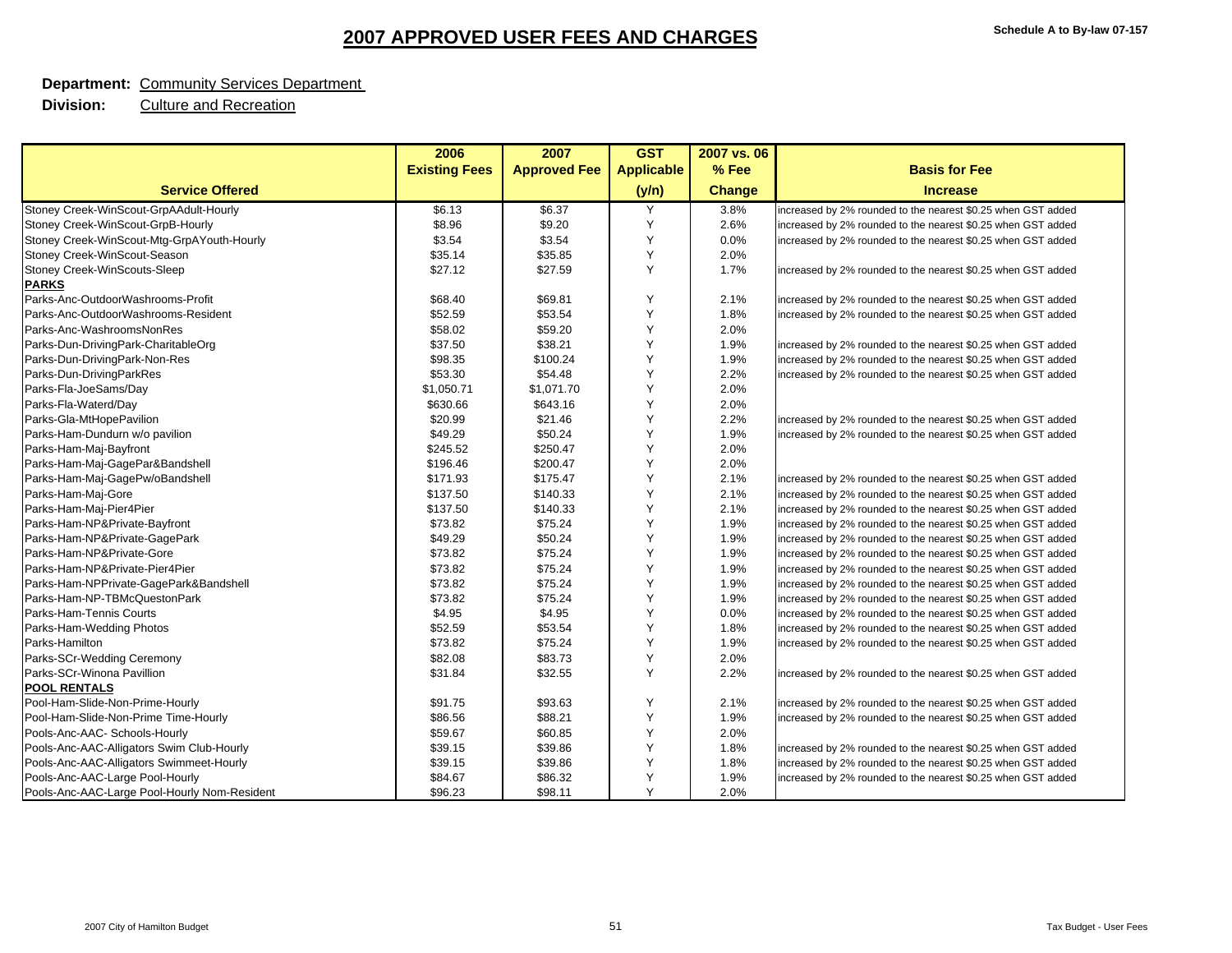#### **Department:** Community Services Department

|                                               | 2006                 | 2007                | <b>GST</b>        | 2007 vs. 06   |                                                              |
|-----------------------------------------------|----------------------|---------------------|-------------------|---------------|--------------------------------------------------------------|
|                                               | <b>Existing Fees</b> | <b>Approved Fee</b> | <b>Applicable</b> | % Fee         | <b>Basis for Fee</b>                                         |
| <b>Service Offered</b>                        |                      |                     | (y/n)             | <b>Change</b> | <b>Increase</b>                                              |
| Pools-Anc-AAC-Masters Swim Club-Hourly        | \$44.34              | \$45.28             | Y                 | 2.1%          | increased by 2% rounded to the nearest \$0.25 when GST added |
| Pools-Anc-AAC-Masters Swimmeet-Hourly         | \$44.34              | \$45.28             | Y                 | 2.1%          | increased by 2% rounded to the nearest \$0.25 when GST added |
| Pools-Anc-AAC-Small Pool-Hourly               | \$72.88              | \$74.29             | Y                 | 1.9%          | increased by 2% rounded to the nearest \$0.25 when GST added |
| Pools-Anc-AAC-Small Pool-Non Resident         | \$78.54              | \$80.19             | Y                 | 2.1%          | increased by 2% rounded to the nearest \$0.25 when GST added |
| Pools-Anc-Outdoor Pool                        | \$61.08              | \$62.26             | Y                 | 1.9%          | increased by 2% rounded to the nearest \$0.25 when GST added |
| Pools-Anc-Room                                | \$27.12              | \$27.59             | Y                 | 1.7%          | increased by 2% rounded to the nearest \$0.25 when GST added |
| Pools-Dun-non-prime time rentals-Hourly       | \$59.67              | \$60.85             | Y                 | 2.0%          |                                                              |
| Pools-Dun-Pool-Hourly                         | \$81.13              | \$82.78             | Y                 | 2.0%          |                                                              |
| Pools-Dun-Special Olympics                    | \$41.98              | \$42.92             | Y                 | 2.2%          | increased by 2% rounded to the nearest \$0.25 when GST added |
| Pools-Dun-Viewing Room-Hourly                 | \$26.18              | \$26.65             | Y                 | 1.8%          | increased by 2% rounded to the nearest \$0.25 when GST added |
| Pools-Ham-Birge Outdoor Pool                  | \$23.58              | \$24.06             | Y                 | 2.0%          |                                                              |
| Pools-Ham-JTP Swim Club                       | \$18.63              | \$19.10             | Y                 | 2.5%          | increased by 2% rounded to the nearest \$0.25 when GST added |
| Pools-Ham-Scuba Grandfathered                 | \$37.50              | \$38.21             | Y                 | 1.9%          | increased by 2% rounded to the nearest \$0.25 when GST added |
| Pools-Ham-Extra Guard Fee-Hourly              | \$16.27              | \$16.51             | Y                 | 1.4%          | increased by 2% rounded to the nearest \$0.25 when GST added |
| Pools-Ham-Hot Pool-Hourly                     | \$32.55              | \$33.25             | Y                 | 2.2%          | increased by 2% rounded to the nearest \$0.25 when GST added |
| Pools-Ham-Non Prime-Hourly                    | \$59.67              | \$60.85             | Y                 | 2.0%          |                                                              |
| Pools-Ham-Prime Time-Hourly                   | \$95.28              | \$97.17             | Y                 | 2.0%          |                                                              |
| Pools-Ham-Slide-Prime Time-Hourly             | \$122.41             | \$124.76            | Y                 | 1.9%          | increased by 2% rounded to the nearest \$0.25 when GST added |
| Pools-Ham-Swim Club-Grandfathered-Hourly      | \$39.15              | \$39.86             | Y                 | 1.8%          | increased by 2% rounded to the nearest \$0.25 when GST added |
| Pools-Ham-Swim Club-Grandfathered-1/2 Pool    | \$18.63              | \$19.10             | Y                 | 2.5%          | increased by 2% rounded to the nearest \$0.25 when GST added |
| Pools-Ham-Swim Club-New-Hourly                | \$39.15              | \$39.86             | Y                 | 1.8%          | increased by 2% rounded to the nearest \$0.25 when GST added |
| Pools-Ham-Underwater Hockey                   | \$41.04              | \$41.75             | Y                 | 1.7%          | increased by 2% rounded to the nearest \$0.25 when GST added |
| Pools-SCr-Brewster-per 1/2 hour               | \$27.12              | \$27.59             | Y                 | 1.7%          | increased by 2% rounded to the nearest \$0.25 when GST added |
| Pools-SCr-Brewster-MtgRm-Hourly               | \$11.08              | \$11.32             | Y                 | 2.1%          | increased by 2% rounded to the nearest \$0.25 when GST added |
| Pools-SCr-PubSchRate-per 1/4 hour             | \$4.25               | \$4.25              | Y                 | 0.0%          | increased by 2% rounded to the nearest \$0.25 when GST added |
| Pools-SCr-PubSchRate                          | \$1.42               | \$1.42              | Y                 | 0.0%          | increased by 2% rounded to the nearest \$0.25 when GST added |
| Pools-SCr-SCAT-SwimMeet-per 1/2 hour          | \$22.17              | \$22.64             | Y                 | 2.1%          | increased by 2% rounded to the nearest \$0.25 when GST added |
| Pools-SCr-SCAT-SwimTeam-per 1/2 hour          | \$21.70              | \$22.17             | Y                 | 2.2%          | increased by 2% rounded to the nearest \$0.25 when GST added |
| Pools-SCr-VP-1pool-per 1/2 hour               | \$34.20              | \$34.91             | Y                 | 2.1%          | increased by 2% rounded to the nearest \$0.25 when GST added |
| Pools-SCr-VP-1pool&slideor2pools-per 1/2 hour | \$44.81              | \$45.75             | Y                 | 2.1%          | increased by 2% rounded to the nearest \$0.25 when GST added |
| Pools-SCr-VP-2pools&slide- per 1/2 hour       | \$50.94              | \$51.89             | Y                 | 1.9%          | increased by 2% rounded to the nearest \$0.25 when GST added |
| Pools-SCr-VPA-AfterHoursSurcharge             | \$11.08              | \$11.32             | Y                 | 2.1%          | increased by 2% rounded to the nearest \$0.25 when GST added |
| Pools-SCr-VPA-ExtraGuard60                    | \$12.03              | \$12.26             | Y                 | 2.0%          |                                                              |
| Pools-SCr-VPA-ExtraGuard60Schoolrate          | \$12.03              | \$12.26             | Y                 | 2.0%          |                                                              |
| Pools-SCr-VPA-SetUp&TakeDownSCAT              | \$55.85              | \$57.08             | Y                 | 2.2%          | increased by 2% rounded to the nearest \$0.25 when GST added |
| Pools-SCr-VP-Mtg-Hourly                       | \$13.44              | \$13.68             | Y                 | 1.8%          | increased by 2% rounded to the nearest \$0.25 when GST added |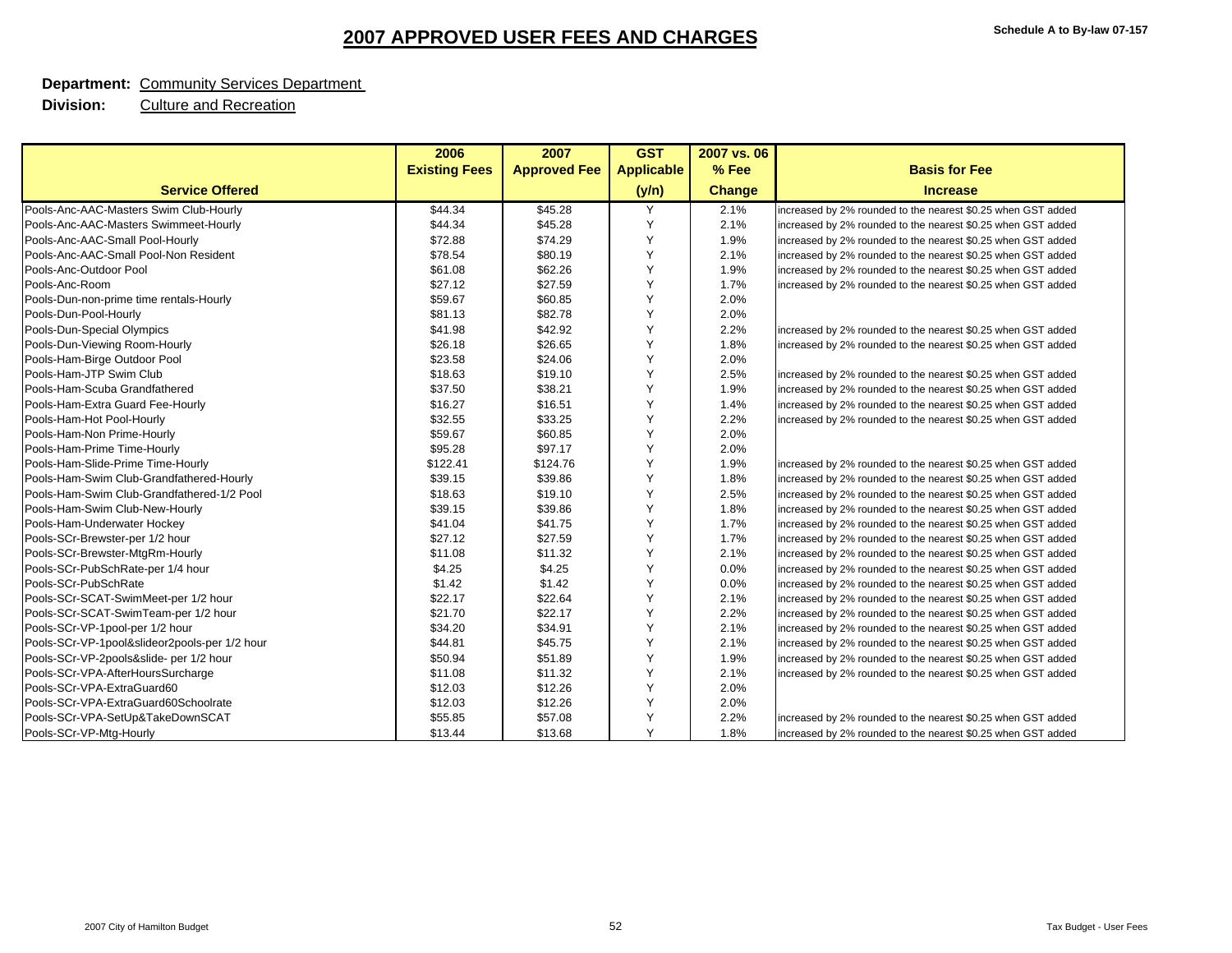#### **Department:** Community Services Department

|                                                  | 2006                 | 2007                | <b>GST</b>        | 2007 vs. 06   |                                                              |
|--------------------------------------------------|----------------------|---------------------|-------------------|---------------|--------------------------------------------------------------|
|                                                  | <b>Existing Fees</b> | <b>Approved Fee</b> | <b>Applicable</b> | % Fee         | <b>Basis for Fee</b>                                         |
| <b>Service Offered</b>                           |                      |                     | (y/n)             | <b>Change</b> | <b>Increase</b>                                              |
| <b>ARENA RATES</b>                               |                      |                     |                   |               | increased by 2% rounded to the nearest \$0.25 when GST added |
| Learn to Skate                                   | \$28.50              | \$29.00             | N                 | 1.8%          | increased by 2% rounded to the nearest \$0.25 when GST added |
| Learn to Skate - Adult                           | \$38.68              | \$39.39             | Y                 | 1.8%          | increased by 2% rounded to the nearest \$0.25 when GST added |
| <b>Adult Skate</b>                               | \$3.07               | \$3.07              | Y                 | 0.0%          | increased by 2% rounded to the nearest \$0.25 when GST added |
| <b>Family Skate</b>                              | \$7.08               | \$7.31              | Y                 | 3.3%          | increased by 2% rounded to the nearest \$0.25 when GST added |
| Parent & Tot Skate                               | \$5.25               | \$5.25              | N                 | 0.0%          | increased by 2% rounded to the nearest \$0.25 when GST added |
| Youth/Senior Skate                               | \$1.89               | \$1.89              | Y                 | 0.0%          | increased by 2% rounded to the nearest \$0.25 when GST added |
| <b>Adult Skate Pass</b>                          | \$42.22              | \$43.16             | Y                 | 2.2%          | increased by 2% rounded to the nearest \$0.25 when GST added |
| <b>Family Skate Pass</b>                         | \$58.96              | \$60.14             | Y                 | 2.0%          | increased by 2% rounded to the nearest \$0.25 when GST added |
| Youth/Senior Skate Pass                          | \$26.65              | \$27.12             | Y                 | 1.8%          | increased by 2% rounded to the nearest \$0.25 when GST added |
| Arena Floor Ancaster                             | \$39.39              | \$40.09             | Y                 | 1.8%          | increased by 2% rounded to the nearest \$0.25 when GST added |
| Arena Room Ancaster                              | \$26.42              | \$26.89             | Y                 | 1.8%          | increased by 2% rounded to the nearest \$0.25 when GST added |
| Arena Ancaster Special Event                     | \$797.74             | \$813.68            | Y                 | 2.0%          | increased by 2% rounded to the nearest \$0.25 when GST added |
| Arena Floor Dundas                               | \$27.83              | \$28.30             | Y                 | 1.7%          | increased by 2% rounded to the nearest \$0.25 when GST added |
| Arena Dundas Special Event Booking               | \$797.45             | \$813.44            | Y                 | 2.0%          |                                                              |
| Arena Dundas Special Event Hourly                | \$28.01              | \$28.54             | Y                 | 1.9%          | increased by 2% rounded to the nearest \$0.25 when GST added |
| Arena Floor Flamborough                          | \$37.50              | \$38.21             | Y                 | 1.9%          | increased by 2% rounded to the nearest \$0.25 when GST added |
| Arena Floor Flamborough Special Event Booking    | \$466.98             | \$476.42            | Y                 | 2.0%          |                                                              |
| Arena Floor Flamborough Special Event Hourly     | \$37.74              | \$38.44             | Y                 | 1.9%          | increased by 2% rounded to the nearest \$0.25 when GST added |
| Arena Floor Glanbrook                            | \$38.44              | \$39.15             | Y                 | 1.8%          | increased by 2% rounded to the nearest \$0.25 when GST added |
| Arena Glanbrook Special Event Booking            | \$504.72             | \$514.86            | Y                 | 2.0%          |                                                              |
| Arena Glanbrook Special Event Hourly             | \$38.89              | \$39.62             | Y                 | 1.9%          | increased by 2% rounded to the nearest \$0.25 when GST added |
| Arena Floor Hamilton Youth                       | \$34.67              | \$35.38             | Y                 | 2.0%          |                                                              |
| Arena Floor Hamilton Adult                       | \$51.42              | \$52.36             | Y                 | 1.8%          | increased by 2% rounded to the nearest \$0.25 when GST added |
| Arena Rooms-Hamiton Adult                        | \$23.35              | \$23.82             | Y                 | 2.0%          |                                                              |
| Arena Rooms-Hamilton Youth                       | \$14.86              | \$15.09             | Y                 | 1.6%          | increased by 2% rounded to the nearest \$0.25 when GST added |
| Arena Floor Stoney Creek                         | \$38.56              | \$39.39             | Y                 | 2.2%          | increased by 2% rounded to the nearest \$0.25 when GST added |
| Arena Stoney Creek Room                          | \$8.96               | \$9.20              | Y                 | 2.6%          | increased by 2% rounded to the nearest \$0.25 when GST added |
| Arena Stoney Creek Room Special Community Living | \$11.08              | \$11.32             | Y                 | 2.1%          | increased by 2% rounded to the nearest \$0.25 when GST added |
| Arena Stoney Creek Special Event Booking         | \$378.99             | \$386.56            | Y                 | 2.0%          |                                                              |
| Arena Stoney Creek Special Event Hourly          | \$38.56              | \$39.39             | Y                 | 2.2%          | increased by 2% rounded to the nearest \$0.25 when GST added |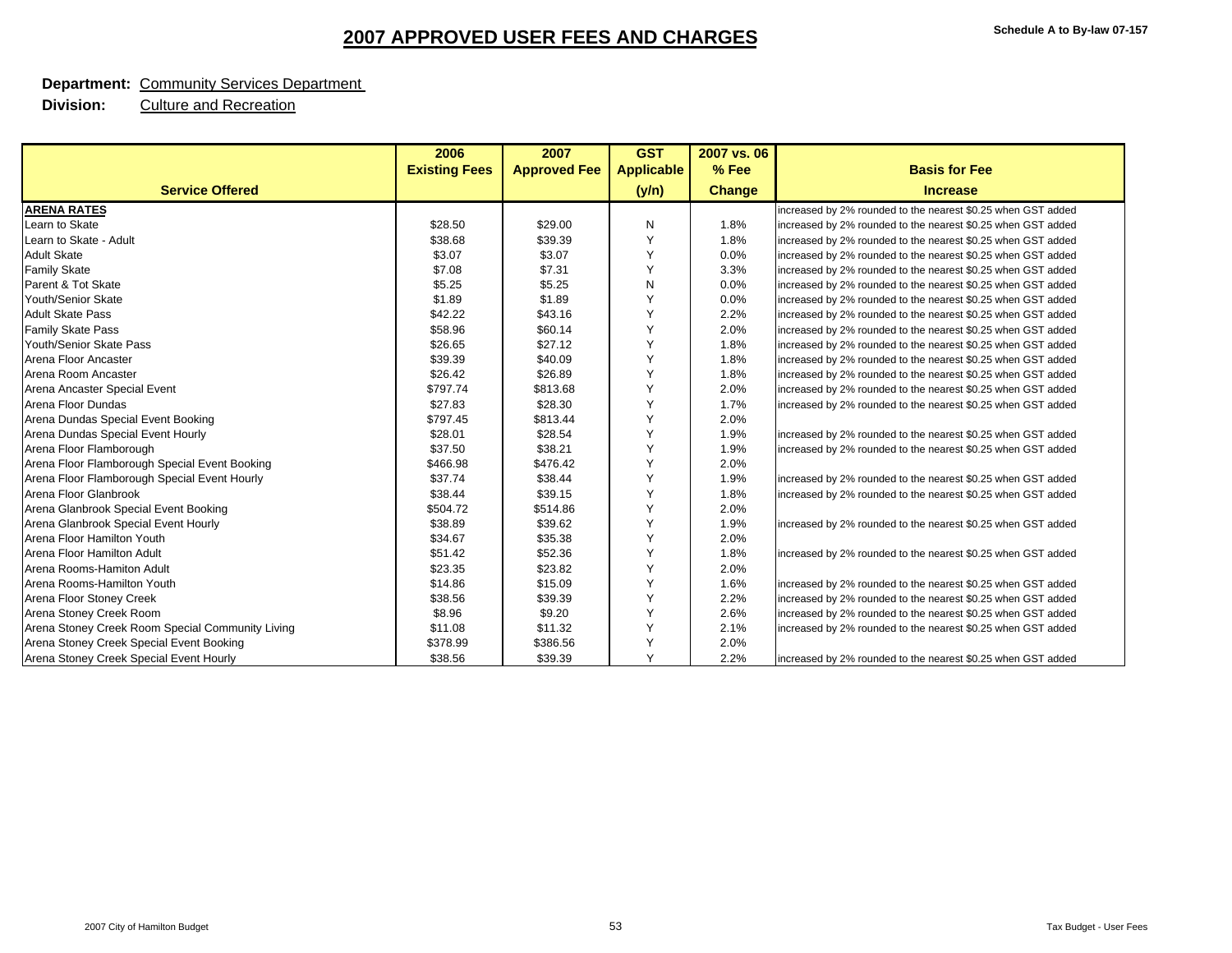#### **Department:** Community Services Department

 **Division:** Culture and Recreation

| <b>Existing Fees</b><br><b>Approved Fee</b><br><b>Applicable</b><br>% Fee<br><b>Basis for Fee</b><br><b>Service Offered</b><br>(y/n)<br><b>Change</b><br><b>Increase</b><br>PROGRAMS (vary from facility to facility as do rates)<br>After School Programs<br>\$16.00 - \$84.00<br>16.50-86.00<br>Ν<br>$2.4\% - 3.1\%$<br>increased by 2% rounded to the nearest \$0.25 when GST added<br><b>Art Classes</b><br>26.00-54.00<br>$2.4\% - 3.0\%$<br>$$25.25 - $52.75$<br>Y/N<br>increased by 2% rounded to the nearest \$0.25 when GST added<br><b>Babysitting Course</b><br>$$10.14 - $34.67$<br>10.37-35.61<br>Y<br>$2.3\% - 2.7\%$<br>increased by 2% rounded to the nearest \$0.25 when GST added<br>$$6.50 - $42.00$<br>6.75-43.00<br>Y/N<br>$2.4\% - 3.8\%$<br>Badminton<br>increased by 2% rounded to the nearest \$0.25 when GST added<br><b>Basketball</b><br>$$10.75 - $31.75$<br>11.00-32.50<br>$2.3\% - 2.4\%$<br>Y/N<br>increased by 2% rounded to the nearest \$0.25 when GST added<br>Cardio Kick Boxing<br>Y<br>2.2%<br>\$21.70<br>\$22.17<br>increased by 2% rounded to the nearest \$0.25 when GST added<br>Ceramics<br>$$16.00 - $52.75$<br>16.50-54.00<br>Y/N<br>$2.4\% - 3.1\%$<br>increased by 2% rounded to the nearest \$0.25 when GST added<br>Cooking<br>$0.0\% - 2.9\%$<br>$$4.25 - $26.25$<br>4.25-27.00<br>Y/N<br>increased by 2% rounded to the nearest \$0.25 when GST added<br>Crafts<br>1.00-54.00<br>$0.0\% - 2.4\%$<br>$$1.00 - $52.75$<br>Y/N<br>increased by 2% rounded to the nearest \$0.25 when GST added<br>$2.6\% - 3.1\%$<br>Dance - various<br>$$16.00 - $68.25$<br>16.50-70.00<br>Y/N<br>increased by 2% rounded to the nearest \$0.25 when GST added<br>$$16.00 - $52.75$<br>16.50-54.00<br>$2.4\% - 3.1\%$<br>Drama<br>Y/N<br>increased by 2% rounded to the nearest \$0.25 when GST added<br><b>Fitness</b><br>$$5.25 - $146$<br>5.50-149.75<br>Y/N<br>$2.6\% - 4.8\%$<br>increased by 2% rounded to the nearest \$0.25 when GST added<br><b>Floor Hockey</b><br>$2.4\% - 3.1\%$<br>$$16.00 - $52.75$<br>16.50-54.00<br>Y/N<br>increased by 2% rounded to the nearest \$0.25 when GST added<br>Football<br>$$16.00 - $52.75$<br>16.50-54.00<br>$2.4\% - 3.1\%$<br>Ν<br>increased by 2% rounded to the nearest \$0.25 when GST added<br>Gymnastics<br>$$10.75 - 39.75$<br>11.00-40.75<br>$2.3\% - 2.5\%$<br>N<br>increased by 2% rounded to the nearest \$0.25 when GST added<br><b>Indoor Soccer Skills</b><br>$$16.00 - $52.75$<br>16.50-54.00<br>$2.4\% - 3.1\%$<br>Ν<br>increased by 2% rounded to the nearest \$0.25 when GST added<br>Magic<br>$$16.00 - $52.75$<br>16.50-54.00<br>N<br>$2.4\% - 3.1\%$<br>increased by 2% rounded to the nearest \$0.25 when GST added<br><b>Music</b><br>\$10.75 - \$89.50<br>11.00-91.75<br>Y/N<br>$2.3\% - 2.5\%$<br>increased by 2% rounded to the nearest \$0.25 when GST added<br><b>Musical Comedy</b><br>2.6%<br>\$19.00 - \$38.00<br>19.50-39.00<br>Ν<br>increased by 2% rounded to the nearest \$0.25 when GST added<br>Pilates<br>Y<br>$$10.14 - $49.29$<br>10.38-50.94<br>$2.4\% - 3.3\%$<br>increased by 2% rounded to the nearest \$0.25 when GST added<br><b>Preschool Programs</b><br>$$10.75 - $142.00$<br>11.00-145.50<br>N<br>$2.3\% - 2.5\%$<br>increased by 2% rounded to the nearest \$0.25 when GST added<br>N<br>Science<br>$$10.75 - $38$<br>11.00-39.00<br>$2.3\% - 2.6\%$<br>increased by 2% rounded to the nearest \$0.25 when GST added<br>Seasonal Special<br>$0.0\% - 2.6\%$<br>$$2.25 - $105.25$<br>2.25-108.00<br>Y/N<br>increased by 2% rounded to the nearest \$0.25 when GST added<br>Skipping<br>$$12.75 - $38.00$<br>13.00-39.00<br>$2.0\% - 2.6\%$<br>Ν<br>increased by 2% rounded to the nearest \$0.25 when GST added<br>16.50-41.00<br>$2.5\% - 3.1\%$<br>Soccer<br>$$16.00 - $40.00$<br>Ν<br>increased by 2% rounded to the nearest \$0.25 when GST added<br>TaiChi<br>Y<br>\$14.86 - \$49.29<br>$3.2\% - 3.3\%$<br>15.33-50.94<br>increased by 2% rounded to the nearest \$0.25 when GST added<br>N<br>2.3%<br><b>Tiny Tumblers</b><br>\$32.50<br>\$33.25<br>increased by 2% rounded to the nearest \$0.25 when GST added<br>Y<br>Volleyball - Adults<br>\$14.86 - \$49.29<br>15.33-50.94<br>$3.2\% - 3.3\%$<br>increased by 2% rounded to the nearest \$0.25 when GST added<br>Y<br>25.47-81.13<br>\$24.53 - \$78.54<br>$3.3\% - 3.8\%$<br>increased by 2% rounded to the nearest \$0.25 when GST added<br>Yoga | 2006 | 2007 | <b>GST</b> | 2007 vs. 06 |  |
|--------------------------------------------------------------------------------------------------------------------------------------------------------------------------------------------------------------------------------------------------------------------------------------------------------------------------------------------------------------------------------------------------------------------------------------------------------------------------------------------------------------------------------------------------------------------------------------------------------------------------------------------------------------------------------------------------------------------------------------------------------------------------------------------------------------------------------------------------------------------------------------------------------------------------------------------------------------------------------------------------------------------------------------------------------------------------------------------------------------------------------------------------------------------------------------------------------------------------------------------------------------------------------------------------------------------------------------------------------------------------------------------------------------------------------------------------------------------------------------------------------------------------------------------------------------------------------------------------------------------------------------------------------------------------------------------------------------------------------------------------------------------------------------------------------------------------------------------------------------------------------------------------------------------------------------------------------------------------------------------------------------------------------------------------------------------------------------------------------------------------------------------------------------------------------------------------------------------------------------------------------------------------------------------------------------------------------------------------------------------------------------------------------------------------------------------------------------------------------------------------------------------------------------------------------------------------------------------------------------------------------------------------------------------------------------------------------------------------------------------------------------------------------------------------------------------------------------------------------------------------------------------------------------------------------------------------------------------------------------------------------------------------------------------------------------------------------------------------------------------------------------------------------------------------------------------------------------------------------------------------------------------------------------------------------------------------------------------------------------------------------------------------------------------------------------------------------------------------------------------------------------------------------------------------------------------------------------------------------------------------------------------------------------------------------------------------------------------------------------------------------------------------------------------------------------------------------------------------------------------------------------------------------------------------------------------------------------------------------------------------------------------------------------------------------------------------------------------------------------------------------------------------------------------------------------------------------------------------------------------------------------------------------------------------------------------------------------------------------------------------------------------------------------------------------------------------|------|------|------------|-------------|--|
|                                                                                                                                                                                                                                                                                                                                                                                                                                                                                                                                                                                                                                                                                                                                                                                                                                                                                                                                                                                                                                                                                                                                                                                                                                                                                                                                                                                                                                                                                                                                                                                                                                                                                                                                                                                                                                                                                                                                                                                                                                                                                                                                                                                                                                                                                                                                                                                                                                                                                                                                                                                                                                                                                                                                                                                                                                                                                                                                                                                                                                                                                                                                                                                                                                                                                                                                                                                                                                                                                                                                                                                                                                                                                                                                                                                                                                                                                                                                                                                                                                                                                                                                                                                                                                                                                                                                                                                                                                                  |      |      |            |             |  |
|                                                                                                                                                                                                                                                                                                                                                                                                                                                                                                                                                                                                                                                                                                                                                                                                                                                                                                                                                                                                                                                                                                                                                                                                                                                                                                                                                                                                                                                                                                                                                                                                                                                                                                                                                                                                                                                                                                                                                                                                                                                                                                                                                                                                                                                                                                                                                                                                                                                                                                                                                                                                                                                                                                                                                                                                                                                                                                                                                                                                                                                                                                                                                                                                                                                                                                                                                                                                                                                                                                                                                                                                                                                                                                                                                                                                                                                                                                                                                                                                                                                                                                                                                                                                                                                                                                                                                                                                                                                  |      |      |            |             |  |
|                                                                                                                                                                                                                                                                                                                                                                                                                                                                                                                                                                                                                                                                                                                                                                                                                                                                                                                                                                                                                                                                                                                                                                                                                                                                                                                                                                                                                                                                                                                                                                                                                                                                                                                                                                                                                                                                                                                                                                                                                                                                                                                                                                                                                                                                                                                                                                                                                                                                                                                                                                                                                                                                                                                                                                                                                                                                                                                                                                                                                                                                                                                                                                                                                                                                                                                                                                                                                                                                                                                                                                                                                                                                                                                                                                                                                                                                                                                                                                                                                                                                                                                                                                                                                                                                                                                                                                                                                                                  |      |      |            |             |  |
|                                                                                                                                                                                                                                                                                                                                                                                                                                                                                                                                                                                                                                                                                                                                                                                                                                                                                                                                                                                                                                                                                                                                                                                                                                                                                                                                                                                                                                                                                                                                                                                                                                                                                                                                                                                                                                                                                                                                                                                                                                                                                                                                                                                                                                                                                                                                                                                                                                                                                                                                                                                                                                                                                                                                                                                                                                                                                                                                                                                                                                                                                                                                                                                                                                                                                                                                                                                                                                                                                                                                                                                                                                                                                                                                                                                                                                                                                                                                                                                                                                                                                                                                                                                                                                                                                                                                                                                                                                                  |      |      |            |             |  |
|                                                                                                                                                                                                                                                                                                                                                                                                                                                                                                                                                                                                                                                                                                                                                                                                                                                                                                                                                                                                                                                                                                                                                                                                                                                                                                                                                                                                                                                                                                                                                                                                                                                                                                                                                                                                                                                                                                                                                                                                                                                                                                                                                                                                                                                                                                                                                                                                                                                                                                                                                                                                                                                                                                                                                                                                                                                                                                                                                                                                                                                                                                                                                                                                                                                                                                                                                                                                                                                                                                                                                                                                                                                                                                                                                                                                                                                                                                                                                                                                                                                                                                                                                                                                                                                                                                                                                                                                                                                  |      |      |            |             |  |
|                                                                                                                                                                                                                                                                                                                                                                                                                                                                                                                                                                                                                                                                                                                                                                                                                                                                                                                                                                                                                                                                                                                                                                                                                                                                                                                                                                                                                                                                                                                                                                                                                                                                                                                                                                                                                                                                                                                                                                                                                                                                                                                                                                                                                                                                                                                                                                                                                                                                                                                                                                                                                                                                                                                                                                                                                                                                                                                                                                                                                                                                                                                                                                                                                                                                                                                                                                                                                                                                                                                                                                                                                                                                                                                                                                                                                                                                                                                                                                                                                                                                                                                                                                                                                                                                                                                                                                                                                                                  |      |      |            |             |  |
|                                                                                                                                                                                                                                                                                                                                                                                                                                                                                                                                                                                                                                                                                                                                                                                                                                                                                                                                                                                                                                                                                                                                                                                                                                                                                                                                                                                                                                                                                                                                                                                                                                                                                                                                                                                                                                                                                                                                                                                                                                                                                                                                                                                                                                                                                                                                                                                                                                                                                                                                                                                                                                                                                                                                                                                                                                                                                                                                                                                                                                                                                                                                                                                                                                                                                                                                                                                                                                                                                                                                                                                                                                                                                                                                                                                                                                                                                                                                                                                                                                                                                                                                                                                                                                                                                                                                                                                                                                                  |      |      |            |             |  |
|                                                                                                                                                                                                                                                                                                                                                                                                                                                                                                                                                                                                                                                                                                                                                                                                                                                                                                                                                                                                                                                                                                                                                                                                                                                                                                                                                                                                                                                                                                                                                                                                                                                                                                                                                                                                                                                                                                                                                                                                                                                                                                                                                                                                                                                                                                                                                                                                                                                                                                                                                                                                                                                                                                                                                                                                                                                                                                                                                                                                                                                                                                                                                                                                                                                                                                                                                                                                                                                                                                                                                                                                                                                                                                                                                                                                                                                                                                                                                                                                                                                                                                                                                                                                                                                                                                                                                                                                                                                  |      |      |            |             |  |
|                                                                                                                                                                                                                                                                                                                                                                                                                                                                                                                                                                                                                                                                                                                                                                                                                                                                                                                                                                                                                                                                                                                                                                                                                                                                                                                                                                                                                                                                                                                                                                                                                                                                                                                                                                                                                                                                                                                                                                                                                                                                                                                                                                                                                                                                                                                                                                                                                                                                                                                                                                                                                                                                                                                                                                                                                                                                                                                                                                                                                                                                                                                                                                                                                                                                                                                                                                                                                                                                                                                                                                                                                                                                                                                                                                                                                                                                                                                                                                                                                                                                                                                                                                                                                                                                                                                                                                                                                                                  |      |      |            |             |  |
|                                                                                                                                                                                                                                                                                                                                                                                                                                                                                                                                                                                                                                                                                                                                                                                                                                                                                                                                                                                                                                                                                                                                                                                                                                                                                                                                                                                                                                                                                                                                                                                                                                                                                                                                                                                                                                                                                                                                                                                                                                                                                                                                                                                                                                                                                                                                                                                                                                                                                                                                                                                                                                                                                                                                                                                                                                                                                                                                                                                                                                                                                                                                                                                                                                                                                                                                                                                                                                                                                                                                                                                                                                                                                                                                                                                                                                                                                                                                                                                                                                                                                                                                                                                                                                                                                                                                                                                                                                                  |      |      |            |             |  |
|                                                                                                                                                                                                                                                                                                                                                                                                                                                                                                                                                                                                                                                                                                                                                                                                                                                                                                                                                                                                                                                                                                                                                                                                                                                                                                                                                                                                                                                                                                                                                                                                                                                                                                                                                                                                                                                                                                                                                                                                                                                                                                                                                                                                                                                                                                                                                                                                                                                                                                                                                                                                                                                                                                                                                                                                                                                                                                                                                                                                                                                                                                                                                                                                                                                                                                                                                                                                                                                                                                                                                                                                                                                                                                                                                                                                                                                                                                                                                                                                                                                                                                                                                                                                                                                                                                                                                                                                                                                  |      |      |            |             |  |
|                                                                                                                                                                                                                                                                                                                                                                                                                                                                                                                                                                                                                                                                                                                                                                                                                                                                                                                                                                                                                                                                                                                                                                                                                                                                                                                                                                                                                                                                                                                                                                                                                                                                                                                                                                                                                                                                                                                                                                                                                                                                                                                                                                                                                                                                                                                                                                                                                                                                                                                                                                                                                                                                                                                                                                                                                                                                                                                                                                                                                                                                                                                                                                                                                                                                                                                                                                                                                                                                                                                                                                                                                                                                                                                                                                                                                                                                                                                                                                                                                                                                                                                                                                                                                                                                                                                                                                                                                                                  |      |      |            |             |  |
|                                                                                                                                                                                                                                                                                                                                                                                                                                                                                                                                                                                                                                                                                                                                                                                                                                                                                                                                                                                                                                                                                                                                                                                                                                                                                                                                                                                                                                                                                                                                                                                                                                                                                                                                                                                                                                                                                                                                                                                                                                                                                                                                                                                                                                                                                                                                                                                                                                                                                                                                                                                                                                                                                                                                                                                                                                                                                                                                                                                                                                                                                                                                                                                                                                                                                                                                                                                                                                                                                                                                                                                                                                                                                                                                                                                                                                                                                                                                                                                                                                                                                                                                                                                                                                                                                                                                                                                                                                                  |      |      |            |             |  |
|                                                                                                                                                                                                                                                                                                                                                                                                                                                                                                                                                                                                                                                                                                                                                                                                                                                                                                                                                                                                                                                                                                                                                                                                                                                                                                                                                                                                                                                                                                                                                                                                                                                                                                                                                                                                                                                                                                                                                                                                                                                                                                                                                                                                                                                                                                                                                                                                                                                                                                                                                                                                                                                                                                                                                                                                                                                                                                                                                                                                                                                                                                                                                                                                                                                                                                                                                                                                                                                                                                                                                                                                                                                                                                                                                                                                                                                                                                                                                                                                                                                                                                                                                                                                                                                                                                                                                                                                                                                  |      |      |            |             |  |
|                                                                                                                                                                                                                                                                                                                                                                                                                                                                                                                                                                                                                                                                                                                                                                                                                                                                                                                                                                                                                                                                                                                                                                                                                                                                                                                                                                                                                                                                                                                                                                                                                                                                                                                                                                                                                                                                                                                                                                                                                                                                                                                                                                                                                                                                                                                                                                                                                                                                                                                                                                                                                                                                                                                                                                                                                                                                                                                                                                                                                                                                                                                                                                                                                                                                                                                                                                                                                                                                                                                                                                                                                                                                                                                                                                                                                                                                                                                                                                                                                                                                                                                                                                                                                                                                                                                                                                                                                                                  |      |      |            |             |  |
|                                                                                                                                                                                                                                                                                                                                                                                                                                                                                                                                                                                                                                                                                                                                                                                                                                                                                                                                                                                                                                                                                                                                                                                                                                                                                                                                                                                                                                                                                                                                                                                                                                                                                                                                                                                                                                                                                                                                                                                                                                                                                                                                                                                                                                                                                                                                                                                                                                                                                                                                                                                                                                                                                                                                                                                                                                                                                                                                                                                                                                                                                                                                                                                                                                                                                                                                                                                                                                                                                                                                                                                                                                                                                                                                                                                                                                                                                                                                                                                                                                                                                                                                                                                                                                                                                                                                                                                                                                                  |      |      |            |             |  |
|                                                                                                                                                                                                                                                                                                                                                                                                                                                                                                                                                                                                                                                                                                                                                                                                                                                                                                                                                                                                                                                                                                                                                                                                                                                                                                                                                                                                                                                                                                                                                                                                                                                                                                                                                                                                                                                                                                                                                                                                                                                                                                                                                                                                                                                                                                                                                                                                                                                                                                                                                                                                                                                                                                                                                                                                                                                                                                                                                                                                                                                                                                                                                                                                                                                                                                                                                                                                                                                                                                                                                                                                                                                                                                                                                                                                                                                                                                                                                                                                                                                                                                                                                                                                                                                                                                                                                                                                                                                  |      |      |            |             |  |
|                                                                                                                                                                                                                                                                                                                                                                                                                                                                                                                                                                                                                                                                                                                                                                                                                                                                                                                                                                                                                                                                                                                                                                                                                                                                                                                                                                                                                                                                                                                                                                                                                                                                                                                                                                                                                                                                                                                                                                                                                                                                                                                                                                                                                                                                                                                                                                                                                                                                                                                                                                                                                                                                                                                                                                                                                                                                                                                                                                                                                                                                                                                                                                                                                                                                                                                                                                                                                                                                                                                                                                                                                                                                                                                                                                                                                                                                                                                                                                                                                                                                                                                                                                                                                                                                                                                                                                                                                                                  |      |      |            |             |  |
|                                                                                                                                                                                                                                                                                                                                                                                                                                                                                                                                                                                                                                                                                                                                                                                                                                                                                                                                                                                                                                                                                                                                                                                                                                                                                                                                                                                                                                                                                                                                                                                                                                                                                                                                                                                                                                                                                                                                                                                                                                                                                                                                                                                                                                                                                                                                                                                                                                                                                                                                                                                                                                                                                                                                                                                                                                                                                                                                                                                                                                                                                                                                                                                                                                                                                                                                                                                                                                                                                                                                                                                                                                                                                                                                                                                                                                                                                                                                                                                                                                                                                                                                                                                                                                                                                                                                                                                                                                                  |      |      |            |             |  |
|                                                                                                                                                                                                                                                                                                                                                                                                                                                                                                                                                                                                                                                                                                                                                                                                                                                                                                                                                                                                                                                                                                                                                                                                                                                                                                                                                                                                                                                                                                                                                                                                                                                                                                                                                                                                                                                                                                                                                                                                                                                                                                                                                                                                                                                                                                                                                                                                                                                                                                                                                                                                                                                                                                                                                                                                                                                                                                                                                                                                                                                                                                                                                                                                                                                                                                                                                                                                                                                                                                                                                                                                                                                                                                                                                                                                                                                                                                                                                                                                                                                                                                                                                                                                                                                                                                                                                                                                                                                  |      |      |            |             |  |
|                                                                                                                                                                                                                                                                                                                                                                                                                                                                                                                                                                                                                                                                                                                                                                                                                                                                                                                                                                                                                                                                                                                                                                                                                                                                                                                                                                                                                                                                                                                                                                                                                                                                                                                                                                                                                                                                                                                                                                                                                                                                                                                                                                                                                                                                                                                                                                                                                                                                                                                                                                                                                                                                                                                                                                                                                                                                                                                                                                                                                                                                                                                                                                                                                                                                                                                                                                                                                                                                                                                                                                                                                                                                                                                                                                                                                                                                                                                                                                                                                                                                                                                                                                                                                                                                                                                                                                                                                                                  |      |      |            |             |  |
|                                                                                                                                                                                                                                                                                                                                                                                                                                                                                                                                                                                                                                                                                                                                                                                                                                                                                                                                                                                                                                                                                                                                                                                                                                                                                                                                                                                                                                                                                                                                                                                                                                                                                                                                                                                                                                                                                                                                                                                                                                                                                                                                                                                                                                                                                                                                                                                                                                                                                                                                                                                                                                                                                                                                                                                                                                                                                                                                                                                                                                                                                                                                                                                                                                                                                                                                                                                                                                                                                                                                                                                                                                                                                                                                                                                                                                                                                                                                                                                                                                                                                                                                                                                                                                                                                                                                                                                                                                                  |      |      |            |             |  |
|                                                                                                                                                                                                                                                                                                                                                                                                                                                                                                                                                                                                                                                                                                                                                                                                                                                                                                                                                                                                                                                                                                                                                                                                                                                                                                                                                                                                                                                                                                                                                                                                                                                                                                                                                                                                                                                                                                                                                                                                                                                                                                                                                                                                                                                                                                                                                                                                                                                                                                                                                                                                                                                                                                                                                                                                                                                                                                                                                                                                                                                                                                                                                                                                                                                                                                                                                                                                                                                                                                                                                                                                                                                                                                                                                                                                                                                                                                                                                                                                                                                                                                                                                                                                                                                                                                                                                                                                                                                  |      |      |            |             |  |
|                                                                                                                                                                                                                                                                                                                                                                                                                                                                                                                                                                                                                                                                                                                                                                                                                                                                                                                                                                                                                                                                                                                                                                                                                                                                                                                                                                                                                                                                                                                                                                                                                                                                                                                                                                                                                                                                                                                                                                                                                                                                                                                                                                                                                                                                                                                                                                                                                                                                                                                                                                                                                                                                                                                                                                                                                                                                                                                                                                                                                                                                                                                                                                                                                                                                                                                                                                                                                                                                                                                                                                                                                                                                                                                                                                                                                                                                                                                                                                                                                                                                                                                                                                                                                                                                                                                                                                                                                                                  |      |      |            |             |  |
|                                                                                                                                                                                                                                                                                                                                                                                                                                                                                                                                                                                                                                                                                                                                                                                                                                                                                                                                                                                                                                                                                                                                                                                                                                                                                                                                                                                                                                                                                                                                                                                                                                                                                                                                                                                                                                                                                                                                                                                                                                                                                                                                                                                                                                                                                                                                                                                                                                                                                                                                                                                                                                                                                                                                                                                                                                                                                                                                                                                                                                                                                                                                                                                                                                                                                                                                                                                                                                                                                                                                                                                                                                                                                                                                                                                                                                                                                                                                                                                                                                                                                                                                                                                                                                                                                                                                                                                                                                                  |      |      |            |             |  |
|                                                                                                                                                                                                                                                                                                                                                                                                                                                                                                                                                                                                                                                                                                                                                                                                                                                                                                                                                                                                                                                                                                                                                                                                                                                                                                                                                                                                                                                                                                                                                                                                                                                                                                                                                                                                                                                                                                                                                                                                                                                                                                                                                                                                                                                                                                                                                                                                                                                                                                                                                                                                                                                                                                                                                                                                                                                                                                                                                                                                                                                                                                                                                                                                                                                                                                                                                                                                                                                                                                                                                                                                                                                                                                                                                                                                                                                                                                                                                                                                                                                                                                                                                                                                                                                                                                                                                                                                                                                  |      |      |            |             |  |
|                                                                                                                                                                                                                                                                                                                                                                                                                                                                                                                                                                                                                                                                                                                                                                                                                                                                                                                                                                                                                                                                                                                                                                                                                                                                                                                                                                                                                                                                                                                                                                                                                                                                                                                                                                                                                                                                                                                                                                                                                                                                                                                                                                                                                                                                                                                                                                                                                                                                                                                                                                                                                                                                                                                                                                                                                                                                                                                                                                                                                                                                                                                                                                                                                                                                                                                                                                                                                                                                                                                                                                                                                                                                                                                                                                                                                                                                                                                                                                                                                                                                                                                                                                                                                                                                                                                                                                                                                                                  |      |      |            |             |  |
|                                                                                                                                                                                                                                                                                                                                                                                                                                                                                                                                                                                                                                                                                                                                                                                                                                                                                                                                                                                                                                                                                                                                                                                                                                                                                                                                                                                                                                                                                                                                                                                                                                                                                                                                                                                                                                                                                                                                                                                                                                                                                                                                                                                                                                                                                                                                                                                                                                                                                                                                                                                                                                                                                                                                                                                                                                                                                                                                                                                                                                                                                                                                                                                                                                                                                                                                                                                                                                                                                                                                                                                                                                                                                                                                                                                                                                                                                                                                                                                                                                                                                                                                                                                                                                                                                                                                                                                                                                                  |      |      |            |             |  |
|                                                                                                                                                                                                                                                                                                                                                                                                                                                                                                                                                                                                                                                                                                                                                                                                                                                                                                                                                                                                                                                                                                                                                                                                                                                                                                                                                                                                                                                                                                                                                                                                                                                                                                                                                                                                                                                                                                                                                                                                                                                                                                                                                                                                                                                                                                                                                                                                                                                                                                                                                                                                                                                                                                                                                                                                                                                                                                                                                                                                                                                                                                                                                                                                                                                                                                                                                                                                                                                                                                                                                                                                                                                                                                                                                                                                                                                                                                                                                                                                                                                                                                                                                                                                                                                                                                                                                                                                                                                  |      |      |            |             |  |
|                                                                                                                                                                                                                                                                                                                                                                                                                                                                                                                                                                                                                                                                                                                                                                                                                                                                                                                                                                                                                                                                                                                                                                                                                                                                                                                                                                                                                                                                                                                                                                                                                                                                                                                                                                                                                                                                                                                                                                                                                                                                                                                                                                                                                                                                                                                                                                                                                                                                                                                                                                                                                                                                                                                                                                                                                                                                                                                                                                                                                                                                                                                                                                                                                                                                                                                                                                                                                                                                                                                                                                                                                                                                                                                                                                                                                                                                                                                                                                                                                                                                                                                                                                                                                                                                                                                                                                                                                                                  |      |      |            |             |  |
|                                                                                                                                                                                                                                                                                                                                                                                                                                                                                                                                                                                                                                                                                                                                                                                                                                                                                                                                                                                                                                                                                                                                                                                                                                                                                                                                                                                                                                                                                                                                                                                                                                                                                                                                                                                                                                                                                                                                                                                                                                                                                                                                                                                                                                                                                                                                                                                                                                                                                                                                                                                                                                                                                                                                                                                                                                                                                                                                                                                                                                                                                                                                                                                                                                                                                                                                                                                                                                                                                                                                                                                                                                                                                                                                                                                                                                                                                                                                                                                                                                                                                                                                                                                                                                                                                                                                                                                                                                                  |      |      |            |             |  |
|                                                                                                                                                                                                                                                                                                                                                                                                                                                                                                                                                                                                                                                                                                                                                                                                                                                                                                                                                                                                                                                                                                                                                                                                                                                                                                                                                                                                                                                                                                                                                                                                                                                                                                                                                                                                                                                                                                                                                                                                                                                                                                                                                                                                                                                                                                                                                                                                                                                                                                                                                                                                                                                                                                                                                                                                                                                                                                                                                                                                                                                                                                                                                                                                                                                                                                                                                                                                                                                                                                                                                                                                                                                                                                                                                                                                                                                                                                                                                                                                                                                                                                                                                                                                                                                                                                                                                                                                                                                  |      |      |            |             |  |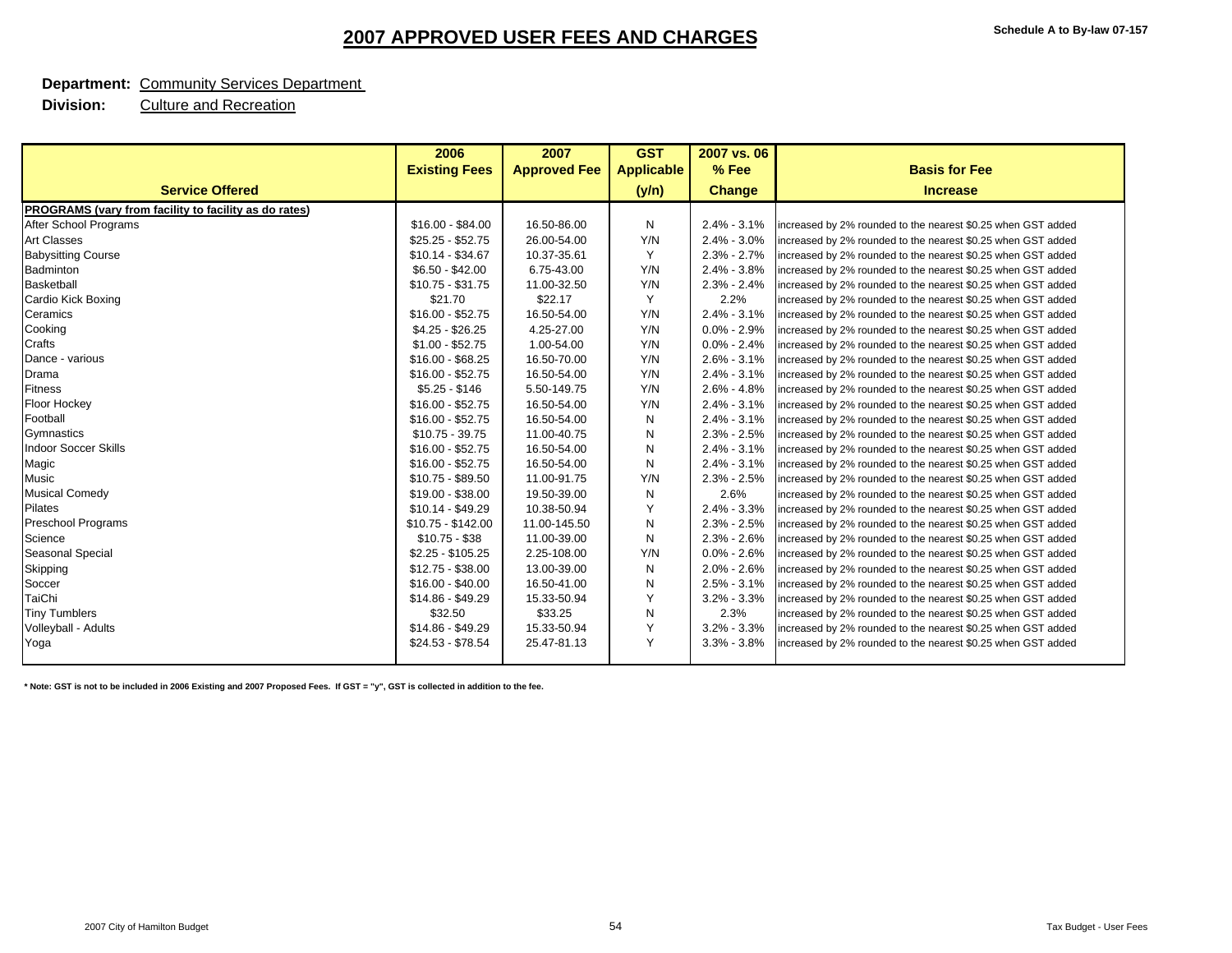#### **Schedule A to By-law 07-157**

## **2007 APPROVED USER FEES AND CHARGES**

# **Department: Community Services Department<br>
<b>Division:** Culture and Recreation

|                                                | 2006                 | 2007                | <b>GST</b>        | 2007 vs. 06   |                                                |
|------------------------------------------------|----------------------|---------------------|-------------------|---------------|------------------------------------------------|
|                                                | <b>Existing Fees</b> | <b>Approved Fee</b> | <b>Applicable</b> | % Fee         | <b>Basis for Fee</b>                           |
| <b>Service Offered</b>                         |                      |                     | $(y/n)^*$         | <b>Change</b> | <b>Increase</b>                                |
| <b>GOLF FEES - Chedoke (Beddoe and Martin)</b> |                      |                     |                   |               |                                                |
|                                                |                      |                     |                   |               |                                                |
| <b>Chedoke Green Fees-Beddoe</b>               |                      |                     |                   |               |                                                |
| Monday to Thursday - 18 Holes                  | \$38.68              | \$40.57             | Υ                 | 4.9%          |                                                |
| Fri/Sat/Sun/Holidays - 18 Holes                | \$43.40              | \$45.28             | Y                 | 4.3%          |                                                |
| Senior - Monday to Thursday - 18 Holes         | \$32.08              | \$33.02             | Υ                 | 2.9%          |                                                |
| Senior - Fri/Sat/Sun/Holidays - 18 Holes       | \$33.96              | \$34.91             | Y                 | 2.8%          |                                                |
| Junior - Monday to Thursday - 18 Holes         | \$32.08              | n/a                 | Y                 | n/a           |                                                |
| Junior - Fri/Sat/Sun/Holidays - 18 Holes       | \$33.96              | n/a                 | Y                 | n/a           |                                                |
| Junior - anyday                                |                      | \$24.53             | Y                 | n/a           |                                                |
| Twilight - Monday to Thursday                  | \$25.47              | \$28.30             | Y                 | 11.1%         |                                                |
| Twilight - Fri/Sat/Sun/Holidays                | \$30.19              | \$33.02             | Y                 | 9.4%          |                                                |
| 2nd Twilight - Monday to Thursday              | \$18.87              | \$21.70             | Y                 | 15.0%         |                                                |
| 2nd Twilight -Fri/Sat/Sun/Holidays             | \$23.58              | \$26.42             | Y                 | 12.0%         |                                                |
| 9 Holes - Times specified by management        | \$24.53              | \$24.53             | Y                 |               |                                                |
| <b>Chedoke Green Fees - Martin</b>             |                      |                     |                   |               |                                                |
| Monday to Thursday - 18 Holes                  | \$25.47              | \$27.36             | Υ                 | 7.4%          | Fees approved through the tender process       |
| Fri/Sat/Sun/Holidays - 18 Holes                | \$30.19              | \$32.08             | Y                 | 6.3%          | at the January 24 Council meeting.             |
| Senior - Monday to Thursday - 18 Holes         | \$19.81              | \$23.58             | Υ                 | 19.0%         | <b>Emergency and Community Services Report</b> |
| Senior - Fri/Sat/Sun/Holidays - 18 Holes       | \$21.70              | \$25.47             | Y                 | 17.4%         | 07-001 (Report CS05008(a)).                    |
| Junior - Monday to Thursday - 18 Holes         | \$19.81              | n/a                 | Υ                 | n/a           |                                                |
| Junior - Fri/Sat/Sun/Holidays - 18 Holes       | \$21.70              | n/a                 | Y                 | n/a           |                                                |
| Junior - anyday                                |                      | \$18.87             | Y                 | n/a           |                                                |
| Twilight - Monday to Thursday                  | \$18.87              | \$20.75             | Y                 | 10.0%         |                                                |
| Twilight - Fri/Sat/Sun/Holidays                | \$23.58              | \$25.47             | Y                 | 8.0%          |                                                |
| 2nd Twilight - Monday to Thursday              | \$14.15              | \$16.04             | Y                 | 13.3%         |                                                |
| 2nd Twilight -Fri/Sat/Sun/Holidays             | \$18.87              | \$20.75             | Y                 | 10.0%         |                                                |
| 9 Holes - Times specified by management        | \$18.87              | \$18.87             | Y                 |               |                                                |
| <b>Chedoke (only) Advantage Packs</b>          |                      |                     |                   |               |                                                |
| 12 Rounds                                      | \$452.83             | \$452.83            | Υ                 | 0.0%          |                                                |
| 24 Rounds                                      | \$830.19             | \$830.19            | Y                 | 0.0%          |                                                |
| <b>Cart Fee</b>                                | \$30.19              | \$30.19             | Y                 | 0.0%          |                                                |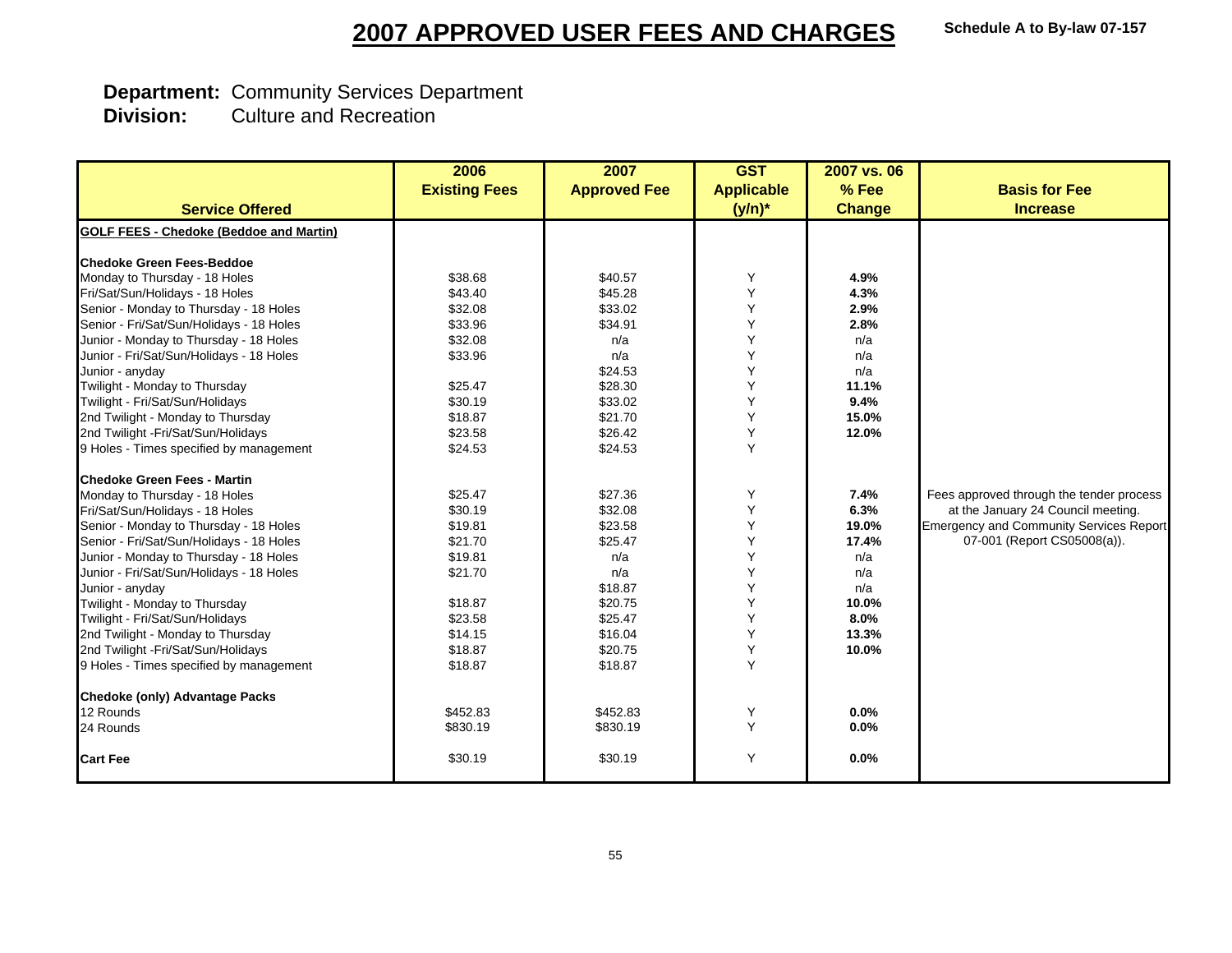# **Department: Community Services Department<br>
<b>Division:** Culture and Recreation

|                                            | 2006                 | 2007                | <b>GST</b>        | 2007 vs. 06   |                                                |
|--------------------------------------------|----------------------|---------------------|-------------------|---------------|------------------------------------------------|
|                                            | <b>Existing Fees</b> | <b>Approved Fee</b> | <b>Applicable</b> | $%$ Fee       | <b>Basis for Fee</b>                           |
| <b>Service Offered</b>                     |                      |                     | $(y/n)^*$         | <b>Change</b> | <b>Increase</b>                                |
| Chedoke Golf Memberships - Resident-Plan A |                      |                     |                   |               |                                                |
| Bedoe & Martin - Adult                     | \$1,433.96           | \$1,505.66          | Y                 | 5.0%          |                                                |
| Bedoe & Martin - Couples                   | \$2,580.66           | \$2,709.20          | Y                 | 5.0%          |                                                |
| Bedoe & Martin - Junior                    | \$377.36             | \$377.36            | Y                 | 0.0%          |                                                |
| Bedoe & Martin - Intermediate              | \$983.02             | n/a                 | Υ                 | n/a           |                                                |
| Bedoe & Martin - Senior                    | \$1,021.23           | \$1.072.29          | Y                 | 5.0%          |                                                |
| Bedoe & Martin - Weekday                   | \$1,055.66           | \$1,108.44          | Υ                 | 5.0%          |                                                |
| <b>Martin-Adult</b>                        | \$952.83             | \$1,000.47          | Y                 | 5.0%          |                                                |
| <b>Martin-Couples</b>                      | \$1,605.66           | \$1,685.94          | Υ                 | 5.0%          |                                                |
| Martin-Junior                              | \$273.58             | \$273.58            | Y                 | 0.0%          |                                                |
| Martin-Intermediate                        | \$546.23             | n/a                 | Υ                 | n/a           |                                                |
| <b>Martin-Senior</b>                       | \$670.75             | \$704.29            | Υ                 | 5.0%          |                                                |
| Martin-Weekday                             | \$688.68             | \$723.11            | Y                 | 5.0%          |                                                |
| City Wide - Adult                          | \$1,771,70           | \$1,860.28          | Υ                 | 5.0%          |                                                |
| City Wide - Couples                        | \$2,970.75           | \$3.119.29          | Υ                 | 5.0%          |                                                |
| City Wide - Senior                         | \$1,289.62           | \$1,354.10          | Υ                 | 5.0%          |                                                |
| City Wide - Weekday                        | \$1,335.85           | \$1,385.66          | Y                 | 3.7%          |                                                |
| Chedoke Golf Memberships - Resident Plan B |                      |                     |                   |               |                                                |
| Residents - Plan B - City Wide             |                      |                     |                   |               | Fees approved through the tender process       |
| Adult                                      | \$551.89             | n/a                 | Y                 | n/a           | at the January 24 Council meeting.             |
| Couples                                    | \$906.60             | n/a                 | Υ                 | n/a           | <b>Emergency and Community Services Report</b> |
| Senior                                     | \$424.53             | n/a                 | Υ                 | n/a           | 07-001 (Report CS05008(a)).                    |
| Weekday                                    | \$441.51             | n/a                 | Y                 | n/a           |                                                |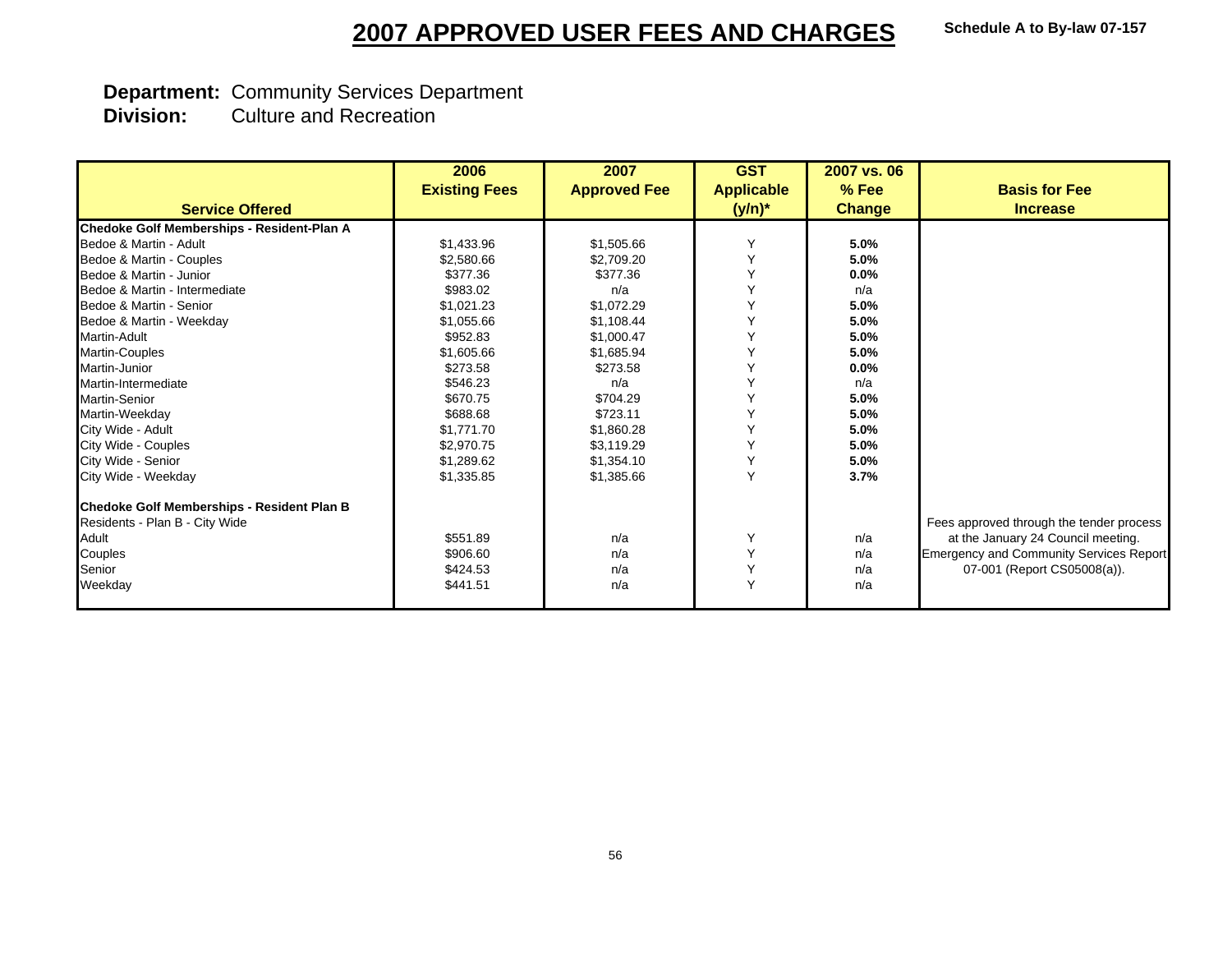# **Department: Community Services Department<br>
<b>Division:** Culture and Recreation

|                                              | 2006                 | 2007                | <b>GST</b>        | 2007 vs. 06   |                                                |
|----------------------------------------------|----------------------|---------------------|-------------------|---------------|------------------------------------------------|
|                                              | <b>Existing Fees</b> | <b>Approved Fee</b> | <b>Applicable</b> | $%$ Fee       | <b>Basis for Fee</b>                           |
| <b>Service Offered</b>                       |                      |                     | $(y/n)^*$         | <b>Change</b> | <b>Increase</b>                                |
| Chedoke Golf Memberships-Non Resident-Plan A |                      |                     |                   |               |                                                |
| Bedoe & Martin - Adult                       | \$1,617.92           | \$1,698.82          | Υ                 | 5.0%          |                                                |
| Bedoe & Martin - Couples                     | \$2,820.75           | \$2,961.79          | Υ                 | 5.0%          |                                                |
| Bedoe & Martin - Junior                      | \$463.21             | \$486.37            | Y                 | 5.0%          |                                                |
| Bedoe & Martin - Intermediate                | \$1,226.42           | n/a                 | Y                 | n/a           |                                                |
| Bedoe & Martin - Senior                      | \$1,226.42           | \$1,287.74          | Y                 | 5.0%          |                                                |
| Bedoe & Martin - Weekday                     | \$1,262.26           | \$1,325.38          | Y                 | 5.0%          |                                                |
| <b>Martin-Adult</b>                          | \$1,113.21           | \$1,168.87          | Υ                 | 5.0%          |                                                |
| Martin-Couples                               | \$1,801.89           | \$1,891.98          | Y                 | 5.0%          |                                                |
| Martin-Junior                                | \$331.13             | \$347.69            | Υ                 | 5.0%          |                                                |
| Martin-Intermediate                          | \$655.66             | n/a                 | Υ                 | n/a           | Fees approved through the tender process       |
| <b>Martin-Senior</b>                         | \$843.40             | \$885.57            | Υ                 | 5.0%          | at the January 24 Council meeting.             |
| Martin-Weekdav                               | \$860.85             | \$903.90            | Y                 | 5.0%          | <b>Emergency and Community Services Report</b> |
| City Wide - Adult                            | \$2,041.51           | \$2,143.58          | Υ                 | 5.0%          | 07-001 (Report CS05008(a)).                    |
| City Wide - Couples                          | \$3,414.15           | \$3,584.86          | Υ                 | 5.0%          |                                                |
| City Wide - Senior                           | \$1,559.43           | \$1,637.41          | Υ                 | 5.0%          |                                                |
| City Wide - Weekday                          | \$1,605.66           | \$1,685.94          | Ý                 | 5.0%          |                                                |
| Chedoke Golf Memberships-Non-Resident Plan B |                      |                     |                   |               |                                                |
| Non - Residents - Plan B-City Wide           |                      |                     |                   |               |                                                |
| Adult                                        | \$760.38             | n/a                 | Υ                 | n/a           |                                                |
| Couples                                      | \$1,072.64           | n/a                 | Υ                 | n/a           |                                                |
| Senior                                       | \$567.92             | n/a                 | Υ                 | n/a           |                                                |
| Weekday                                      | \$585.38             | n/a                 | Υ                 | n/a           |                                                |
|                                              |                      |                     |                   |               |                                                |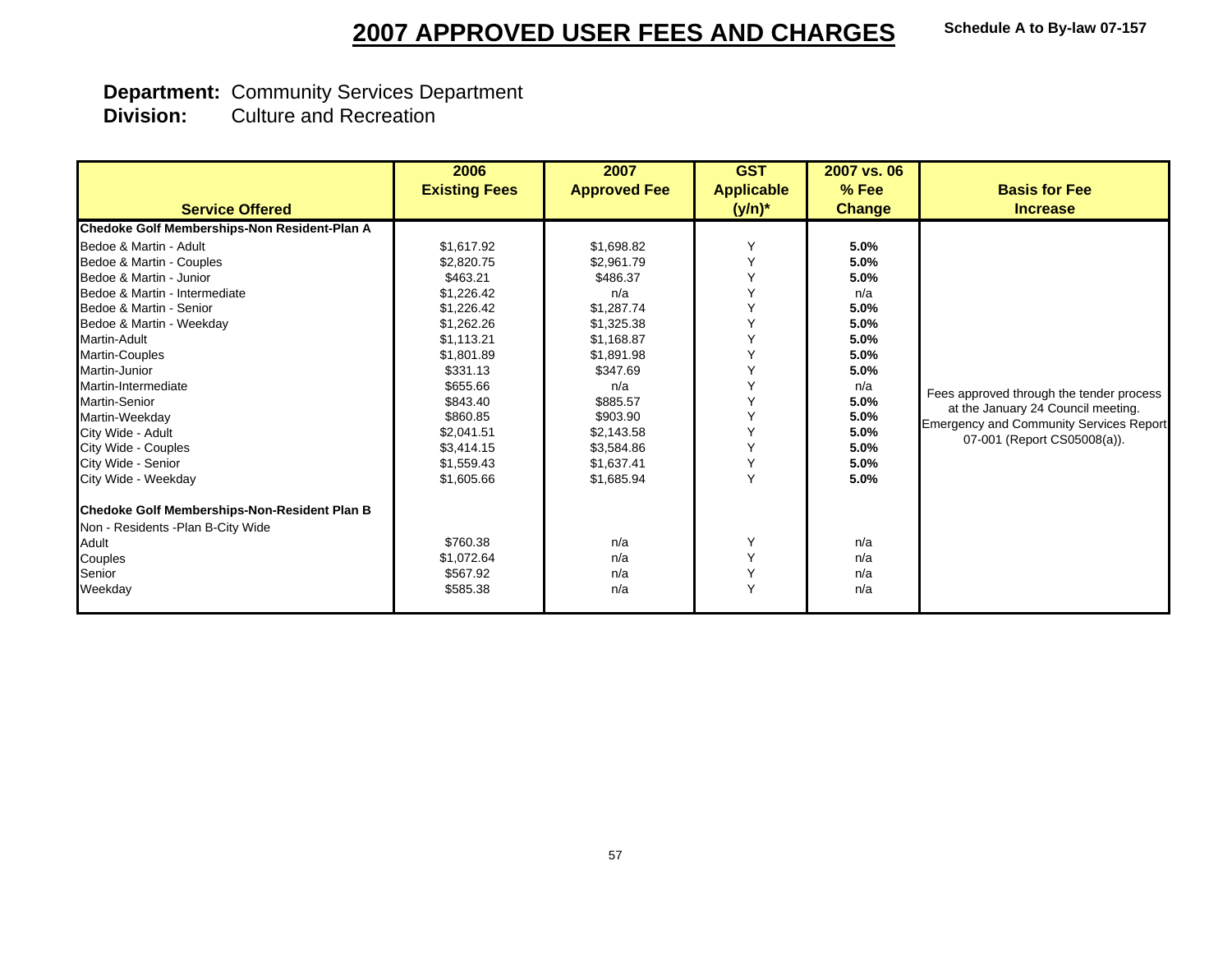# **Department: Community Services Department<br>
<b>Division:** Culture and Recreation

|                                                | 2006                 | 2007                | <b>GST</b>        | 2007 vs. 06   |                                                |
|------------------------------------------------|----------------------|---------------------|-------------------|---------------|------------------------------------------------|
|                                                | <b>Existing Fees</b> | <b>Approved Fee</b> | <b>Applicable</b> | % Fee         | <b>Basis for Fee</b>                           |
| <b>Service Offered</b>                         |                      |                     | $(y/n)^*$         | <b>Change</b> | <b>Increase</b>                                |
|                                                |                      |                     |                   |               |                                                |
| <b>GOLF FEES - King's Forest</b>               |                      |                     |                   |               |                                                |
| <b>King's Forest Green Fees</b>                |                      |                     |                   |               |                                                |
| Monday to Thursday - 18 Holes                  | \$47.17              | \$50.00             | Υ                 | 6.0%          |                                                |
| Fri/Sat/Sun/Holidays - 18 Holes                | \$53.77              | \$56.60             | Υ                 | 5.3%          |                                                |
| Senior - Monday to Thursday - 18 Holes         | \$34.91              | \$37.74             | Υ                 | 8.1%          |                                                |
| Senior - Fri/Sat/Sun/Holidays - 18 Holes       | \$40.57              | \$43.40             | Υ                 | 7.0%          |                                                |
| Junior - Monday to Thursday - 18 Holes         | \$34.91              | n/a                 | Υ                 | n/a           |                                                |
| Junior - Fri/Sat/Sun/Holidays - 18 Holes       | \$40.57              | n/a                 | Υ                 | n/a           |                                                |
| Junior - anyday                                |                      | \$28.30             | Υ                 | n/a           |                                                |
| Twilight - Monday to Thursday                  | \$31.13              | \$33.02             | Y                 | 6.1%          |                                                |
| Twilight - Fri/Sat/Sun/Holidays                | \$34.91              | \$36.79             | Υ                 | 5.4%          |                                                |
| 2nd Twilight - Monday to Thursday              | \$24.53              | \$26.42             | Υ                 | 7.7%          |                                                |
| 2nd Twilight -Fri/Sat/Sun/Holidays             | \$28.30              | \$30.19             | Υ                 | 6.7%          |                                                |
| 9 Holes - Times specified by management        | \$28.30              | \$28.30             | Y                 | n/a           |                                                |
| King's Forest (only) Advantage Packs           |                      |                     |                   |               |                                                |
| 12 Rounds                                      | \$566.04             | \$566.04            | Υ                 | 0.0%          | Fees approved through the tender process       |
| 24 Rounds                                      | \$943.40             | \$943.40            | Y                 | 0.0%          | at the January 24 Council meeting.             |
|                                                |                      |                     |                   |               | <b>Emergency and Community Services Report</b> |
| <b>Cart Fee</b>                                | \$30.19              | \$30.19             | Y                 | 0.0%          | 07-001 (Report CS05008(a)).                    |
| King's Forest Golf Memberships-Resident-Plan A |                      |                     |                   |               |                                                |
| King's Forest - Adult                          | \$1,433.96           | \$1,505.66          | Υ                 | 5.0%          |                                                |
| King's Forest -Couples                         | \$2,580.66           | \$2,709.20          | Y                 | 5.0%          |                                                |
| King's Forest - Junior                         | \$377.36             | \$377.36            | Y                 | 0.0%          |                                                |
| King's Forest -Intermediate                    | \$983.02             | n/a                 | Y                 | n/a           |                                                |
| King's Forest -Senior                          | \$1,021.23           | \$1.072.29          | Υ                 | 5.0%          |                                                |
| King's Forest - Weekday                        | \$1,055.66           | \$1,108.44          | Y                 | 5.0%          |                                                |
| City Wide - Adult                              | \$1,771.70           | \$1,860.28          | Υ                 | 5.0%          |                                                |
| City Wide - Couples                            | \$2,970.75           | \$3,119.29          | Υ                 | 5.0%          |                                                |
| <b>City Wide-Senior</b>                        | \$1,289.62           | \$1,354.10          | Υ                 | 5.0%          |                                                |
| City Wide - Weekday                            | \$1,335.85           | \$1,385.66          | Y                 | 3.7%          |                                                |
| King's Forest Golf Memberships-Resident-Plan B |                      |                     |                   |               |                                                |
| King's Forest - Adult                          | \$551.89             | n/a                 | Υ                 | n/a           |                                                |
| King's Forest -Couples                         | \$906.60             | n/a                 | Υ                 | n/a           |                                                |
| King's Forest -Senior                          | \$424.53             | n/a                 | Υ                 | n/a           |                                                |
| King's Forest - Weekday                        | \$441.51             | n/a                 | Y                 | n/a           |                                                |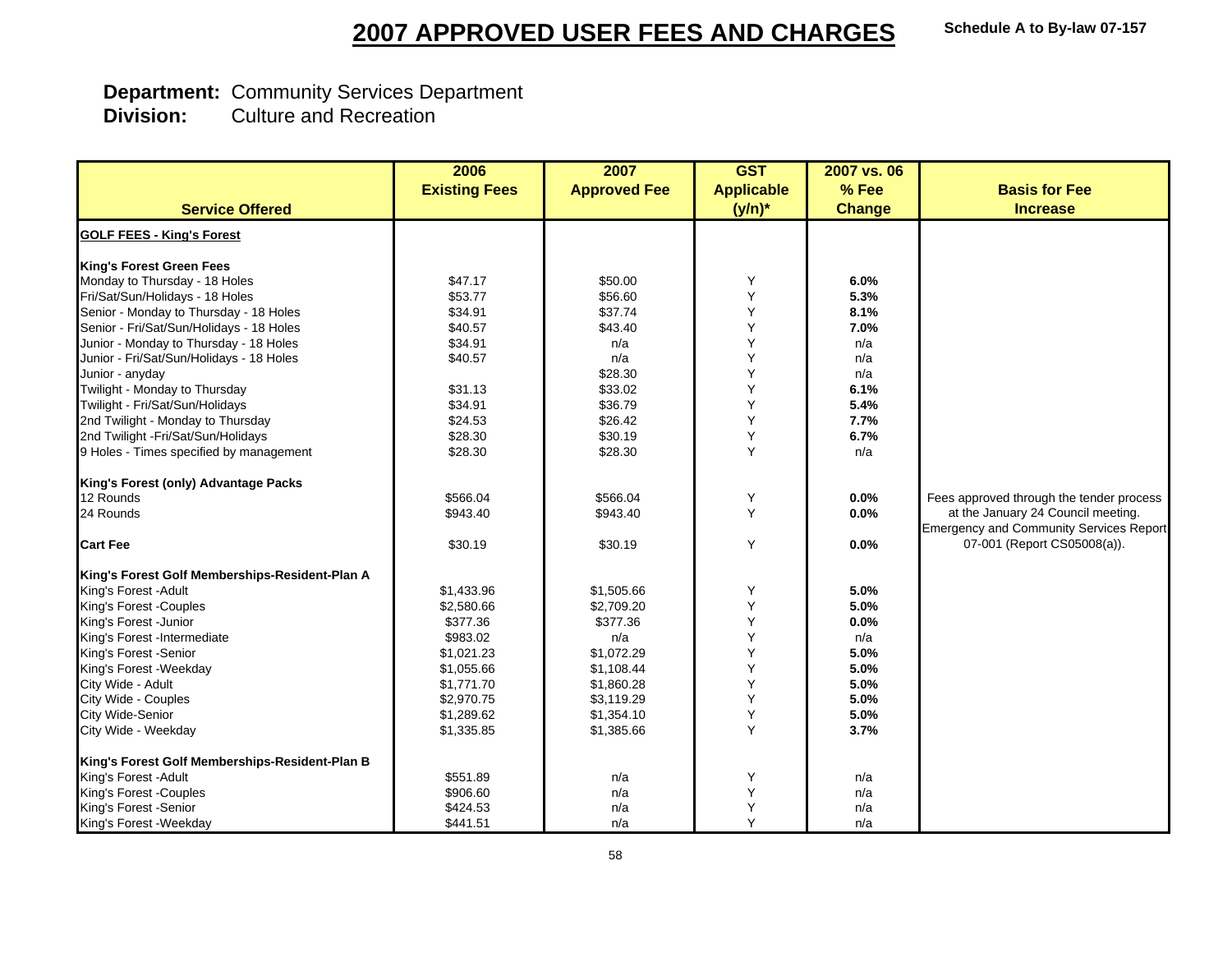#### **Schedule A to By-law 07-157**

## **2007 APPROVED USER FEES AND CHARGES**

## **Department:** Community Services Department

 **Division:** Culture and Recreation

|                                                  | 2006                 | 2007                | <b>GST</b>        | 2007 vs. 06   |                                                                                |
|--------------------------------------------------|----------------------|---------------------|-------------------|---------------|--------------------------------------------------------------------------------|
|                                                  | <b>Existing Fees</b> | <b>Approved Fee</b> | <b>Applicable</b> | $%$ Fee       | <b>Basis for Fee</b>                                                           |
| <b>Service Offered</b>                           |                      |                     | $(y/n)^*$         | <b>Change</b> | <b>Increase</b>                                                                |
| King's Forest Golf Memberships - Non Resident-   |                      |                     |                   |               |                                                                                |
| <b>Plan A</b>                                    |                      |                     |                   |               |                                                                                |
| King's Forest - Adult                            | \$1,617.92           | \$1,698.82          | Y                 | 5.0%          |                                                                                |
| King's Forest -Couples                           | \$2,820.75           | \$2,961.79          | Υ                 | 5.0%          |                                                                                |
| King's Forest - Junior                           | \$463.21             | \$486.37            | Y                 | 5.0%          |                                                                                |
| King's Forest -Intermediate                      | \$1,226.42           | n/a                 | Y                 | n/a           |                                                                                |
| King's Forest - Senior                           | \$1,226.42           | \$1,287.74          | Y                 | 5.0%          |                                                                                |
| King's Forest - Weekday                          | \$1,262.26           | \$1,325.38          | Y                 | 5.0%          |                                                                                |
| City Wide - Adult                                | \$2,041.51           | \$2,143.58          | Y                 | 5.0%          |                                                                                |
| City Wide - Couples                              | \$3,414.15           | \$3,584.86          | Y                 | 5.0%          |                                                                                |
| City Wide - Senior                               | \$1,559.43           | \$1,637.41          | Υ                 | 5.0%          |                                                                                |
| City Wide - Weekday                              | \$1,605.66           | \$1,685.94          | Y                 | 5.0%          | Fees approved through the tender process<br>at the January 24 Council meeting. |
| King's Forest Golf Memberships-Non Resident-Plan |                      |                     |                   |               | <b>Emergency and Community Services Report</b><br>07-001 (Report CS05008(a)).  |
| City Wide - Adult                                | \$760.38             | n/a                 | Υ                 | n/a           |                                                                                |
| <b>City Wide-Couples</b>                         | \$1,072.64           | n/a                 | Υ                 | n/a           |                                                                                |
| City Wide - Senior                               | \$567.92             | n/a                 | Υ                 | n/a           |                                                                                |
| City Wide-Weekday                                | \$585.38             | n/a                 | Y                 | n/a           |                                                                                |
|                                                  |                      |                     |                   |               |                                                                                |

**\* Note: If GST = "y", GST is collected in addition to the fee.**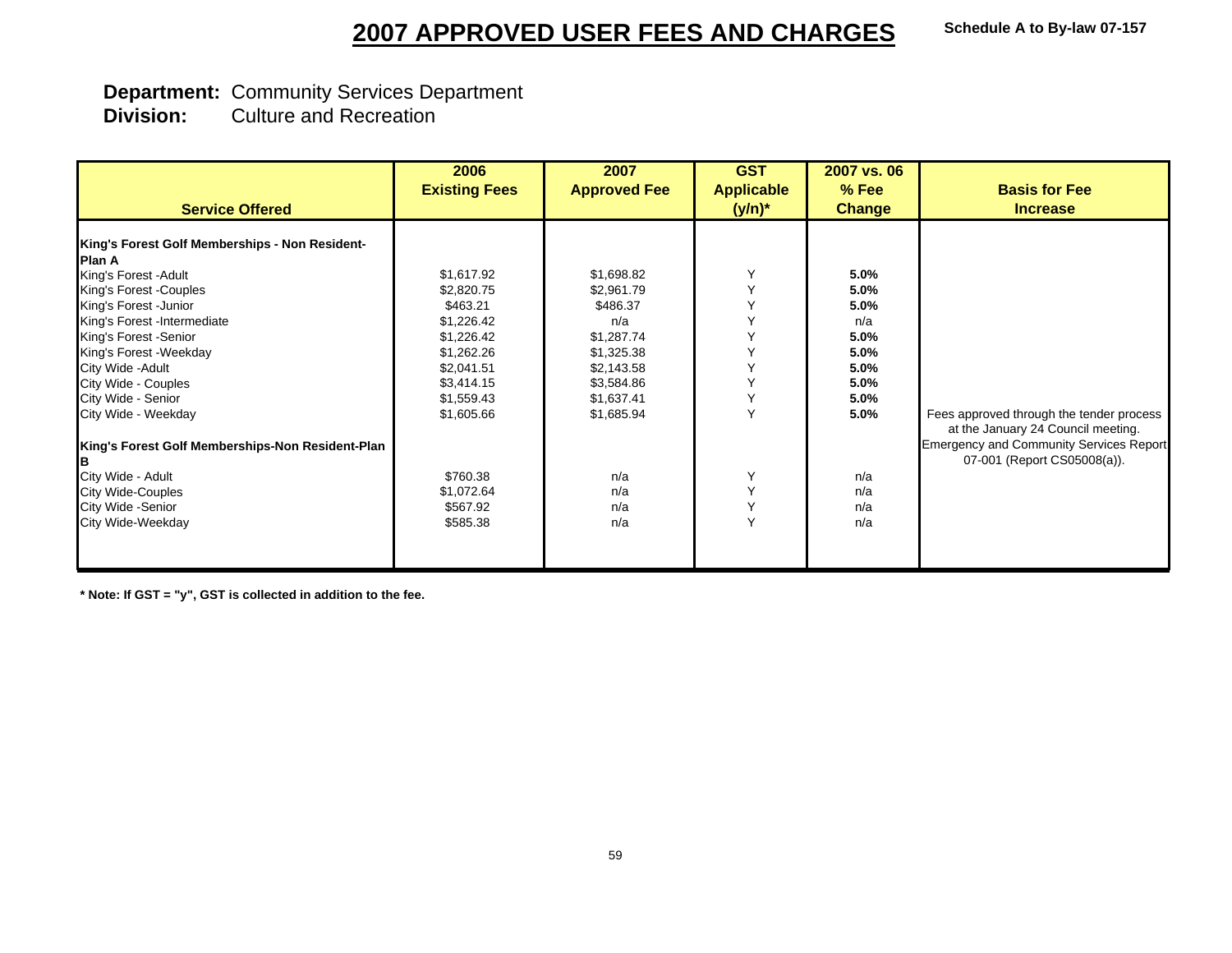#### **Department: Community Services Department**

|                                                                                                                                                                                             | 2006            | 2007            | <b>GST</b>   | 2007 vs. 06 |                                                           |
|---------------------------------------------------------------------------------------------------------------------------------------------------------------------------------------------|-----------------|-----------------|--------------|-------------|-----------------------------------------------------------|
|                                                                                                                                                                                             | <b>Existing</b> | <b>Approved</b> | (y/n)        | % Fee       | <b>Basis for Fee</b>                                      |
| <b>Service Offered</b>                                                                                                                                                                      | Fee             | <b>Fee</b>      |              | Change      | <b>Increase</b>                                           |
| <b>MUSEUM GENERAL ADMISSION FEES</b>                                                                                                                                                        |                 |                 |              |             |                                                           |
| Children's Museum - Adult: 18 to 64, Senior: 65+, Student/Youth: 13 to 17 or with valid student ID, Child: 1 to 12, Infant: under 1, Family: Two Adults and two dependant children          |                 |                 |              |             |                                                           |
| Adult: 18 to 64, Senior: 65+, Student/Youth: 13 to 17 or with valid student ID, Child: 6 to 12, Infant: 5 & under, Family: Two Adults and unlimited dependant children<br>All Other Sites - |                 |                 |              |             |                                                           |
| Dundurn Castle - Adult                                                                                                                                                                      | \$9.43          | \$9.43          |              | 0.0%        | Hamilton Military Museum admission included               |
| Dundurn Castle - Senior                                                                                                                                                                     | \$7.55          | \$7.55          | Y            | 0.0%        | Hamilton Military Museum admission included               |
| Dundurn Castle - Student/Youth                                                                                                                                                              | \$7.55          | \$7.55          | Y            | $0.0\%$     | Hamilton Military Museum admission included.              |
| Dundurn Castle - Child                                                                                                                                                                      | \$4.72          | \$4.72          | Y            | 0.0%        | Hamilton Military Museum admission included               |
| Dundurn Castle - Infant                                                                                                                                                                     | <b>NA</b>       | Free            | Y            | $0.0\%$     | Hamilton Military Museum admission included               |
| Dundurn Castle - Family                                                                                                                                                                     | \$23.58         | \$23.58         | $\vee$       | $0.0\%$     | Hamilton Military Museum admission included               |
| Hamilton Military Museum - Adult                                                                                                                                                            | \$2.12          | \$2.83          | Y            | 33.3%       | Fair Market Value                                         |
| Hamilton Military Museum - Senior                                                                                                                                                           | \$1.89          | \$2.36          | $\checkmark$ | 25.0%       | <b>Fair Market Value</b>                                  |
| Hamilton Military Museum - Student/Youth                                                                                                                                                    | \$1.89          | \$2.36          | Y            | 25.0%       | Fair Market Value                                         |
| Hamilton Military Museum - Child                                                                                                                                                            | \$1.65          | \$1.89          | Y            | 14.3%       | Fair Market Value                                         |
| Hamilton Military Museum - Infant                                                                                                                                                           | <b>NA</b>       | Free            | Y            | 0.0%        |                                                           |
| Hamilton Military Museum - Family                                                                                                                                                           | \$6.60          | \$7.08          | Y            | 7.1%        | <b>Fair Market Value</b>                                  |
| Whitehern Historic House & Garden - Adult                                                                                                                                                   | \$4.72          | \$5.66          | Y            | 20.0%       | Fair Market Value                                         |
| Whitehern Historic House & Garden - Senior                                                                                                                                                  | \$3.77          | \$4.72          | Y            | 25.0%       | <b>Fair Market Value</b>                                  |
| Whitehern Historic House & Garden - Student/Youth                                                                                                                                           | \$3.77          | \$4.72          | $\vee$       | 25.0%       | <b>Fair Market Value</b>                                  |
| Whitehern Historic House & Garden - Child                                                                                                                                                   | \$2.83          | \$3.77          | Y            | 33.3%       | <b>Fair Market Value</b>                                  |
| Whitehern Historic House & Garden - Infant                                                                                                                                                  | <b>NA</b>       | Free            | $\vee$       | 0.0%        |                                                           |
| Whitehern Historic House & Garden - Family                                                                                                                                                  | \$14.15         | \$14.15         | Y            | 0.0%        | Rate structure of the three national historic sites were  |
|                                                                                                                                                                                             |                 |                 |              |             | brought in line with each other. In order to maintain     |
|                                                                                                                                                                                             |                 |                 |              |             | discount value within the familiy admission, the rate was |
|                                                                                                                                                                                             |                 |                 |              |             | not increased.                                            |
| Battlefield House Musuem & Park - Adult                                                                                                                                                     | \$4.72          | \$5.66          | Υ            | 20.0%       | <b>Fair Market Value</b>                                  |
| Battlefield House Musuem & Park - Senior                                                                                                                                                    | \$3.77          | \$4.72          | Y            | 25.0%       | <b>Fair Market Value</b>                                  |
| Battlefield House Musuem & Park - Student/Youth                                                                                                                                             | \$3.77          | \$4.72          | Y            | 25.0%       | <b>Fair Market Value</b>                                  |
| Battlefield House Musuem & Park - Child                                                                                                                                                     | \$2.83          | \$3.77          | Y            | 33.3%       | <b>Fair Market Value</b>                                  |
| Battlefield House Musuem & Park - Infant                                                                                                                                                    | <b>NA</b>       | Free            | $\vee$       | 0.0%        |                                                           |
| Battlefield House Musuem & Park - Family                                                                                                                                                    | \$14.15         | \$14.15         | Y            | $0.0\%$     | Rate structure of the three national historic sites were  |
|                                                                                                                                                                                             |                 |                 |              |             | brought in line with each other. In order to maintain     |
|                                                                                                                                                                                             |                 |                 |              |             | discount value within the familiy admission, the rate was |
|                                                                                                                                                                                             |                 |                 |              |             | not increased.                                            |
|                                                                                                                                                                                             |                 | \$5.66          |              |             | This rate was used to align the other rate structures     |
| Hamilton Museum of Steam & Technology - Adult                                                                                                                                               | \$5.66          |                 | Y            | 0.0%        | within the three national historic sites.                 |
| Hamilton Museum of Steam & Technology - Senior                                                                                                                                              | \$3.77          | \$4.72          | Y            | 25.0%       | <b>Fair Market Value</b>                                  |
| Hamilton Museum of Steam & Technology - Student/Youth                                                                                                                                       | \$3.77          | \$4.72          | v            | 25.0%       | <b>Fair Market Value</b>                                  |
| Hamilton Museum of Steam & Technology - Child                                                                                                                                               | \$2.83          | \$3.77          | Y            | 33.3%       | Fair Market Value                                         |
| Hamilton Museum of Steam & Technology - Infant                                                                                                                                              | <b>NA</b>       | Free            | $\checkmark$ | 0.0%        |                                                           |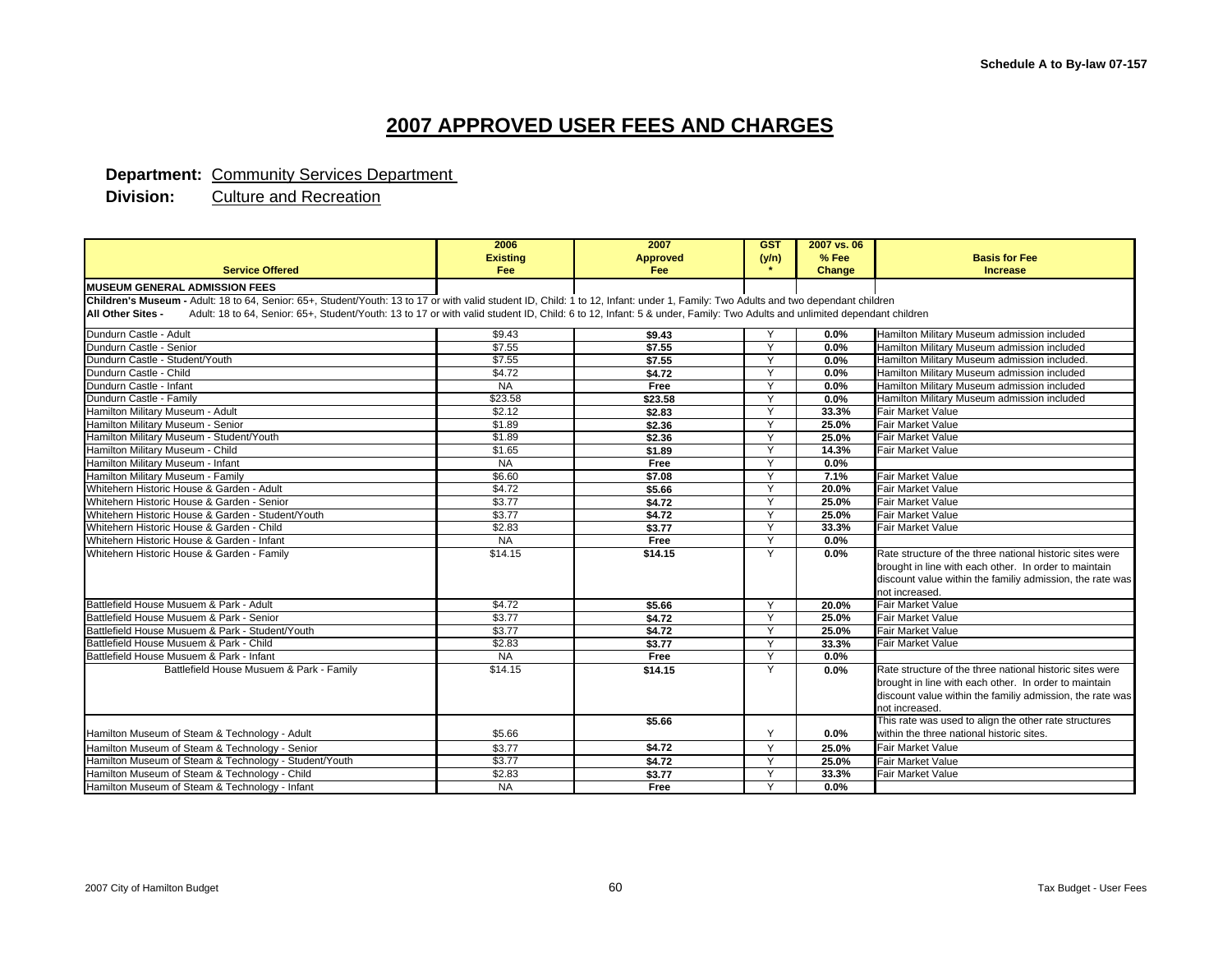#### **Department: Community Services Department**

|                                                  | 2006                         | 2007                              | <b>GST</b> | 2007 vs. 06 |                                                           |
|--------------------------------------------------|------------------------------|-----------------------------------|------------|-------------|-----------------------------------------------------------|
|                                                  | <b>Existing</b>              | <b>Approved</b>                   | (y/n)      | % Fee       | <b>Basis for Fee</b>                                      |
| <b>Service Offered</b>                           | <b>Fee</b>                   | Fee                               |            | Change      | <b>Increase</b>                                           |
|                                                  |                              | \$14.15                           |            |             | Rate structure of the three national historic sites were  |
|                                                  |                              |                                   |            |             | brought in line with each other. In order to maintain     |
|                                                  |                              |                                   |            |             | discount value within the familiy admission, the rate was |
| Hamilton Museum of Steam & Technology - Family   | \$14.15                      |                                   | Y          | 0.0%        | not increased.                                            |
|                                                  |                              | \$0.94                            |            |             | Rate did not increase because the value is perceived to   |
| Hamilton Children's Museum - Adult               | \$0.94                       |                                   | Y          | $0.0\%$     | be at fair market value at this time.                     |
|                                                  |                              | \$0.94                            |            |             | Rate did not increase because the value is perceived to   |
| Hamilton Children's Museum - Senior              | \$0.94                       |                                   | Y          | $0.0\%$     | be at fair market value at this time.                     |
|                                                  |                              | \$0.94                            |            |             | Rate did not increase because the value is perceived to   |
| Hamilton Children's Museum - Student/Youth       | \$0.94                       |                                   | Y          | 0.0%        | be at fair market value at this time.                     |
|                                                  |                              | \$2.83                            |            |             | Rate did not increase because the value is perceived to   |
| Hamilton Children's Museum - Child               | \$2.83                       |                                   | Y          | $0.0\%$     | be at fair market value at this time.                     |
|                                                  |                              |                                   |            |             | Rate did not increase because the value is perceived to   |
| Hamilton Children's Museum - Infant              | <b>NA</b>                    | Free                              | Y          | $0.0\%$     | be at fair market value at this time.                     |
|                                                  |                              | \$6.60                            |            |             | Rate did not increase because the value is perceived to   |
| Hamilton Children's Museum - Family              | <b>NA</b>                    |                                   | Y          | N/A         | be at fair market value at this time.                     |
|                                                  |                              | \$2.83                            |            |             | Bringing rate structure in line with the other museums.   |
| Fieldcote Memorial Park & Museum - Adult         | \$2.83                       |                                   | Y          | 0.0%        | At Fair Market Value.                                     |
|                                                  |                              | \$2.36                            |            |             | Bringing rate structure in line with the other museums.   |
| Fieldcote Memorial Park & Museum - Senior        | \$1.89                       |                                   | Y          | 25.0%       |                                                           |
|                                                  |                              | \$2.36                            |            |             | Bringing rate structure in line with the other museums.   |
| Fieldcote Memorial Park & Museum - Student/Youth | \$0.94                       |                                   | Y          | 150.0%      |                                                           |
|                                                  |                              | \$1.89                            |            |             | Bringing rate structure in line with the other museums.   |
| Fieldcote Memorial Park & Museum - Child         | <b>NA</b>                    |                                   | Y          | N/A         | At Fair Market Value.                                     |
| Fieldcote Memorial Park & Museum - Infant        | <b>NA</b>                    | Free                              | Y          | 0.0%        |                                                           |
|                                                  |                              | \$7.55                            |            |             | Bringing rate structure in line with the other museums.   |
| Fieldcote Memorial Park & Museum - Family        | \$0.00                       |                                   | Y          | N/A         | At Fair Market Value.                                     |
|                                                  |                              |                                   |            |             |                                                           |
| <b>MUSEUM SPECIAL EVENTS</b>                     |                              |                                   |            |             |                                                           |
| Dundurn Caslte                                   |                              |                                   | Y          | N/A         |                                                           |
| <b>Hamilton Military Museum</b>                  |                              |                                   | Y          | N/A         |                                                           |
| Whitehern Historic House & Garden                | Various rates for Workshops, | Various rates for Workshops,      | Y          | N/A         |                                                           |
| Battlefield House Museum & Park                  | Seminars, Hands-on           | Seminars, Hands-on programs, etc. | Y          | N/A         |                                                           |
| Hamilton Museum of Steam & Technology            | programs, etc.               |                                   | Y          | N/A         |                                                           |
| Hamilton Children's Museum                       |                              |                                   | Y          | N/A         |                                                           |
| Fieldcote Memorial Park & Museum                 |                              |                                   | ν          | <b>N/A</b>  |                                                           |
| <b>MUSEUM GROUP RATES</b>                        |                              |                                   |            |             |                                                           |
| Dundurn Castle - Adult                           | \$5.66                       | \$6.13                            | Y          | 8.3%        |                                                           |
| Dundurn Castle - Senior                          | \$4.01                       | \$6.13                            | Y          | 52.9%       |                                                           |
| Dundurn Castle - Student/Youth                   | \$3.77                       | \$6.13                            | Y          | 62.4%       |                                                           |
| Dundurn Castle - Child                           | \$2.12                       | \$3.77                            |            | 77.8%       |                                                           |
| Hamilton Military Museum - Adult                 | \$1.89                       | \$2.36                            | Y          | 25.0%       |                                                           |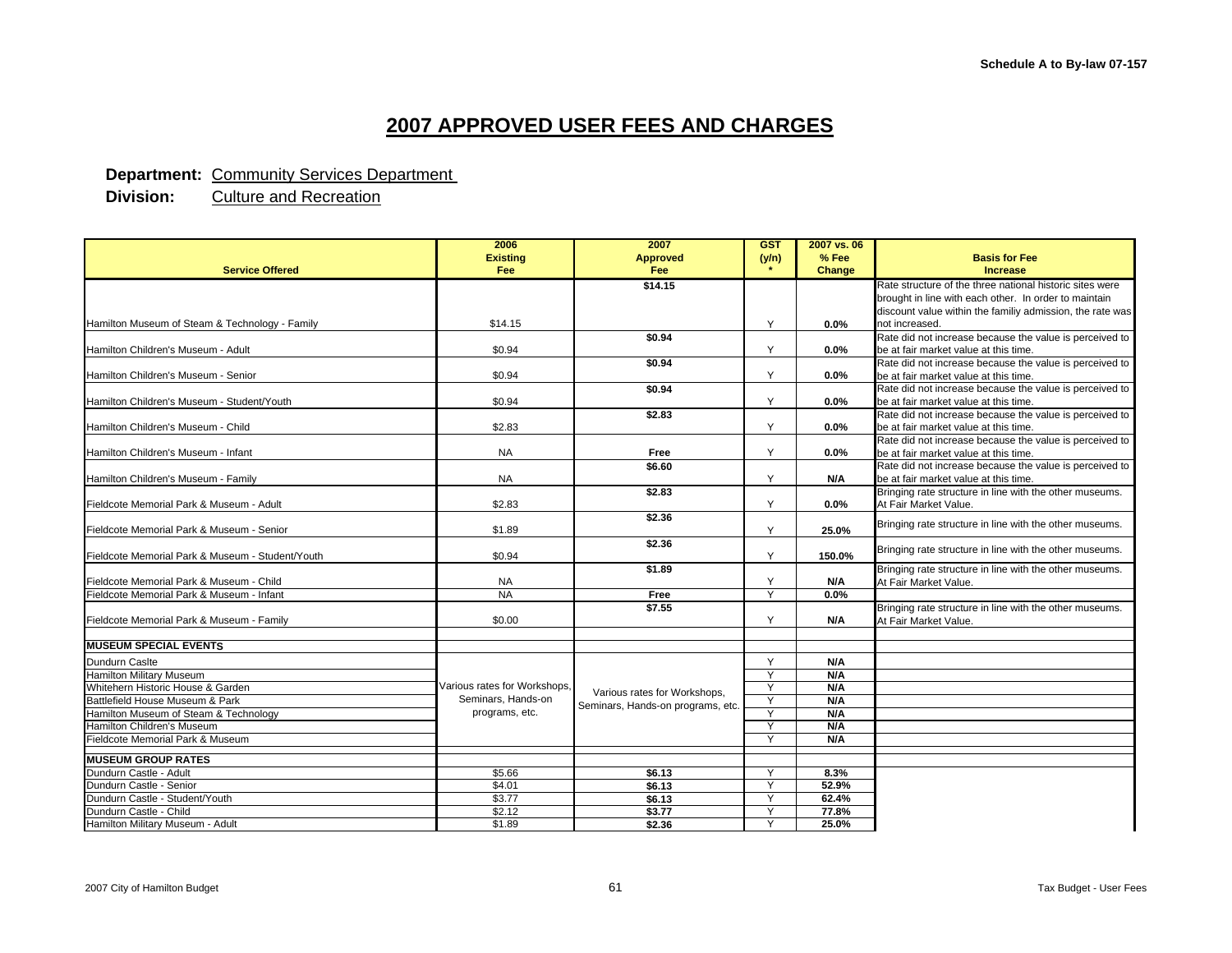#### **Department: Community Services Department**

|                                                                     | 2006            | 2007                                 | <b>GST</b>   | 2007 vs. 06 |                                                                                                                       |  |
|---------------------------------------------------------------------|-----------------|--------------------------------------|--------------|-------------|-----------------------------------------------------------------------------------------------------------------------|--|
|                                                                     | <b>Existing</b> | <b>Approved</b>                      | (y/n)        | % Fee       | <b>Basis for Fee</b>                                                                                                  |  |
| <b>Service Offered</b>                                              | Fee             | Fee                                  |              | Change      | <b>Increase</b>                                                                                                       |  |
| Hamilton Military Museum - Senior                                   | \$1.70          | \$2.36                               | Y            | 38.9%       |                                                                                                                       |  |
| Hamilton Military Museum - Student/Youth                            | \$1.70          | \$2.36                               | v            | 38.9%       |                                                                                                                       |  |
| Hamilton Military Museum - Child                                    | \$1.46          | \$1.42                               | Y            | $-3.2%$     |                                                                                                                       |  |
| Whitehern Historic House & Garden - Adult                           | \$2.83          | \$3.77                               | Y            | 33.3%       | It is preferable that group rates are flat rates and not                                                              |  |
| Whitehern Historic House & Garden - Senior                          | \$2.83          | \$3.77                               | Y            | 33.3%       | tiered according to age. Most group tour travellers are                                                               |  |
| Whitehern Historic House & Garden - Student/Youth                   | \$1.89          | \$3.77                               | Y            | 100.0%      | seniors - the group rate must reflect at least 15% off the<br>general senior rate of admission. Children occassionaly |  |
| Whitehern Historic House & Garden - Child                           | \$1.89          | \$2.83                               | Y            | 50.0%       | accompany their grandparents on special tours making                                                                  |  |
| Battlefield House Musuem & Park - Adult                             | \$2.83          | \$3.77                               | Y            | 33.3%       | the child rate necessary. Fieldcote's rates have been                                                                 |  |
| Battlefield House Musuem & Park - Senior                            | \$2.83          | \$3.77                               | Y            | 33.3%       | restructured to bring them in line with the other                                                                     |  |
| Battlefield House Musuem & Park - Student/Youth                     | \$1.89          | \$3.77                               | Y            | 100.0%      | museums, and a separate guide fee has been added.                                                                     |  |
| Battlefield House Musuem & Park - Child                             | \$1.89          | \$2.83                               | Y            | 50.0%       | Fair market value.                                                                                                    |  |
| Hamilton Museum of Steam & Technology - Adult                       | \$3.30          | \$3.77                               | Y            | 14.3%       |                                                                                                                       |  |
| Hamilton Museum of Steam & Technology - Senior                      | \$3.30          | \$3.77                               | Y            | 14.3%       |                                                                                                                       |  |
| Hamilton Museum of Steam & Technology - Student/Youth               | \$2.36          | \$3.77                               | $\checkmark$ | 60.0%       |                                                                                                                       |  |
| Hamilton Museum of Steam & Technology - Child                       | \$2.36          | \$2.83                               | Ÿ            | 20.0%       |                                                                                                                       |  |
| Hamilton Children's Museum - Adult                                  | <b>NA</b>       | <b>NA</b>                            | Υ            | N/A         |                                                                                                                       |  |
| Hamilton Children's Museum - Senior                                 | <b>NA</b>       | <b>NA</b>                            | Y            | N/A         |                                                                                                                       |  |
| Hamilton Children's Museum - Student/Youth                          | \$2.36          | <b>NA</b>                            | Y            | N/A         |                                                                                                                       |  |
| Hamilton Children's Museum - Child                                  | \$2.36          | <b>NA</b>                            | $\checkmark$ | N/A         |                                                                                                                       |  |
| Fieldcote Memorial Park & Museum - Adult Unguided                   | \$1.89          | <b>NA</b>                            | Y            | N/A         |                                                                                                                       |  |
| Fieldcote Memorial Park & Museum - Adult Guided                     | \$3.77          | <b>NA</b>                            | Y            | N/A         | Categories eliminated. Revised rate structure listed                                                                  |  |
| Fieldcote Memorial Park & Museum - Adult Unguided with refreshments | \$3.77          | <b>NA</b>                            | Y            | N/A         | below.                                                                                                                |  |
| Fieldcote Memorial Park & Museum - Adult Guided with refreshments   | \$5.66          | <b>NA</b>                            | Y            | N/A         |                                                                                                                       |  |
| Fieldcote Memorial Park & Museum - Adult                            | <b>NA</b>       | \$2.36                               | $\checkmark$ | N/A         | Bringing rate structure in line with the other museums.                                                               |  |
| Fieldcote Memorial Park & Museum - Senior                           | <b>NA</b>       | \$2.36                               | Y            | N/A         | Bringing rate structure in line with the other museums.                                                               |  |
| Fieldcote Memorial Park & Museum - Student/Youth                    | <b>NA</b>       | \$2.36                               | Y            | N/A         | Bringing rate structure in line with the other museums.                                                               |  |
| Fieldcote Memorial Park & Museum - Child                            | <b>NA</b>       | \$1.42                               | Y            | N/A         | Bringing rate structure in line with the other museums.                                                               |  |
| Guide Fee                                                           | <b>NA</b>       | \$1.89/person                        | Y            | N/A         | Bringing rate structure in line with the other museums.                                                               |  |
| <b>MUSEUM STUDENT AND YOUTH GROUP RATES</b>                         |                 |                                      |              |             |                                                                                                                       |  |
| Dundurn Castle - Public School                                      | \$2.25-\$5.00   | \$2.00/hour/student                  | N            |             | Minimum rate of \$3 per student applies to programs                                                                   |  |
| Dundurn Castle - High School                                        | \$2.83          | \$1.89/hour/student                  | Y            |             | less than 1.5 hours in length. Total restructuring of rates                                                           |  |
| Dundurn Castle - Outreach                                           | \$47.17         | Per hour fee, as above, for program  | Y            |             | based on an hourly rate. Minimal increases in rates                                                                   |  |
|                                                                     |                 | (including travel time) plus mileage |              |             | resulted. New rates introduced to faciitate outreach,                                                                 |  |
|                                                                     |                 | at City per km fee.                  |              |             | evening program bookings for Youth Groups (Brownies,                                                                  |  |
| Dundurn Castle - Evening Program                                    | <b>NA</b>       | \$4.72/hour/student                  | Y            |             | Guides, etc.), and groups requesting just educational                                                                 |  |
| Dundurn Castle - Guided Tour                                        | <b>NA</b>       | \$3.77/person                        | Y            |             | tours instead of structured programs. Fair market value.                                                              |  |
| Hamilton Military Museum - Public School                            | \$2.00-\$4.00   | \$2.00/hour/student                  | $\mathsf{N}$ |             | Minimum rate of \$3 per student applies to programs                                                                   |  |
| Hamilton Military Museum - High School                              | \$1.89-\$3.77   | \$1.89/hour/student                  | $\checkmark$ |             | less than 1.5 hours in length. Total restructuring of rates                                                           |  |
| Hamilton Military Museum - Outreach                                 | <b>NA</b>       | Per hour fee, as above, for program  | Y            |             | based on an hourly rate. Minimal increases in rates                                                                   |  |
|                                                                     |                 | (including travel time) plus mileage |              |             | resulted. New rates introduced to faciitate outreach,                                                                 |  |
|                                                                     |                 | at City per km fee.                  |              |             | evening program bookings for Youth Groups (Brownies,                                                                  |  |
| Hamilton Military Museum - Evening Program                          | <b>NA</b>       | \$4.72/hour/student                  | Υ            |             | Guides, etc.), and groups requesting just educational                                                                 |  |
|                                                                     |                 |                                      |              |             |                                                                                                                       |  |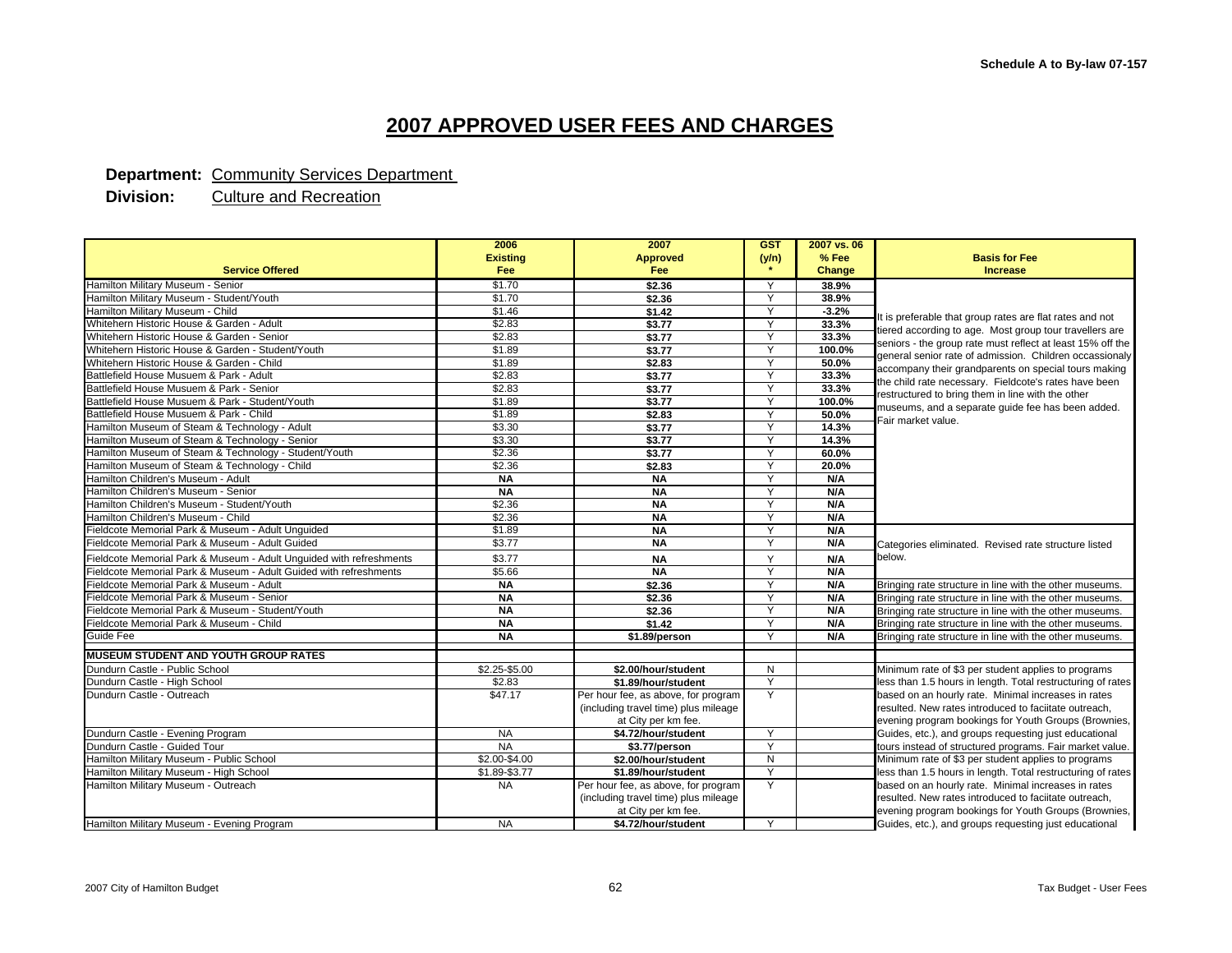#### **Department: Community Services Department**

|                                                         | 2006              | 2007                                 | <b>GST</b>              | 2007 vs. 06 |                                                             |
|---------------------------------------------------------|-------------------|--------------------------------------|-------------------------|-------------|-------------------------------------------------------------|
|                                                         | <b>Existing</b>   | <b>Approved</b>                      | (y/n)                   | % Fee       | <b>Basis for Fee</b>                                        |
| <b>Service Offered</b>                                  | <b>Fee</b>        | Fee                                  |                         | Change      | <b>Increase</b>                                             |
| Hamilton Military Museum - Guided Tour                  | <b>NA</b>         | \$1.70/person                        | Y                       |             | tours instead of structured programs. Fair market value.    |
| Whitehern Historic House & Garden - Public School       | \$2.00-\$4.00     | $\mathsf{N}$<br>\$2.00/hour/student  |                         |             | Minimum rate of \$3 per student applies to programs         |
| Whitehern Historic House & Garden - High School         | \$1.89-\$3.77     | \$1.89/hour/student                  | Y                       |             | less than 1.5 hours in length. Total restructuring of rates |
| Whitehern Historic House & Garden - Outreach            | <b>NA</b>         | Per hour fee, as above, for program  | Y                       |             | based on an hourly rate. Minimal increases in rates         |
|                                                         |                   | (including travel time) plus mileage |                         |             | resulted. New rates introduced to faciitate outreach,       |
|                                                         |                   | at City per km fee.                  |                         |             | evening program bookings for Youth Groups (Brownies,        |
| Whitehern Historic House & Garden - Evening Program     | <b>NA</b>         | \$4.72/hour/student                  | Y                       |             | Guides, etc.), and groups requesting just educational       |
| Whitehern Historic House & Garden - Guided Tour         | <b>NA</b>         | \$2.83/person                        | Y                       |             | tours instead of structured programs. Fair market value.    |
| Battlefield House Museum & Park - Public School         | \$2.00-\$4.00     | \$2.00/hour/student                  | N                       |             | Minimum rate of \$3 per student applies to programs         |
| Battlefield House Museum & Park - High School           | \$1.89-\$3.77     | \$1.89/hour/student                  | Y                       |             | less than 1.5 hours in length. Total restructuring of rates |
| Battlefield House Museum & Park - Outreach              | <b>NA</b>         | Per hour fee, as above, for program  | Y                       |             | based on an hourly rate. Minimal increases in rates         |
|                                                         |                   | (including travel time) plus mileage |                         |             | resulted. New rates introduced to faciitate outreach,       |
|                                                         |                   | at City per km fee.                  |                         |             | evening program bookings for Youth Groups (Brownies,        |
| Battlefield House Museum & Park - Evening Program       | <b>NA</b>         | \$4.72/hour/student                  | Y                       |             | Guides, etc.), and groups requesting just educational       |
| Battlefield House Museum & Park - Guided Tour           | <b>NA</b>         | \$2.83/person                        | Υ                       |             | tours instead of structured programs. Fair market value.    |
| Hamilton Museum of Steam & Technology - Public School   | \$2.50            | \$2.00/hour/student                  | $\mathsf{N}$            |             | Minimum rate of \$3 per student applies to programs         |
| Hamilton Museum of Steam & Technology - High School     | \$2.36-\$4.72     | \$1.89/hour/student                  | v                       |             | less than 1.5 hours in length. Total restructuring of rates |
| Hamilton Museum of Steam & Technology - Outreach        | <b>NA</b>         | Per hour fee, as above, for program  | Y                       |             | based on an hourly rate. Minimal increases in rates         |
|                                                         |                   | (including travel time) plus mileage |                         |             | resulted. New rates introduced to faciitate outreach,       |
|                                                         |                   | at City per km fee.                  |                         |             | evening program bookings for Youth Groups (Brownies,        |
| Hamilton Museum of Steam & Technology - Evening Program | <b>NA</b>         | \$4.72/hour/student                  | Y                       |             | Guides, etc.), and groups requesting just educational       |
| Hamilton Museum of Steam & Technology - Guided Tour     | <b>NA</b>         | \$2.83/person                        | Y                       |             | tours instead of structured programs. Fair market value.    |
| Hamilton Children's Museum - Public School              | \$2.50            | \$2.00/hour/student                  | $\mathsf{N}$            |             | Minimum rate of \$3 per student applies to programs         |
| Hamilton Children's Museum - Outreach                   | <b>NA</b>         | Per hour fee, as above, for program  | Y                       |             | less than 1.5 hours in length. Total restructuring of rates |
|                                                         |                   | (including travel time) plus mileage |                         |             | based on an hourly rate. Minimal increases in rates         |
|                                                         |                   | at City per km fee.                  |                         |             | resulted. High School programs do not apply to this         |
| Hamilton Children's Museum - Evening Program            | <b>NA</b>         | \$4.72/hour/student                  | $\checkmark$            |             | site. New rates introduced to faciitate outreach, evening   |
| Hamilton Children's Museum - Use of Space               | <b>NA</b>         | \$2.36/person                        | $\checkmark$            |             | program bookings for Youth Groups (Brownies, Guides,        |
| Fieldcote Memorial Park & Museum - Public School        | \$4.50            | \$2.00/hour/student                  | $\mathsf{N}$            |             | Minimum rate of \$3 per student applies to programs         |
| Fieldcote Memorial Park & Museum - High School          |                   | \$1.89/hour/student                  | Y                       |             | less than 1.5 hours in length. Total restructuring of rates |
| Fieldcote Memorial Park & Museum - Outreach             |                   | Per hour fee, as above, for program  | Y                       |             | based on an hourly rate. Minimal increases in rates         |
|                                                         |                   | (including travel time) plus mileage |                         |             | resulted. New rates introduced to faciitate outreach,       |
|                                                         |                   | at City per km fee.                  |                         |             | evening program bookings for Youth Groups (Brownies,        |
| Fieldcote Memorial Park & Museum - Evening Program      | <b>NA</b>         | \$4.72/hour/student                  | Y                       |             | Guides, etc.), and groups requesting just educational       |
| Fieldcote Memorial Park & Museum - Guided Tour          |                   | \$3.54/person                        | $\overline{\mathsf{v}}$ |             | tours instead of structured programs. Fair market value.    |
| <b>MUSEUM MEMBERSHIPS (annual)</b>                      |                   |                                      |                         |             |                                                             |
|                                                         |                   |                                      |                         |             | Organizational members are those that organize and          |
|                                                         |                   |                                      |                         |             | deliver free events on site and draw visitors.              |
| Hamilton Museum of Steam & Technology - Organizational  | \$9.43/person     | \$9.43/person                        | Y                       | 0.0%        | Therefore, considered existing rate to be reasonable.       |
| Hamilton Children's Museum - Individual                 | \$9.43 to \$18.87 | \$0.00                               | Y                       | $-100.0%$   | Due to the discontinuation of the Friends of the            |
| Hamilton Children's Museum - Family                     | \$28.30           | \$0.00                               | Υ                       | $-100.0%$   | Museum, this category is no longer applicable. A            |
| Hamilton Children's Museum - Corporate                  | \$94.34           | \$0.00                               | Υ                       | $-100.0%$   | frequent users card will be introduced to supplement the    |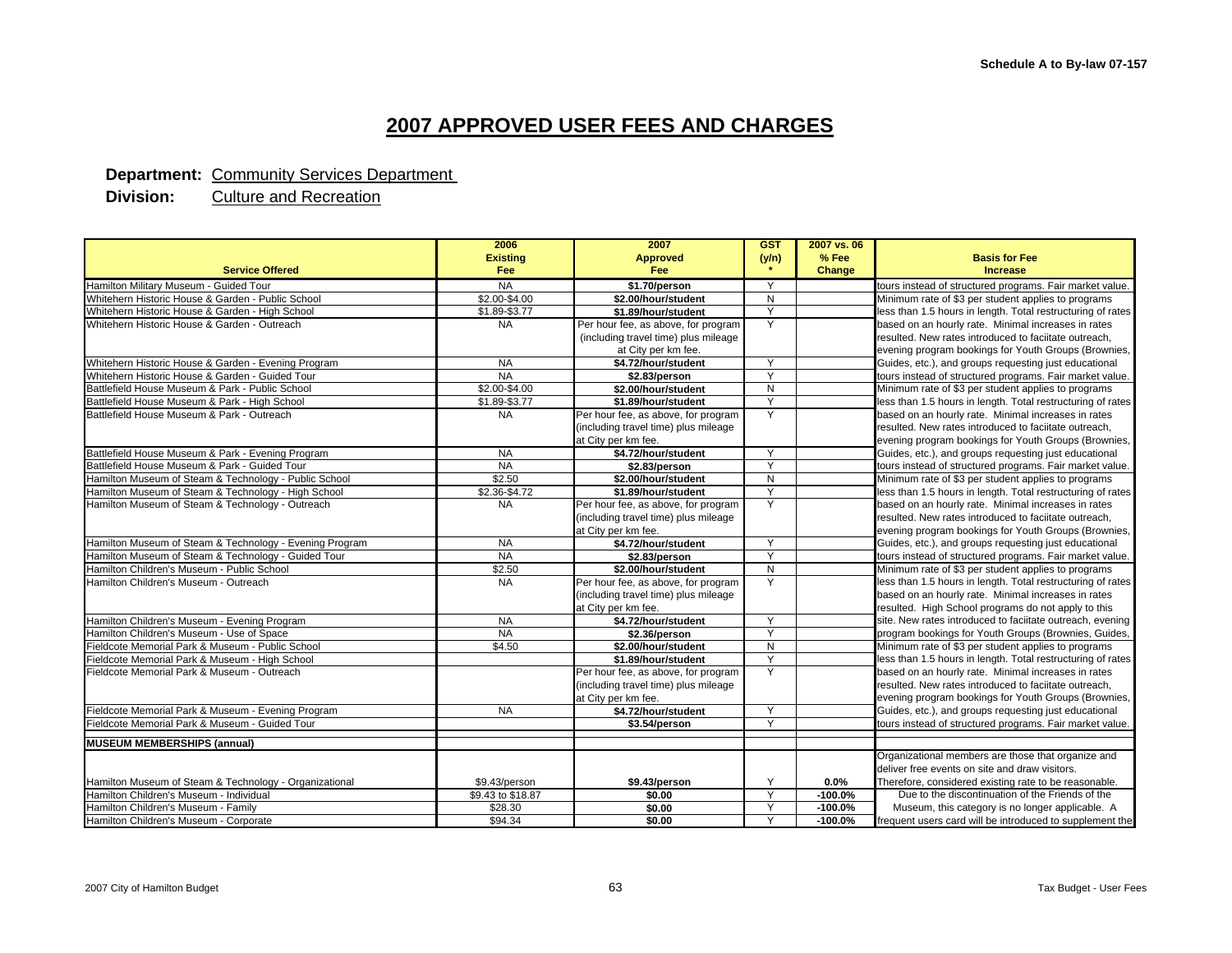#### **Department: Community Services Department**

|                                                          | 2006              | 2007              | <b>GST</b>   | 2007 vs. 06 |                                                                                                                                             |
|----------------------------------------------------------|-------------------|-------------------|--------------|-------------|---------------------------------------------------------------------------------------------------------------------------------------------|
|                                                          | <b>Existing</b>   | <b>Approved</b>   | (y/n)        | % Fee       | <b>Basis for Fee</b>                                                                                                                        |
| <b>Service Offered</b>                                   | Fee               | Fee               |              | Change      | <b>Increase</b>                                                                                                                             |
| Fieldcote Memorial Park & Museum - Individual            | \$9.43 to \$94.34 | \$9.43 to \$94.34 | Y            | $0.0\%$     | Currently under review.                                                                                                                     |
| Fieldcote Memorial Park & Museum - Family                | \$23.58           | \$23.58           | Y            | $0.0\%$     | Currently under review.                                                                                                                     |
| Fieldcote Memorial Park & Museum - Corporate             | \$188.68          | \$188.68          | Y            | 0.0%        | Currently under review.                                                                                                                     |
| <b>MUSEUM CHILD BIRTHDAY PARTIES</b>                     |                   |                   |              |             |                                                                                                                                             |
| Dundurn Castle - Room rental rate                        |                   | <b>NA</b>         | Y            |             | Room no longer available. Parties take place at Coach<br>House site - Rental Rates apply                                                    |
| Dundurn Castle - Package                                 | \$9.43 to \$14.15 | \$11.32/person    | Y            |             | Package rate will fluctuate according to Client needs<br>(i.e.: program, craft, food, etc). Minimum rate is<br>recorded. Fair market value. |
| Whitehern Historic House & Garden - Room rental rate     | \$18.87/hour      | \$28.30/hour      | Y            |             | Grants use of the rental space only. "Do-it-yourself"<br>party. Fair market value.                                                          |
| Whitehern Historic House & Garden - Package              |                   | \$11.32/person    | Y            |             | Package rate will fluctuate according to Client needs<br>(i.e.: program, craft, food, etc). Minimum rate is<br>recorded. Fair market value. |
| Battlefield House Museum & Park - Room rental rate       |                   | <b>NA</b>         | Y            |             | Parties take place at office site - must be structured and<br>supervised.                                                                   |
| Battlefield House Museum & Park - Package                | \$9.43/child      | \$11.32/person    | Y            |             | Package rate will fluctuate according to Client needs<br>(i.e.: program, craft, food, etc). Minimum rate is<br>recorded. Fair market value. |
| Hamilton Museum of Steam & Technology - Room rental rate | \$23.58/hour      | \$28.30/hour      | Y            |             | Grants use of the rental space only. "Do-it-yourself"<br>party. Fair market value.                                                          |
| Hamilton Museum of Steam & Technology - Package          |                   | \$11.32/person    | Y            |             | Package rate will fluctuate according to Client needs<br>(i.e.: program, craft, food, etc). Minimum rate is<br>recorded. Fair market value. |
| Hamilton Children's Museum - Room rental rate            | \$23.58/hour      | \$28.30/hour      | Y            |             | Grants use of the rental space only. "Do-it-yourself"<br>party. Access to museum: \$2.50/child. Fair market<br>value                        |
| Hamilton Children's Museum - Package                     |                   | \$11.32/person    | Y            |             | Package rate will fluctuate according to Client needs<br>(i.e.: program, craft, food, etc). Minimum rate is<br>recorded. Fair market value. |
| Fieldcote Memorial Park & Museum - Room rental rate      |                   | \$28.30/hour      | Y            |             | Grants use of the rental space only. "Do-it-yourself"<br>party. Fair market value.                                                          |
| Fieldcote Memorial Park & Museum - Package               |                   | \$11.32/person    | Y            |             | Package rate will fluctuate according to Client needs<br>(i.e.: program, craft, food, etc). Minimum rate is<br>recorded. Fair market value. |
| <b>MUSEUM RENTAL RATES (Social and Corporate)</b>        |                   |                   |              |             |                                                                                                                                             |
| Dundurn Castle - Large Room, Half-day                    | \$165.09          | <b>NA</b>         | Y            |             | Space is no longer available for public use.                                                                                                |
| Dundurn Castle - Large Room, Full-day                    | \$259.43          | <b>NA</b>         | Y            |             | Space is no longer available for public use.                                                                                                |
| Dundurn Castle - Small Room, Half-dav                    | \$70.75           | <b>NA</b>         | Y            |             | Space is no longer available for public use.                                                                                                |
| Dundurn Castle - Small Room, Full-day                    | \$117.92          | <b>NA</b>         | $\checkmark$ |             | Space is no longer available for public use.                                                                                                |
| Dundurn Castle - Cockpit, Half-day                       | \$141.51          | <b>NA</b>         | Y            |             | Not available for use other than wedding ceremonies                                                                                         |
| Dundurn Castle - Cockpit, Full-day                       | \$188.68          | <b>NA</b>         | Y            |             | Not available for use other than wedding ceremonies                                                                                         |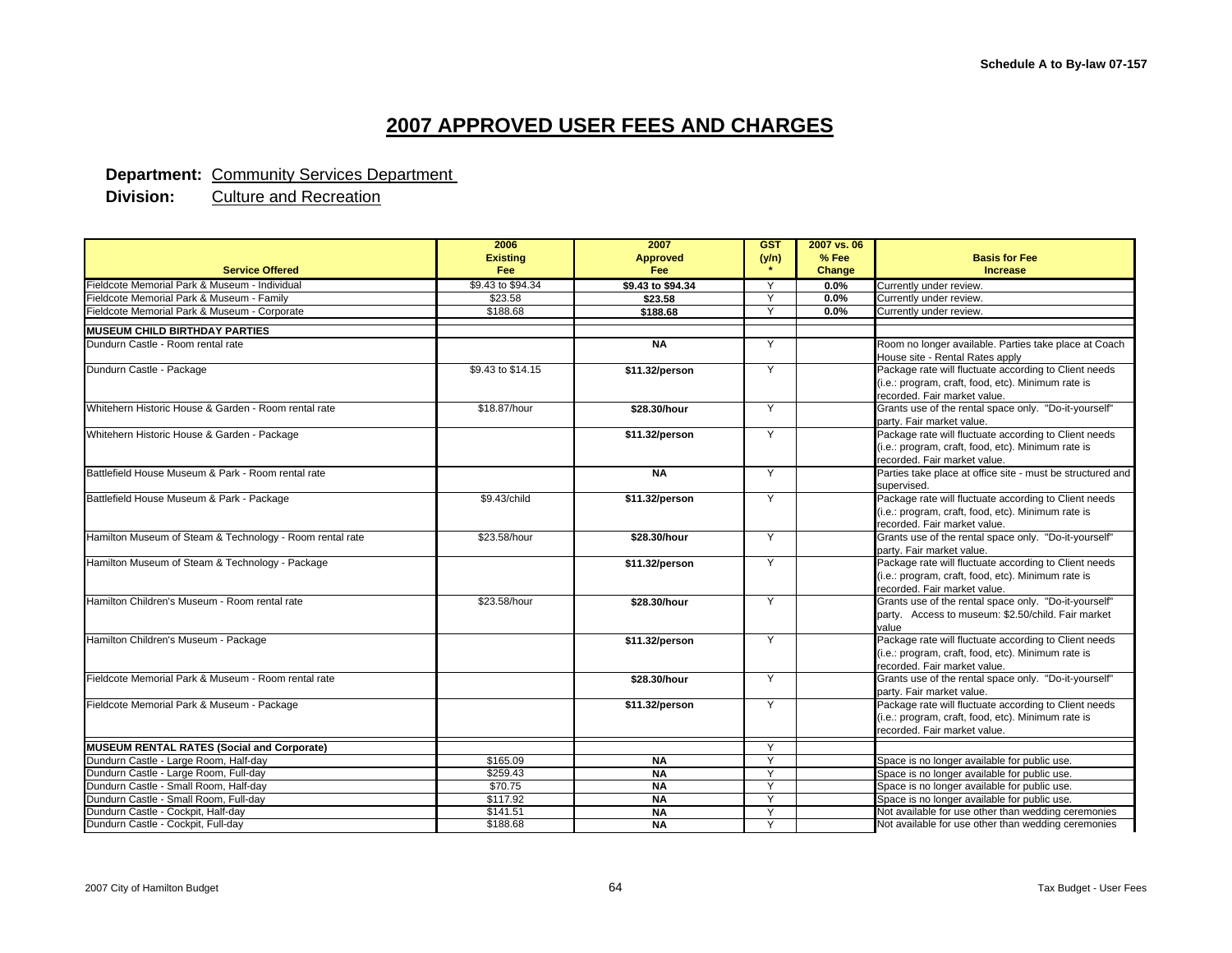#### **Department: Community Services Department**

|                                                                                               | 2006<br><b>Existing</b> | 2007<br><b>Approved</b> | <b>GST</b>   | 2007 vs. 06<br>% Fee | <b>Basis for Fee</b>                                                                      |
|-----------------------------------------------------------------------------------------------|-------------------------|-------------------------|--------------|----------------------|-------------------------------------------------------------------------------------------|
| <b>Service Offered</b>                                                                        | Fee                     | Fee                     | (y/n)        | Change               | <b>Increase</b>                                                                           |
| Coach House Restaurant or Hayloft (Dundurn Castle) - Half Day Food                            | \$141.51                | \$188.68                | Y            | 33.3%                |                                                                                           |
| Services \$0-\$199.99                                                                         |                         |                         |              |                      |                                                                                           |
| Coach House Restaurant or Hayloft (Dundurn Castle) - Half Day Food                            | \$141.51                | \$150.94                | Y            | 6.7%                 |                                                                                           |
| Services \$200-\$399.99                                                                       |                         |                         |              |                      |                                                                                           |
| Coach House Restaurant or Hayloft (Dundurn Castle) - Half Day Food                            | \$141.51                | \$113.21                | Y            | $-20.0%$             |                                                                                           |
| Services \$400-\$599.99                                                                       |                         |                         |              |                      |                                                                                           |
| Coach House Restaurant or Hayloft (Dundurn Castle) - Half Day Food                            | \$0.00                  | \$90.57                 | Y            |                      |                                                                                           |
| Services \$600-\$799.99                                                                       |                         |                         |              |                      |                                                                                           |
| Coach House Restaurant or Hayloft (Dundurn Castle) - Half Day Food                            | \$0.00                  | \$72.64                 | Y            |                      |                                                                                           |
| Services \$800-\$999.99<br>Coach House Restaurant or Hayloft (Dundurn Castle) - Half Day Food | \$0.00                  | \$0.00                  |              |                      |                                                                                           |
| Services \$1000.00 and over                                                                   |                         |                         | Y            |                      |                                                                                           |
| Coach House Restaurant or Hayloft (Dundurn Castle) - Full Day Food                            | \$188.68                | \$283.02                | Y            | 50.0%                |                                                                                           |
| Services \$0-\$199.99                                                                         |                         |                         |              |                      |                                                                                           |
| Coach House Restaurant or Hayloft (Dundurn Castle) - Full Day Food                            | \$188.68                | \$226.42                | Y            | 20.0%                |                                                                                           |
| Services \$200-\$399.99                                                                       |                         |                         |              |                      |                                                                                           |
| Coach House Restaurant or Hayloft (Dundurn Castle) - Full Day Food                            | \$188.68                | \$169.81                | Y            | $-10.0%$             |                                                                                           |
| Services \$400-\$599.99                                                                       |                         |                         |              |                      | Based on "sliding scale" according to food service                                        |
| Coach House Restaurant or Hayloft (Dundurn Castle) - Full Day Food                            | <b>NA</b>               | \$135.85                | Y            |                      | requirements. Provides a more gradual incentive for<br>food provision. Fair market value. |
| Services \$600-\$799.99                                                                       |                         |                         |              |                      |                                                                                           |
| Coach House Restaurant or Hayloft (Dundurn Castle) - Full Day Food                            | <b>NA</b>               | \$108.49                | Y            |                      |                                                                                           |
| Services \$800-\$999.99                                                                       |                         |                         |              |                      |                                                                                           |
| Coach House Restaurant or Hayloft (Dundurn Castle) - Full Day Food                            | <b>NA</b>               | \$0.00                  | Y            |                      |                                                                                           |
| Services \$1000.00 and over                                                                   |                         |                         |              |                      |                                                                                           |
| Coach House Restaurant or Hayloft (Dundurn Castle) - Evening Food<br>Services \$0-\$199.99    |                         | \$471.70                | Y            |                      |                                                                                           |
| Coach House Restaurant or Hayloft (Dundurn Castle) - Evening Food                             |                         | \$377.36                | Y            |                      |                                                                                           |
| Services \$200-\$399.99                                                                       |                         |                         |              |                      |                                                                                           |
| Coach House Restaurant or Hayloft (Dundurn Castle) - Evening Food                             |                         | \$283.02                | Y            |                      |                                                                                           |
| Services \$400-\$599.99                                                                       |                         |                         |              |                      |                                                                                           |
| Coach House Restaurant or Hayloft (Dundurn Castle) - Evening Food                             |                         | \$188.68                | Y            |                      |                                                                                           |
| Services \$600-\$799.99                                                                       |                         |                         |              |                      |                                                                                           |
| Coach House Restaurant or Hayloft (Dundurn Castle) - Evening Food                             |                         | \$94.34                 | Y            |                      |                                                                                           |
| Services \$800-\$999.99                                                                       |                         |                         |              |                      |                                                                                           |
| Coach House Restaurant or Hayloft (Dundurn Castle) - Evening Food                             |                         | \$0.00                  | Y            |                      |                                                                                           |
| Services \$1000.00 and over                                                                   |                         |                         |              |                      |                                                                                           |
| Dundurn Pavilion (Outdoor)                                                                    | \$70.75                 | \$70.75                 | Y            | 0.0%                 | Includes use of covered pavilion, grounds, picnic tables.                                 |
| Whitehern Stables - Half-day                                                                  |                         | \$141.51                | Y            |                      | New space. Fair market value.                                                             |
| Whitehern Stables - Full-day                                                                  |                         | \$188.68                | $\checkmark$ |                      |                                                                                           |
| Whitehern Stables - Evening (Maximum 4 hours)                                                 |                         | \$235.85                | Y            |                      |                                                                                           |
| Hamilton Museum of Steam & Technology - Woodshed - Half-day                                   |                         | \$141.51                | Υ            |                      | Introduced fee structure. Fair market value.                                              |
| Hamilton Museum of Steam & Technology - Woodshed - Full-day                                   |                         | \$188.68                | Y            |                      |                                                                                           |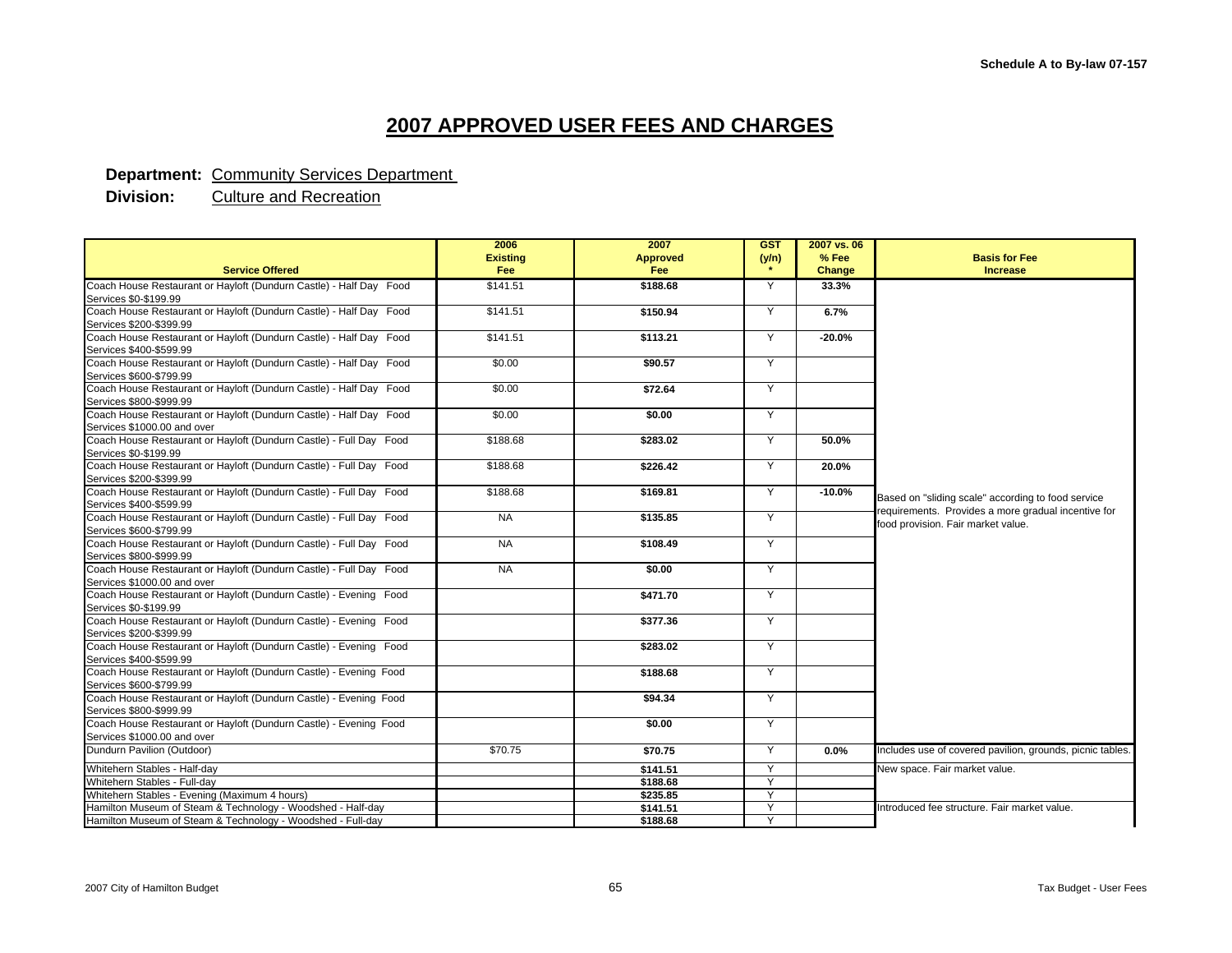#### **Department: Community Services Department**

**Division:** Culture and Recreation

|                                                                              | 2006                          | 2007                   | <b>GST</b>   | 2007 vs. 06            |                                                                                                                                                                                                                                                           |
|------------------------------------------------------------------------------|-------------------------------|------------------------|--------------|------------------------|-----------------------------------------------------------------------------------------------------------------------------------------------------------------------------------------------------------------------------------------------------------|
| <b>Service Offered</b>                                                       | <b>Existing</b><br><b>Fee</b> | <b>Approved</b><br>Fee | (y/n)        | % Fee<br><b>Change</b> | <b>Basis for Fee</b><br><b>Increase</b>                                                                                                                                                                                                                   |
| Hamilton Museum of Steam & Technology - Woodshed - Evening (Maximum          |                               | \$235.85               | Y            |                        |                                                                                                                                                                                                                                                           |
| 4 hours)                                                                     |                               |                        |              |                        |                                                                                                                                                                                                                                                           |
| Hamilton Children's Museum - Half-day                                        | \$23.58/hour                  | \$141.51               | Y            |                        | Space now promoted for use for social functions. Fair                                                                                                                                                                                                     |
| Hamilton Children's Museum - Full-day                                        | \$0.00                        | \$188.68               | $\checkmark$ |                        | market value.                                                                                                                                                                                                                                             |
| Hamilton Children's Museum - Evening (Maximum 4 hours)                       | \$0.00                        | \$235.85               | $\checkmark$ |                        |                                                                                                                                                                                                                                                           |
| Fieldcote Memorial Park & Museum - Half-day Meeting Room                     | \$23.58/hour                  | \$141.51               | $\vee$       |                        | Fair market value.                                                                                                                                                                                                                                        |
| Fieldcote Memorial Park & Museum - Full-day Meeting Room                     | \$259.43                      | \$188.68               | $\checkmark$ | $-27.3%$               |                                                                                                                                                                                                                                                           |
| Fieldcote Memorial Park & Museum - Evening Meeting Room (Maximum 4<br>hours) | \$23.58/meeting               | \$235.85               | Y            |                        |                                                                                                                                                                                                                                                           |
| Fieldcote Memorial Park & Museum - Use of grounds with tent.                 |                               | \$471.70               | Y            |                        | Tent set-up/tear-down cost = \$200. Equipment rental<br>(tables, chairs, etc) not included - responsibility of client.<br>Fair market value.                                                                                                              |
| <b>Battlefield Pavilion</b>                                                  | \$31.13                       | \$70.75                | Y            | 127.3%                 | Includes use of covered pavilion, grounds, and picnic<br>tables. Fair market value                                                                                                                                                                        |
| Battlefield Pavilion (with use of kitchenette)                               | \$47.17                       | \$94.34                | Y            | 100.0%                 | Includes use of covered pavilion, grounds, picnic tables,<br>and kitchenette. Staff time for clean-up is considerable.<br>Fair market value.                                                                                                              |
| <b>MUSEUM WEDDING CEREMONIES</b>                                             |                               |                        |              |                        |                                                                                                                                                                                                                                                           |
| Dundurn Castle - Cockpit OR Maple Lane - Ceremony only                       | \$141.51                      | \$471.70               | Y            | 233.3%                 | Use of space only, no equipment (tables, chairs, etc.)<br>included - responsibility of client. Discourages use of<br>grounds for ceremony withour reception on site.<br>Reserves space for those requesting ceremony and<br>reception. Fair market value. |
| Dundurn Castle - Cockpit OR Maple Lane - Ceremony with booked                | \$188.68                      | \$0.00                 | Y            | $-100.0%$              | Provides incentive to book reception on site. Results in                                                                                                                                                                                                  |
| Whitehern Historic House & Garden - Outdoor                                  | \$188.68                      | \$283.02               | Y            | 50.0%                  | Fair market value.                                                                                                                                                                                                                                        |
| Battlefield House Museum & Park - Outdoor                                    | \$160.38                      | \$283.02               | $\checkmark$ | 76.5%                  | Fair market value.                                                                                                                                                                                                                                        |
| Fieldcote Memorial Park & Museum - Outdoor (no tent/reception)               | \$259.43                      | \$283.02               | $\checkmark$ | 9.1%                   | Fair market value.                                                                                                                                                                                                                                        |
| Fieldcote Memorial Park & Museum - Outdoor (with tent/reception)             |                               | \$0.00                 | Y            |                        | Provides incentive to book reception with tent on the<br>arounds.                                                                                                                                                                                         |
| <b>COMMERCIAL PHOTOGRAPHY - USE OF GROUNDS</b>                               |                               |                        |              |                        |                                                                                                                                                                                                                                                           |
| Dundurn National Historic Site                                               | \$70.75                       | \$94.34                | $\checkmark$ | 33.3%                  |                                                                                                                                                                                                                                                           |
| Whitehern Historic House & Garden                                            | \$47.17(\$70.75)              | \$94.34                | Y            |                        | Use of designated space for photography purposes                                                                                                                                                                                                          |
| Battlefield House Museum & Park                                              | \$47.17                       | \$94.34                | Y            | 100.0%                 | only. Must be pre-registered/pre-paid. Fair market                                                                                                                                                                                                        |
| Hamilton Museum of Steam & Technology                                        | \$47.17                       | \$94.34                | Y            | 100.0%                 | value.                                                                                                                                                                                                                                                    |
| Fieldcote Memorial Park & Museum                                             | \$23.58                       | \$94.34                | $\checkmark$ | 300.0%                 |                                                                                                                                                                                                                                                           |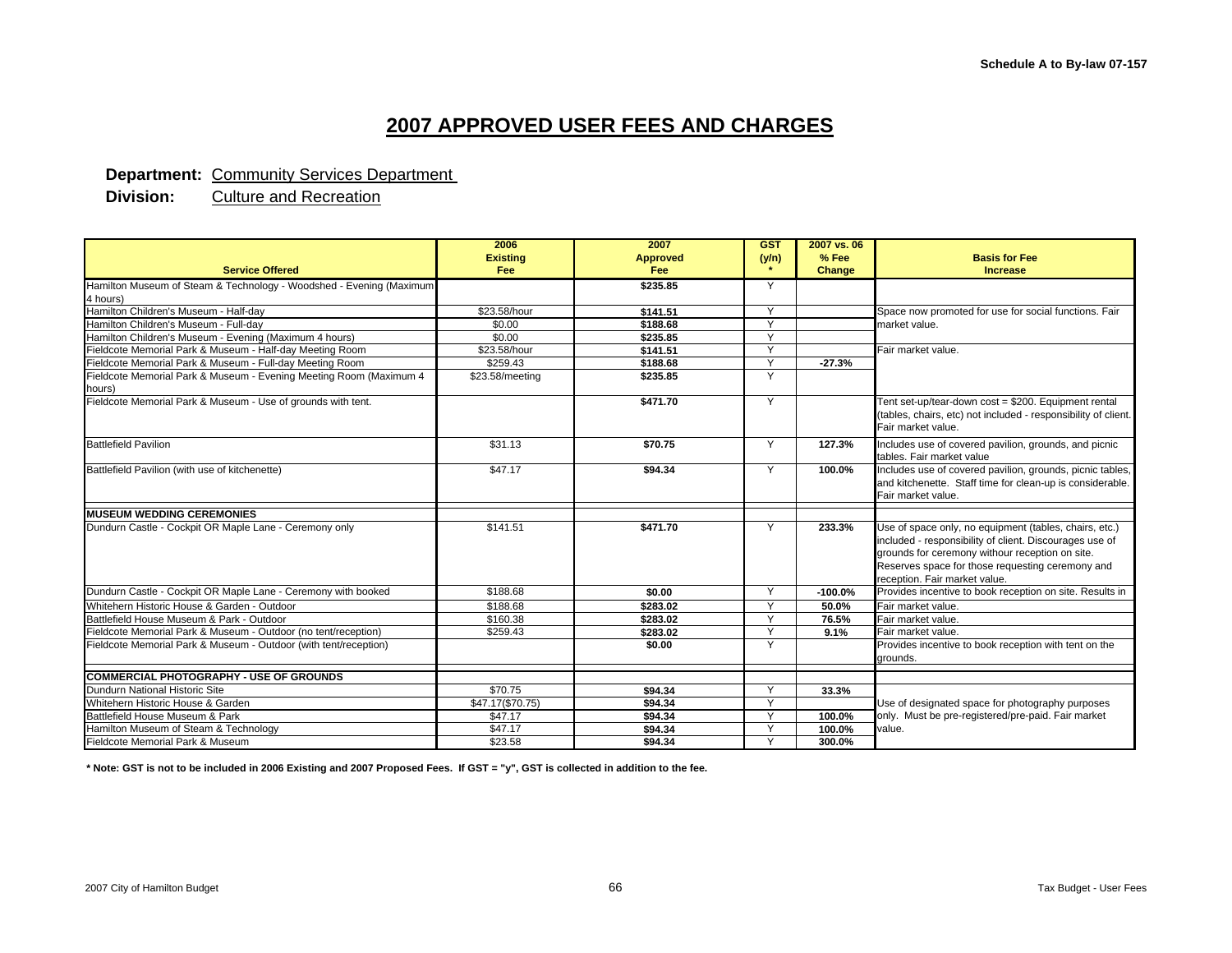**Department: Community Services Department** 

|                                          | 2006            | 2007            | <b>GST</b> | 2007 vs. 06   |                                                                                            |
|------------------------------------------|-----------------|-----------------|------------|---------------|--------------------------------------------------------------------------------------------|
|                                          | <b>Existing</b> | <b>Approved</b> | (y/n)      | % Fee         | <b>Basis for Fee</b>                                                                       |
| <b>Service Offered</b>                   | Fee             | <b>Fee</b>      | $\star$    | <b>Change</b> | <b>Increase</b>                                                                            |
|                                          |                 |                 |            |               |                                                                                            |
| <b>Macassa Lodge</b>                     |                 |                 |            |               |                                                                                            |
| Day Program - all day                    | \$15.00         | \$15.00         | n.         | 0.0%          | Any increase would adversely affect<br>attendance and other revenues.                      |
| Day Program - High Intensity Needs       | \$17.00         | \$17.00         | n.         | 0.0%          | Any increase would adversely affect                                                        |
|                                          |                 |                 |            |               | attendance and other revenues.                                                             |
|                                          |                 |                 |            |               | Cost totally recovered. Cost of 1 meal                                                     |
| Meals-on-Wheels                          | \$5.00          | \$5.00          | n          | 0.0%          | including labour & raw food=\$4.16                                                         |
| <b>Wentworth Lodge</b>                   |                 |                 |            |               |                                                                                            |
| Meals-on-Wheels                          | \$5.00          | \$5.00          | n          | 0.0%          | Cost totally recovered as above. In addition,                                              |
|                                          |                 |                 |            |               | present renovations have made pick-up of                                                   |
|                                          |                 |                 |            |               | meals very inconvenient for volunteers. Cost                                               |
|                                          |                 |                 |            |               | increase at this time would be detrimental to<br>Dundas community relations.               |
|                                          |                 |                 |            |               |                                                                                            |
| <b>Helping Hands Program</b>             |                 |                 |            |               |                                                                                            |
| One worker - Minimum 1 hour, (per hour)  | \$8.00          | \$8.00          | n.         | 0.0%          | Increasing Helping Hands fees would have                                                   |
| Two workers - Minimum 1 hour, (per hour) | \$11.00         | \$11.00         | n.         | 0.0%          | the negative effect of reducing the number<br>of customers available as training sites and |
| Crew - Minimum 1 hour, (per hour)        | \$16.00         | \$16.00         | n          | 0.0%          | increase the number of seniors not being                                                   |
|                                          |                 |                 |            |               | able to maintain their homes.                                                              |
| Annual Membership Fee                    | \$25.00         | \$25.00         | n          | 0.0%          |                                                                                            |
|                                          |                 |                 |            |               |                                                                                            |
|                                          |                 |                 |            |               |                                                                                            |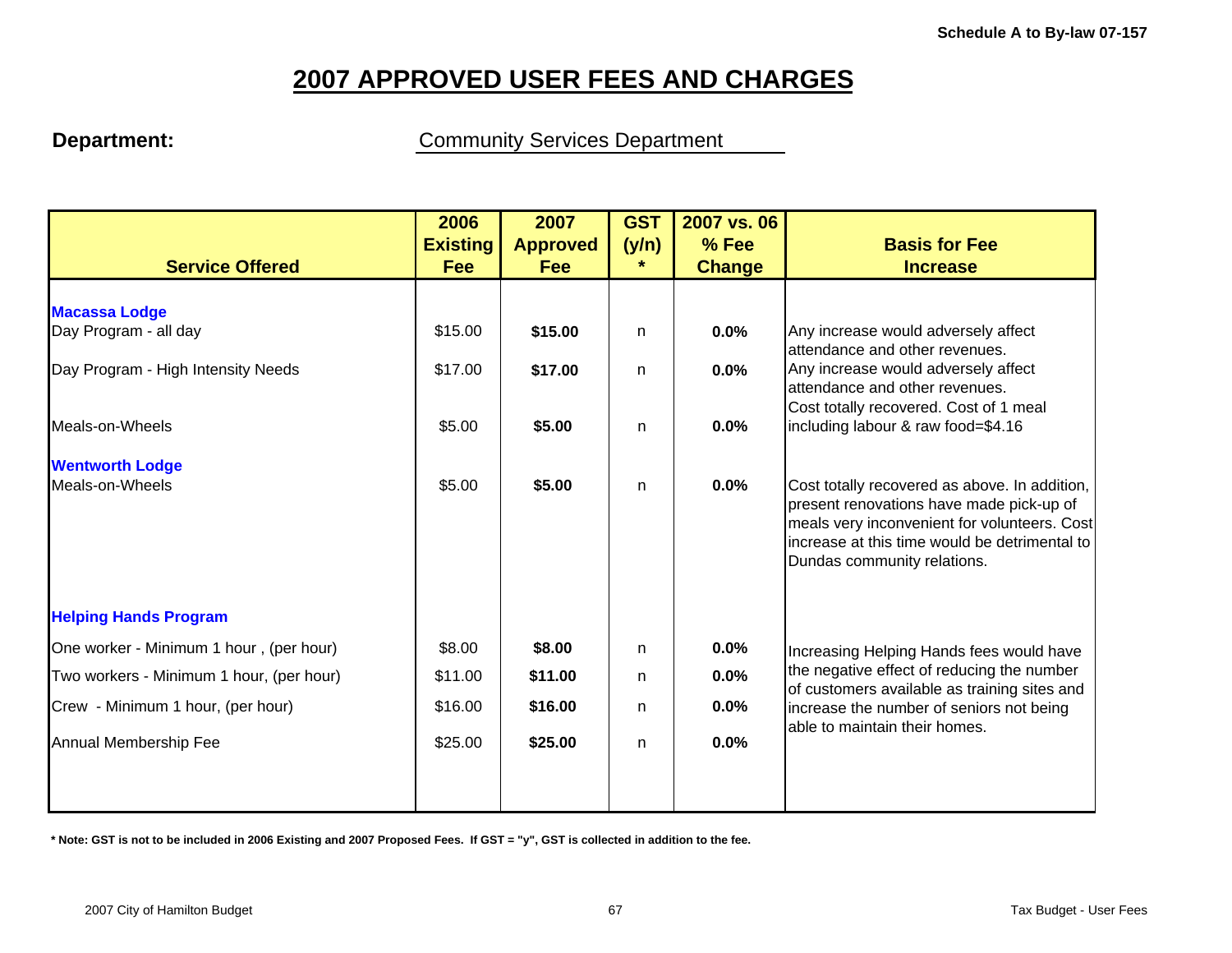**Department:** Hamilton Emergency Services  **Division:** Fire

| <b>Service Offered</b>                                                                                                                                  |                           | 2006<br><b>Existing</b> |                           | 2007<br><b>Approved</b> | <b>GST</b><br><b>Application</b> | 2007 vs. 06<br>% Fee | <b>Basis for Fee</b>      |
|---------------------------------------------------------------------------------------------------------------------------------------------------------|---------------------------|-------------------------|---------------------------|-------------------------|----------------------------------|----------------------|---------------------------|
|                                                                                                                                                         |                           | <b>Fee</b>              |                           | <b>Fee</b>              | $(y/n)^*$                        | <b>Change</b>        | <b>Increase</b>           |
| Copy of fire response report                                                                                                                            | \$                        | $31.13$ \$              |                           | 31.70                   | $\mathsf{v}$                     | 1.8%                 | Inflationary increase.    |
| Open Air Burning permits                                                                                                                                | \$                        | 10.00                   | $\sqrt[6]{\frac{1}{2}}$   | $\overline{10.00}$      | n.                               | 0.0%                 | Rounded to the nearest \$ |
| Request for clearance/status letters                                                                                                                    | \$                        | 28.00                   | $\boldsymbol{\mathsf{S}}$ | 28.55                   | n.                               | 2.0%                 | Inflationary increase.    |
| Inspection of private home day care facilities                                                                                                          | \$                        | 51.84                   | \$                        | 52.83                   | $\mathsf{v}$                     | 1.9%                 | Inflationary increase.    |
| Inspection of single family dwellings                                                                                                                   | \$                        | 51.84                   | $\sqrt[6]{\frac{1}{2}}$   | 52.83                   | $\mathbf{v}$                     | 1.9%                 | Inflationary increase.    |
| Re-Inspection Fee (second re-inspection after compliance date and<br>subsequent re-inspections)                                                         | \$                        | 51.84                   | \$                        | 52.83                   | y                                | 1.9%                 | Inflationary increase.    |
| Inspection of foster care homes with capacity $<$ or = 4, and group<br>homes with capacity $<$ or = 3                                                   | \$                        | 51.84                   | \$                        | 52.83                   | y                                | 1.9%                 | Inflationary increase.    |
| File searches - outstanding work orders                                                                                                                 | \$                        | 55.00                   | $\sqrt[6]{\frac{1}{2}}$   | 56.10                   | n                                | 2.0%                 | Inflationary increase.    |
| Inspection of L.L.B.O. licence requests (patio)                                                                                                         | $\boldsymbol{\mathsf{S}}$ | 62.12                   | $\sqrt[6]{\frac{1}{2}}$   | 63.35                   | $\mathsf{v}$                     | 2.0%                 | Inflationary increase.    |
| Open Air Burning Inspection request                                                                                                                     | \$                        | 124.29                  | \$                        | 126.79                  | $\mathsf{v}$                     | 2.0%                 | Inflationary increase.    |
| Inspection of licensed day care centres                                                                                                                 | \$                        | 124.29                  | \$                        | 126.79                  | v                                | 2.0%                 | Inflationary increase.    |
| Inspection of L.L.B.O. licence requests (indoor)                                                                                                        | \$                        | 134.58                  | \$                        | 137.26                  | $\mathsf{v}$                     | 2.0%                 | Inflationary increase.    |
| Family Fireworks Sale Permit - Store                                                                                                                    | \$                        | 155.61                  | \$                        | 158.68                  | $\mathsf{v}$                     | 2.0%                 | Inflationary increase.    |
| Requests for Fire Route establishment - new and review of existing                                                                                      | \$                        | 186.46                  | $\boldsymbol{\mathsf{S}}$ | 190.14                  | y                                | 2.0%                 | Inflationary increase.    |
| Inspection of foster care homes with capacity > 4 and group homes<br>with capacity $>$ 3                                                                | \$                        | 196.79                  | \$                        | 200.71                  | y                                | 2.0%                 | Inflationary increase.    |
| Inspection of non-residential buildings (mercantile, industrial,<br>businesses, etc.) having less than 4 stories and less than 3,000 sq ft<br>per floor | \$                        | 196.79                  | \$                        | 200.71                  | у                                | 2.0%                 | Inflationary increase.    |
| Inspection of two family dwellings                                                                                                                      | \$                        | 248.54                  | \$                        | 253.49                  | $\mathsf{v}$                     | 2.0%                 | Inflationary increase.    |
| Family Fireworks Sale Permit - Trailer                                                                                                                  | \$                        | 310.75                  | \$                        | 316.89                  | $\mathsf{v}$                     | 2.0%                 | Inflationary increase.    |
| Inspection of non-residential buildings (mercantile, industrial,<br>businesses, etc.) having less than 4 stories and 3,000 - 5,000sq ft<br>per floor    | \$                        | 310.75                  | \$                        | 316.89                  | У                                | 2.0%                 | Inflationary increase.    |
| Motor Vehicle Response - Provincial Roadways (\$350/hr/vehicle<br>(1st hr) \$175/ 1/2 hr/vehicle (after 1st hr)                                         | \$                        | 350.00                  | \$                        | 350.00                  | n                                | 0.0%                 | Rates set by MTO          |
| Non-Resident Motor Vehicle Response (\$350/hr/vehicle (1st hr)<br>\$175/1/2 hr/vehicle (after 1st hr)                                                   | \$                        | 350.00                  | $\boldsymbol{\mathsf{S}}$ | 350.00                  | n                                | 0.0%                 | <b>Based on MTO Rates</b> |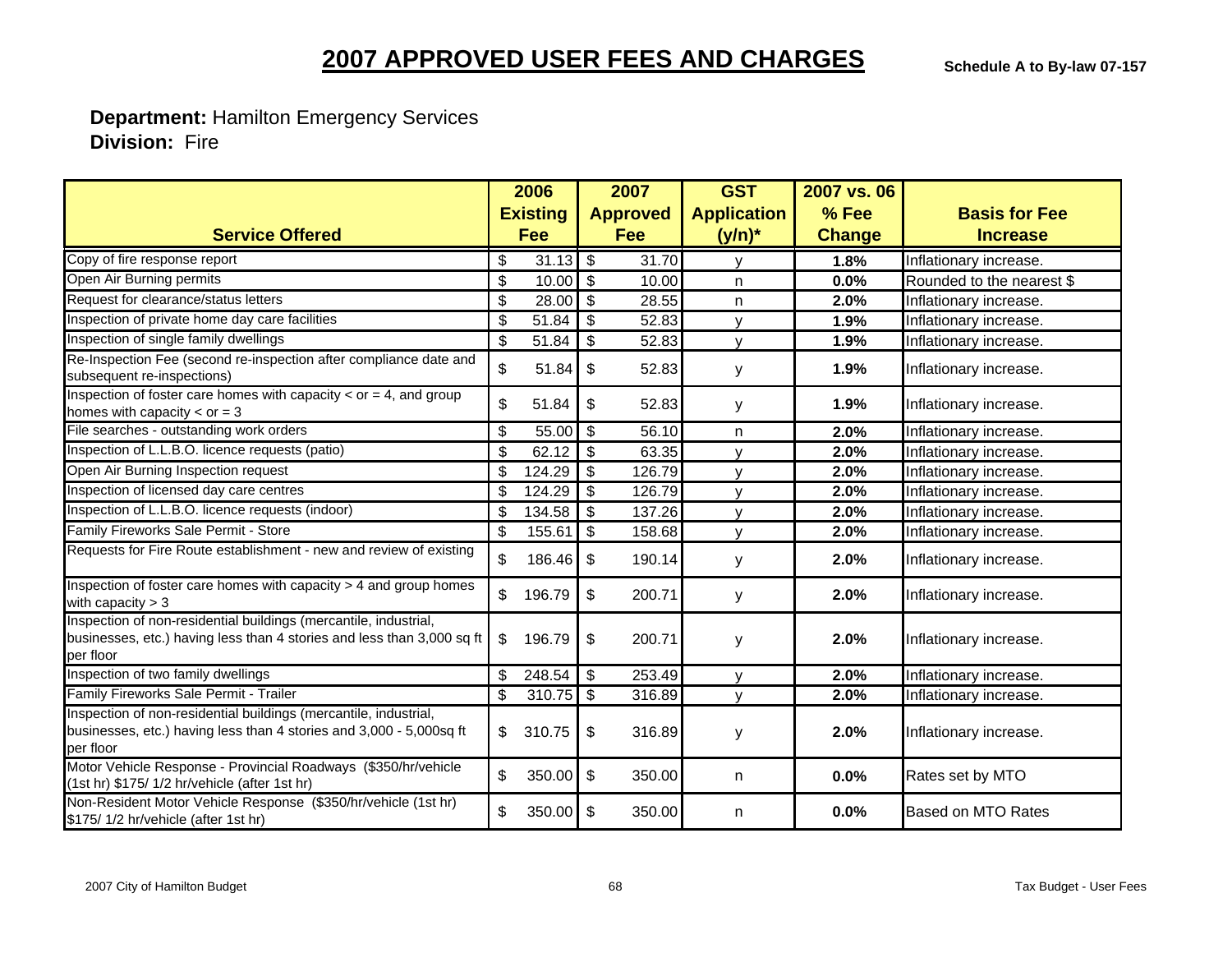**Department:** Hamilton Emergency Services  **Division:** Fire

|                                                                                                                                                         | 2006 |                 |                | 2007            | <b>GST</b>         | 2007 vs. 06   |                        |
|---------------------------------------------------------------------------------------------------------------------------------------------------------|------|-----------------|----------------|-----------------|--------------------|---------------|------------------------|
|                                                                                                                                                         |      | <b>Existing</b> |                | <b>Approved</b> | <b>Application</b> | % Fee         | <b>Basis for Fee</b>   |
| <b>Service Offered</b>                                                                                                                                  |      | Fee             |                | Fee             | $(y/n)^*$          | <b>Change</b> | <b>Increase</b>        |
| Requests for Environmental file searches                                                                                                                | \$   | 366.00          | \$             | 373.30          | n                  | 2.0%          | Inflationary increase. |
| Open Air Burning - Second Emergency Responses<br>(\$396.00/hr/vehicle (1st hr) \$198.00/ 1/2 hr/vehicle (after 1st hr)                                  | \$   | 388.00          | \$             | 396.00          | n                  | 2.1%          | Inflationary increase. |
| False Alarm Response - 4th Response in a month                                                                                                          | \$   | 388.00          | \$             | 396.00          | n                  | 2.1%          | Inflationary increase. |
| False Alarm Response - 6th Response in a year                                                                                                           | \$   | 388.00          | \$             | 396.00          | n                  | 2.1%          | Inflationary increase. |
| Inspection of non-residential buildings (mercantile, industrial,<br>businesses, etc.) having less than 4 stories and more than 5,000 sq<br>ft per floor | \$   | 414.48          | \$             | 422.83          | y                  | 2.0%          | Inflationary increase. |
| Inspection of residential buildings $<$ or = 3 stories with $>$ or = 3<br>units/apartments                                                              | \$   | 435.05          | \$             | 443.77          | y                  | 2.0%          | Inflationary increase. |
| Inspection of non-residential buildings (mercantile, industrial,<br>businesses, etc.) having more than 4 stories and less than 3,000 sq<br>ft per floor | \$   | 466.13          | \$             | 475.42          | y                  | 2.0%          | Inflationary increase. |
| Inspection of non-residential buildings (mercantile, industrial,<br>businesses, etc.) having more than 4 stories and 3,000 - 5,000sq ft<br>per floor    | \$   | 549.06          | \$             | 560.00          | y                  | 2.0%          | Inflationary increase. |
| False Alarm Response - Non-notified testing                                                                                                             | \$   | 555.00          | \$             | 566.00          | n                  | 2.0%          | Inflationary increase. |
| Inspection of non-residential buildings (mercantile, industrial,<br>businesses, etc.) having more than 4 stories and more than 5,000 sq<br>ft per floor | \$   | 735.47          | \$             | 750.19          | У                  | 2.0%          | Inflationary increase. |
| Inspection of residential buildings 4, 5, 6 stories                                                                                                     | \$   | 735.47          | $\mathfrak{S}$ | 750.19          |                    | 2.0%          | Inflationary increase. |
| Inspection of residential buildings between 7 and 11 stories                                                                                            | \$   | 859.81          | \$             | 876.89          |                    | 2.0%          | Inflationary increase. |
| Inspection of residential buildings between 12 and 18 stories                                                                                           | \$   | 984.10          | \$             | 1,003.77        |                    | 2.0%          | Inflationary increase. |
| Inspection of residential buildings having more than 18 stories                                                                                         |      | \$1,242.97      | \$             | 1,267.83        |                    | 2.0%          | Inflationary increase. |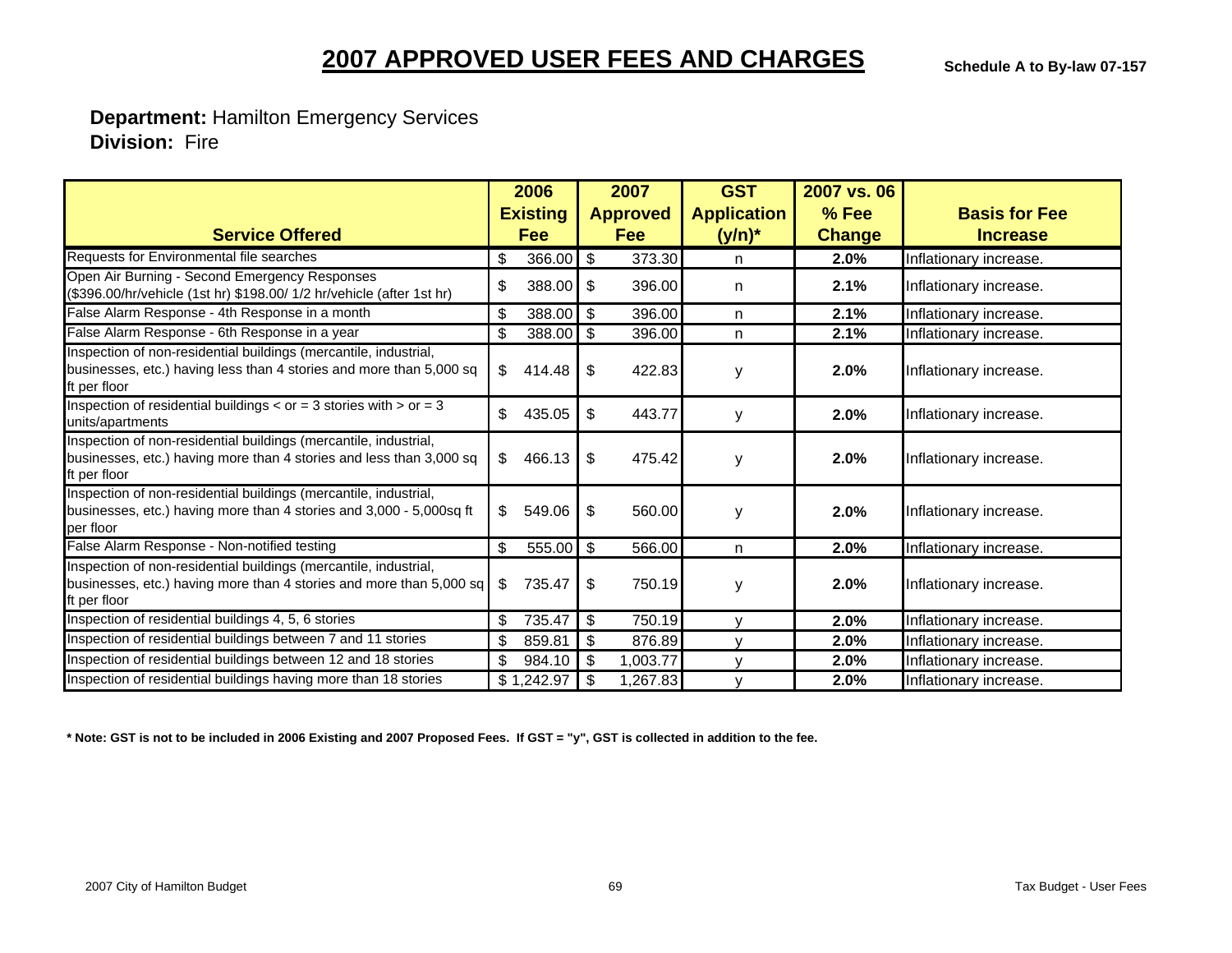# **Schedule A to By-law 07-157 2007 APPROVED USER FEES AND CHARGES**

### **Department:** Hamilton Emergency Services  **Division:** EMS

|                                                                      | 2006 |                       | 2007 |                 | <b>GST</b>         | 2007 vs. 06   |                                 |
|----------------------------------------------------------------------|------|-----------------------|------|-----------------|--------------------|---------------|---------------------------------|
|                                                                      |      | <b>Existing</b>       |      | <b>Approved</b> | <b>Application</b> | $%$ Fee       | <b>Basis for Fee</b>            |
| <b>Service Offered</b>                                               |      | <b>Fee</b>            |      | <b>Fee</b>      | $(y/n)^*$          | <b>Change</b> | <b>Increase</b>                 |
| Event coverage - I Ambulance & 2 Paramedics - min. 4 hours           |      | 720.00                |      | 735.00          | n                  | 2.1%          | Inflationary increase.(rounded) |
| each additional hour (in half hour increments)                       |      | 180.00                |      | 184.00          | n                  | 2.2%          | Inflationary increase.(rounded) |
| Event coverage - First Response Unit & 1 Paramedic - min. 4 hrs      |      | 560.00                |      | 572.00          | n                  | 2.1%          | Inflationary increase.(rounded) |
| each additional hour (in half hour increments)                       |      | 140.00                |      | 143.00          | n                  | 2.1%          | Inflationary increase.(rounded) |
| Copy of Ambulance Call Reports to Outside Agencies                   | \$.  | $61.56$ \$            |      | 62.88           |                    | 2.1%          | Inflationary increase.(rounded) |
| Investigative Interview of Paramedics by Outside Agencies (per hour) |      | 110.00 $\blacksquare$ |      | 112.22          |                    | 2.0%          | Inflationary increase.(rounded) |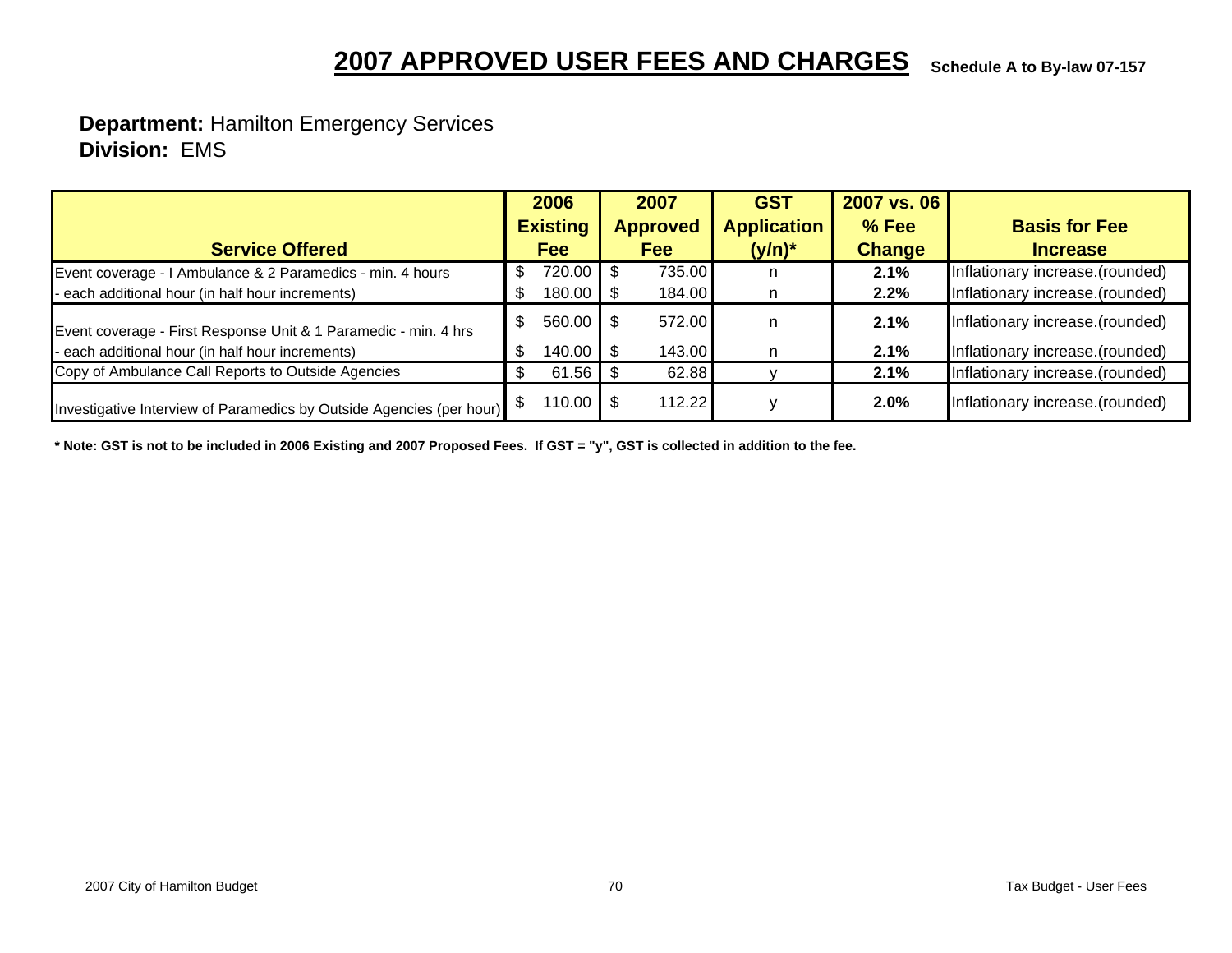#### **Department:** Public Works

 **Division:** Capital Planning and Implementation

|                                                                           | 2006                 | 2007                 | <b>GST</b>        | 2007 vs. 06   |                                                                                                                                                                                       |
|---------------------------------------------------------------------------|----------------------|----------------------|-------------------|---------------|---------------------------------------------------------------------------------------------------------------------------------------------------------------------------------------|
|                                                                           | <b>Existing</b>      | <b>Approved</b>      | <b>Applicable</b> | % Fee         | <b>Basis for Fee</b>                                                                                                                                                                  |
| <b>Service Offered</b>                                                    | Fee                  | Fee                  | (y/n)             | <b>Change</b> | <b>Increase</b>                                                                                                                                                                       |
| Map A                                                                     | \$20.33              | \$0.00               | Υ                 | $-100.0\%$    | No longer provided                                                                                                                                                                    |
| Map B                                                                     | \$22.59              | \$0.00               |                   | $-100.0%$     | No longer provided                                                                                                                                                                    |
| Map C - Engineering Drawings (24 x 36)                                    | \$12.59              | \$14.15              |                   | 12.4%         | To recover actual cost of reproduction plus admin fee                                                                                                                                 |
| Map C - Engineering Drawings (12 x 18)                                    | \$0.00               | \$7.08               | Y                 | N/A           | Engineering drawings now available in small version in addition to 24 x                                                                                                               |
|                                                                           |                      |                      |                   |               |                                                                                                                                                                                       |
| <b>City Specification Manual</b>                                          | \$71.50              | \$71.70              |                   | 0.3%          | To recover actual cost of reproduction plus admin fee                                                                                                                                 |
| <b>Contract Documents</b>                                                 | \$47.68              | \$48.11              |                   | 0.9%          | To recover actual cost of reproduction plus admin fee                                                                                                                                 |
| Contract Documents - Major                                                | varies *min of \$75  | varies *min of \$75  |                   |               | Fee agreed upon with industry                                                                                                                                                         |
| Road Cut Permit Fees (EP)                                                 | \$100.00             | \$188.68             |                   | 88.7%         | To satisfy full cost recover requirements                                                                                                                                             |
| Municipal Consent permit fees (MC)                                        | \$100.00             | \$188.68             | Υ                 | 88.7%         | To satisfy full cost recover requirements                                                                                                                                             |
|                                                                           | $$11.23 + 10$ ¢/pg   | $$11.23 + 10$ ¢/pg   | Υ                 | 0.0%          | Print copy requests are minimal (2-3 times/year). (costs include staff                                                                                                                |
| Reports - Environmental Assessments and Master Plans - black<br>and white |                      |                      |                   |               | time & costs of paper).                                                                                                                                                               |
| Reports - Environmental Assessments and Master Plans - colour             | $$11.23 + $1.00$ /pg | $$11.23 + $1.00$ /pg | Y                 | $0.0\%$       | Print copy requests are minimal (2-3 times/year). (costs include staff<br>time & costs of paper).                                                                                     |
| PRISM Reports related to soil contamination.                              | \$115.00             | \$115.00             | Υ                 | 0.0%          | Approximately 5 requests/year. Due to the Implementation of a digitized<br>database for Strategic and Environmental Planning records in 2006,<br>Idoesn't merit an increase for 2007. |
| Non Potable Water Review                                                  | \$0.00               | \$500.00             | Υ                 | N/A           | This reflects revised costs for CPI and W/WW info that we need to<br>collect                                                                                                          |
| Intrusive Environmental Investigations on City Owned Property             |                      |                      |                   |               |                                                                                                                                                                                       |
| General Administration Fee - Application Review by SEP                    | \$0.00               | \$200.00             | Υ                 | N/A           | New fee for 2007 - Fees required to ensure full cost recovery for<br>administering the procedure for Intrusive Environmental Investigations<br>on City owned lands.                   |
| General Administration Fee - Application Workplan Review by               | \$0.00               | \$200.00             | Υ                 | N/A           | New fee for 2007 - Fees required to ensure full cost recovery for                                                                                                                     |
| Design                                                                    |                      |                      |                   |               | administering the procedure for Intrusive Environmental Investigations<br>on City owned lands.                                                                                        |
| Agreement Preparation Fee - Design Section                                | \$0.00               | \$100.00             | Υ                 | N/A           | New fee for 2007 - Fees required to ensure full cost recovery for<br>administering the procedure for Intrusive Environmental Investigations<br>on City owned lands.                   |

**\* Note: GST is not to be included in 2006 Existing and 2007 Proposed Fees. If GST = "y", GST is collected in addition to the fee.**

**\* Min \$75 - this is the lowest cost to be charged when costs of reproduction and administration are taken into account**

**\*\* For documents that due to the size would not warrant the fee recommended a minimum fee of \$11.90 would be assessed. This would be to offset the administrative component to process requests.**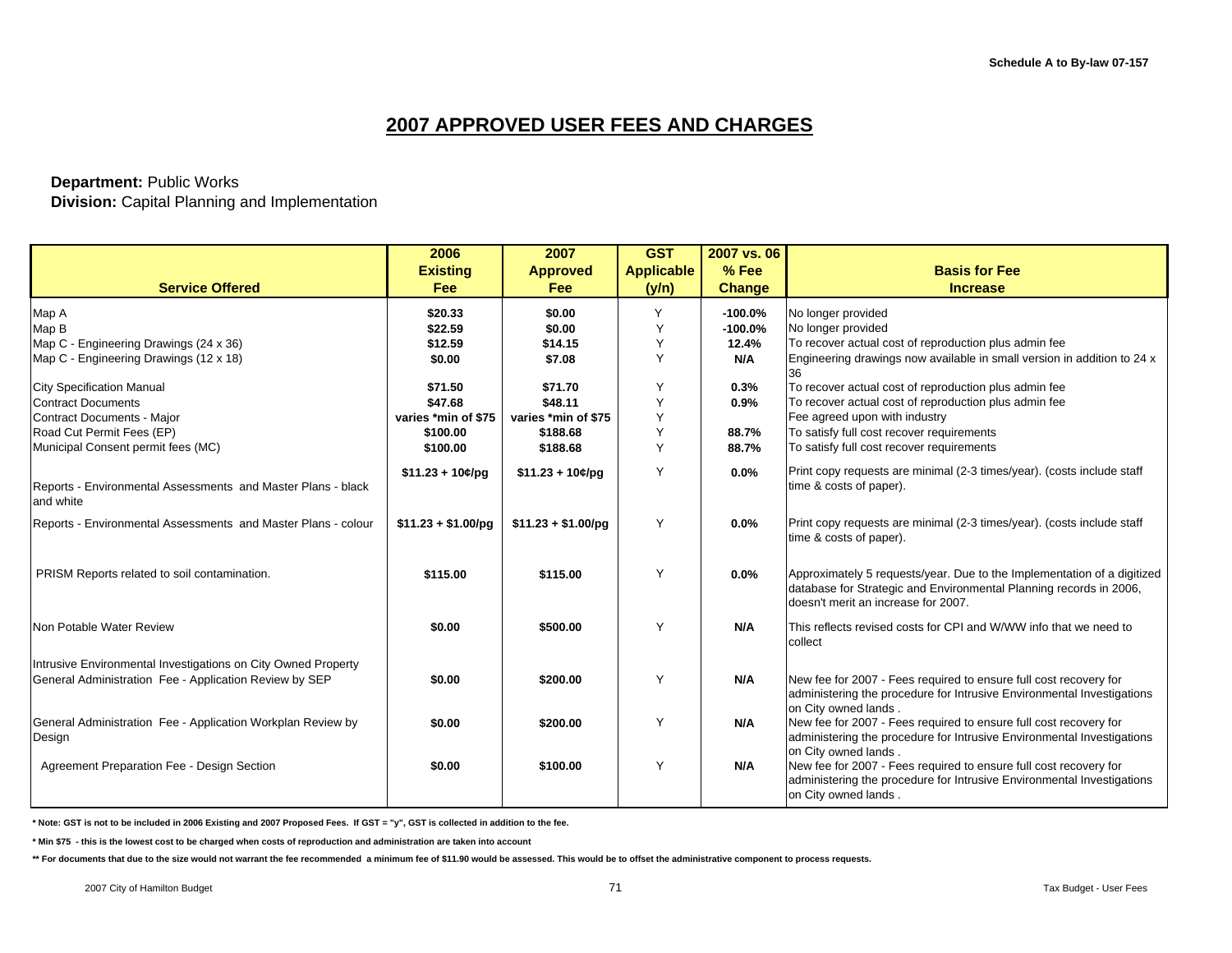#### **Department:** Public Works  **Division:** Waste Management

| <b>Service Offered</b>                                                                            |                            | 2006<br><b>Existing</b><br>Fee             |                     | 2007<br><b>Approved</b><br>Fee                | <b>GST</b><br><b>Applicable</b><br>(y/n) | 2006 vs. 05<br>% Fee<br><b>Change</b>          | <b>Basis for Fee</b><br><b>Increase</b>                                                                                             |
|---------------------------------------------------------------------------------------------------|----------------------------|--------------------------------------------|---------------------|-----------------------------------------------|------------------------------------------|------------------------------------------------|-------------------------------------------------------------------------------------------------------------------------------------|
| Commercial tipping fees at Kenora per 100\kg                                                      | \$                         | 10.15                                      | \$                  | 11.00                                         | n                                        | 8.4%                                           | Increase as approved by Council - 2007 Budget                                                                                       |
| Commercial tipping fees at Mountain per 100\kg                                                    | \$                         | 10.15                                      | \$                  | 11.00                                         | n                                        | 8.4%                                           | Increase as approved by Council - 2007 Budget                                                                                       |
| Commercial tipping fees at Dundas per 100\kg                                                      | \$                         | 10.15                                      | \$                  | 11.00                                         | n                                        | 8.4%                                           | Increase as approved by Council - 2007 Budget                                                                                       |
| Residential tipping fees at Kenora per 100\kg                                                     | \$                         | 10.15                                      | \$                  | 11.00                                         | n                                        | 8.4%                                           | Increase as approved by Council - 2007 Budget                                                                                       |
| Residential tipping fees at Mountain per 100\kg                                                   | $\boldsymbol{\mathsf{S}}$  | 10.15                                      | \$                  | 11.00                                         | n                                        | 8.4%                                           | Increase as approved by Council - 2007 Budget                                                                                       |
| Residential tipping fees at Dundas per 100\kg                                                     | \$                         | 10.15                                      | \$                  | 11.00                                         | n                                        | 8.4%                                           | Increase as approved by Council - 2007 Budget                                                                                       |
| Minimum vehicle fee for residential vehicles at                                                   | \$                         | 7.50                                       | \$                  | 7.75                                          | n                                        | 3.3%                                           | Increase to reflect consumer price index increase                                                                                   |
| Kenora (first 100kg)<br>Minimum vehicle fee for residential vehicles at                           | \$                         | 7.50                                       | \$                  | 7.75                                          | n                                        | 3.3%                                           | Increase to reflect consumer price index increase                                                                                   |
| Mountain (first 100kg)<br>Minimum vehicle fee for residential vehicles at<br>Dundas (first 100kg) | \$                         | 7.50                                       | \$                  | 7.75                                          | n                                        | 3.3%                                           | Increase to reflect consumer price index increase                                                                                   |
| Backyard composters                                                                               | \$                         | 33.00                                      | \$                  | 33.00                                         | у                                        | 0.0%                                           | Cost recovery based on existing inventory                                                                                           |
| White goods pickup containing CFC's                                                               | \$                         | 21.00                                      | \$                  | 22.00                                         | n                                        | 4.8%                                           | Increase to reflect consumer price index increase                                                                                   |
| Deposit Fees:<br>0-2500 kg<br>2501-3000 kg<br>3001-6000 kg<br>6001-9000 kg<br>over 9000 kg        | \$<br>\$<br>\$<br>\$<br>\$ | 20.00<br>40.00<br>65.00<br>85.00<br>150.00 | \$<br>S.<br>S.<br>S | 50.00<br>100.00<br>200.00<br>300.00<br>400.00 | n<br>n<br>n<br>n<br>n                    | 150.0%<br>150.0%<br>207.7%<br>252.9%<br>166.7% | Deposit fees have not increased at the same pace as<br>tipping fees, resulting in the deposit being cheaper than<br>the actual fee. |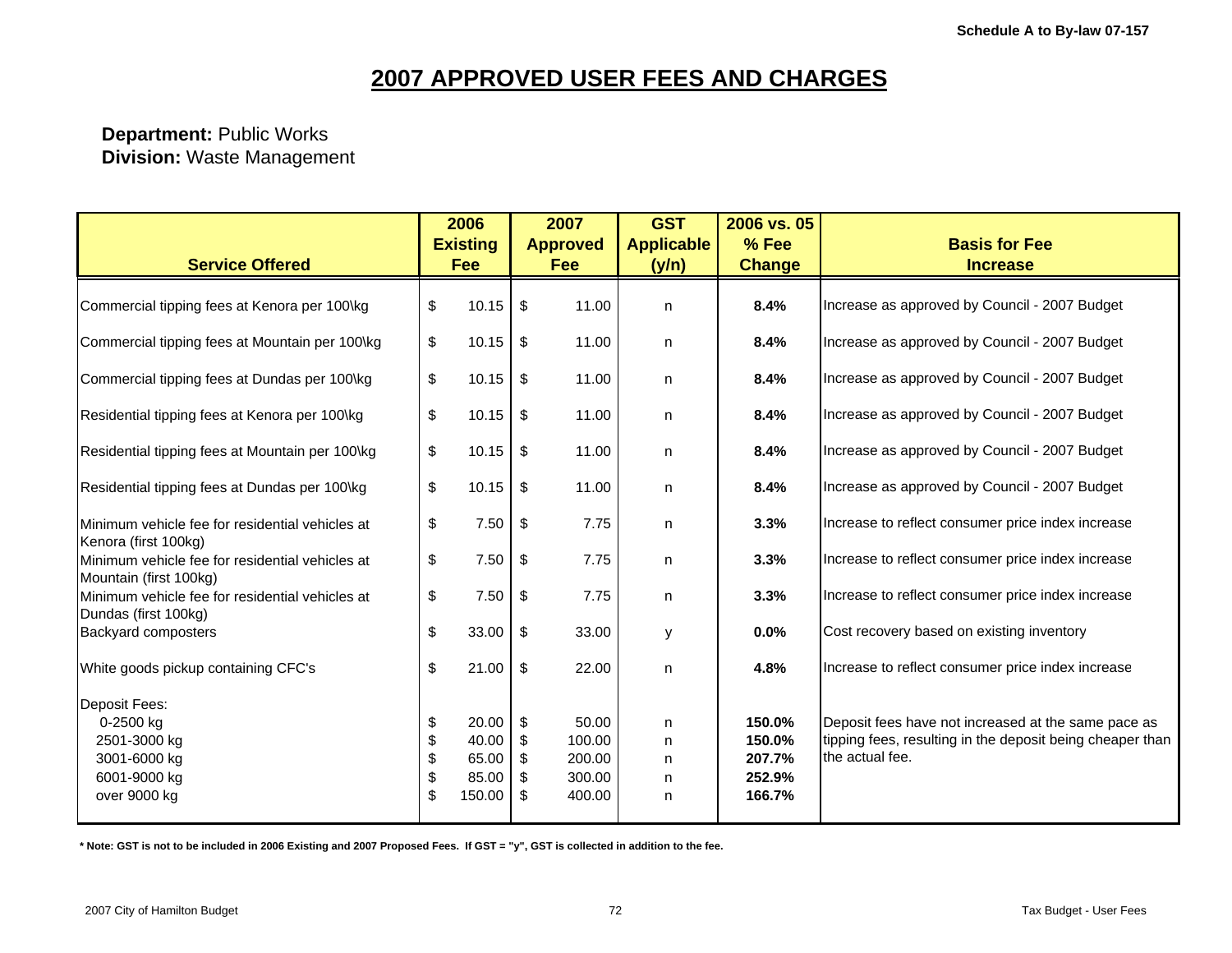**Department:** Public Works  **Division:** Transit

|                                             | 2006            | 2007            | <b>GST</b>        | 2007 vs. 06   |                                          |
|---------------------------------------------|-----------------|-----------------|-------------------|---------------|------------------------------------------|
|                                             | <b>Existing</b> | <b>Approved</b> | <b>Applicable</b> | $%$ Fee       | <b>Basis for Fee</b>                     |
| <b>Service Offered</b>                      | <b>Fee</b>      | <b>Fee</b>      | (y/n)             | <b>Change</b> | <b>Increase</b>                          |
|                                             |                 |                 |                   |               |                                          |
| <b>Cash Fare</b>                            | 2.10            | 2.25            | n                 | 7.1%          |                                          |
| <b>Adult Ticket</b>                         | 1.70            | 1.75            | n.                | 2.9%          |                                          |
| Elementary/Secondary School Ticket          | 1.35            | 1.40            | n                 | 3.7%          |                                          |
| <b>Adult Monthly Pass</b>                   | 65.00           | 71.00           | n.                | 9.2%          |                                          |
| Elementary/Secondary School Monthly Pass    | 50.00           | 56.00           | n.                | 12.0%         |                                          |
| Senior Annual Pass                          | 205.00          | 205.00          | n.                | $0.0\%$       |                                          |
| McMaster Universal Pass - Undergraduate     | 69.87           | 71.50           | n.                | 2.3%          | contract dated July/05, ends April/08    |
| McMaster Universal Pass - Graduate          | 104.81          | 107.25          | n.                | 2.3%          | contract dated July/05, ends April/08    |
| Go Integration Pass                         | 15.00           | 15.00           | n.                | $0.0\%$       |                                          |
| Day Pass                                    | 7.00            | 7.00            | n.                | 0.0%          |                                          |
| Redeemer University College Transit Pass    | 69.87           | 71.50           | n                 | 2.3%          | contract renewed in 2006                 |
| Columbia International College Transit Pass | 39.38           | 44.17           | n.                | 12.2%         | report to council in Jan./07 re: renewal |
| <b>Employee Commuter Pass</b>               | 71.50           | 73.50           | n.                | 2.8%          |                                          |
| School Hour Only Pass                       | 41.00           | 47.00           | n.                | 14.6%         |                                          |
| <b>School Plus Pass</b>                     | 16.00           | 17.00           | n.                | 6.3%          |                                          |
| <b>Urban Charters</b>                       | 56.00 - 70.00   | 58.80-73.50     | n                 | 5.0%          | no fare increase since 1997              |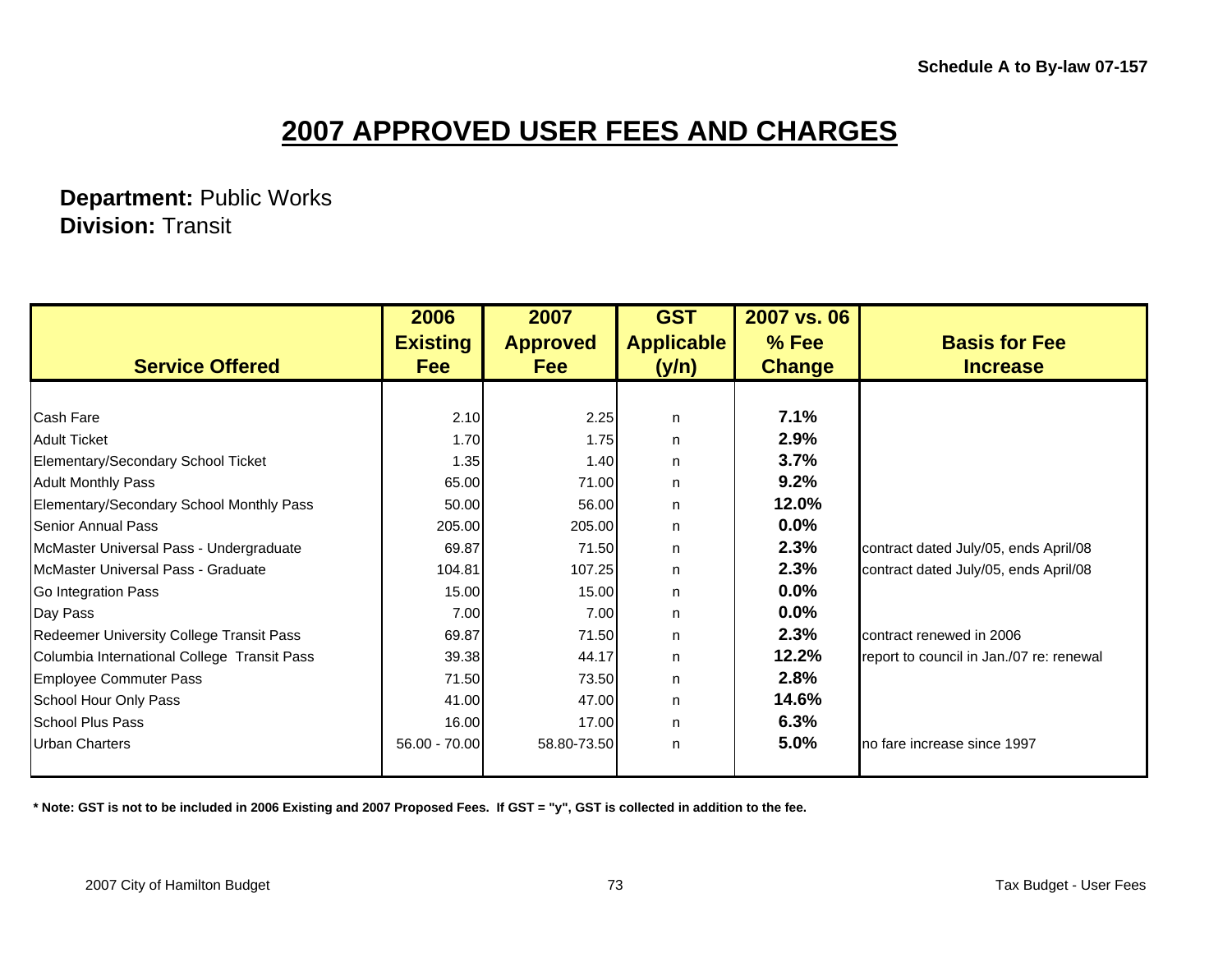**Department:** 

 **Division:** 

|                                                                             | 2006            | 2007                            | <b>GST</b> | 2007 vs. 06   |                                                                                      |
|-----------------------------------------------------------------------------|-----------------|---------------------------------|------------|---------------|--------------------------------------------------------------------------------------|
|                                                                             | <b>Existing</b> | <b>Approved</b>                 | (y/n)      | % Fee         | <b>Basis for Fee</b>                                                                 |
| <b>Service Offered</b>                                                      | Fee             | <b>Fee</b>                      | $\star$    | <b>Change</b> | <b>Increase</b>                                                                      |
| Park/pavillion rental - bleacher rentals - first day                        | \$428.13        | \$436.69                        |            |               | 2.0% Inflationary increase                                                           |
| Park/pavillion rental - bleacher rentals - additional days                  | \$285.42        | \$291.13                        |            |               | 2.0% Inflationary increase                                                           |
| Park/pavillion rental - vacant park land rental - per acre                  | \$109.78        | \$111.98                        |            |               | 2.0% Inflationary increase                                                           |
| Deer food sales at Gore Park at Christmas - pellet machine each             | \$0.25          | \$0.25                          |            |               | 0.0% No increase recommended. Program                                                |
| turn                                                                        |                 |                                 |            |               | ldiscontinued in 2006.                                                               |
| Ancaster Lawn Bowling grounds maintenance - 40% of club                     | Per written     | Per written                     |            |               | n/a Agreement with Lawn Bowling club would need                                      |
| membership fees or \$1,100 minimum annually                                 | agreement       | agreement                       |            |               | to be re-negotigated                                                                 |
| Marina slip rental fees X-large boat - annual                               | \$2,714.25      | \$2,714.25                      |            |               | 0.0% No increase recommended. We are in a net                                        |
|                                                                             |                 |                                 |            |               | profit/ under capacity situation                                                     |
| Marina slip rental fees Large boat - annual                                 | \$2,272.20      | \$2,272.20                      |            |               | 0.0% No increase recommended. We are in a net                                        |
|                                                                             |                 |                                 |            |               | profit/ under capacity situation                                                     |
| Marina slip rental fees Medium boat - annual                                | \$1,888.95      | \$1,888.95                      |            |               | 0.0% No increase recommended. We are in a net                                        |
|                                                                             |                 |                                 |            |               | profit/ under capacity situation                                                     |
| Marina slip rental fees Small boat - annual                                 | \$1,380.75      | \$1,380.75                      |            |               | 0.0% No increase recommended. We are in a net                                        |
|                                                                             |                 |                                 |            |               | profit/ under capacity situation                                                     |
| Stern mooring - annual                                                      | \$1,634.85      | \$1,634.85                      |            |               | 0.0% No increase recommended. We are in a net                                        |
| Work done for others Parks Maint - priced per job                           |                 | Priced per job Priced per job - |            |               | profit/ under capacity situation<br>n/a Current practices ensure full cost recovery. |
|                                                                             | $-100%$         | 100%                            |            |               |                                                                                      |
|                                                                             | recovered       | recovered                       |            |               |                                                                                      |
| Park amenity donation - bench - priced per job                              |                 | Priced per job Priced per job - |            |               | n/a Current practices ensure full cost recovery.                                     |
|                                                                             | $-100%$         | 100%                            |            |               |                                                                                      |
|                                                                             | recovered       | recovered                       |            |               |                                                                                      |
| Roadway tree trimming for Hamilton Hydro - per tree - diameter 1"           | \$43.50         | \$43.50                         |            |               | 0.0% No increase recommended. Under review.                                          |
| to 12"                                                                      |                 |                                 |            |               |                                                                                      |
| Roadway tree trimming for Hamilton Hydro - per tree - diameter              | \$65.25         | \$65.25                         |            |               | 0.0% No increase recommended. Under review.                                          |
| 13" to 24"                                                                  |                 |                                 |            |               |                                                                                      |
| Roadway tree trimming for Hamilton Hydro - per tree - diameter              | \$108.75        | \$108.75                        |            |               | 0.0% No increase recommended. Under review.                                          |
| over 24"                                                                    |                 |                                 |            |               |                                                                                      |
| Roadway tree removal for Hamilton Hydro - per tree - diameter 1"            | \$120.00        | \$120.00                        |            |               | 0.0% No increase recommended. Under review.                                          |
| to 12"<br>Roadway tree removal for Hamilton Hydro - per tree - diameter 13" | \$160.00        | \$160.00                        |            |               | 0.0% No increase recommended. Under review.                                          |
| to 16"                                                                      |                 |                                 |            |               |                                                                                      |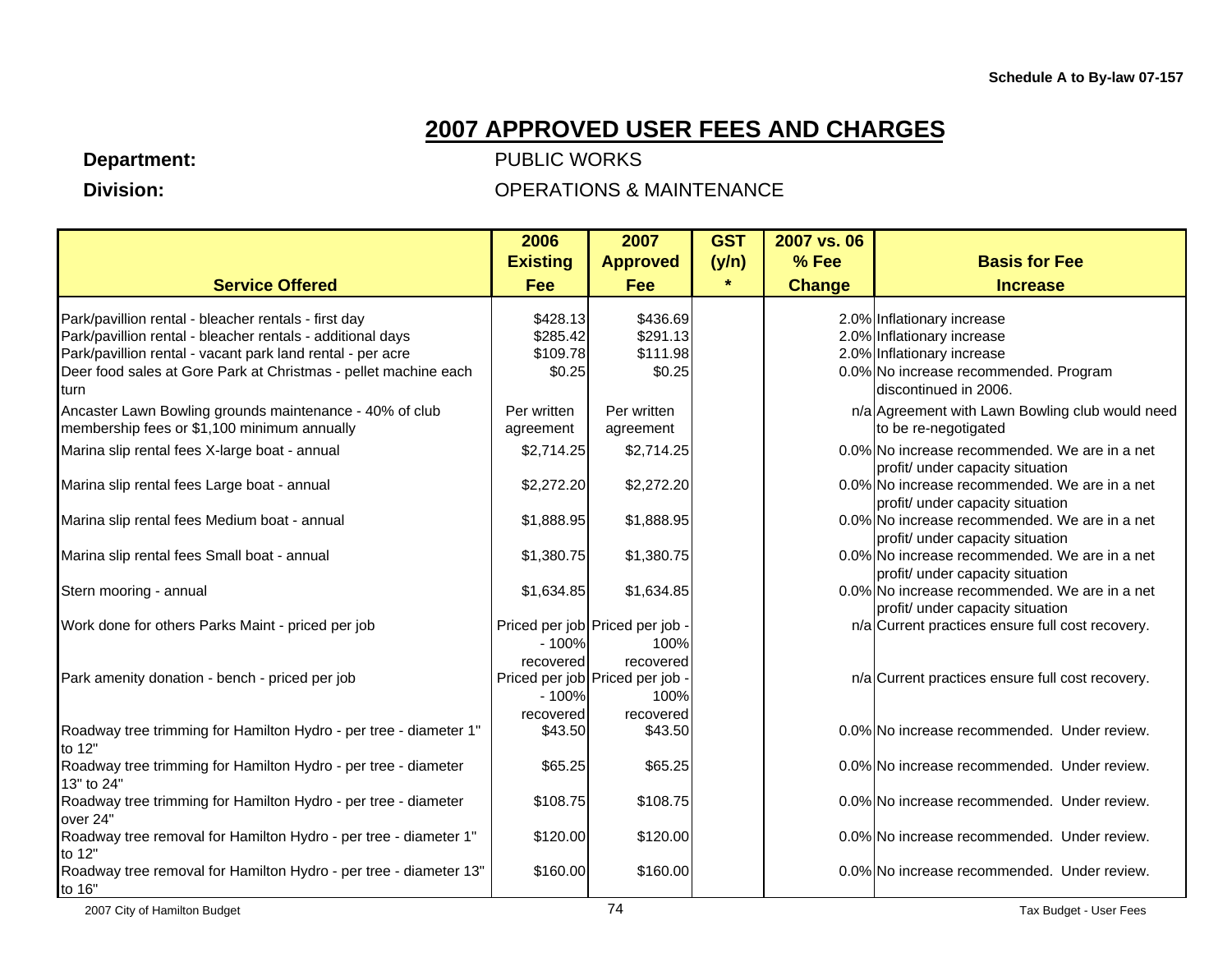**Department:** 

 **Division:** 

|                                                                             | 2006            | 2007                            | <b>GST</b> | 2007 vs. 06     |                                                                          |
|-----------------------------------------------------------------------------|-----------------|---------------------------------|------------|-----------------|--------------------------------------------------------------------------|
|                                                                             | <b>Existing</b> | <b>Approved</b>                 | (y/n)      | % Fee           | <b>Basis for Fee</b>                                                     |
| <b>Service Offered</b>                                                      | <b>Fee</b>      | Fee                             | $\star$    | <b>Change</b>   | <b>Increase</b>                                                          |
| Roadway tree removal for Hamilton Hydro - per tree - diameter 17"           | \$200.00        | \$200.00                        |            |                 | 0.0% No increase recommended. Under review.                              |
| to 20"                                                                      |                 |                                 |            |                 |                                                                          |
| Roadway tree removal for Hamilton Hydro - per tree - diameter 21"<br>to 24" | \$240.00        | \$240.00                        |            |                 | 0.0% No increase recommended. Under review.                              |
| Roadway tree removal for Hamilton Hydro - per tree - diameter<br>over 24"   | \$280.00        | \$280.00                        |            |                 | 0.0% No increase recommended. Under review.                              |
| Work done for others Forestry - priced per job                              |                 | Priced per job Priced per job - |            |                 | n/a Current practices ensure full cost recovery.                         |
|                                                                             | $-100%$         | 100%                            |            |                 |                                                                          |
|                                                                             | recovered       | recovered                       |            |                 |                                                                          |
| Park amenity donation - tree - priced per job                               |                 | Priced per job Priced per job - |            |                 | n/a Current practices ensure full cost recovery.                         |
|                                                                             | $-100%$         | 100%                            |            |                 |                                                                          |
|                                                                             | recovered       | recovered                       |            |                 |                                                                          |
| Trillium Award sponsors - per sponsorship                                   | \$1,000.00      | \$0.00                          |            |                 | (100.0%) DELETE. Sponsorships/donations are not<br>considered user fees. |
| Traffic island sponsorship - per square meter                               | \$43.11         | \$0.00                          |            |                 | (100.0%) DELETE. Sponsorships/donations are not                          |
|                                                                             |                 |                                 |            |                 | considered user fees                                                     |
| Mum Show - admissions - adult                                               | \$3.00          | \$3.78                          |            |                 | 26.0% First increase in ten years                                        |
| Mum Show - admissions - seniors and children                                | \$2.00          | \$2.83                          |            |                 | 41.5% First increase in ten years                                        |
| Wedding photos in Greenhouse - before 3 pm                                  | \$52.28         | \$0.00                          |            | (100.0%) DELETE |                                                                          |
| Wedding photos in Greenhouse - 3 pm to 3:30 pm                              | \$76.98         | \$0.00                          |            | (100.0%) DELETE |                                                                          |
| Wedding photos in Greenhouse - 3 pm to 4:00 pm                              | \$101.67        | \$0.00                          |            | (100.0%) DELETE |                                                                          |
| Wedding photos in Greenhouse - 3 pm to 4:30 pm                              | \$126.37        | \$0.00                          |            | (100.0%) DELETE |                                                                          |
| Wedding photos in Greenhouse - 3 pm to 5:00 pm                              | \$151.07        | \$0.00                          |            | (100.0%) DELETE |                                                                          |
| Wedding photos in Greenhouse - 3 pm to 5:30 pm                              | \$175.77        | \$0.00                          |            | (100.0%) DELETE |                                                                          |
| Wedding photos in Greenhouse - 3 pm to 6:00 pm                              | \$200.47        | \$0.00                          |            | (100.0%) DELETE |                                                                          |
| NEW-Wedding photos in Greenhouse - before 3 pm (hourly rate or              | \$0.00          | \$53.33                         |            |                 | 2.0% Inflationary increase                                               |
| any part of an hour)                                                        |                 |                                 |            |                 |                                                                          |
| <b>NEW-</b> Wedding photos in Greenhouse - after 3 pm (hourly rate or       | \$0.00          | \$103.70                        |            |                 | N/A New price structure after 3:00 p.m. (represents                      |
| any part of an hour)                                                        |                 |                                 |            |                 | 2% increase above previous 3:00 to 4:00 p.m.                             |
|                                                                             |                 |                                 |            |                 | rate)                                                                    |
| Churchill Park Community Gardens - garden plot rental 4m x 5m -             | \$80.00         | \$81.60                         | N          |                 | 2.0% Inflationary increase                                               |
| season                                                                      |                 |                                 |            |                 |                                                                          |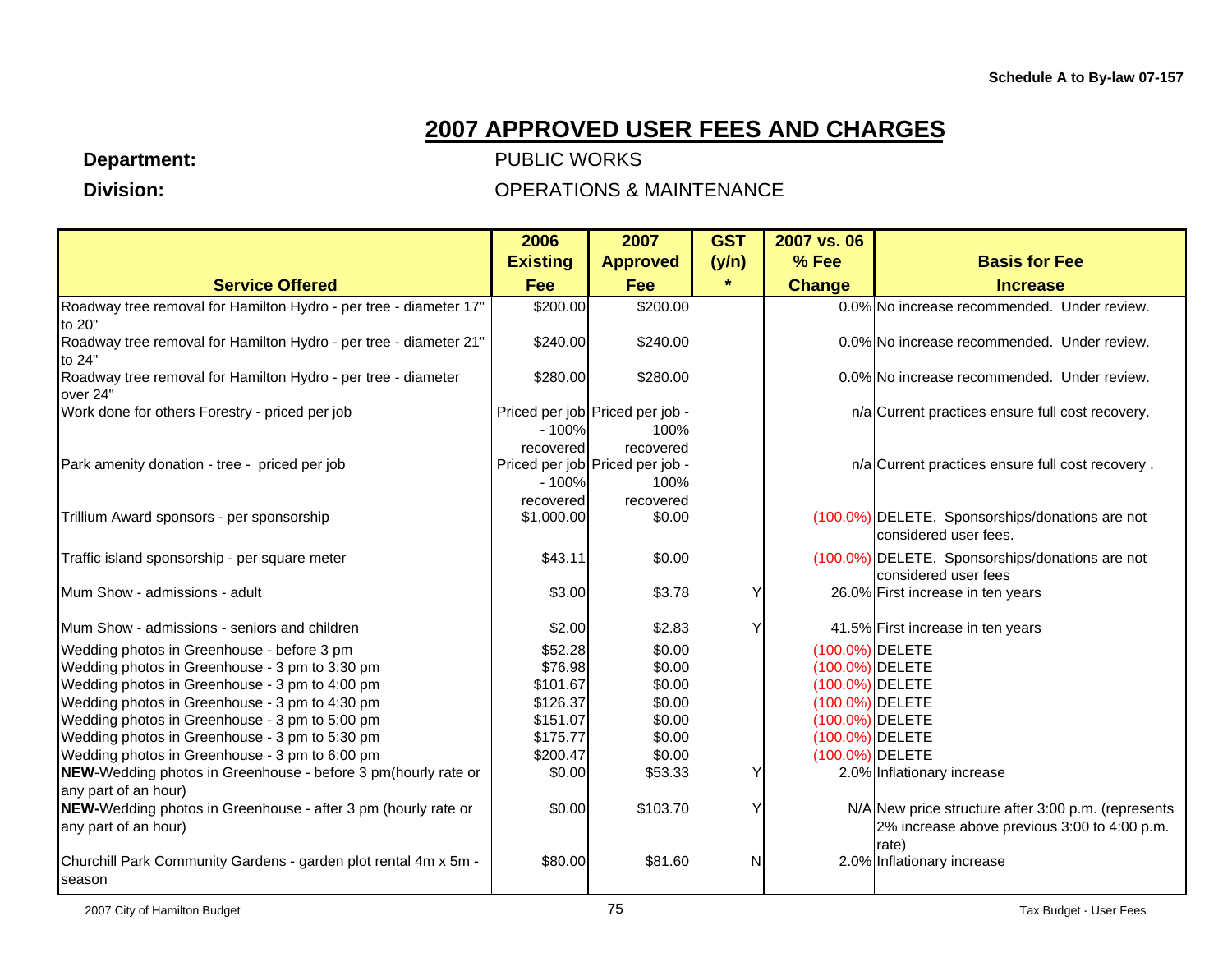**Department:** 

 **Division:** 

|                                                                  | 2006                 | 2007                                                 | <b>GST</b> | 2007 vs. 06   |                                                                                |
|------------------------------------------------------------------|----------------------|------------------------------------------------------|------------|---------------|--------------------------------------------------------------------------------|
|                                                                  | <b>Existing</b>      | <b>Approved</b>                                      | (y/n)      | % Fee         | <b>Basis for Fee</b>                                                           |
| <b>Service Offered</b>                                           | Fee                  | <b>Fee</b>                                           | $\star$    | <b>Change</b> | <b>Increase</b>                                                                |
| Dundas Community Gardens - garden plot rental 20' x 30' - season | \$25.00              | \$25.50                                              | N          |               | 2.0% Inflationary increase                                                     |
| Dundas Community Gardens - garden plot rental 20' x 40' - season | \$35.00              | \$35.70                                              | N          |               | 2.0% Inflationary increase                                                     |
| Work done for others Horticulture                                | $-100%$<br>recovered | Priced per job Priced per job -<br>100%<br>recovered |            |               | n/a Current practices ensure full cost recovery.                               |
| Burial - Adult - 6 ft Burial                                     | \$665.00             | \$685.00                                             |            |               | 3.0% Inflationary increase                                                     |
| Burial - Adult - 8 ft Burial                                     | \$861.90             | \$888.00                                             |            |               | 3.0% Inflationary increase                                                     |
| Burial - Mausoleum Interment                                     | \$475.32             | \$490.00                                             |            |               | 3.1% Inflationary increase - increase greater than 3%<br>due to rounding       |
| Burial - Child - 6 ft Burial - Case up to 24"                    | \$89.00              | \$92.00                                              |            |               | 3.4% Inflationary increase - 3 year cycle - greater<br>than 3% due to rounding |
| Burial - Child - 6 ft Burial - Case 25" - 42"                    | \$190.00             | \$196.00                                             |            |               | 3.2% Inflationary increase - 3 year cycle - greater<br>than 3% due to rounding |
| Burial - Child - 6 ft Burial - Case 43" - 60"                    | \$276.00             | \$284.00                                             |            |               | 2.9% Inflationary increase - 3 year cycle - less than<br>3% due to rounding    |
| Burial - Child - 6 ft Burial - Case 61" - 72"                    | \$360.00             | \$371.00                                             |            |               | 3.1% Inflationary increase - 3 year cycle - greater<br>than 3% due to rounding |
| Burial - Child - 8 ft Burial - Case up to 60"                    | \$321.00             | \$331.00                                             |            |               | 3.1% Inflationary increase - 3 year cycle - greater<br>than 3% due to rounding |
| Burial - Child - 8 ft Burial - Case 61" - 72"                    | \$485.00             | \$500.00                                             |            |               | 3.1% Inflationary increase - 3 year cycle - greater<br>than 3% due to rounding |
| Burial - Cremation Interment - Urn Garden Grave                  | \$235.62             | \$243.00                                             |            |               | 3.1% Inflationary increase - increase greater than 3%<br>due to rounding       |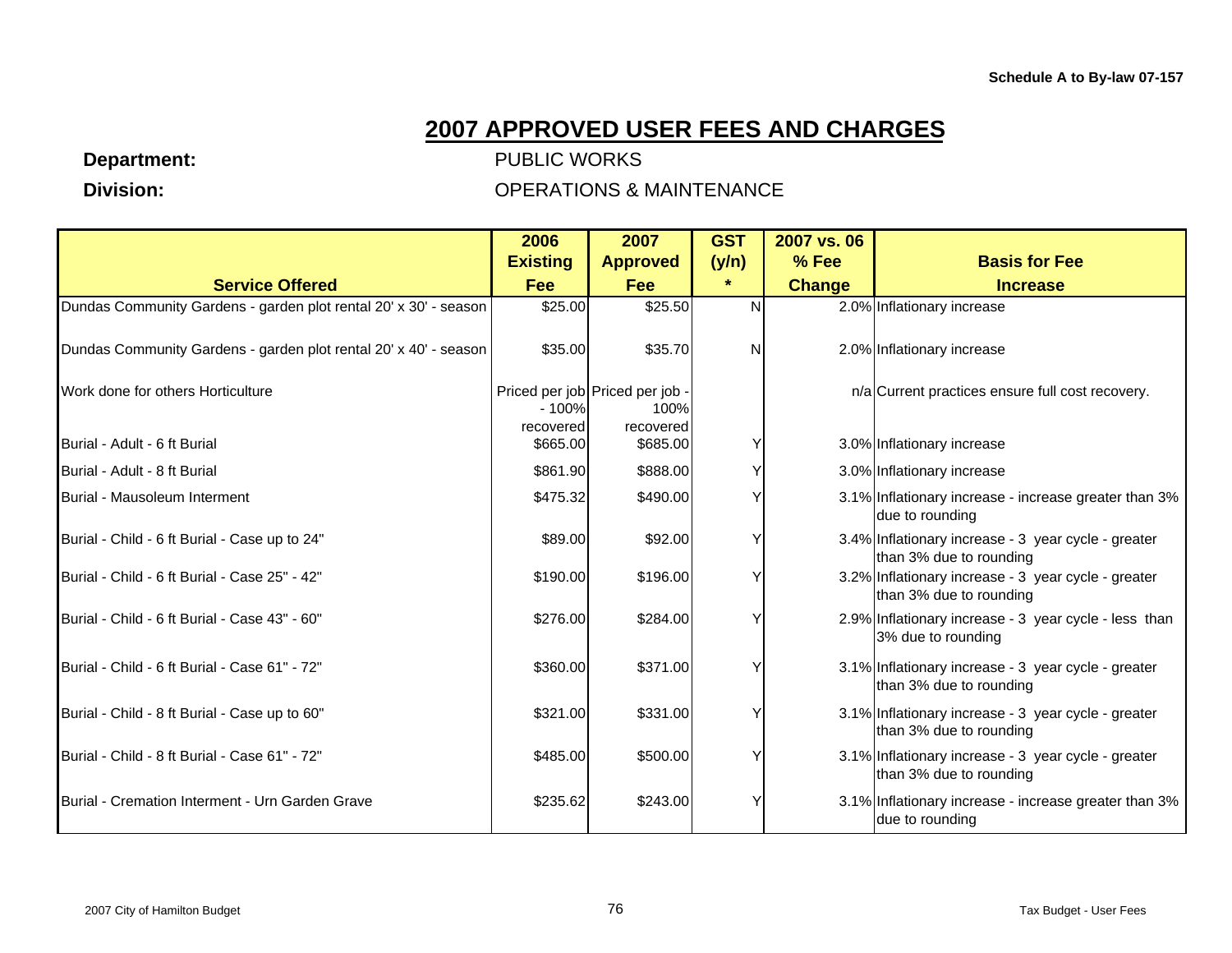**Department:** 

 **Division:** 

|                                                                                                          | 2006            | 2007            | <b>GST</b> | 2007 vs. 06   |                                                                                  |
|----------------------------------------------------------------------------------------------------------|-----------------|-----------------|------------|---------------|----------------------------------------------------------------------------------|
|                                                                                                          | <b>Existing</b> | <b>Approved</b> | (y/n)      | $%$ Fee       | <b>Basis for Fee</b>                                                             |
| <b>Service Offered</b>                                                                                   | Fee             | Fee             | $\star$    | <b>Change</b> | <b>Increase</b>                                                                  |
| Burial - Columbarium                                                                                     | \$161.16        | \$166.00        |            |               | 3.0% Inflationary increase                                                       |
| <b>Burial - Cremorial</b>                                                                                | \$86.70         | \$89.00         |            |               | 2.7% Inflationary increas - increase less than 3% due<br>to rounding             |
| Care & Maintenance of Lots/Grave Sold prior to January 1,<br>1955 - Funds to be placed in C&M Trust Fund | \$0.00          | \$200.00        |            |               | N/A New Tariff                                                                   |
| <b>Burial Saturday - Traditional Burials</b>                                                             | \$513.06        | \$616.00        | ν          |               | 20.1% Inflationary increase - greater than 3% to<br>fully off-set burial charges |
| <b>Burial Saturday - Cremation Interments</b>                                                            | \$250.92        | \$486.00        | ٧          |               | 93.7% Inflationary increase - greater than 3% to<br>fully off-set burial charges |
| Burial - Lowering: Adult - from 6ft to 8 ft - Shell                                                      | \$2,977.38      | \$3,067.00      |            |               | 3.0% Inflationary increase                                                       |
| Burial - Lowering: Adult - from 6ft to 8 ft - Vault or Crypt                                             | \$2,481.66      | \$2,556.00      |            |               | 3.0% Inflationary increase                                                       |
| Burial - Lowering: Child - from 6ft to 8 ft - Shell                                                      | \$1,462.00      | \$1,506.00      |            |               | 3.0% Inflationary increase - 3 year cycle                                        |
| Burial - Lowering: Child - from 6ft to 8 ft - Vault or Crypt                                             | \$1,215.00      | \$1,252.00      |            |               | 3.0% Inflationary increase - 3 year cycle                                        |
| Burial - Removal: Adult - Shell                                                                          | \$2,657.10      | \$2,737.00      |            |               | 3.0% Inflationary increase                                                       |
| Burial - Removal: Adult - Concrete Vault or Crypt                                                        | \$2,181.78      | \$2,248.00      |            |               | 3.0% Inflationary increase                                                       |
| Burial - Removal: Child - Shell                                                                          | \$901.00        | \$928.00        |            |               | 3.0% Inflationary increase - 3 year cycle                                        |
| Burial - Removal: Child - Concrete Vault or Crypt                                                        | \$736.00        | \$759.00        |            |               | 3.1% Inflationary increase - 3 year cycle                                        |
| Burial - Removal: Cremation                                                                              | \$235.62        | \$243.00        |            |               | 3.1% Inflationary increase - increase greater than 3%<br>due to rounding         |
| Land Sale - Tier 1 - Adult Single-in-a-Row                                                               | \$709.92        | \$732.00        |            |               | 3.1% Inflationary increase - increase greater than 3%<br>due to rounding         |
| Land Sale - Tier 1 - Preferred Singles                                                                   | \$1,210.74      | \$1,248.00      |            |               | 3.1% Inflationary increase - increase greater than 3%<br>due to rounding         |
| Land Sale - Tier 1 - Hamilton Cemetery Only - Preferred Singles                                          | \$1,932.00      | \$1,991.00      |            |               | 3.1% Inflationary increase - increase greater than 3%<br>due to rounding         |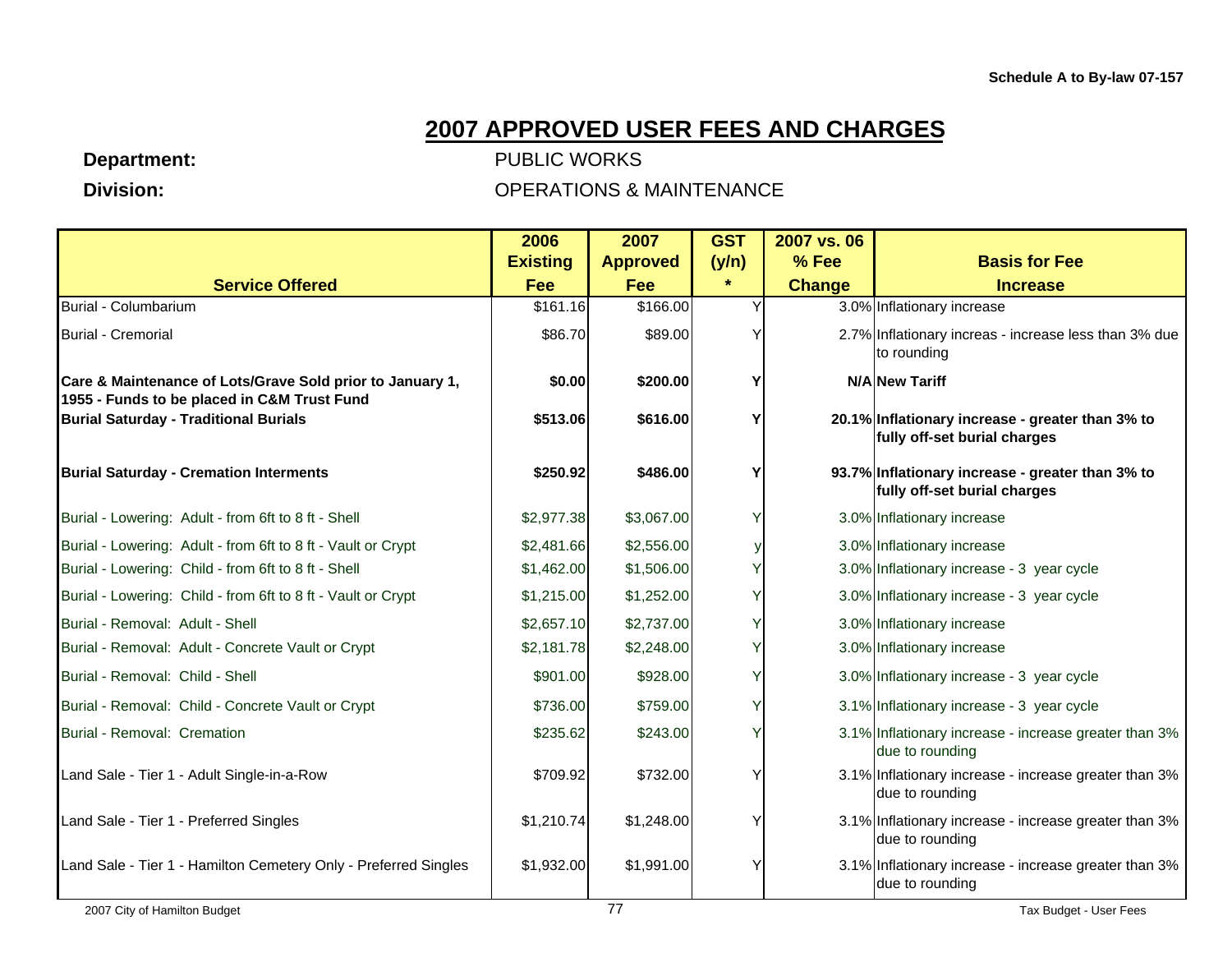**Department:** 

 **Division:** 

#### PUBLIC WORKS OPERATIONS & MAINTENANCE

|                                                                                               | 2006            | 2007            | <b>GST</b> | 2007 vs. 06   |                                                                                |
|-----------------------------------------------------------------------------------------------|-----------------|-----------------|------------|---------------|--------------------------------------------------------------------------------|
|                                                                                               | <b>Existing</b> | <b>Approved</b> | (y/n)      | % Fee         | <b>Basis for Fee</b>                                                           |
| <b>Service Offered</b>                                                                        | <b>Fee</b>      | Fee             | $\star$    | <b>Change</b> | <b>Increase</b>                                                                |
| Land Sale - Tier 2 - Preferred Singles                                                        | \$934.32        | \$963.00        | Υ          |               | 3.1% Inflationary increase - increase greater than 3%<br>due to rounding       |
| Land Sale - Tier 3 - Preferred Singles                                                        | \$690.54        | \$712.00        | Υ          |               | 3.1% Inflationary increase - increase greater than 3%<br>due to rounding       |
| Land Sale - Veteran's Grave                                                                   | \$677.28        | \$698.00        | Y          |               | 3.1% Inflationary increase - increase greater than 3%<br>due to rounding       |
| Land Sale - Child: Stillborn - Case up to 24"                                                 | \$86.00         | \$89.00         | Y          |               | 3.5% Inflationary Increase - 3 year cycle - greater<br>than 3% due to rounding |
| Land Sale - Child: Case 25" - 60"                                                             | \$172.00        | \$178.00        | Y          |               | 3.5% Inflationary Increase - 3 year cycle - greater<br>than 3% due to rounding |
| Land Sale - Child: Case 61" - 72"                                                             | \$199.00        | \$205.00        | Υ          |               | 3.0% Inflationary Increase - 3 year cycle                                      |
| Land Sale - Mausoleum                                                                         | \$0.00          | \$0.00          | Y          |               | N/A Sold out - no mausoleums are available for sale                            |
| Land Sale - Tier 1 - Two Grave Lots                                                           | \$3,135.48      | \$3,230.00      | Y          |               | 3.0% Inflationary increase                                                     |
| Land Sale - Tier 2 - Two Grave Lots                                                           | \$2,375.56      | \$2,447.00      | Y          |               | 3.0% Inflationary increase                                                     |
| Land Sale - Tier 3 - Two Grave Lots                                                           | \$1,781.04      | \$1,835.00      | Υ          |               | 3.0% Inflationary increase                                                     |
| Land Sale - Tier 1 - Two Grave Lots - Eastlawn Cemetery - 6 ft<br><b>Only Burials Allowed</b> | \$2,225.64      | \$2,293.00      | Υ          |               | 3.0% Inflationary increase                                                     |
| Land Sale - Tier 2 - Two Grave Lots - 6 ft Only Burials Allowed                               | \$1,724.82      | \$1,777.00      | Υ          |               | 3.0% Inflationary increase                                                     |
| Land Sale - Tier 3 - Two Grave Lots - 6 ft Only Burials Allowed                               | \$1,307.64      | \$1,347.00      | Υ          |               | 3.0% Inflationary increase                                                     |
| Land Sale - Tier 1 - Two Grave Lots - Hamilton Cemetery                                       | \$3,865.80      | \$3,982.00      | Υ          |               | 3.0% Inflationary increase                                                     |
| Land Sale - Tier 1 - Two Grave Lots - Section 14 - Woodland<br>Cemetery                       | \$4,497.18      | \$4,632.00      | Y          |               | 3.0% Inflationary increase                                                     |
| Land Sale - Tier 1 - Three Grave Lots                                                         | \$4,074.90      | \$4,197.00      | Y          |               | 3.0% Inflationary increase                                                     |
| Land Sale - Tier 2 - Three Grave Lots                                                         | \$3,178.32      | \$3,274.00      | Υ          |               | 3.0% Inflationary increase                                                     |
| Land Sale - Tier 3 - Three Grave Lots                                                         | \$2,375.58      | \$2,447.00      | Y          |               | 3.0% Inflationary increase                                                     |

2007 City of Hamilton Budget Tax Budget Tax Budget - User Fees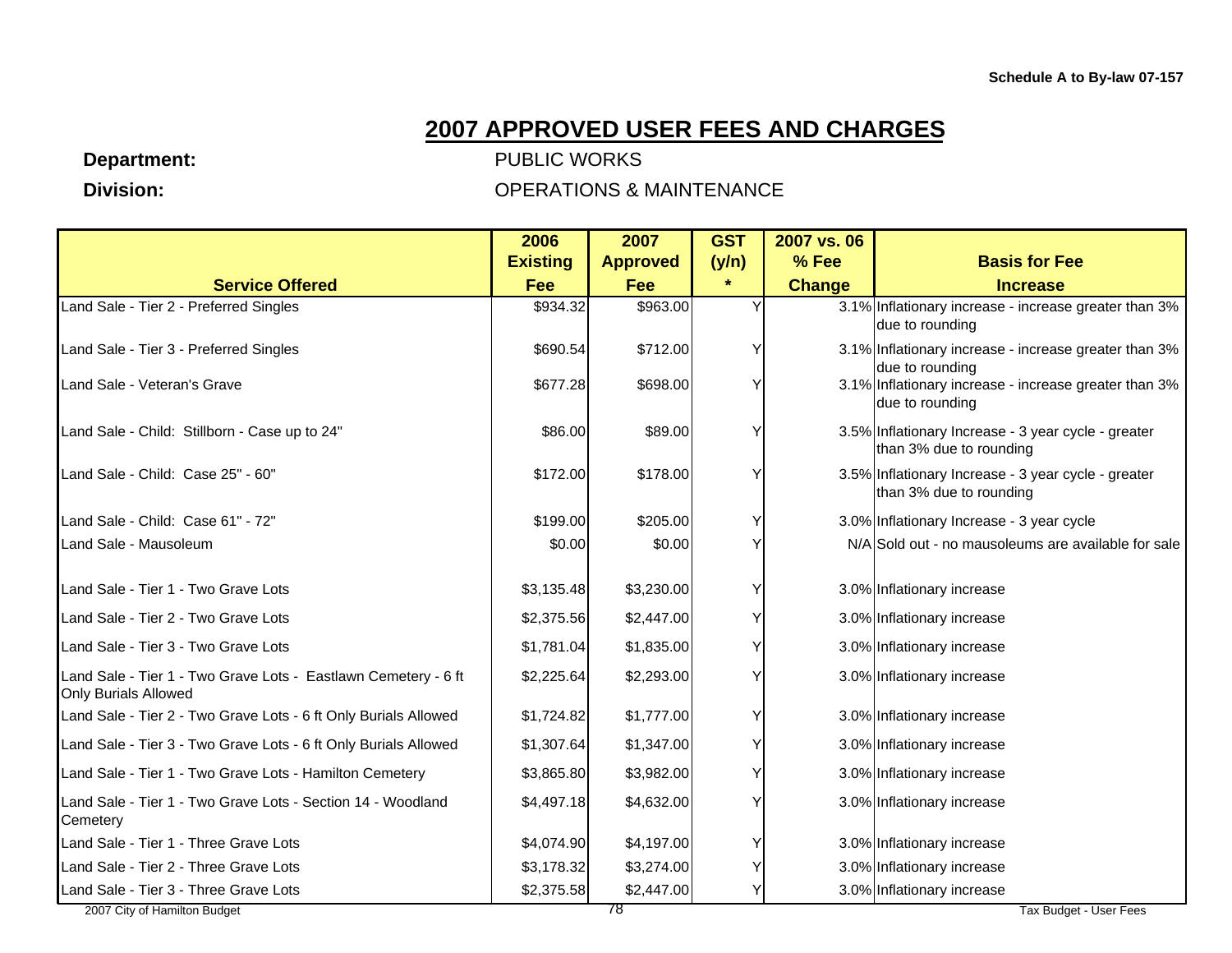**Department:** 

 **Division:** 

|                                                                          | 2006            | 2007            | <b>GST</b> | 2007 vs. 06   |                                                                          |
|--------------------------------------------------------------------------|-----------------|-----------------|------------|---------------|--------------------------------------------------------------------------|
|                                                                          | <b>Existing</b> | <b>Approved</b> | (y/n)      | % Fee         | <b>Basis for Fee</b>                                                     |
| <b>Service Offered</b>                                                   | <b>Fee</b>      | Fee             | $\star$    | <b>Change</b> | <b>Increase</b>                                                          |
| Land Sale - Tier 1 - Three Grave Lots - Section 14 - Woodland            | \$5,408.04      | \$5,571.00      |            |               | 3.0% Inflationary increase                                               |
| Cemetery                                                                 |                 |                 |            |               |                                                                          |
| Land Sale - Tier 1 - Four Grave Lots -                                   | \$5,337.66      | \$5,498.00      |            |               | 3.0% Inflationary increase                                               |
| Land Sale - Tier 2 - Four Grave Lots                                     | \$4,752.18      | \$4,895.00      |            |               | 3.0% Inflationary increase                                               |
| Land Sale - Tier 1 - Four Grave Lots - Section 14 - Woodland<br>Cemetery | \$7,655.18      | \$7,885.00      |            |               | 3.0% Inflationary increase                                               |
| Land Sale - Tier 1 - Four Grave Lots - Section 15 - Woodland<br>Cemetery | \$8,848.50      | \$9,114.00      |            |               | 3.0% Inflationary increase                                               |
| Land Sale - Tier 1 - Cremation (Urn Garden) Graves                       | \$530.40        | \$547.00        |            |               | 3.1% Inflationary increase - increase greater than 3%<br>due to rounding |
| Land Sale - Tier 2 - Cremation (Urn Garden) Graves                       | \$463.06        | \$477.00        |            |               | 3.0% Inflationary increase                                               |
| Land Sale - Tier 3 - Cremation (Urn Garden) Graves                       | \$412.08        | \$425.00        |            |               | 3.1% Inflationary increase                                               |
| Land Sale - Tier 1 - UG3 - Cremation Graves - Woodland<br>Cemetery       | \$864.96        | \$891.00        |            |               | 3.0% Inflationary increase                                               |
| Niche Sale - Tier 1 - Columbarium - Upper Level                          | \$1,792.14      | \$1,846.00      |            |               | 3.0% Inflationary increase                                               |
| Niche Sale - Tier 2 - Columbarium - Upper Level                          | \$0.00          | \$1,432.00      |            |               | N/A New Price Structure                                                  |
| Niche Sale - Tier 1 - Columbarium - Lower Level                          | \$1,357.62      | \$1,399.00      |            |               | 3.0% Inflationary increase                                               |
| Niche Sale - Tier 2 - Columbarium - Lower Level                          | \$0.00          | \$1,150.00      |            |               | New Price Structure                                                      |
| Niche Sale - Tier 1 - Monument Columbarium                               | \$1,877.82      | \$1,935.00      |            |               | 3.0% Inflationary increase                                               |
| Niche Sale - Tier 2 - Monument Columbarium (Dundas)                      | \$1,390.26      | \$1,432.00      |            |               | 3.0% Inflationary Increase                                               |
| Niche Sale - Tier 3 - Monument Columbarium                               | \$873.12        | \$900.00        |            |               | 3.1% Inflationary increase - increase greater than 3%<br>due to rounding |
| Niche Sale - Tier 1 - Columbarium - Hamilton Cemetery                    | \$2,415.36      | \$2,488.00      |            |               | 3.0% Inflationary increase                                               |
| Niches - Cremorial - Woodland Only                                       | \$1,214.82      | \$1,252.00      |            |               | 3.1% Inflationary increase - increase greater than 3%                    |
|                                                                          |                 |                 |            |               | due to rounding                                                          |
| Markers and Foundations - Foundation Pouring - per square inch           | \$1.11          | \$1.14          |            |               | 2.7% Inflationary increase - lower than 3% due to                        |
| of surface area - maximum depth - 5 ft.                                  |                 |                 |            |               | rounding                                                                 |
| Markers and Foundations - Marker Setting Fee: 12" x 10" - Flat<br>Marker | \$111.18        | \$115.00        |            |               | 3.4% Inflationary increase - increase greater than 3%<br>due to rounding |
| 2007 City of Hamilton Budget                                             |                 | 79              |            |               | Tax Budget - User Fees                                                   |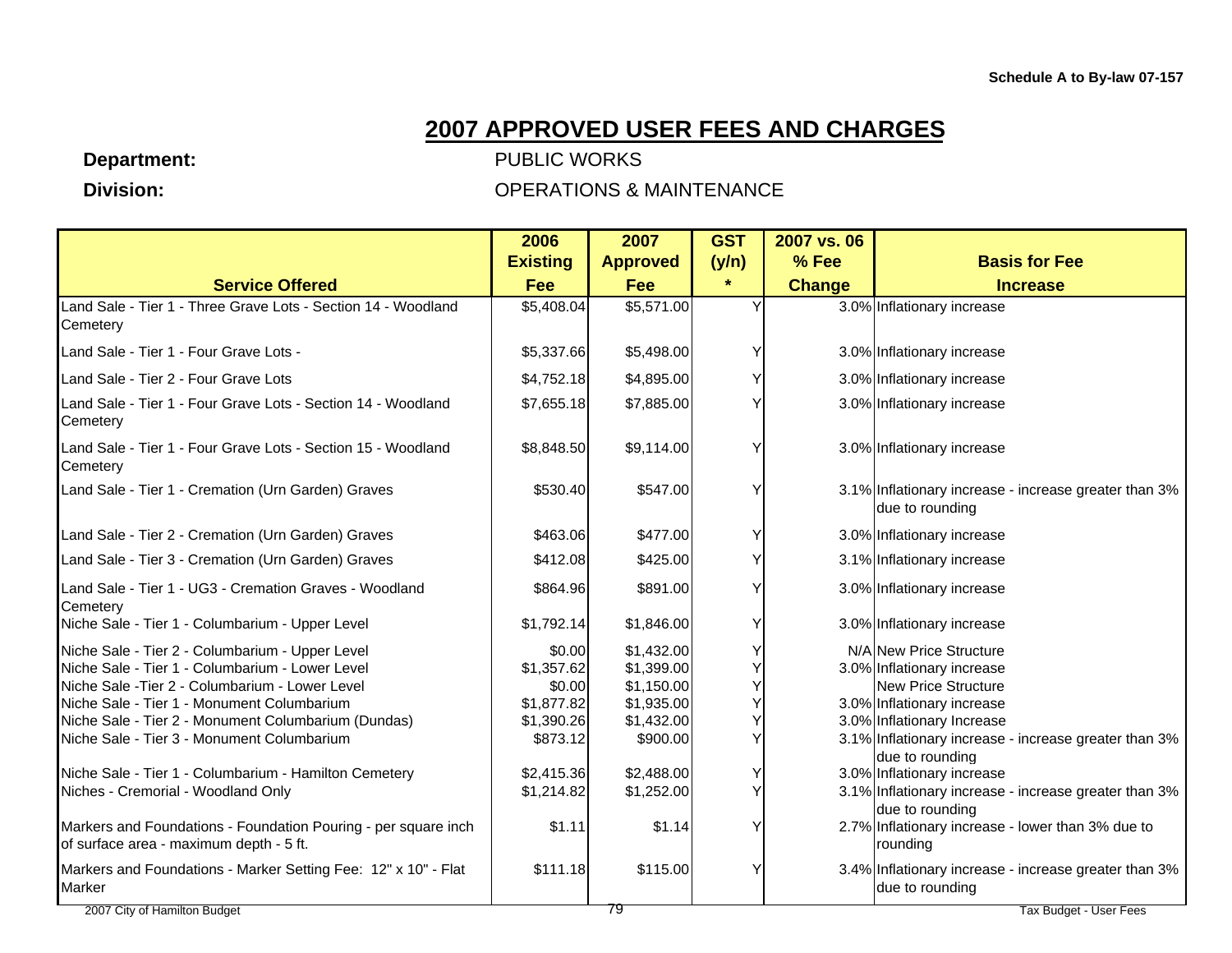**Department:** 

 **Division:** 

|                                                                                                                                           | 2006            | 2007            | <b>GST</b> | 2007 vs. 06   |                                                                                       |
|-------------------------------------------------------------------------------------------------------------------------------------------|-----------------|-----------------|------------|---------------|---------------------------------------------------------------------------------------|
|                                                                                                                                           | <b>Existing</b> | <b>Approved</b> | (y/n)      | % Fee         | <b>Basis for Fee</b>                                                                  |
| <b>Service Offered</b>                                                                                                                    | Fee             | Fee             | $\star$    | <b>Change</b> | <b>Increase</b>                                                                       |
| Markers and Foundations - Marker Setting Fee: Child's 18" x 14"<br><b>Flat Marker</b>                                                     | \$111.18        | \$115.00        |            |               | 3.4% Inflationary increase - increase greater than 3%<br>due to rounding              |
| Markers and Foundations - Marker Setting Fee: Any other size<br>Flat Marker - maximum size 24" x 18"                                      | \$166.26        | \$171.00        |            |               | 2.9% Inflationary increase - lower than 3% due to<br>rounding                         |
| Markers and Foundations - Marker Setting Fee: Bronze Vase                                                                                 | \$166.26        | \$171.00        |            |               | 2.9% Inflationary increase - lower than 3% due to<br>rounding                         |
| Markers and Foundations - Marker Setting Fee: DVA Upright or<br><b>Flat Marker</b>                                                        | \$139.74        | \$144.00        |            |               | 3.0% Inflationary increase                                                            |
| Care & Maintenance - Markers (each marker 173 inches or<br>greater):                                                                      | \$50.00         | \$50.00         |            |               | 0.0% No increase - Fees are set by the Ministry -<br><b>Cemeteries Act</b>            |
| Care & Maintenance - Foundations                                                                                                          | \$100.00        | \$100.00        |            |               | 0.0% No increase - Fees are set by the Ministry -<br><b>Cemeteries Act</b>            |
| Care & Maintenance - Large Foundations                                                                                                    | \$200.00        | \$200.00        |            |               | 0.0% No increase - Fees are set by the Ministry -<br><b>Cemeteries Act</b>            |
| Cemetery license fees                                                                                                                     | \$10.00         | \$10.00         |            |               | 0.0% No increase - Fees are set by the Ministry -<br><b>Cemeteries Act</b>            |
| Niche (Bronze) Plaques - for Columbarium Niche                                                                                            | \$440.64        | \$454.00        |            |               | 3.0% Inflationary increase                                                            |
| Niche - Companion Vase (Plastic)                                                                                                          | \$86.70         | \$89.00         |            |               | 2.7% Inflationary increase - lower than 3% due to<br>rounding                         |
| <b>Bronze Plaque for Cremorial</b>                                                                                                        | \$196.86        | \$203.00        |            |               | 3.1% Inflationary increase - increase greater than 3%<br>due to rounding              |
| Merchandise / Miscellaneous Services - Flower Beds - Supply,<br>install & maintain Flower Bed - per grave to a maximum of three<br>graves | \$157.08        | \$162.00        |            |               | 3.1% Inflationary increase - increase greater than 3%<br>due to rounding              |
| Merchandise / Miscellaneous Services - Transfer of Lot Ownership                                                                          | \$63.24         | \$65.00         |            |               | 2.8% Inflationary increase - increase greater than 3%<br>due to rounding              |
| Merchandise / Miscellaneous Services - Duplicate Deed                                                                                     | \$0.00          | \$10.00         |            |               | NA New Price Structure                                                                |
| Merchandise / Miscellaneous Services - Rental of Tent                                                                                     | \$207.06        | \$214.00        |            |               | 3.4% Inflationary increase - increase greater than 3%<br>due to rounding              |
| Merchandise / Miscellaneous Services - Genealogical<br>Research (per name)                                                                | \$4.08          | \$25.00         |            |               | 512.7% Inflationary increase - greater than 3% to<br>cover costs of providing service |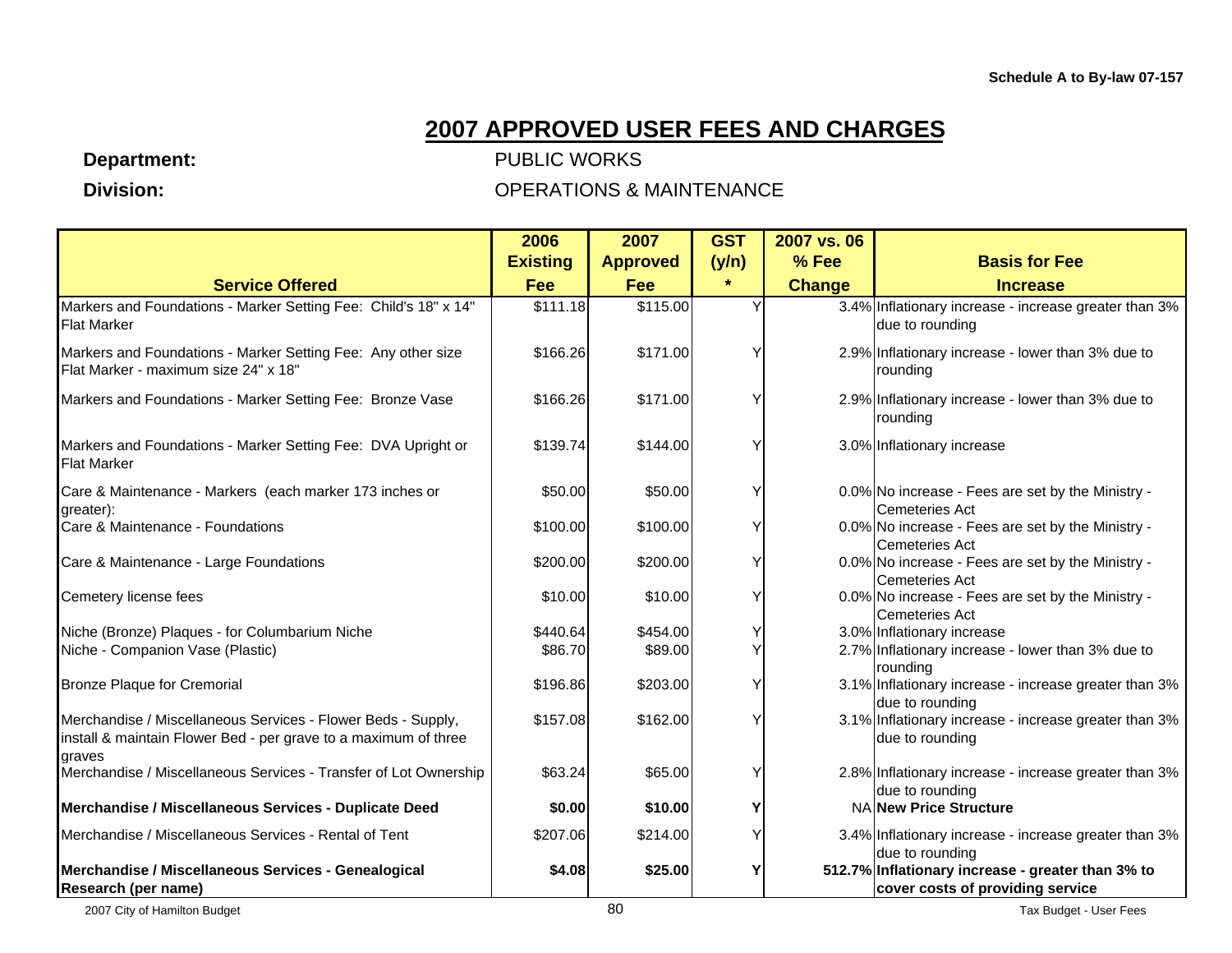**Department:** 

 **Division:** 

|                                                                                                                                                                             | 2006                                           | 2007                                            | <b>GST</b>          | 2007 vs. 06   |                                                                                                                                                                                          |
|-----------------------------------------------------------------------------------------------------------------------------------------------------------------------------|------------------------------------------------|-------------------------------------------------|---------------------|---------------|------------------------------------------------------------------------------------------------------------------------------------------------------------------------------------------|
|                                                                                                                                                                             | <b>Existing</b>                                | <b>Approved</b>                                 | (y/n)               | % Fee         | <b>Basis for Fee</b>                                                                                                                                                                     |
| <b>Service Offered</b>                                                                                                                                                      | <b>Fee</b>                                     | Fee                                             | $\star$             | <b>Change</b> | <b>Increase</b>                                                                                                                                                                          |
| Merchandise / Miscellaneous Services - Memorial Tree Planting<br>(12"x10" stone; 6"x8" bronze plaque)                                                                       | \$561.00                                       | \$578.00                                        |                     |               | 3.0% Inflationary increase                                                                                                                                                               |
| Merchandise / Miscellaneous Services - Memorial Bench (bench;<br>8" x 5" bronze plaque with 3 lines)                                                                        | \$1,036.32                                     | \$1,068.00                                      | Υ                   |               | 3.1% Inflationary increase - increase greater than 3%<br>due to rounding                                                                                                                 |
| Merchandise / Miscellaneous Services - Temporary Marker                                                                                                                     | \$56.10                                        | \$58.00                                         | Υ                   |               | 3.4% Inflationary increase - increase greater than 3%<br>due to rounding                                                                                                                 |
| Merchandise / Miscellaneous Services - Flower Pot Hangers                                                                                                                   | \$23.46                                        | \$24.00                                         | Υ                   |               | 2.3% Inflationary increase - lower than 3% due to<br>roundina                                                                                                                            |
| Merchandise / Miscellaneous Services - Installation Fee for<br>Plaques and/or Vases                                                                                         | \$89.76                                        | \$92.00                                         | Y                   |               | 2.5% Inflationary increase - lower than 3% due to<br>rounding                                                                                                                            |
| Crypts - Youth                                                                                                                                                              | \$401.88                                       | \$414.00                                        | Υ                   |               | 3.0% Inflationary increase - increase greater than 3%<br>due to rounding                                                                                                                 |
| <b>Crypts - Social Service Burials</b>                                                                                                                                      | \$392.72                                       | \$405.00                                        | Υ                   |               | 3.1% Inflationary increase - increase greater than 3%<br>due to rounding                                                                                                                 |
| Crypts - Intermediate                                                                                                                                                       | \$432.48                                       | \$446.00                                        | Υ                   |               | 3.1% Inflationary increase - increase greater than 3%<br>due to rounding                                                                                                                 |
| Crypts - Oversize                                                                                                                                                           | \$457.98                                       | \$472.00                                        | Y                   |               | 3.1% Inflationary increase - increase greater than 3%<br>due to rounding                                                                                                                 |
| Crypts - Jumbo                                                                                                                                                              | \$750.00                                       | \$773.00                                        | Υ                   |               | 3.1% Inflationary increase - increase greater than 3%<br>due to rounding                                                                                                                 |
| <b>Culvert Installation - Roads</b>                                                                                                                                         | $Cost + 7\%$<br>deposit                        | $Cost + 7\%$<br>\$1,999 \$1,999 deposit         | N                   |               | N/A Current practices ensure full cost recovery.                                                                                                                                         |
| Culvert Installation - Inspection Only                                                                                                                                      | $Cost + 7\%$                                   | $Cost + 7\%$                                    | N                   |               | N/A Inflationary increase                                                                                                                                                                |
| Repair-Replace Property on City Roads<br>Banner Installations - Main Street West<br>Banner Installations - King Street West (Dundas)<br>Lawyer Fees - Weed & Snow Inquiries | $Cost + 7%$<br>\$241.91<br>\$306.77<br>\$23.60 | $Cost + 7\%$<br>\$246.75<br>\$312.91<br>\$24.08 | N<br>Υ<br>Y<br>Ν    |               | N/A Current practices ensure full cost recovery.<br>2.0% Inflationary increase<br>2.0% Inflationary increase<br>2.0% Inflationary increase - increase greater than 2%<br>due to rounding |
| Approach Ramp Installation (cost per sq. metre)                                                                                                                             | $Cost + 7\%$                                   | $Cost + 7\%$                                    | N                   |               | Inflationary increase                                                                                                                                                                    |
| Vehicle Accident Recoveries (Spills Clean Up)                                                                                                                               | $Cost + 7\%$                                   | $Cost + 7%$                                     | Y                   |               | n/a Current practices ensure full cost recovery.                                                                                                                                         |
| StreetoFlushing Swienping (Mud-Tracking - Developers                                                                                                                        | $Cost + 7\%$                                   | $81$ Cost + 7%                                  | $\mathsf{N}\xspace$ |               | n/a Current practices ensure full cost recovers.                                                                                                                                         |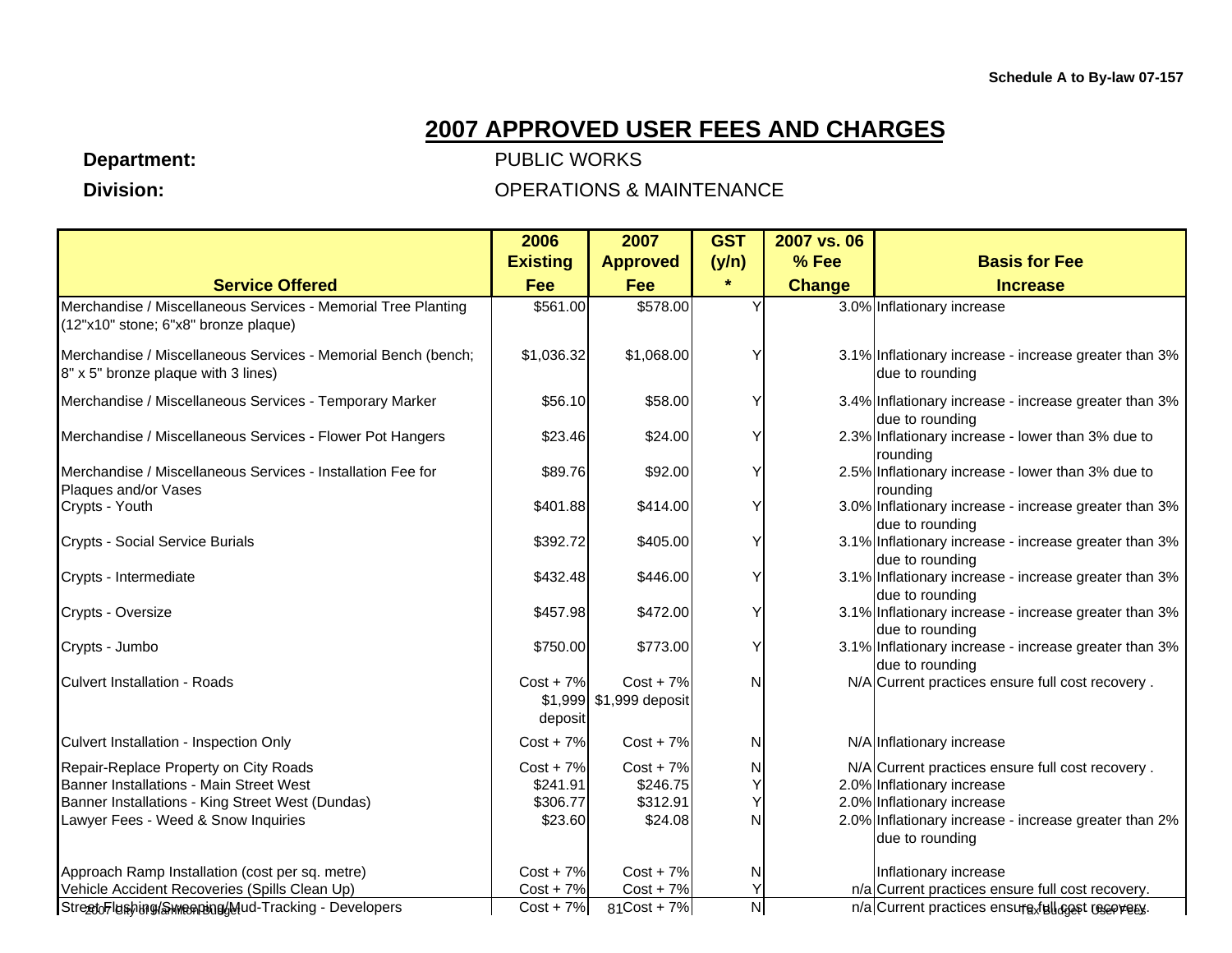**Department:** 

 **Division:** 

|                                                                | 2006                           | 2007                        | <b>GST</b> | 2007 vs. 06   |                                                                                    |
|----------------------------------------------------------------|--------------------------------|-----------------------------|------------|---------------|------------------------------------------------------------------------------------|
|                                                                | <b>Existing</b>                | <b>Approved</b>             | (y/n)      | % Fee         | <b>Basis for Fee</b>                                                               |
| <b>Service Offered</b>                                         | <b>Fee</b>                     | <b>Fee</b>                  | $\star$    | <b>Change</b> | <b>Increase</b>                                                                    |
| Snow Removal - Snowclearing By-law (cost per square metre) -   |                                | \$5.56per \$5.56per linear  | N          |               | N/A Inflationary increase                                                          |
| converted the square meter cost to come up with a linear meter | linear meter                   | meter to a                  |            |               |                                                                                    |
| cost.                                                          | to a maximum                   | maximum of                  |            |               |                                                                                    |
|                                                                | of \$250.00<br>per residential | \$250.00 per<br>residential |            |               |                                                                                    |
|                                                                | property per                   | property per                |            |               |                                                                                    |
|                                                                | event                          | event                       |            |               |                                                                                    |
| Snow Removal - Public School Board - Sidewalks                 | Cost                           | Cost                        | N          |               | N/A Current practices ensure full cost recovery.                                   |
| Snow Removal - Separate School Board - Sidewalks               | Cost                           | Cost                        | N          |               | N/A Current practices ensure full cost recovery.                                   |
| Approach Ramp Approvals - Processing Fees                      | 61.04                          | \$62.26                     | N          |               | 2.0% Inflationary increase                                                         |
| Passive Encroachments on Road Allow,-Initial Fee               | 146.37                         | \$149.30                    | N          |               | 2.0% Inflationary increase                                                         |
| Passive Encroachments-Annual Fee-Landscaping >100sq / m        | 35.13                          | \$35.84                     | N          |               | 2.0% Inflationary increase - increase greater than 2%                              |
|                                                                |                                |                             |            |               | due to rounding                                                                    |
| Passive Encroachments-Annual Fee-Existing Overhead             | 35.13                          | \$35.84                     | N          |               | 2.0% Inflationary increase - increase greater than 2%<br>due to rounding           |
| Active Encroachments on Road Allow.-Initial Fee                | 234.19                         | \$238.88                    | N          |               | 2.0% Inflationary increase                                                         |
| Active Encroachments-Annual Fee-BLVD Parking - Downtown        | 0.33                           | \$0.34                      | N          |               | 3.0% Inflationary increase - Blvd Parking Fees part of                             |
|                                                                |                                |                             |            |               | Parking Authority                                                                  |
| Active Encroachments-Annual Fee-BLVD Parking - Commercial      | 0.28                           | \$0.29                      | N          |               | 3.6% Inflationary increase - Blvd Parking Fees part of                             |
| Active Encroachments-Annual Fee-BLVD Parking - Industrial      | 0.23                           | \$0.24                      | N          |               | <b>Parking Authority</b><br>4.3% Inflationary increase - Blvd Parking Fees part of |
|                                                                |                                |                             |            |               | Parking Authority                                                                  |
| Active Encroachments-Annual Fee-Patio Cafes - Initial Fee      | 1256.95                        | \$1,282.09                  | N          |               | 2.0% Inflationary increase                                                         |
| Active Encroachments-Annual Fee-Patio Cafes - Annual Fee-% of  | 0.05                           | \$0.05                      | N          |               | 0.0% No increase recommended. Pending the                                          |
| Mkt. Value                                                     |                                |                             |            |               | development of a supporting business case                                          |
|                                                                |                                |                             |            |               | (2007 work plan item)                                                              |
| Active Encroachments-Annual Fee-Areaways-% of Market Value     | 0.05                           | \$0.05                      | N          |               | 0.0% No increase recommended. Pending the                                          |
|                                                                |                                |                             |            |               | development of a supporting business case                                          |
|                                                                |                                |                             |            |               | (2007 work plan item)                                                              |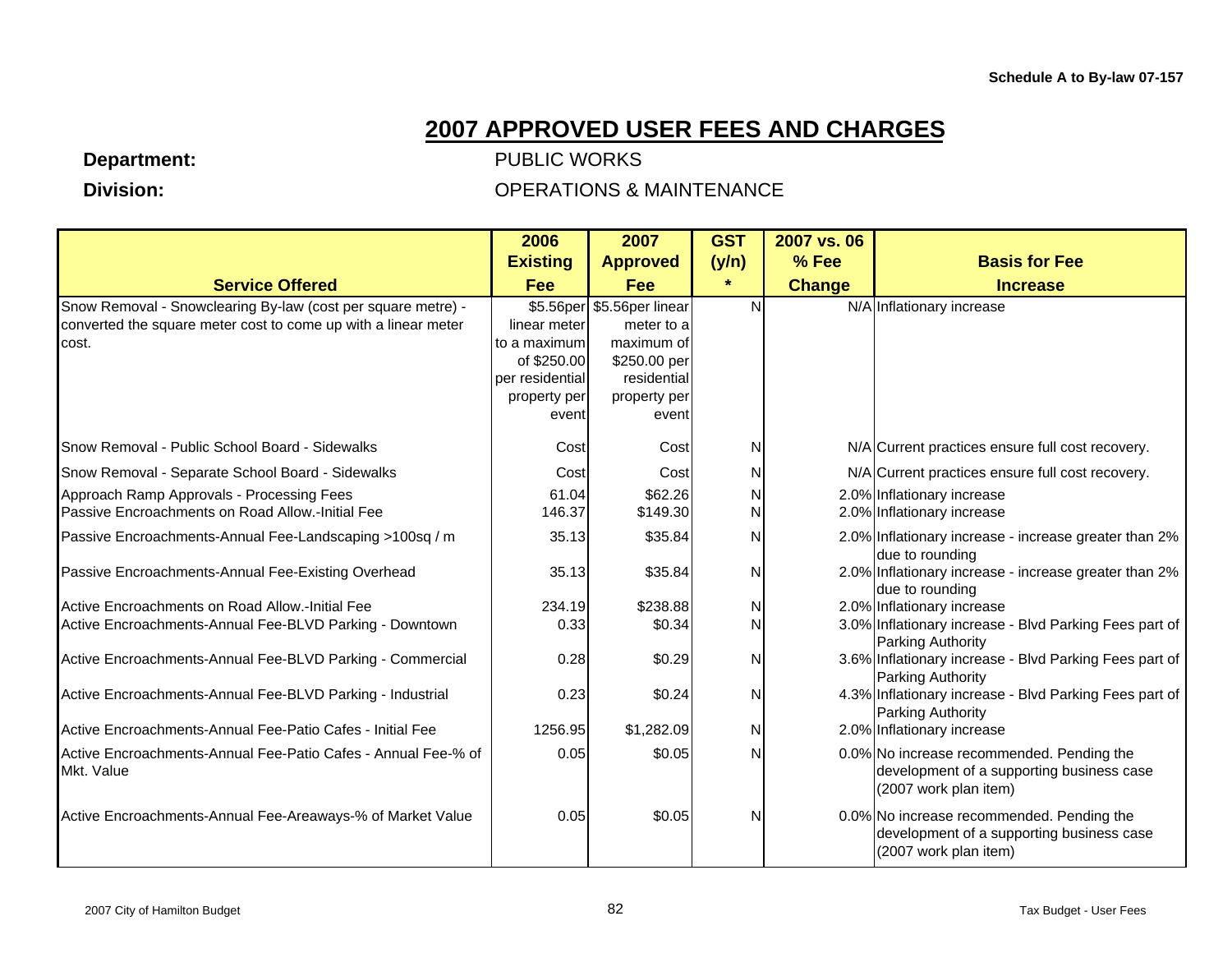**Department:** 

 **Division:** 

|                                                                                                              | 2006                            | 2007                            | <b>GST</b> | 2007 vs. 06   |                                                                                                                 |
|--------------------------------------------------------------------------------------------------------------|---------------------------------|---------------------------------|------------|---------------|-----------------------------------------------------------------------------------------------------------------|
|                                                                                                              | <b>Existing</b>                 | <b>Approved</b>                 | (y/n)      | % Fee         | <b>Basis for Fee</b>                                                                                            |
| <b>Service Offered</b>                                                                                       | Fee                             | <b>Fee</b>                      | $\star$    | <b>Change</b> | <b>Increase</b>                                                                                                 |
| Active Encroachments-Annual Fee-Utility Corridors for Sevices,<br>Pipes, - Pedestrians Overhead Pedistrians  | 50.00                           | \$50.00                         | N          |               | 0.0% No increase recommended. Pending the<br>development of a supporting business case<br>(2007 work plan item) |
| Active Encroachments-Annual Fee-Utility Corridors for Services,<br>Pipes, - Pedestrians - Overhead-Pipe      | 50.00                           | \$50.00                         | N          |               | 0.0% No increase recommended. Pending the<br>development of a supporting business case<br>(2007 work plan item) |
| Active Encroachments-Annual Fee-Utility Corridors for Sevices,<br>Pipes, - Pedistrians - Underground         | 50.00                           | \$50.00                         | N          |               | 0.0% No increase recommended. Pending the<br>development of a supporting business case<br>(2007 work plan item) |
| Active Encroachments-Annual Fee-Permanent Signs                                                              | 50.00                           | \$50.00                         | N          |               | 0.0% No increase recommended. Pending the<br>development of a supporting business case<br>(2007 work plan item) |
| Active Encroachements - Annual Fee- Benches - % of Advertising<br>Rev or Minimum Annual Fee per Bench        | 5% of Reve or<br>Min of \$73.18 | 5% of Reve or<br>Min of \$74.65 | N          |               | 2.0% Inflationary increase                                                                                      |
| Active Encroachments-Annual Fee-WheelChair Ramps-per year                                                    | 17.77                           | \$18.13                         | N          |               | 2.0% Inflationary increase                                                                                      |
| Active Encroachments-Annual Fee-Newspaper Boxes-Annual Fee<br>per Box                                        | 17.77                           | \$18.13                         | N          |               | 2.0% Inflationary increase                                                                                      |
| Permanent Road Closure Application, Cost of Advertisement & EA                                               | \$313.65                        | $Cost + Cost + $319.93$         | N          |               | 2.0% Inflationary increase                                                                                      |
| Overweight/Overheight Annual Permits-Tractor Trailer-<br>Administration                                      | 52.28                           | \$53.33                         | Υ          |               | 2.0% Inflationary increase                                                                                      |
| Overweight/Overheight Annual Permits-Tractor Trailer-per Tonne<br>Overweight                                 | 153.69                          | \$156.77                        | ٧          |               | 2.0% Inflationary increase                                                                                      |
| Overweight/Overheight Annual Permits-Single Unit Truck-<br>Administration                                    | 52.28                           | \$53.33                         | Υ          |               | 2.0% Inflationary increase                                                                                      |
| Overweight/Overheight Annual Permits-Single Unit Truck-per<br>Tonne Overwght.                                | 256.98                          | \$262.12                        | Υ          |               | 2.0% Inflationary increase                                                                                      |
| Inquiries re: Status of Engineering Agreement-With Field<br>Investigation                                    | 68.06                           | \$69.43                         | N          |               | 2.0% Inflationary increase                                                                                      |
| Inquiries re: Status of Engineering Agreement-Without Field<br>Investigation<br>2007 City of Hamilton Budget | 35.13                           | \$35.84<br>83                   | Ν          |               | 2.0% Inflationary increase<br>Tax Budget - User Fees                                                            |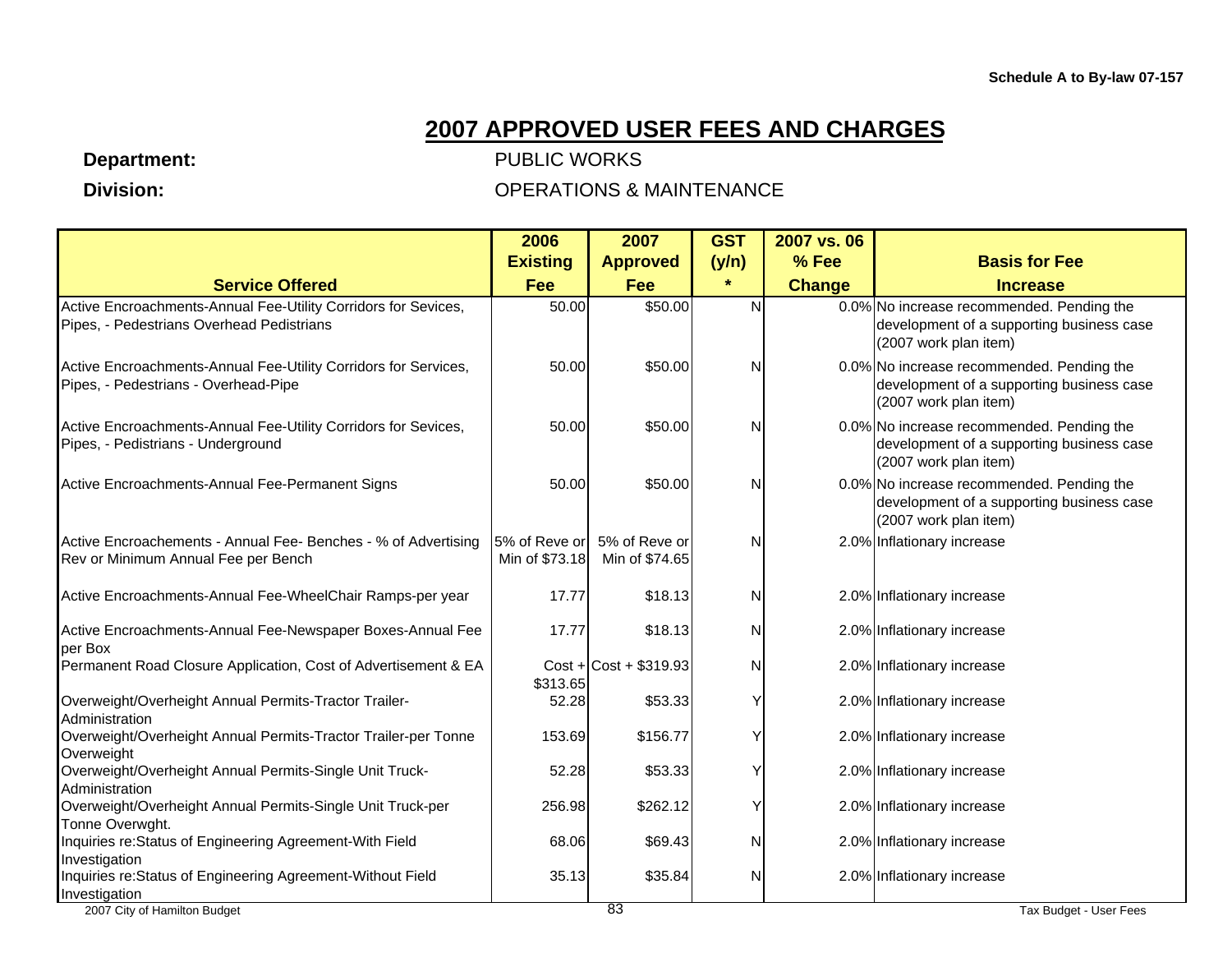**Department:** 

 **Division:** 

|                                                                                  | 2006            | 2007            | <b>GST</b> | 2007 vs. 06   |                                                                          |
|----------------------------------------------------------------------------------|-----------------|-----------------|------------|---------------|--------------------------------------------------------------------------|
|                                                                                  | <b>Existing</b> | <b>Approved</b> | (y/n)      | % Fee         | <b>Basis for Fee</b>                                                     |
| <b>Service Offered</b>                                                           | <b>Fee</b>      | <b>Fee</b>      | $\star$    | <b>Change</b> | <b>Increase</b>                                                          |
| Status of Inquiry Resulting in Discharge of Agreement                            | 136.12          | \$138.85        | N          |               | 2.0% Inflationary increase                                               |
| Discharge of Agreement-Road Allowance                                            | 199.80          | \$203.80        | N          |               | 2.0% Inflationary increase                                               |
| Set Back Permit                                                                  | 1.05            | \$1.08          | N          |               | 2.9% Inflationary increase                                               |
| Application for Full Road Closure-Major Special Event-Profit or<br>Non-Profit    | 494.00          | \$503.88        | N          |               | 2.0% Inflationary increase                                               |
| Application for Full Road Closure-Film Shoots                                    | 484.31          | \$484.31        | N          |               | 0.0% To be consistent with other Road Closure Fees                       |
| Application for Partial Road Closure-Minor Special Event-Profit or<br>Non-Profit | 192.11          | \$195.96        | N          |               | 2.0% Inflationary increase                                               |
| Application for Partial Road Closure-Film Shoots                                 | 188.34          | \$188.34        | N          |               | 0.0% To be consistent with other Road Closure Fees                       |
| Application for Road Closure-For Other-Profit Occupation Permit<br>Fee           | 1097.78         | \$1,119.74      | N          |               | 2.0% Inflationary increase                                               |
| Damage to Traffic Property (ie. Traffic poles, traffic signs, signal<br>poles)   | $Cost + 7\%$    | $Cost + 7\%$    | N          |               | n/a Current practices ensure full cost recovery.                         |
| Lawyer Fees - Inquiries                                                          | $Cost + 7\%$    | $Cost + 7\%$    | N          |               | n/a Current practices ensure full cost recovery.                         |
| <b>Traffic Count Fee</b>                                                         | $Cost + 7\%$    | $Cost + 7\%$    | N          |               | n/a Current practices ensure full cost recovery.                         |
| Banner/Sign Fabricating - external requests                                      | $Cost + 7\%$    | $Cost + 7\%$    | N          |               | n/a Current practices ensure full cost recovery.                         |
| Municipal Numbering Fees - Full installation by City Forces                      | 84.09           | \$85.78         | N          |               | 2.0% Inflationary increase - increase greater than 2%<br>due to rounding |
| Municipal Numbering Fees - Materials for Homeowner Installation                  | 20.53           | \$20.94         | N          |               | 2.0% Inflationary increase                                               |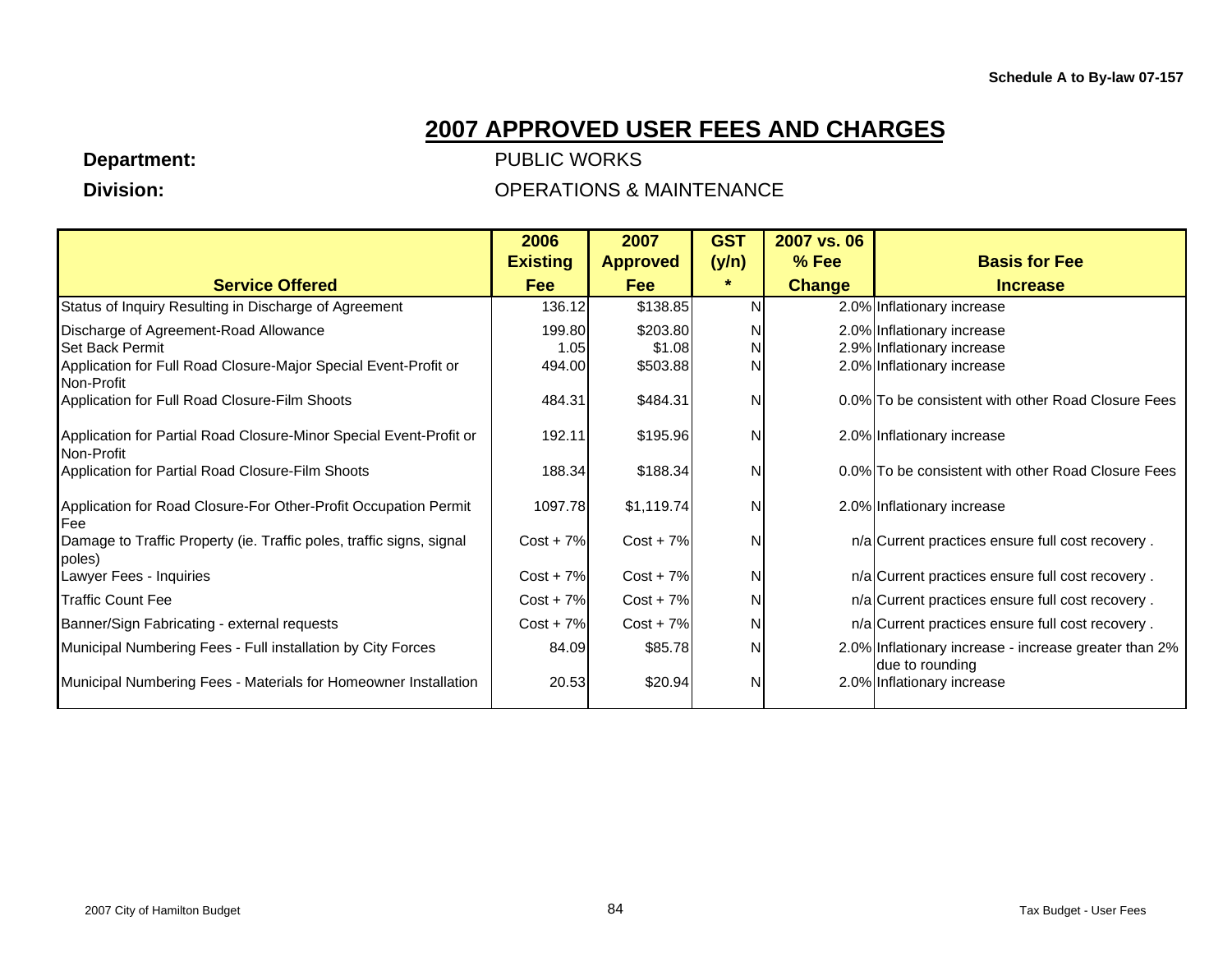**Department:** 

 **Division:** 

### PUBLIC WORKS OPERATIONS & MAINTENANCE

|                                                           | 2006            | 2007            | <b>GST</b> | 2007 vs. 06   |                                                                           |
|-----------------------------------------------------------|-----------------|-----------------|------------|---------------|---------------------------------------------------------------------------|
|                                                           | <b>Existing</b> | <b>Approved</b> | (y/n)      | $%$ Fee       | <b>Basis for Fee</b>                                                      |
| <b>Service Offered</b>                                    | <b>Fee</b>      | <b>Fee</b>      |            | <b>Change</b> | <b>Increase</b>                                                           |
| Municipal Numbering Fees - City Maintenance, No Materials | 64.11           | \$65.40         | NI         |               | 2.0% Inflationary increase - increase greater than 2%<br>due to rounding  |
| Municipal Numbering Fees - City Replacement, Post Only    | 73.88           | \$75.36         | NI         |               | 2.0% Inflationary increase                                                |
| Municipal Numbering Fees - City Replacement, Sign Only    | 53.35           | \$54.42         | N          |               | 2.0% Inflationary increase - increase greater than 2%<br>Idue to rounding |
| Tourism-Oriented Directional Signs (TODS) - 2' x 8'       | 153.00          | \$153.00        |            |               | 0.0% Provincially recommended                                             |
| Tourism-Oriented Directional Signs (TODS) - 1.5' x 6'     | 120.00          | \$120.00        |            |               | 0.0% Provincially recommended                                             |
| Tourism-Oriented Directional Signs (TODS) - 1' x 4'       | 60.00           | \$60.00         |            |               | 0.0% Provincially recommended                                             |
| Tourism-Oriented Directional Signs (TODS) - 1' x 5'       | 70.10           | \$70.10         |            |               | 0.0% Provincially recommended                                             |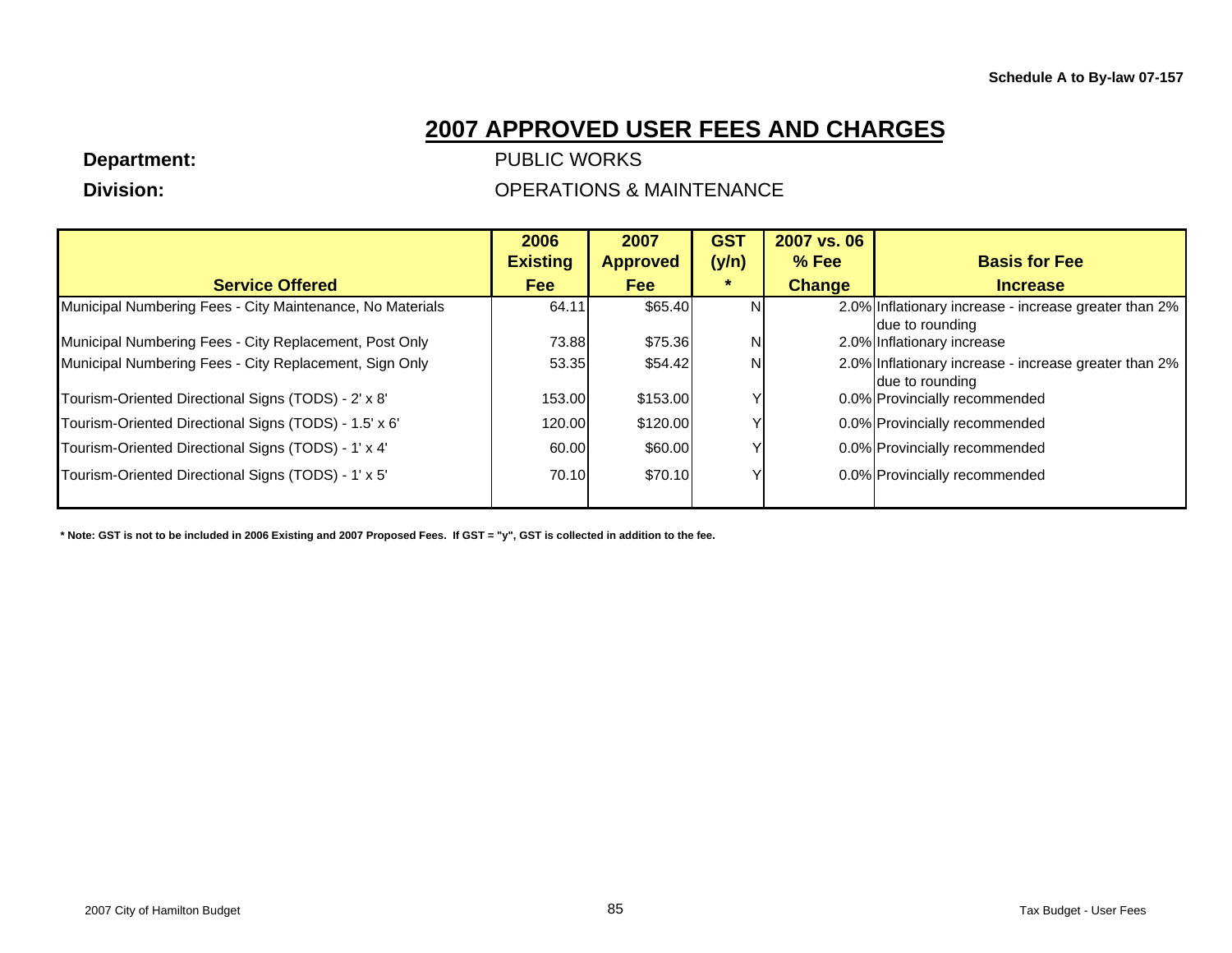# **Division: City Clerk's**

**Department: Corporate Services** 

|                                              | 2006            | 2007            | <b>GST</b>       | 2006v07       |                                                            |
|----------------------------------------------|-----------------|-----------------|------------------|---------------|------------------------------------------------------------|
|                                              | <b>Existing</b> | <b>Approved</b> | (y/n)            | % Fee         | <b>Basis for Fee</b>                                       |
| <b>Service Offered</b>                       | <b>Fee</b>      | <b>Fee</b>      |                  | <b>Change</b> | <b>Increase</b>                                            |
|                                              |                 |                 |                  |               |                                                            |
| Marriage Licence Fee                         | \$114.00        | \$116.00        | n                | 1.8%          | Inflationary incr.of 2% rounded / Incr. effective Mar.1/07 |
| Birth Registration Administration Fee        | \$26.65         | \$27.12         | $\mathsf{v}$     | 1.8%          | Inflationary incr.of 2% rounded / Incr. effective Mar.1/07 |
| Death Registration Administration Fee        | \$26.65         | \$27.12         | $\mathsf{v}$     | 1.8%          | Inflationary incr.of 2% rounded / Incr. effective Mar.1/07 |
| Certified Copies (Non-Municipal Documents)   | \$19.15         | \$19.58         | $\vee$           | 2.2%          | Inflationary incr.of 2% rounded / Incr. effective Mar.1/07 |
| Travel Letter (in lieu of birth certificate) | \$24.29         | \$24.81         | $\mathbf{v}$     | 2.1%          | Inflationary incr.of 2% rounded / Incr. effective Mar.1/07 |
| Photocopies                                  | \$0.26          |                 | $$0.26$ y (+PST) | 0.0%          | No increase as fee already reflects actual cost incurred   |
| Municipal Clearance Letter                   | \$20.56         | \$20.56         |                  | $0.0\%$       | No increase as fee already reflects actual cost incurred   |
|                                              |                 |                 |                  |               |                                                            |
|                                              |                 |                 |                  |               |                                                            |
|                                              |                 |                 |                  |               |                                                            |
|                                              |                 |                 |                  |               |                                                            |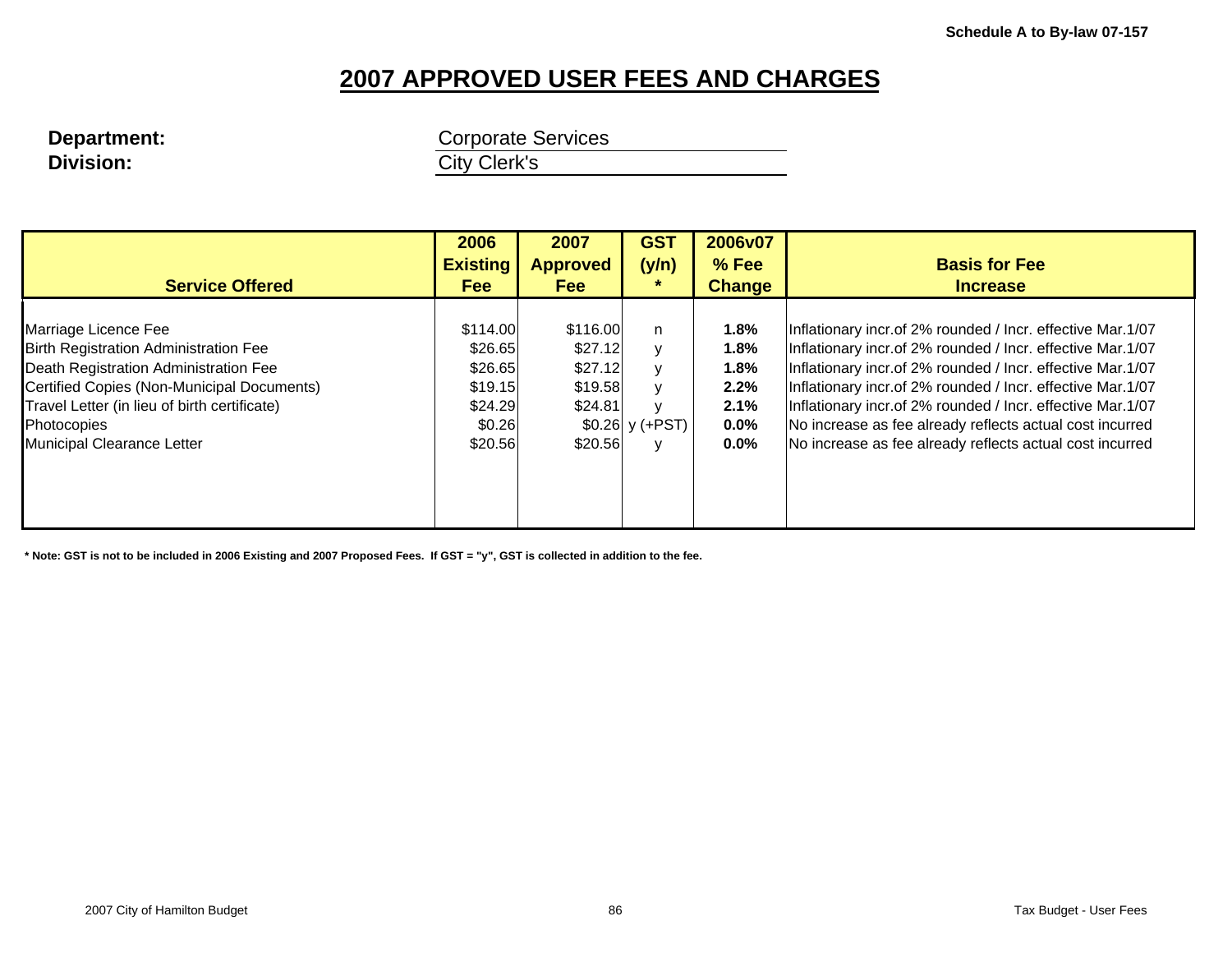**Department:** Corporate Services **Division: Division:** *Financial Services* 

| <b>Service Offered</b>                                                     | 2006<br><b>Existing</b><br><b>Fee</b>            | 2007<br><b>Approved</b><br><b>Fee</b> | <b>GST</b><br>(y/n)<br>$\star$ | 2007 vs. 06<br>$%$ Fee<br><b>Change</b> | <b>Basis for Fee</b><br><b>Increase</b>                                                        |
|----------------------------------------------------------------------------|--------------------------------------------------|---------------------------------------|--------------------------------|-----------------------------------------|------------------------------------------------------------------------------------------------|
| <b>Basic Tenders</b><br>Complex Tenders<br><b>Basic RFP</b><br>Complex RFP | 42.45<br>135.85<br>\$<br>$23.58$   \$<br>S<br>\$ | 42.45<br>135.85<br>23.58<br>93.40     | v<br>v<br>v<br>v               | 0.0%<br>0.0%<br>0.0%<br>0.0%            | Fee's are based on cost recovery. Costs<br>are stable for 2007. Fee increase not<br>warranted. |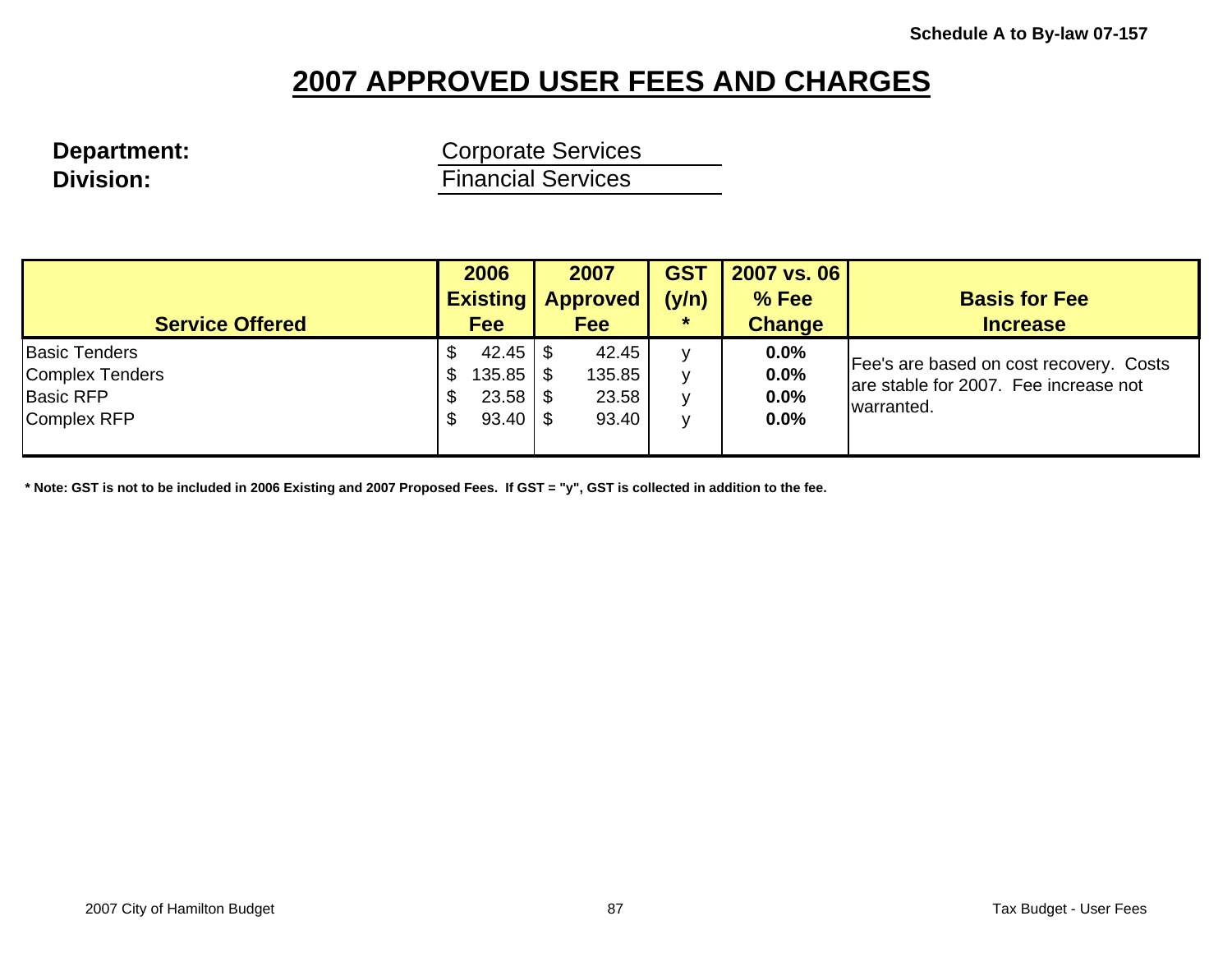**Department:** Corporate Services **Division: Information Technology Serivces** 

| <b>Service Offered</b>                  | 2006<br><b>Existing</b><br><b>Fee</b> |      | 2007<br><b>Approved</b><br><b>Fee</b> | <b>GST</b><br>(y/n)<br>$\star$ | 2007 vs. 06<br>% Fee<br><b>Change</b> | <b>Basis for Fee</b><br><b>Increase</b> |
|-----------------------------------------|---------------------------------------|------|---------------------------------------|--------------------------------|---------------------------------------|-----------------------------------------|
| Convenience fee for online transactions | 1.42                                  | - \$ | 1.42                                  | v                              | 0.0%                                  | <b>Fee under review</b>                 |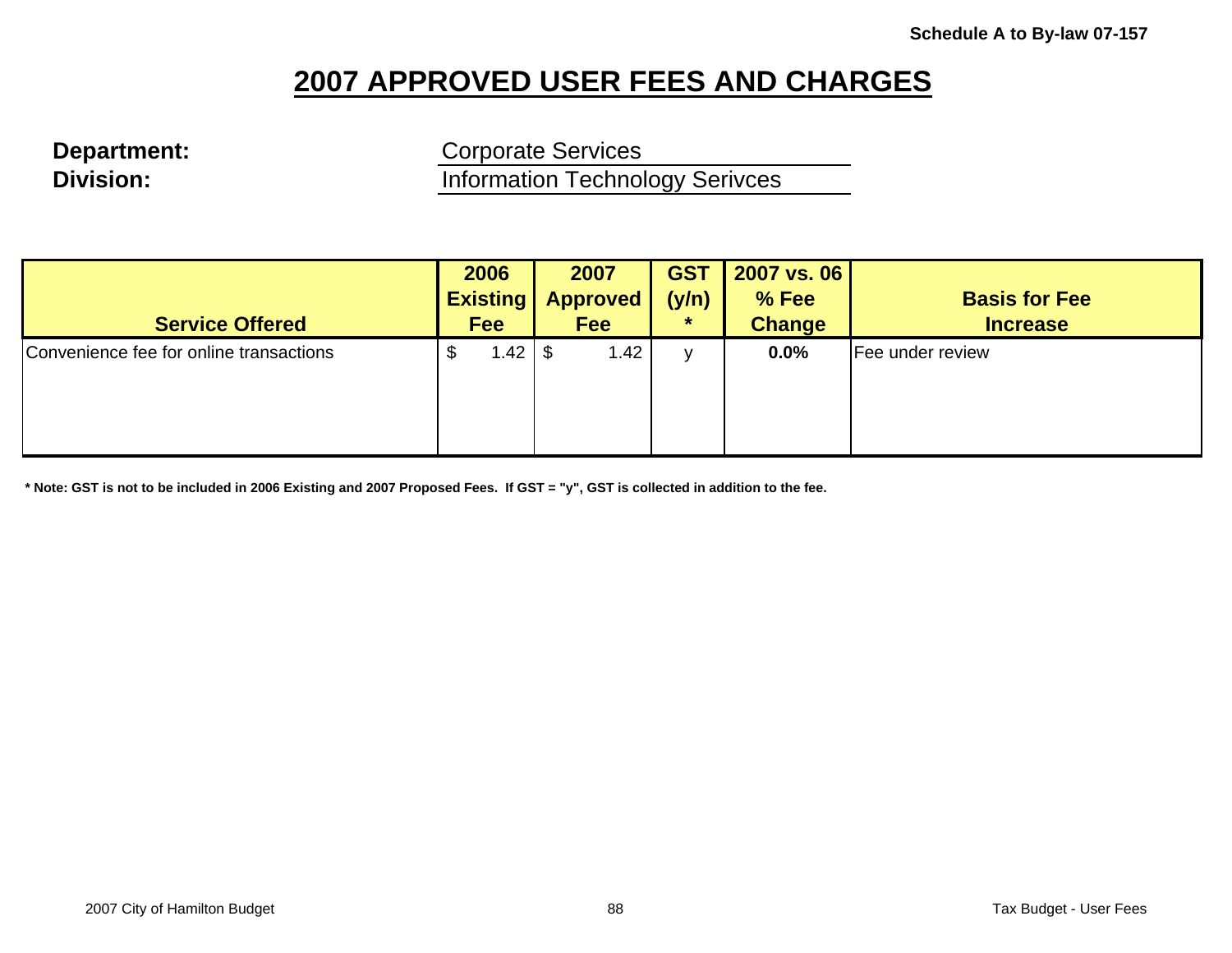# **Division: Various**

**Department:** Corporate (City Wide)

| <b>Service Offered</b>                                                                | 2006<br><b>Existing</b><br><b>Fee</b> | 2007<br><b>Approved</b><br><b>Fee</b> | <b>GST</b><br>(y/n)<br>÷ | 2007 vs. 06<br>% Fee<br><b>Change</b> | <b>Basis for Fee</b><br><b>Increase</b> |
|---------------------------------------------------------------------------------------|---------------------------------------|---------------------------------------|--------------------------|---------------------------------------|-----------------------------------------|
| Manual searches for records                                                           | \$7.50/15min.                         | \$7.65/15min.                         | $\mathbf{v}$             | 2.0%                                  |                                         |
| Preparation of Records for release                                                    | \$7.50/15min.                         | \$7.65/15min.                         | v                        | 2.0%                                  |                                         |
| Developing computer programs or other methods<br>of producing a record from a machine | \$15.00/15min.                        | \$15.30/15min.                        | v                        | 2.0%                                  |                                         |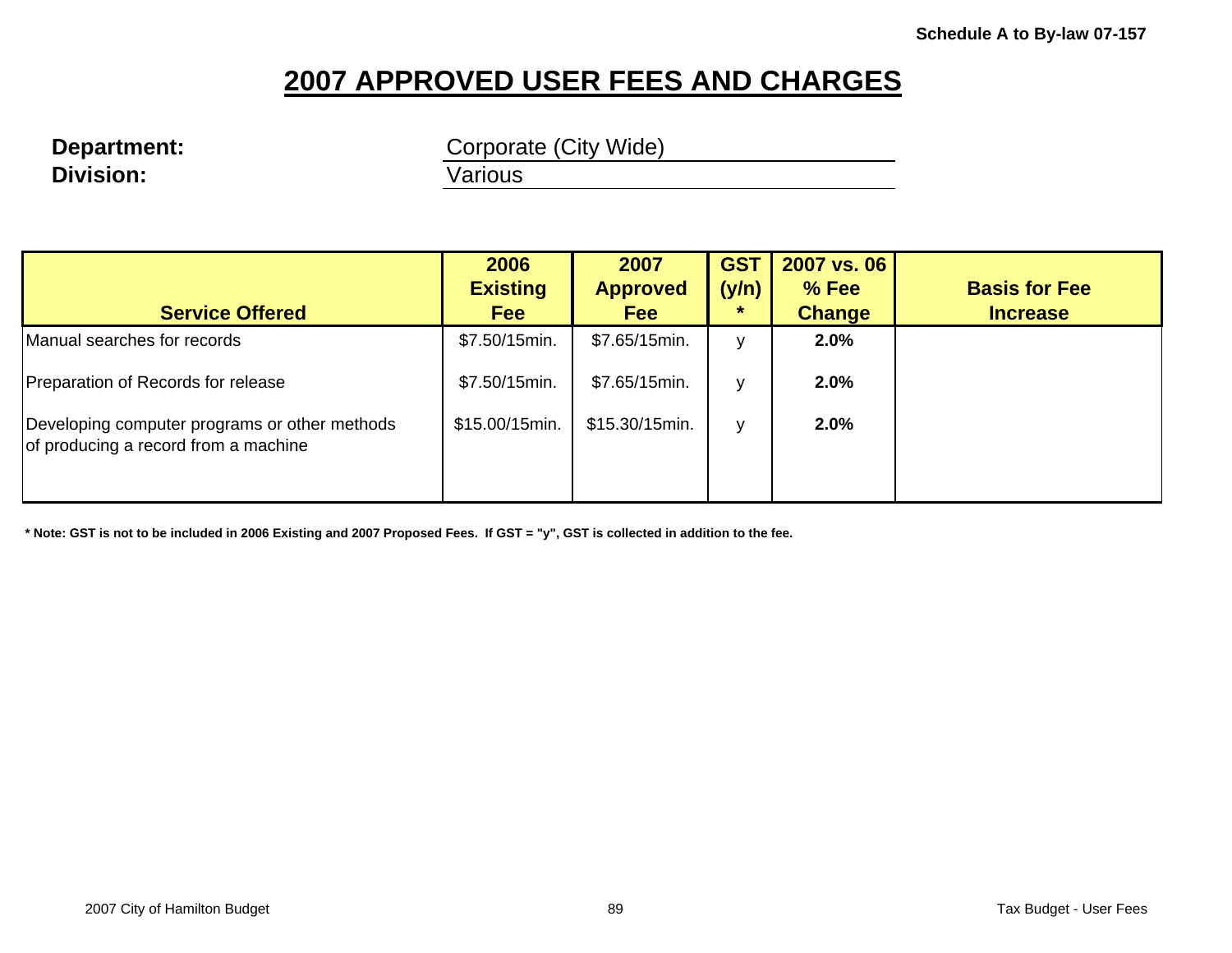**Department: Corporate Services Division: Taxation - Tax Accounting** 

|                                                           | 2006                |              | 2007            | <b>GST</b> | 2006v07       |                                   |
|-----------------------------------------------------------|---------------------|--------------|-----------------|------------|---------------|-----------------------------------|
|                                                           | <b>Existing</b>     |              | <b>Approved</b> | (y/n)      | % Fee         | <b>Basis for Fee</b>              |
| <b>Service Offered</b>                                    | Fee                 |              | <b>Fee</b>      | *.         | <b>Change</b> | <b>Increase</b>                   |
|                                                           |                     |              |                 |            |               |                                   |
| Registration of Delinquent Accounts - Phase 1             | $885.00$ \$<br>\$   |              | 900.00          | n.         | 1.7%          | Inflationary increase, rounded.   |
| Registration of Delinquent Accounts - Carried to Tax Sale | ,155.00 \$<br>\$1,  |              | 1,175.00        | n.         | 1.7%          | Inflationary increase, rounded.   |
| <b>Extension Certificates</b>                             | $163.50$ \ \$<br>\$ |              | 165.00          | n.         | 0.9%          | Inflationary increase, rounded.   |
| <b>Tax Certificate</b>                                    | 51.00<br>\$         | - \$         | 52.00           | n          | 2.0%          | Inflationary increase, rounded.   |
| Tax Analysis - per year                                   | 22.00<br>\$         | - \$         | 22.00           | n          | $0.0\%$       | No change.                        |
| Income Tax Letter - per year                              | 22.00<br>\$         | - \$         | 22.00           | n.         | 0.0%          | No change.                        |
| Paid in Full Letter                                       | 22.00<br>\$         | - \$         | 22.00           | n.         | $0.0\%$       | No change.                        |
| Ownership change fee                                      | 10.50<br>\$         |              | 11.00           | n.         | 4.8%          | Inflationary increase, rounded.   |
| Mortgage letter: 0 - 2 properties                         | 21.50<br>\$         | -S           | 22.00           | n.         | 2.3%          | Inflationary increase, rounded.   |
| 3 - 10 properties                                         | 42.00<br>\$         | - \$         | 42.00           | n.         | $0.0\%$       | No change.                        |
| 11 - 50 properties                                        | $62.50$ \$<br>\$    |              | 63.00           | n          | 0.8%          | Inflationary increase, rounded.   |
| each additional 50 properties (+\$50)                     | \$<br>$113.00$   \$ |              | 113.00          | n          | $0.0\%$       | No change.                        |
| Mtge. Company on-line status                              | 5.00<br>\$          | - \$         | 5.00            | n          | 0.0%          | No change.                        |
| Tax Transfer Fee - Balances transferred from Horizon      | 27.50<br>\$         | - \$         | 28.00           | n.         | 1.8%          | Inflationary increase, rounded.   |
| Utilities (sewer & water charges) to City tax roll        |                     |              |                 |            |               |                                   |
| NSF Cheque Fee - Processing fee on all 'returned'         | \$<br>27.50         | $\mathbb{S}$ | 28.00           | n.         | 1.8%          | Inflationary increase, rounded.   |
| cheques                                                   |                     |              |                 |            |               |                                   |
| Admin Fee for Arrears Notices and Letters                 | \$<br>2.50          | -\$          | 2.50            | n.         | $0.0\%$       | No change.                        |
| New tax roll account fee                                  | 15.00<br>\$         | S            | 15.00           | n          | $0.0\%$       | No change.                        |
| Apportionment fee-Current year                            | \$                  | \$           | 50.00           | n          | n.a.          | New fee to cover processing costs |
|                                                           |                     |              |                 |            |               |                                   |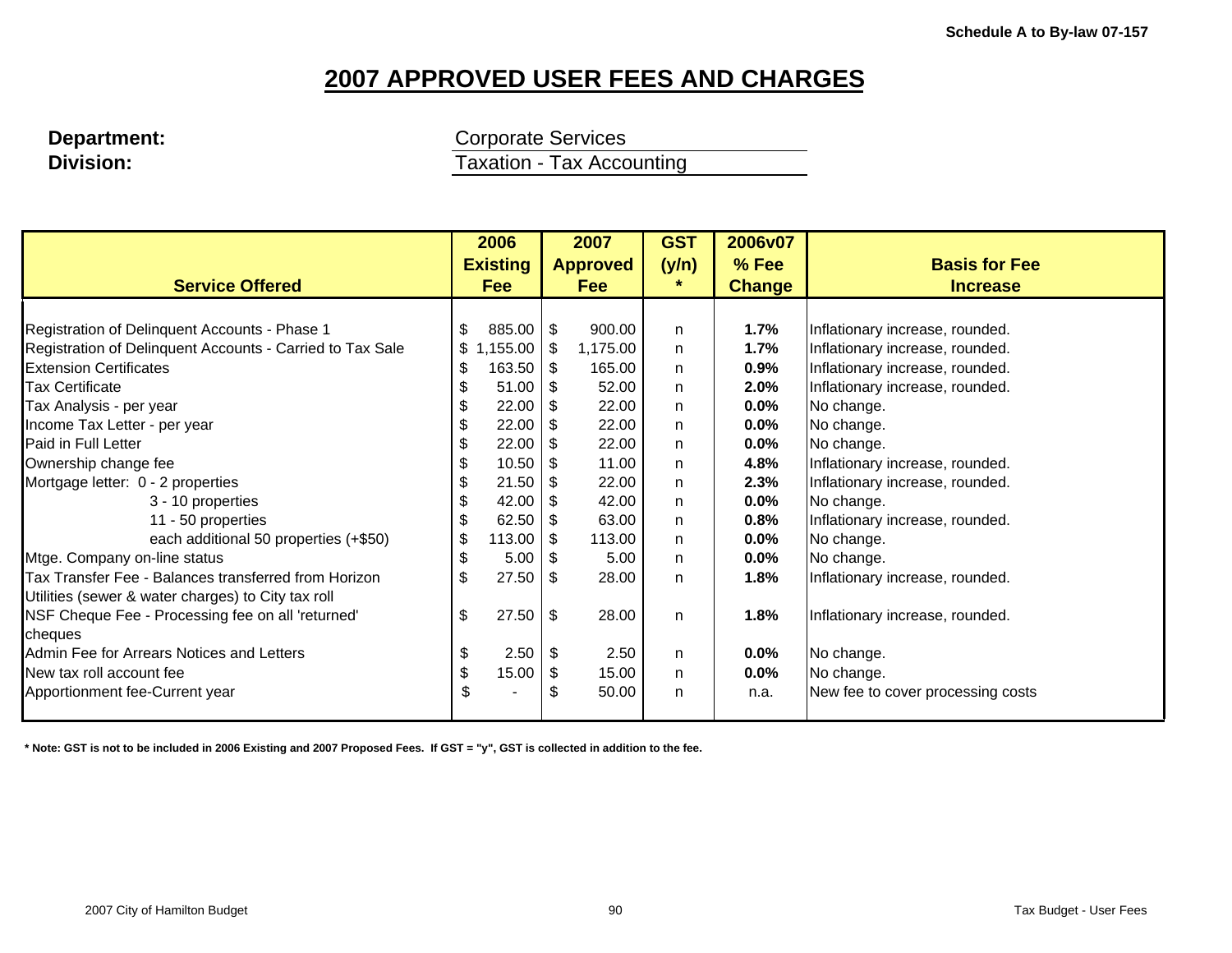# **Division: Budgets & Finance**

**Department:** Corporate Services

| <b>Service Offered</b>                                                                                | 2006<br><b>Existing</b><br><b>Fee</b> |          | 2007<br><b>Approved</b><br><b>Fee</b> |          | <b>GST</b><br>(y/n) | 2007 vs. 06<br>% Fee<br><b>Change</b> | <b>Basis for Fee</b><br><b>Increase</b> |
|-------------------------------------------------------------------------------------------------------|---------------------------------------|----------|---------------------------------------|----------|---------------------|---------------------------------------|-----------------------------------------|
|                                                                                                       |                                       |          |                                       |          |                     |                                       |                                         |
| Subdivision Agreement Finance Processing Flat Fee<br>Subdivision Agreement Finance Processing Per Lot | \$                                    | 1,125.00 | S.                                    | 1,150.00 | n.                  | 2.2%                                  | Inflationary increase                   |
| Fee<br>Subdivision Agreement Finance Processing Best                                                  | \$                                    | 11.25    | \$                                    | 11.50    | n.                  | 2.2%                                  | Inflationary increase                   |
| <b>Efforts Fee</b>                                                                                    | \$                                    | 1,125.00 | \$                                    | 1,150.00 | n                   | 2.2%                                  | Inflationary increase                   |
| Subdivision Compliance Fee                                                                            | \$                                    | 50.00    | \$                                    | 52.00    | n                   | 4.0%                                  | Fee has not increased since 2001        |